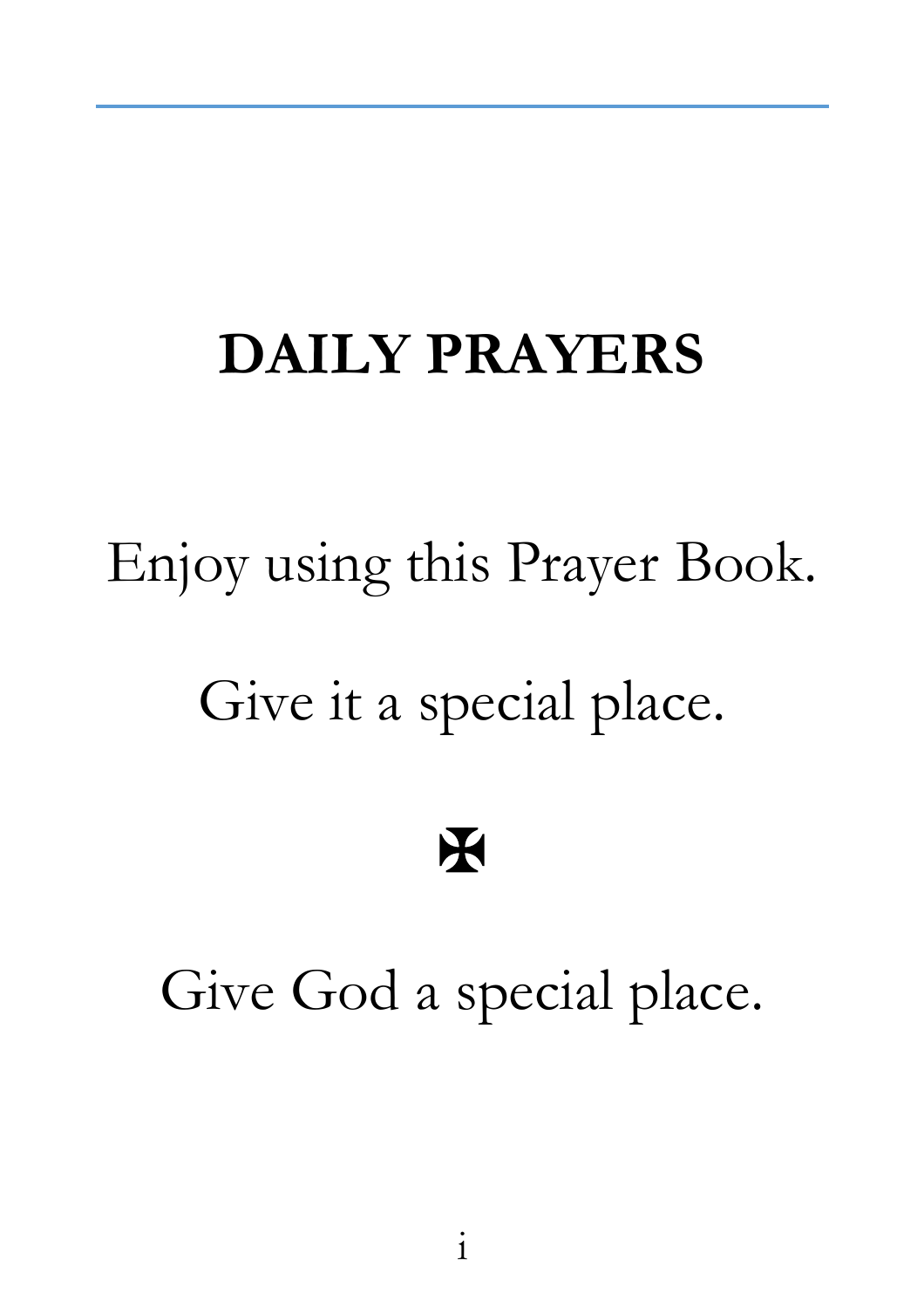*To:* *From:*   **God bless you** \_\_\_\_\_\_\_\_\_\_\_\_\_\_\_\_\_\_\_\_ www.daily-prayers.org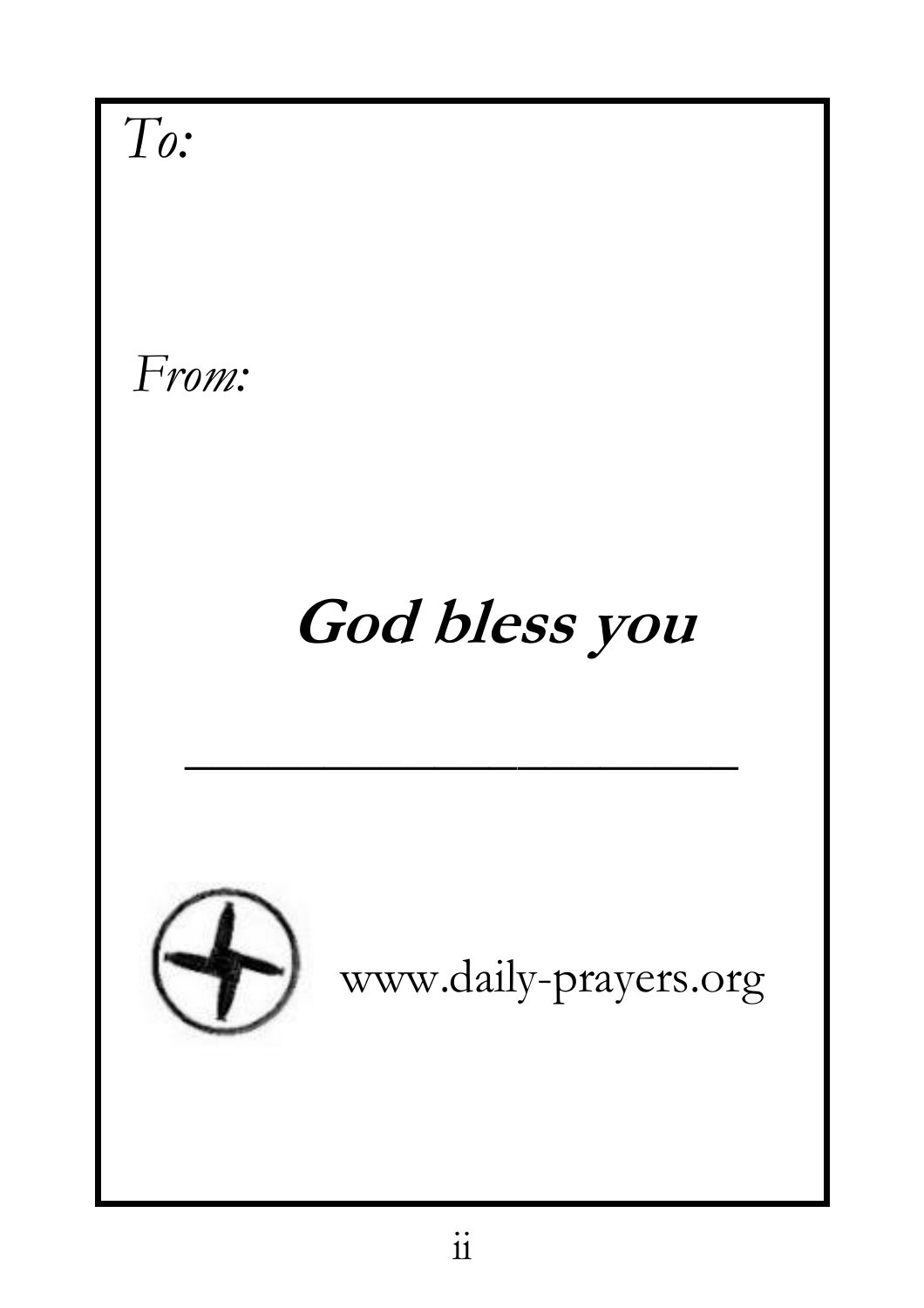#### **CONTENTS**

- 1. Introduction
- 2. A Blessing
- 3. Pope Francis' Top Ten Tips
- 4. The Beatitudes
- 5. Our Lady of Lourdes
- 6. Our Lady Lourdes Prayer
- 7. St Catherine of Alexandria
- 8. Traditional Church Prayers
- 9. Other Daily Prayers
- 10. Prayers for Occasions
- 11. The Holy Mass
- 12. The Holy Rosary
- 13. The Divine Mercy Chaplet
- 14. The Divine Mercy Novena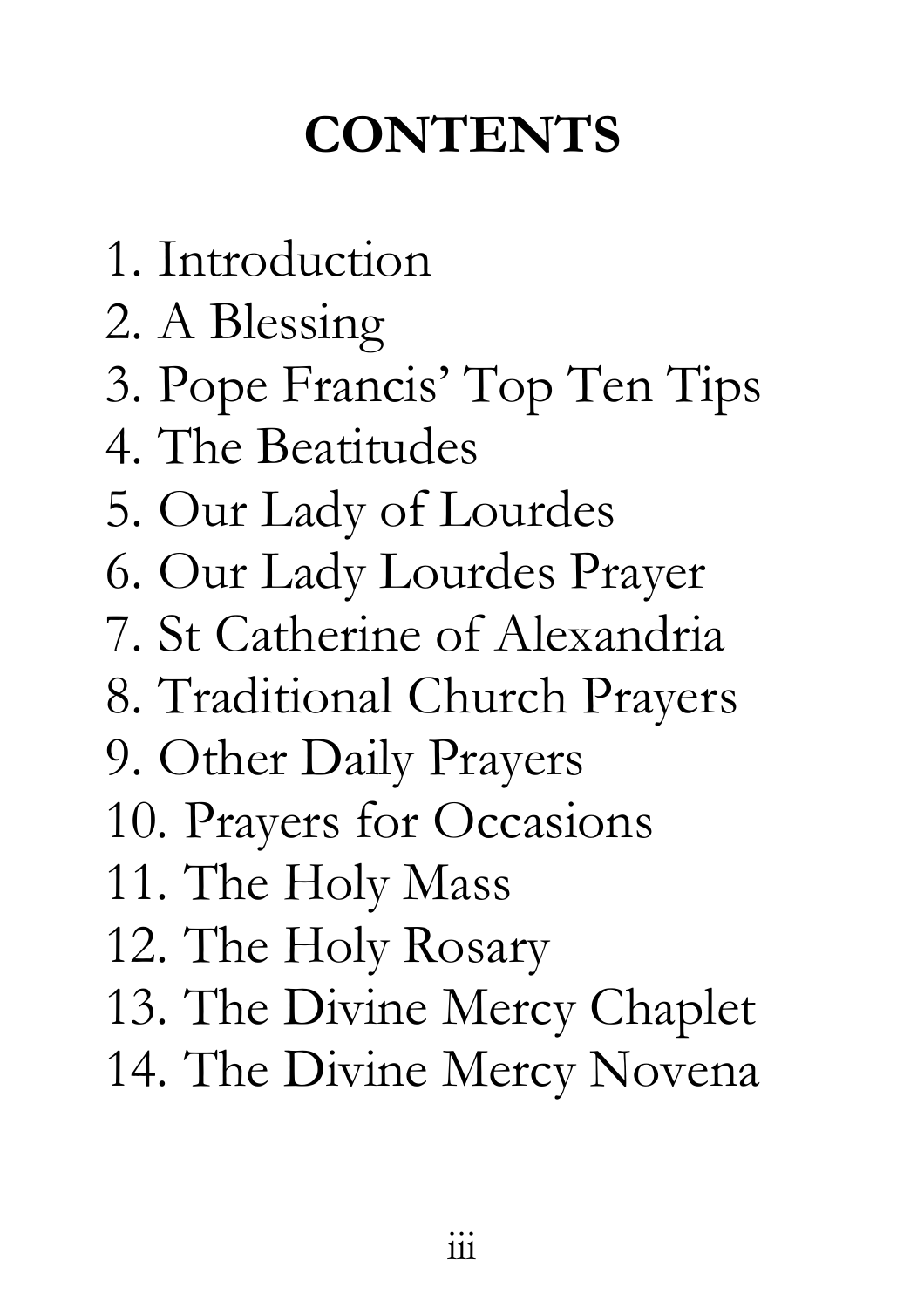

#### Blessed Virgin Mary and the Child Jesus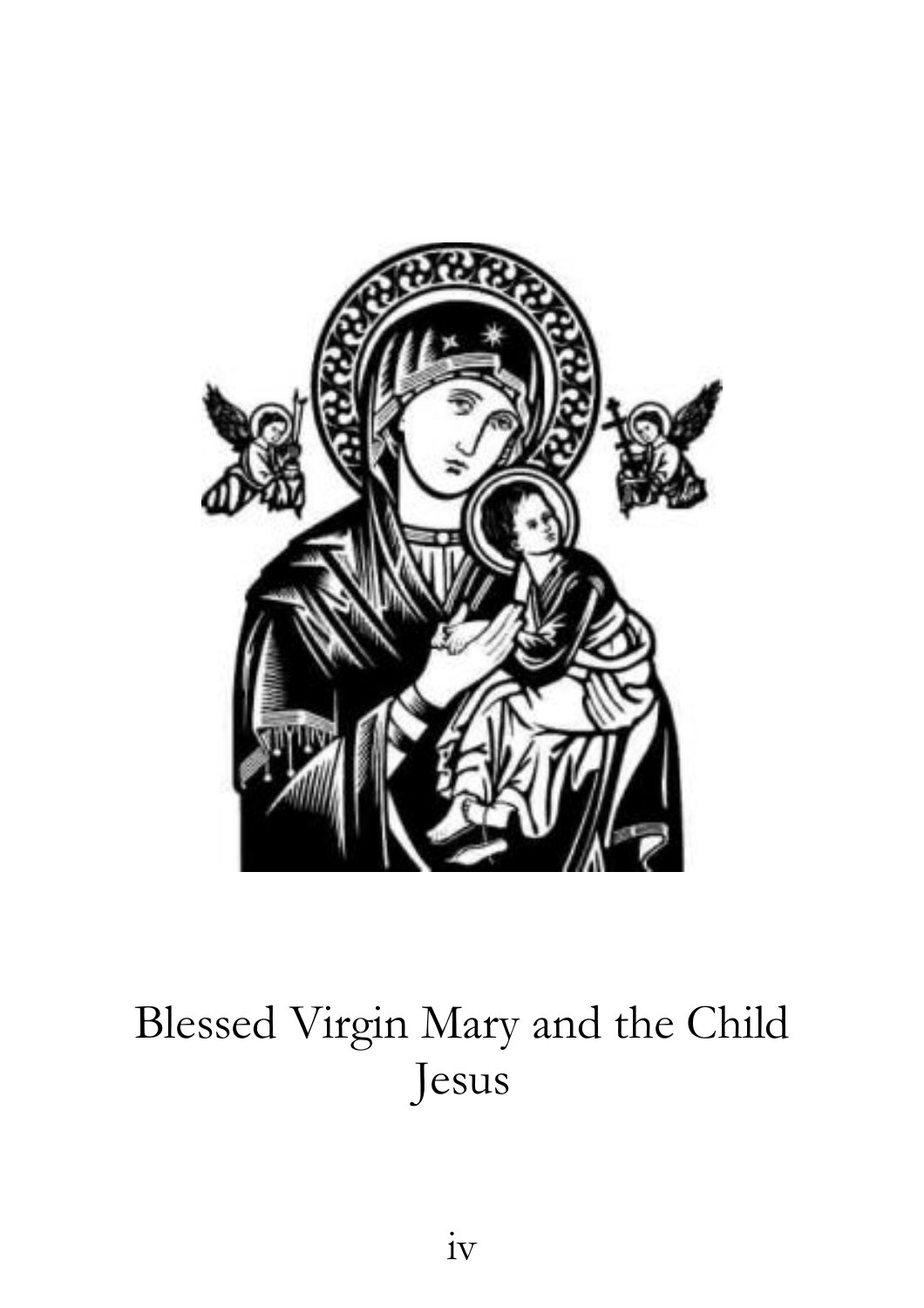#### **Introduction**

St Francis De Sales once said, *"Everyone needs half an hour of prayer each day, except when busy, then they need an hour".*

To live as our God asked, **"Act justly, love tenderly and walk humbly"** we must talk to Him.

Don't you think so?

Perhaps, praying for half an hour is like taking the time to mail, text or phone a great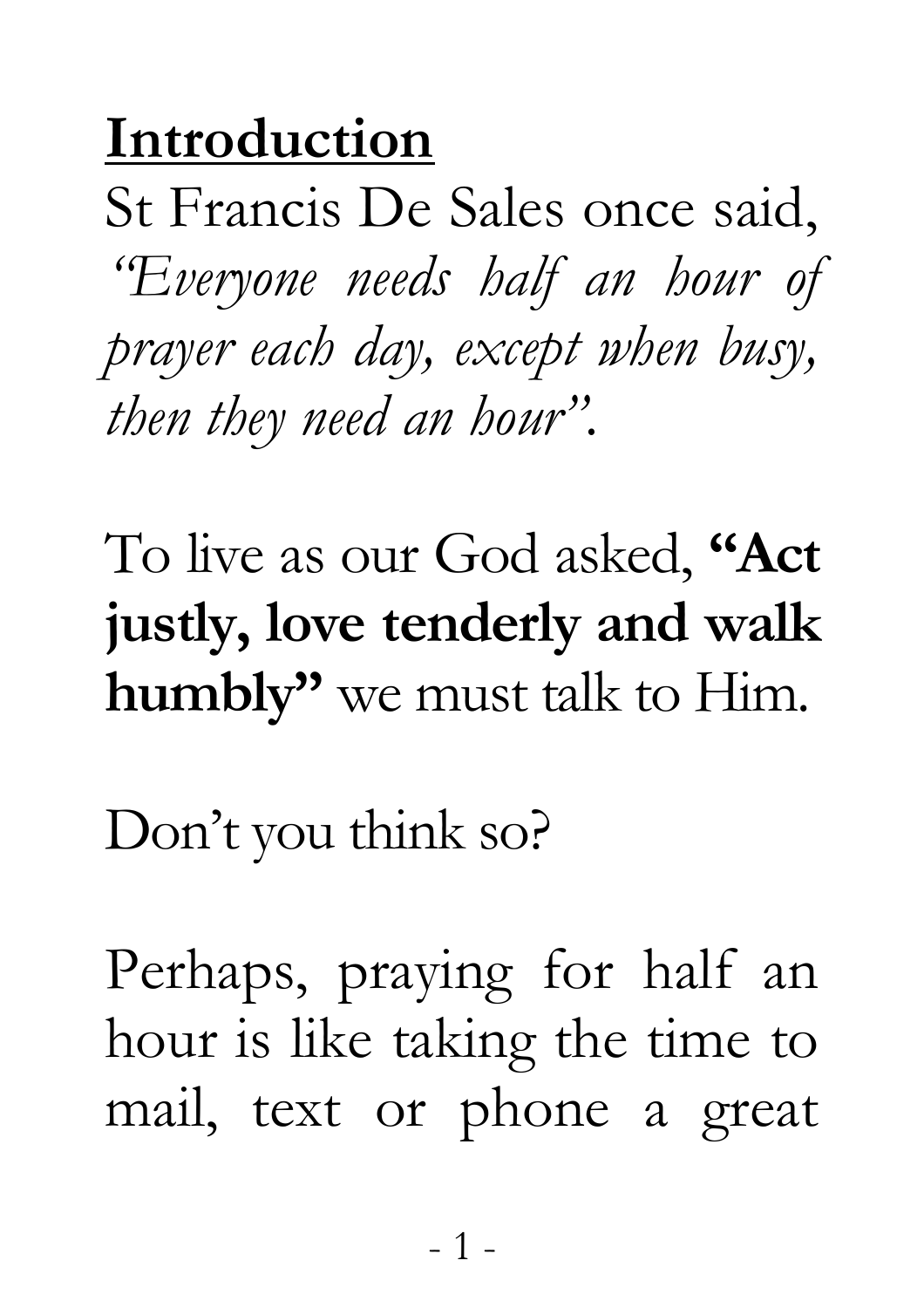friend. If we don't nurture our relationship with our friends, mother and father, brother and sister, it will fade and fall apart.

#### **God Loves You**

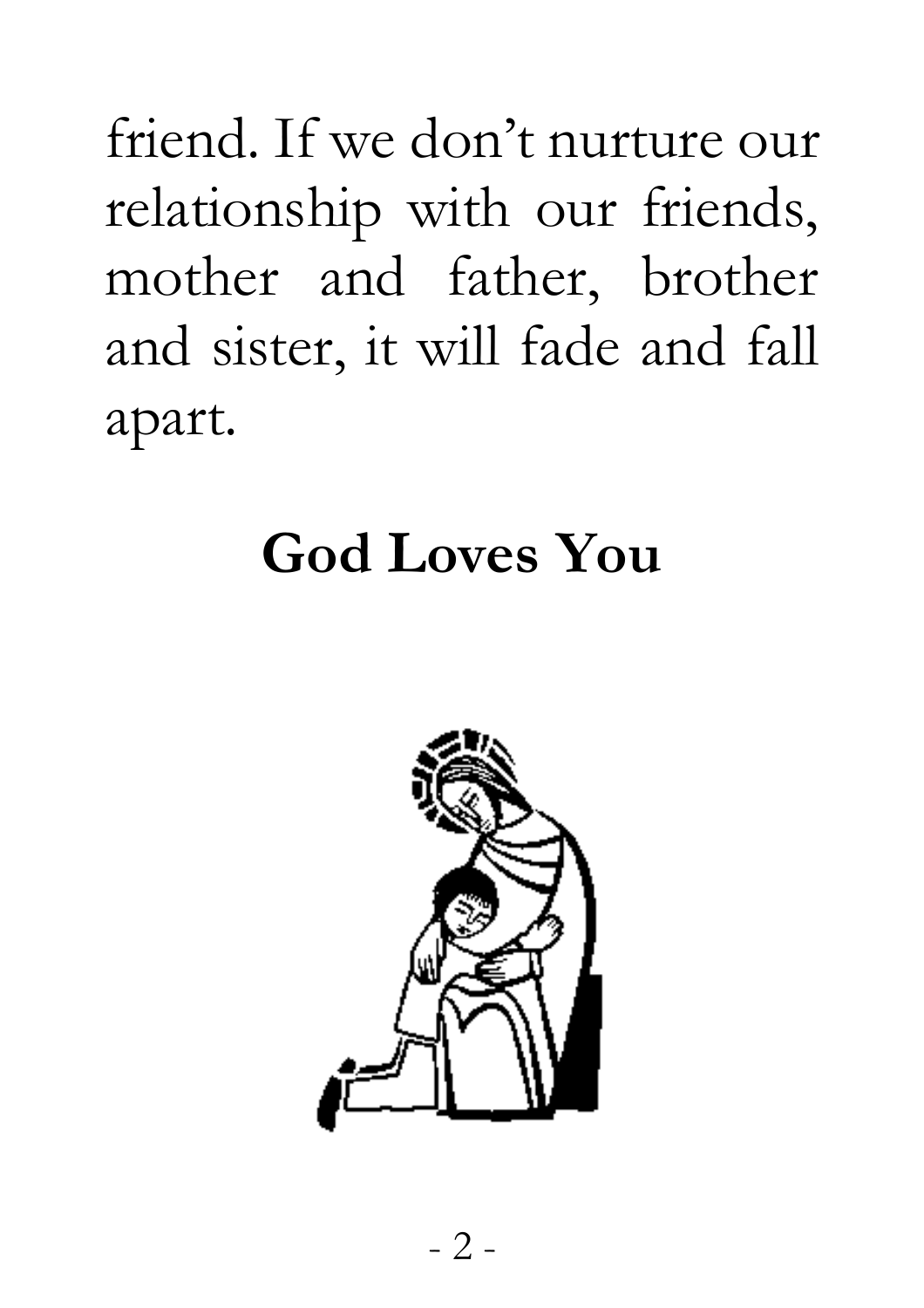# **A Blessing**

✠ Lord Jesus, you guided me to this mystical moment in my life. Thank you for such wonders.

You created me in your own likeness. Thank you for the grace to renew my journey, hand in hand with you, when I have failed.

Lord Jesus, bless me, in the Name of the Father, the Son and the Holy Spirit. Amen.  $\blacktriangleright$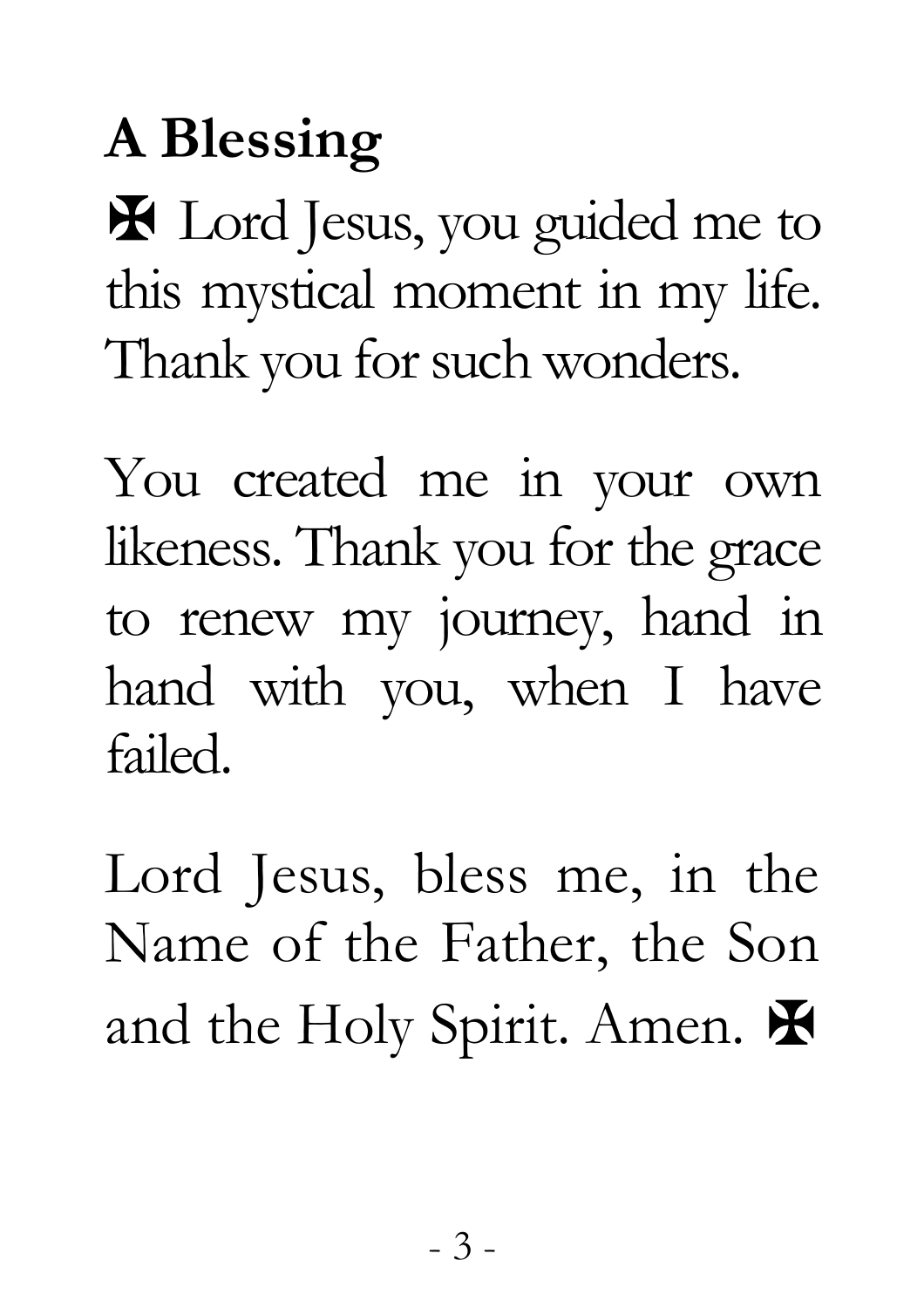## **POPE FRANCIS**

## **Do you want to live a good life? - My Top TEN TIPS -**

- 1. Follow God with your whole heart, without compromise, without hypocrisy.
- 2. Get your sense of security from God's love, not material things.
- 3. Always serve others.
- 4. Learn to suffer with those who suffer, rejoice with those who rejoice.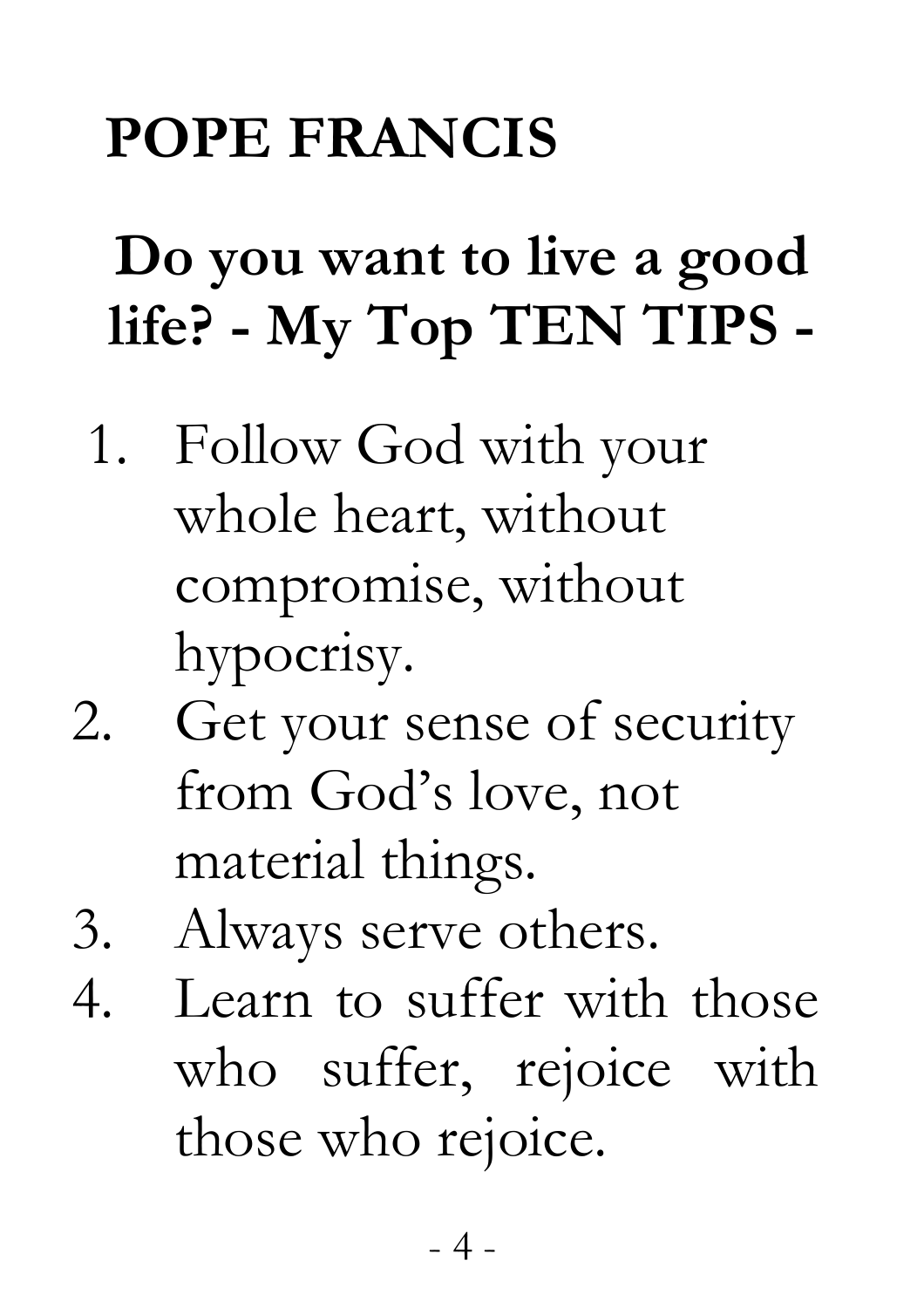#### 5. Bear suffering and adversity without hatred.

- 6. Respond to evil with goodness and mercy.
- 7. Reconcile people, build peace.
- 8. Have a joyous humble heart; don't judge.
- 9. Pray.
- 10. Follow the Beatitudes.

## **Don't forget, the Saints are on the side-lines telling you, "Be not afraid".**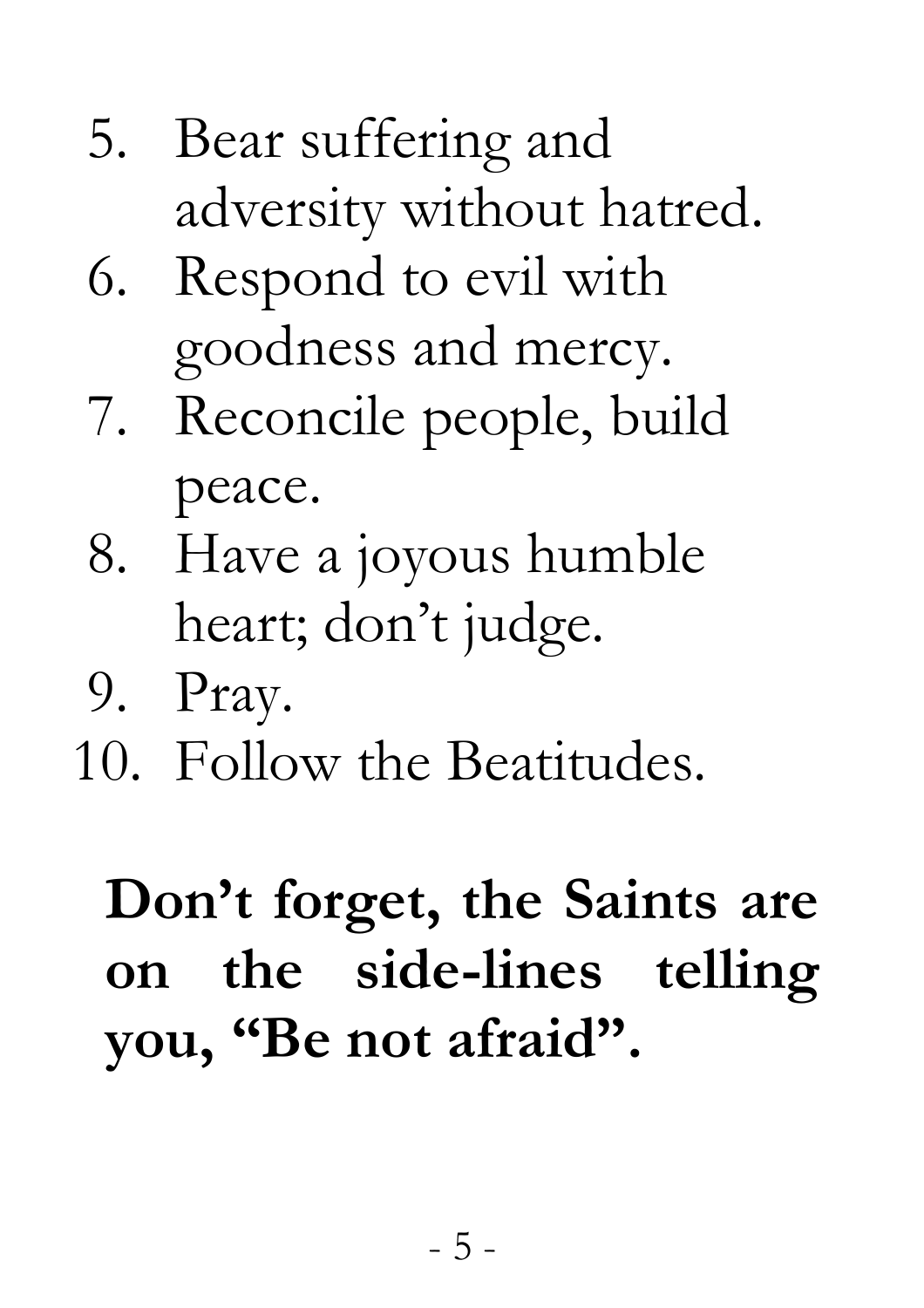# **The Beatitudes**

Blessed are the poor in spirit, for theirs is the kingdom of heaven. Blessed are the meek, for they shall inherit the earth.

Blessed are those who mourn, for they shall be comforted. Blessed are they who hunger and thirst for righteous sake, they shall be satisfied. Blessed are the merciful, for they shall obtain mercy. Blessed are the clean of heart

for they shall see God.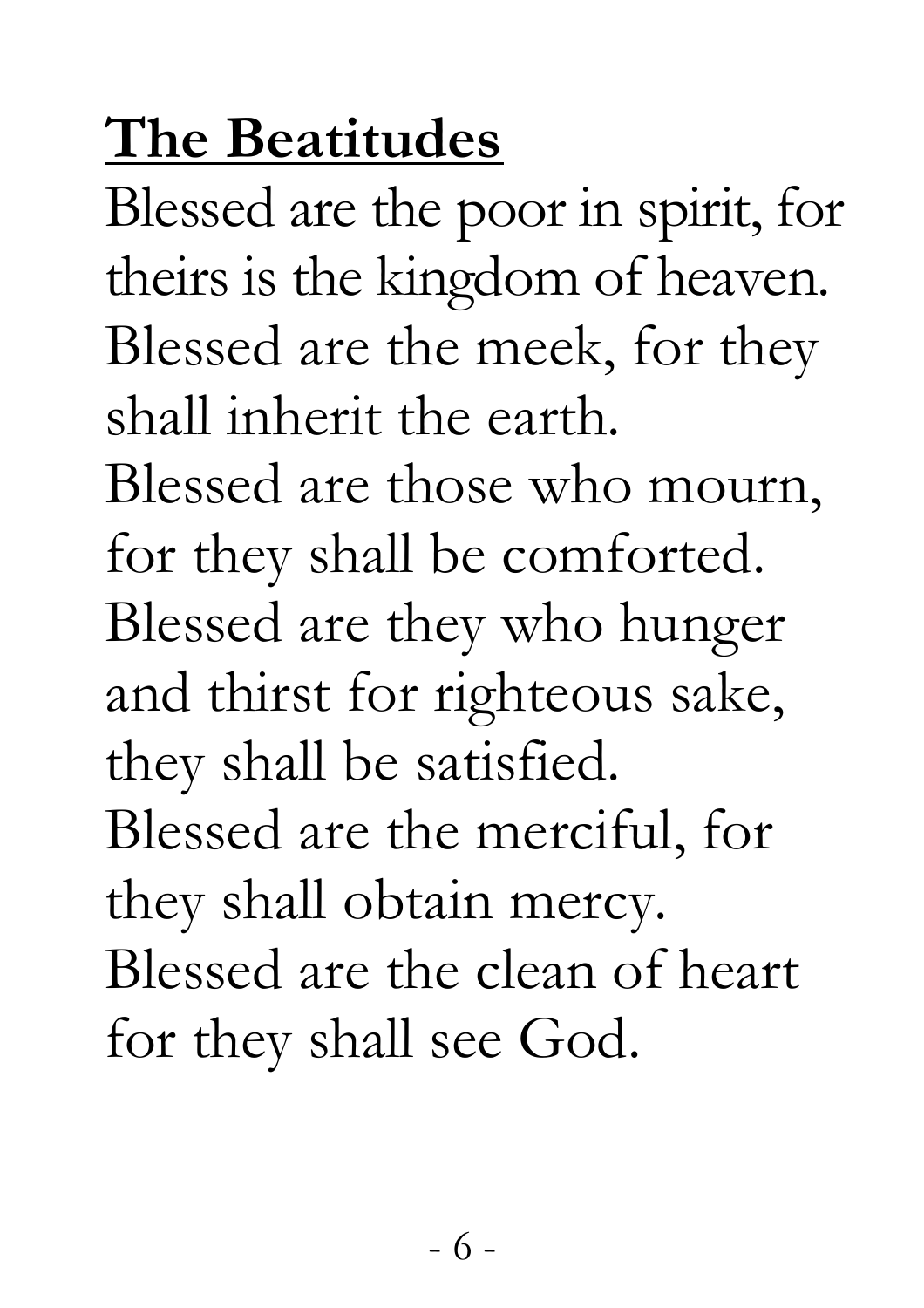Blessed are the peacemakers, for they shall be called children of God. Blessed are they who suffer persecution for justice's sake, for theirs is the kingdom of heaven.



*(Pope Francis)*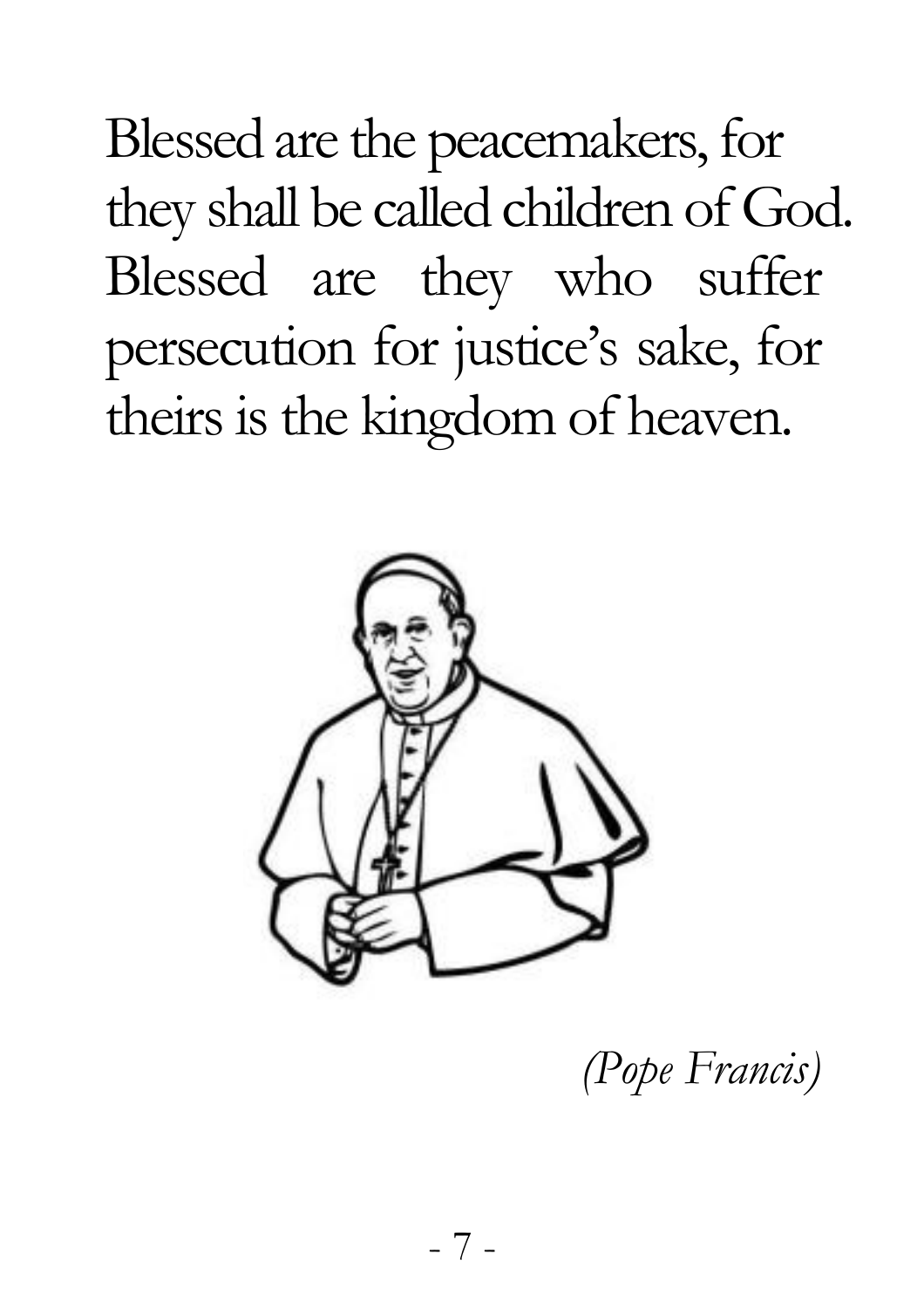# **Our Lady of Lourdes**



Every year millions of people from all religions and no religion, travel to France to visit the site of Lourdes. It was there that the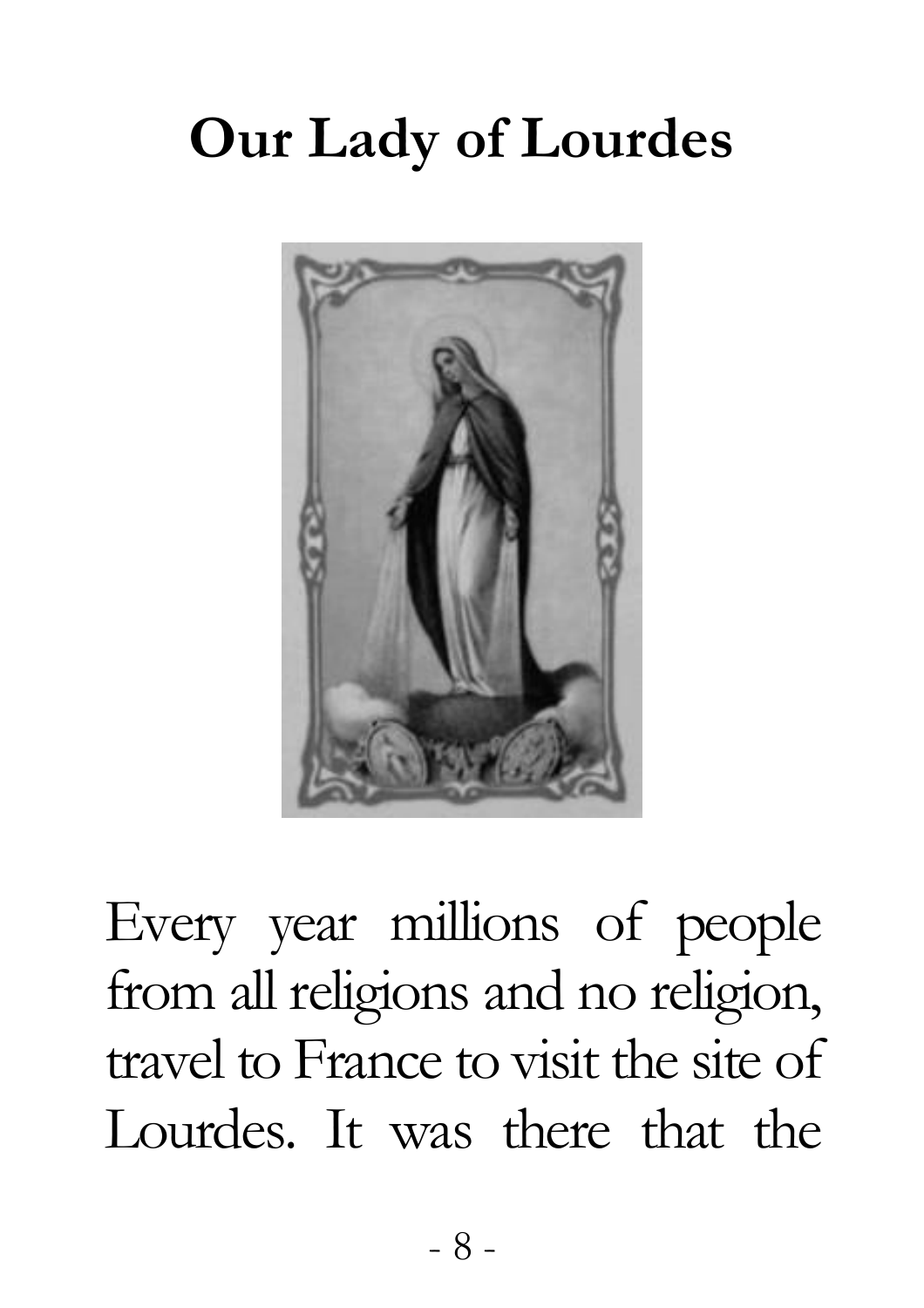Blessed Virgin Mary first appeared on 11th February 1858 to Bernadette Soubirous, a poor 14yr old peasant.

At first, the young girl and her friends kept the visions secret but news soon spread and a further seventeen were recorded. The events attracted the attention of people from afar, as well as government officials. All efforts to prevent or cast doubt on them failed. Indeed, because the apparitions were so well scrutinised and documented both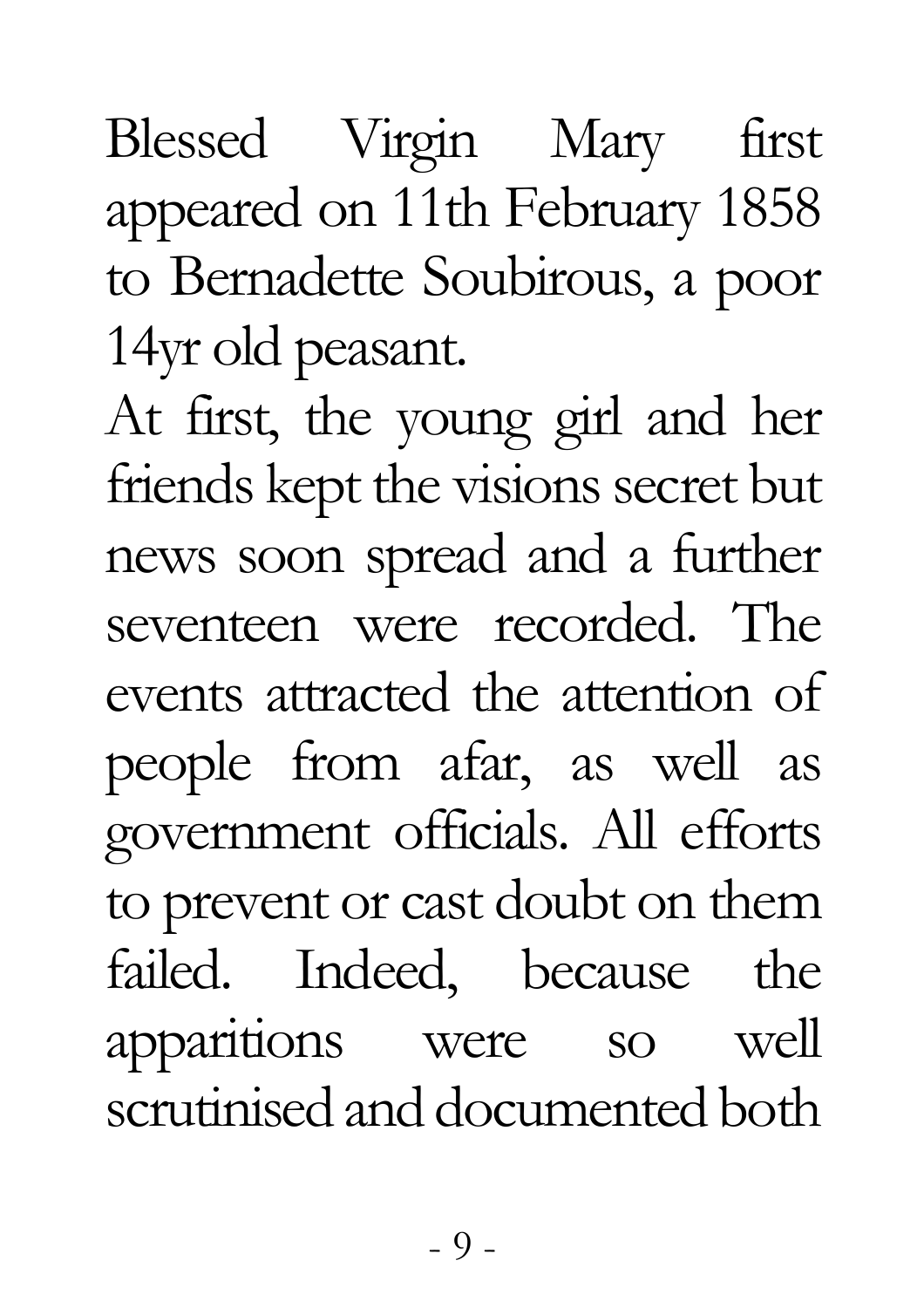then and now, the volume of concrete evidence gathered by experts from all fields make them more irrefutable. Numerous miracles were soon reported from the site of the apparitions and they continue to happen today. The miracles are often associated with a spring from which water first flowed when the Blessed Virgin Mary asked Bernadette to scrape the dirt away from the ground nearby. Bernadette joined the Sisters of Charity in Nevers and died at the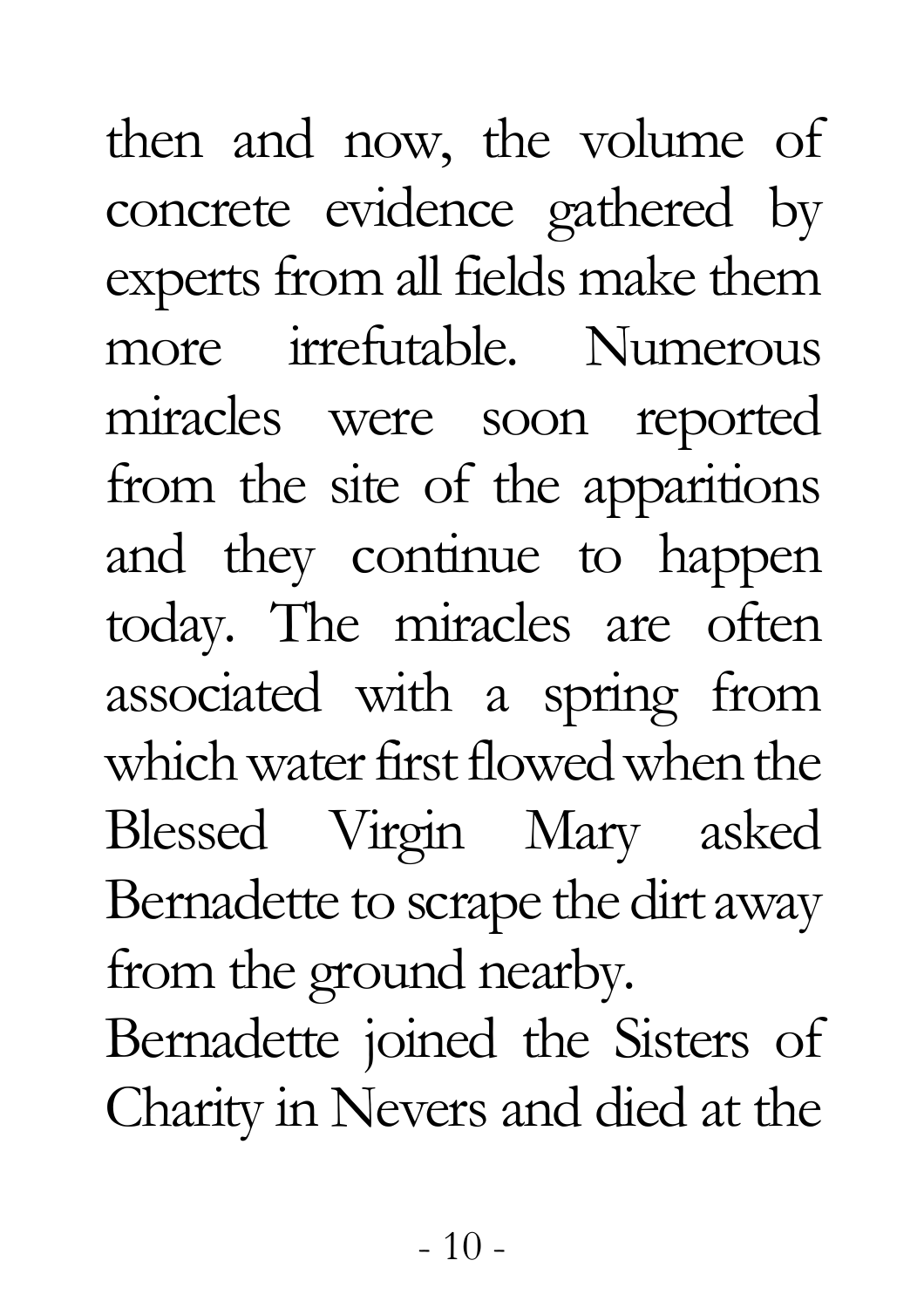young age of 35yrs. Her body was exhumed many years later and found not to have decomposed. It was placed in a new casket and displayed in the Chapel of St Bernadette.

#### **Prayer to Our Lady of Lourdes**

O Immaculate Virgin Mary, Mother of Mercy, you are the refuge of sinners, the health of the sick, and the comfort of the afflicted. You know my wants, my troubles, my sufferings.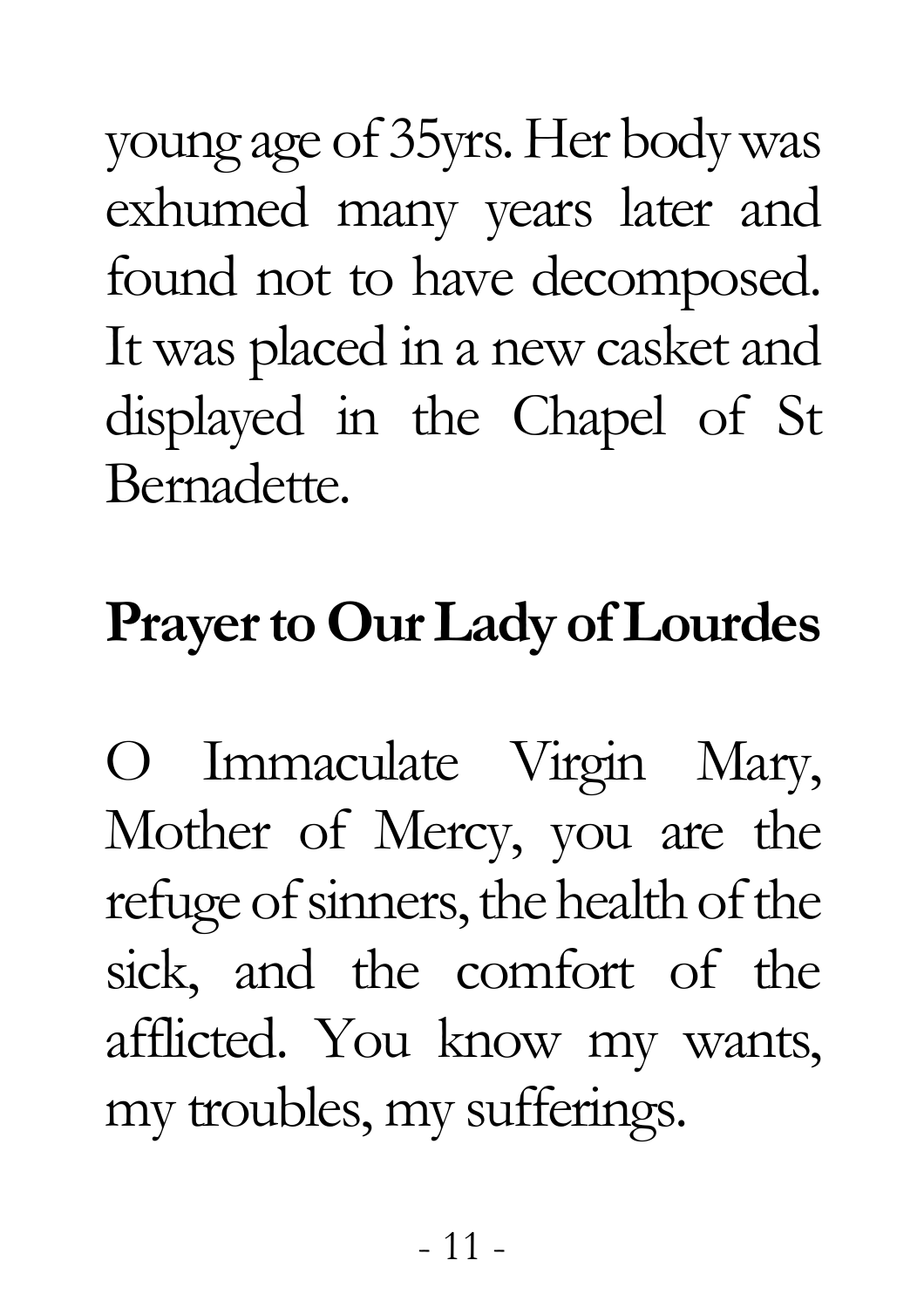By your appearance at the Grotto of Lourdes you made it a privileged sanctuary where your favours are given to people streaming to it from the whole world. Over the years countless sufferers have obtained the cure for their infirmities – whether of soul, mind, or body.

Therefore I come to you with limitless confidence to implore your motherly intercession. Obtain, O loving Mother, my requests.

Through gratitude for Your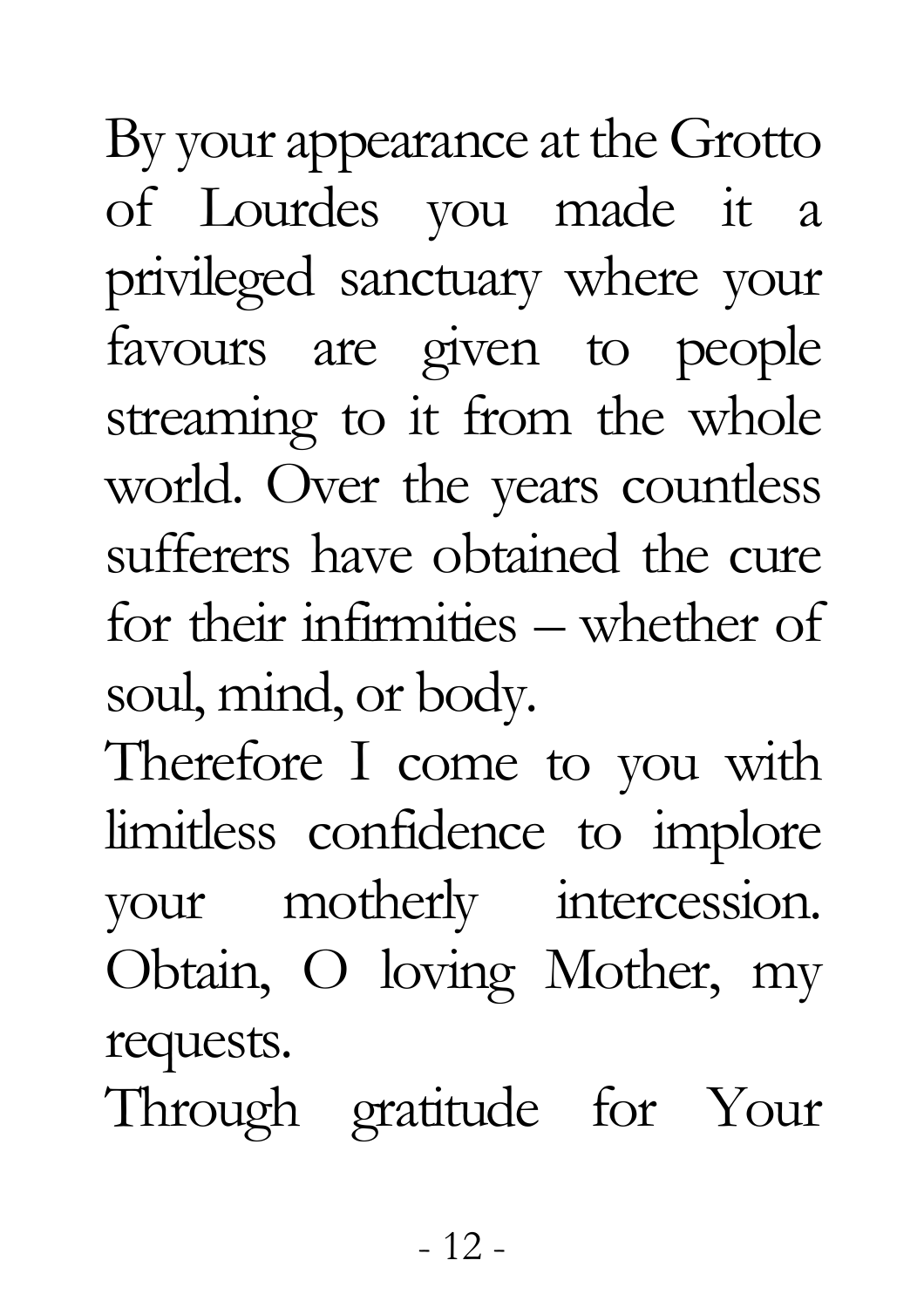favours, I will endeavour to imitate Your virtues, that I may one day share in Your glory. Amen.

# **Our Lady of Lourdes** Pray for Us



### **St Bernadette**: Pray for Us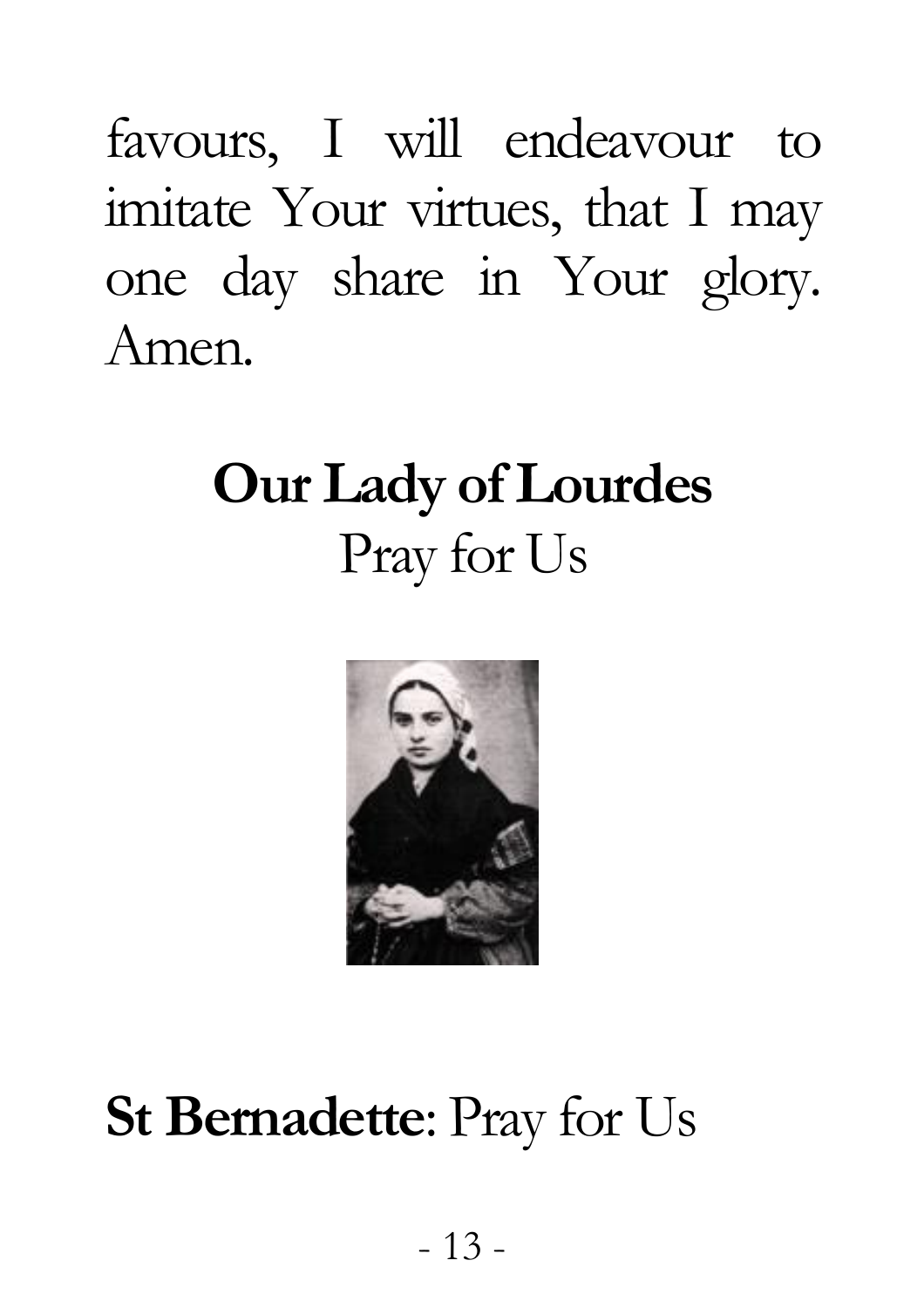# **St Catherine of Alexandria (Approx. 282 – 305)**

St Catherine was a beautiful daughter and scholar of a pagan King and Queen, who ruled Alexandria in Egypt. At about fourteen, following a vision from the Blessed Virgin Mary, St Catherine converted to Christianity and gave herself in mystical marriage to Jesus. Her beliefs and actions influenced many others, who followed her example and likewise, converted to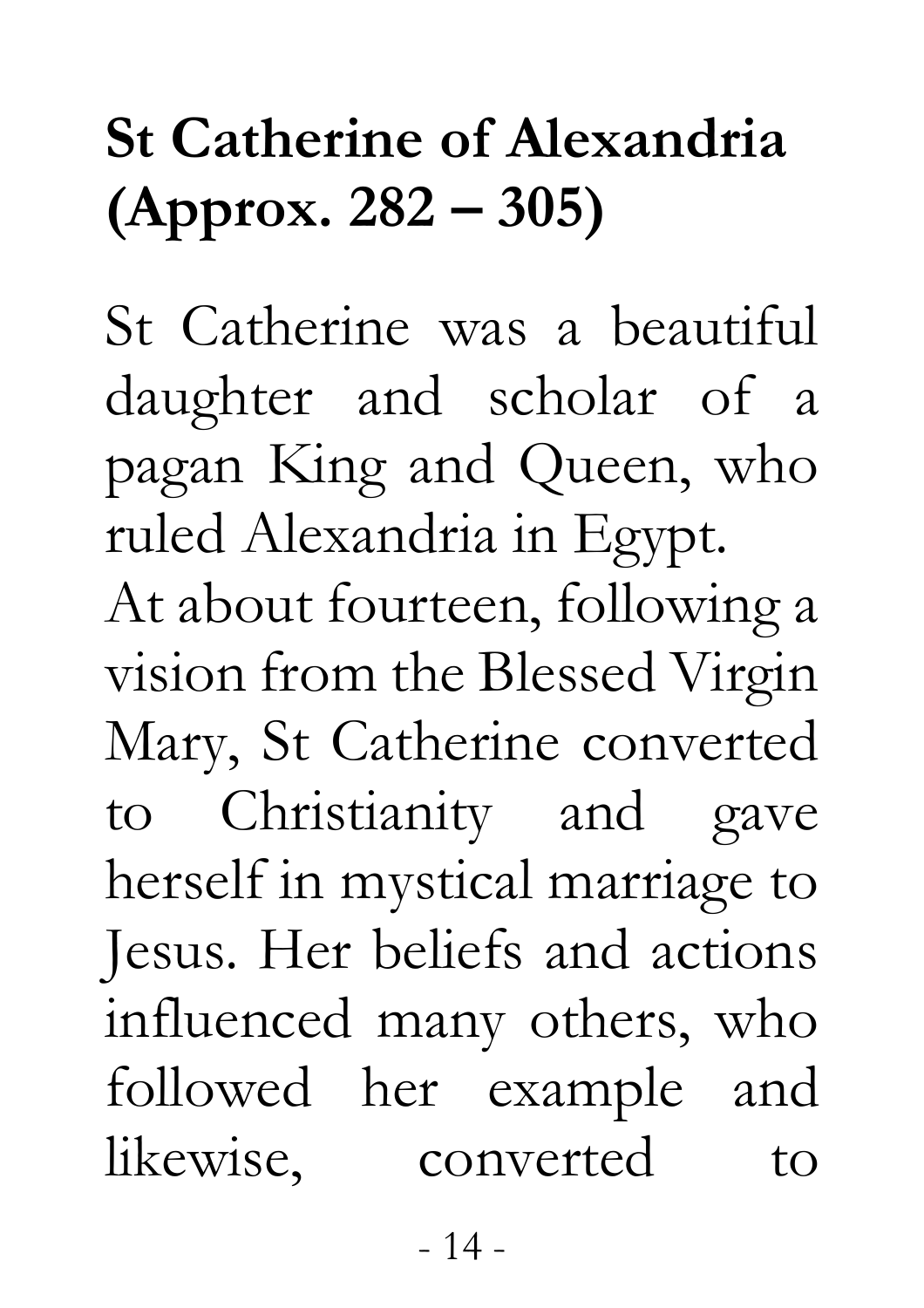Christianity. Emperors, rulers and great philosophers attempted to dispute her teachings but she outwitted them with her pro-Christian arguments. In the process, several of them converted to Christianity but they were immediately martyred by the Roman Emperor.

St Catherine was then imprisoned and tortured in the hope that she would change but, she refused. Many visited her in prison including,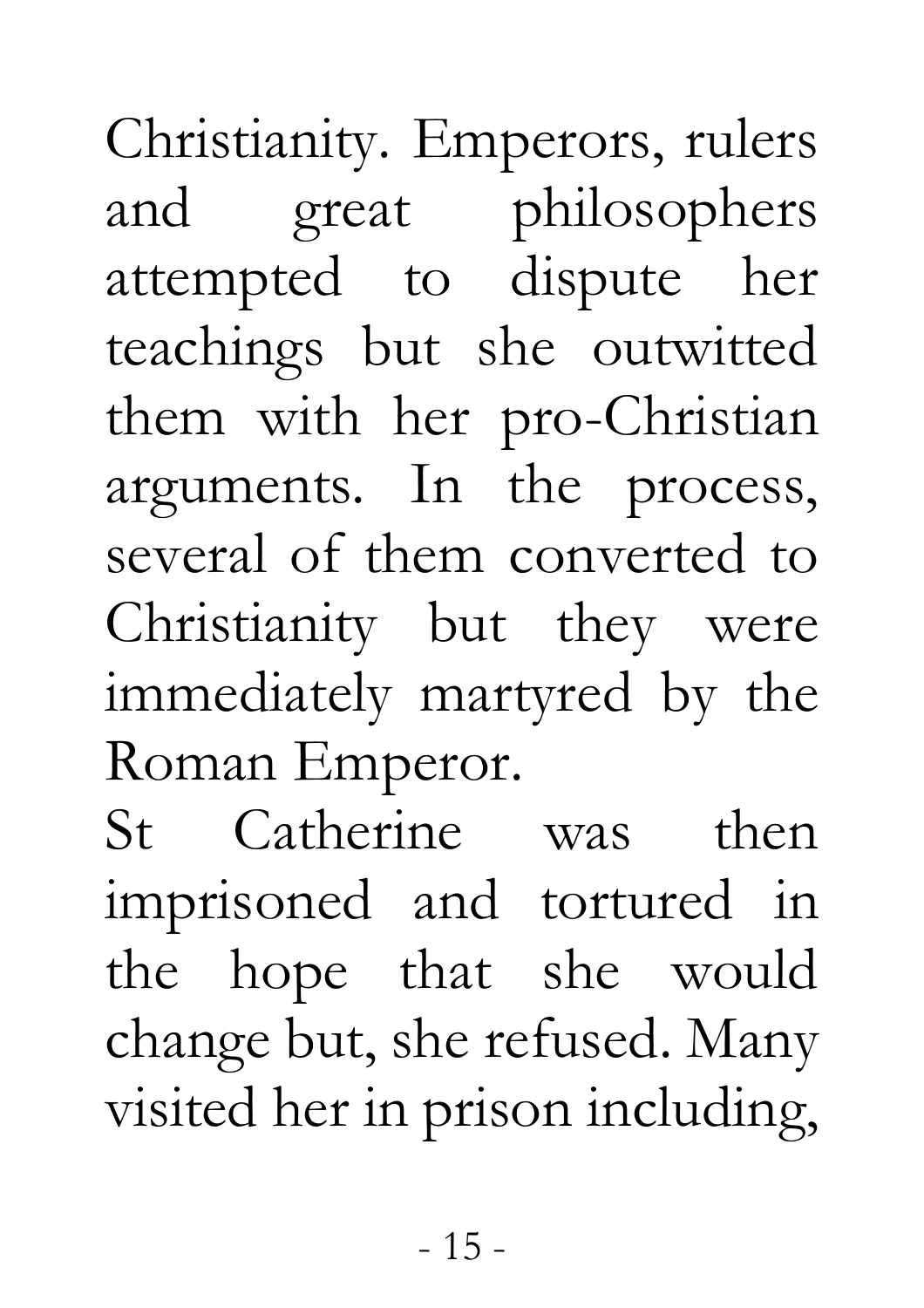the then Emperors wife. Sadly, those who visited and converted were also executed. Maxentius, another Emperor, tried to win her over by proposing marriage. Again she refused, so in his fury, he ordered her execution by tying her to a cart wheel, breaking her bones with hammers or other instruments and leaving her to die (- at that time, this barbarous form of torture and execution was referred to as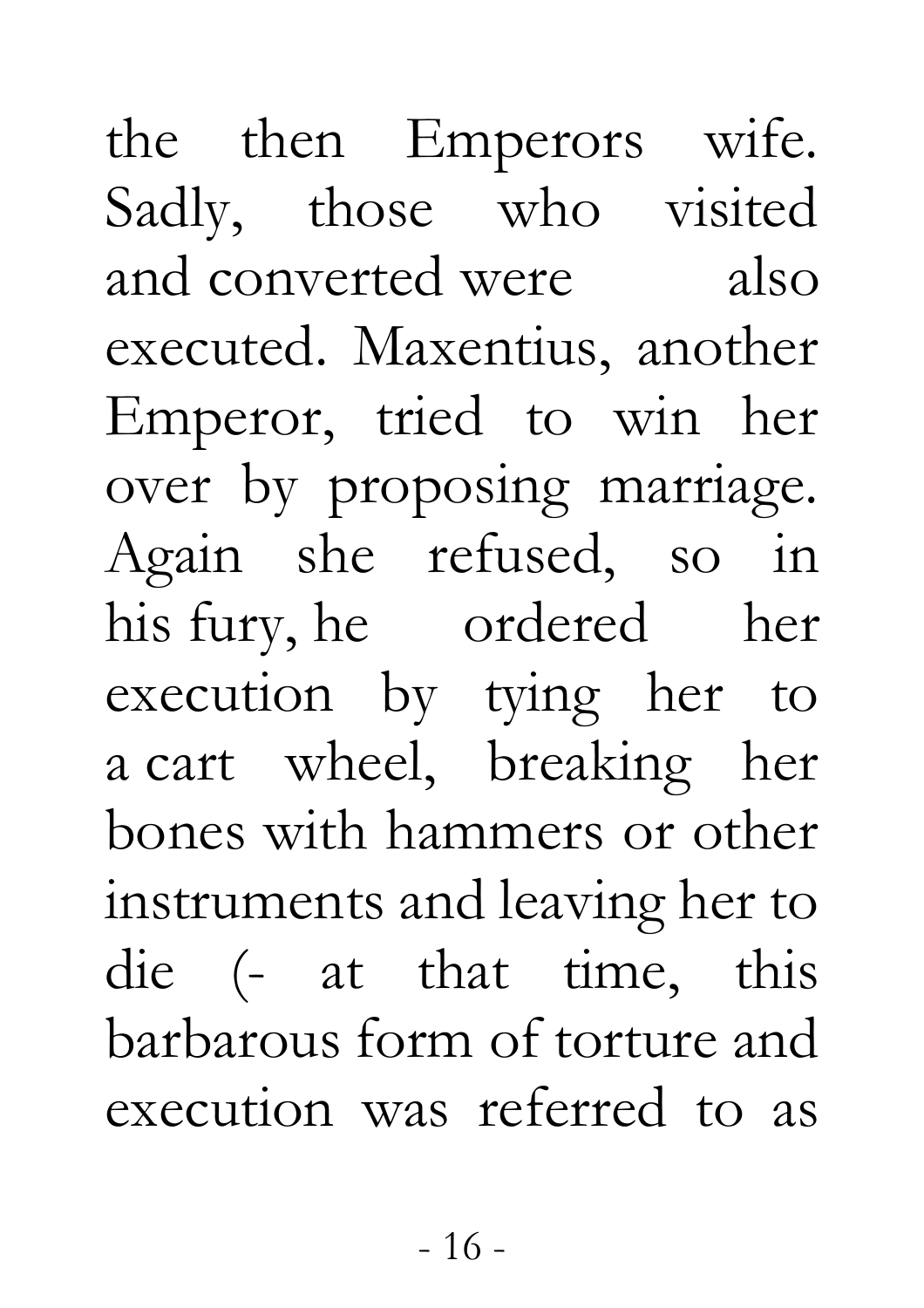fell apart when St Catherine touched it so, he ordered her immediate beheading. St Catherine's body was taken to Mount Sinai and buried at what is now known as St Catherine's Monastery. She is one of the Saints who appeared to St Joan of Arc. She is also one of the fourteen Holy Helpers as well as the Patron Saint of parts of the

the Breaking Wheel). The wheel, however, miraculously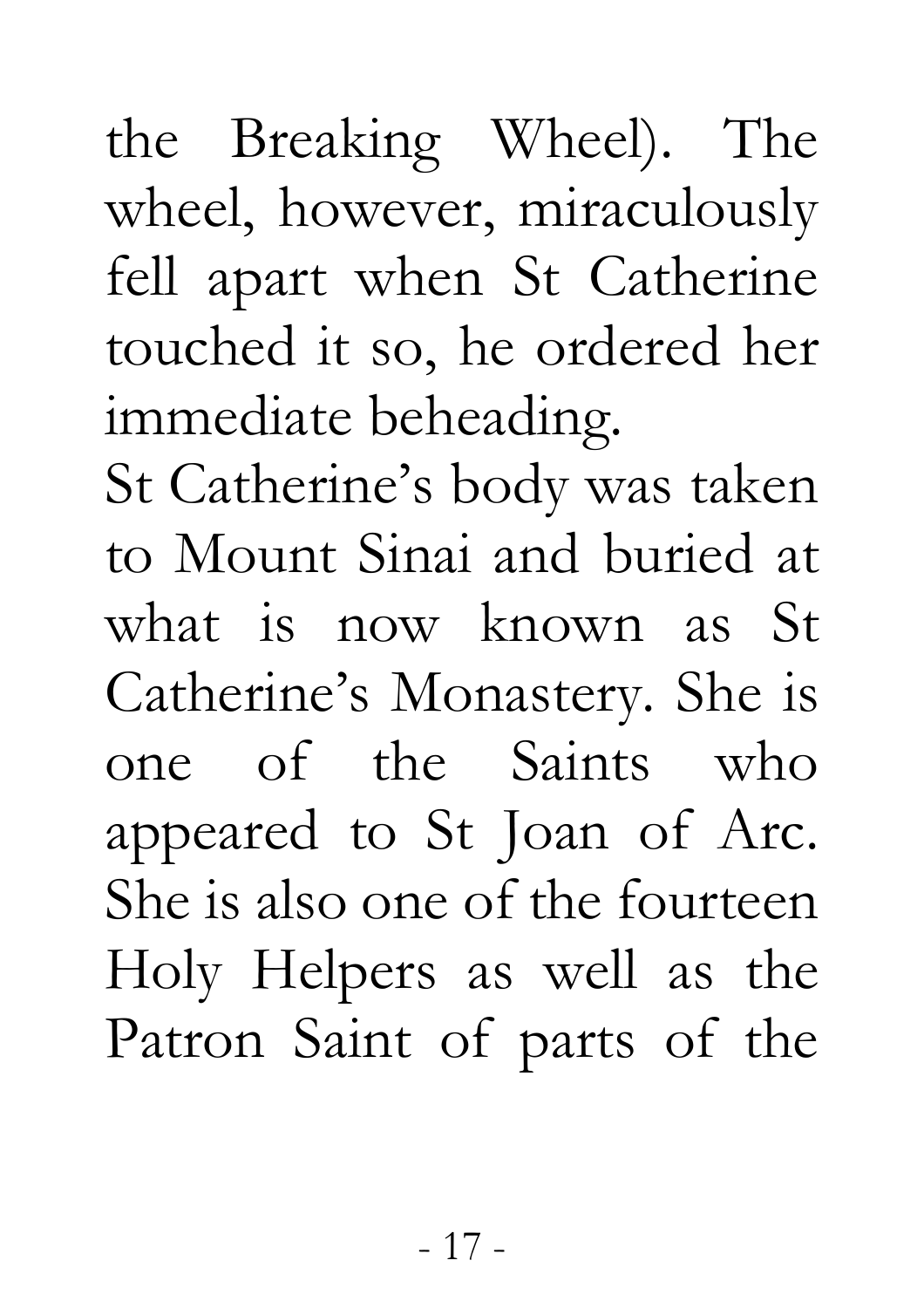# Philippines and Patron Saint of many professions.



# **St Catherine of Alexandria**

#### **Pray For Us**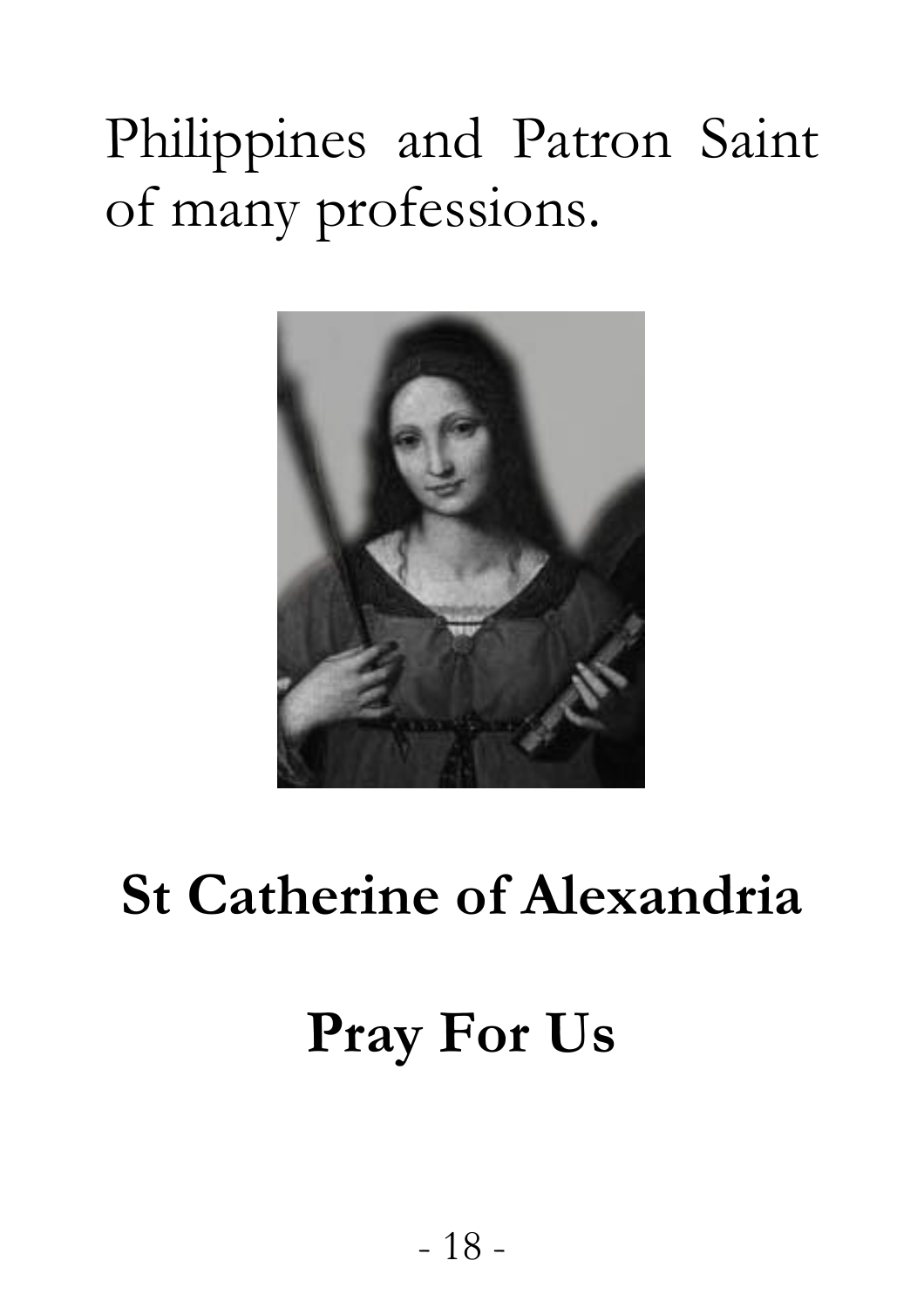# **TRADITIONAL CHURCH PRAYERS**

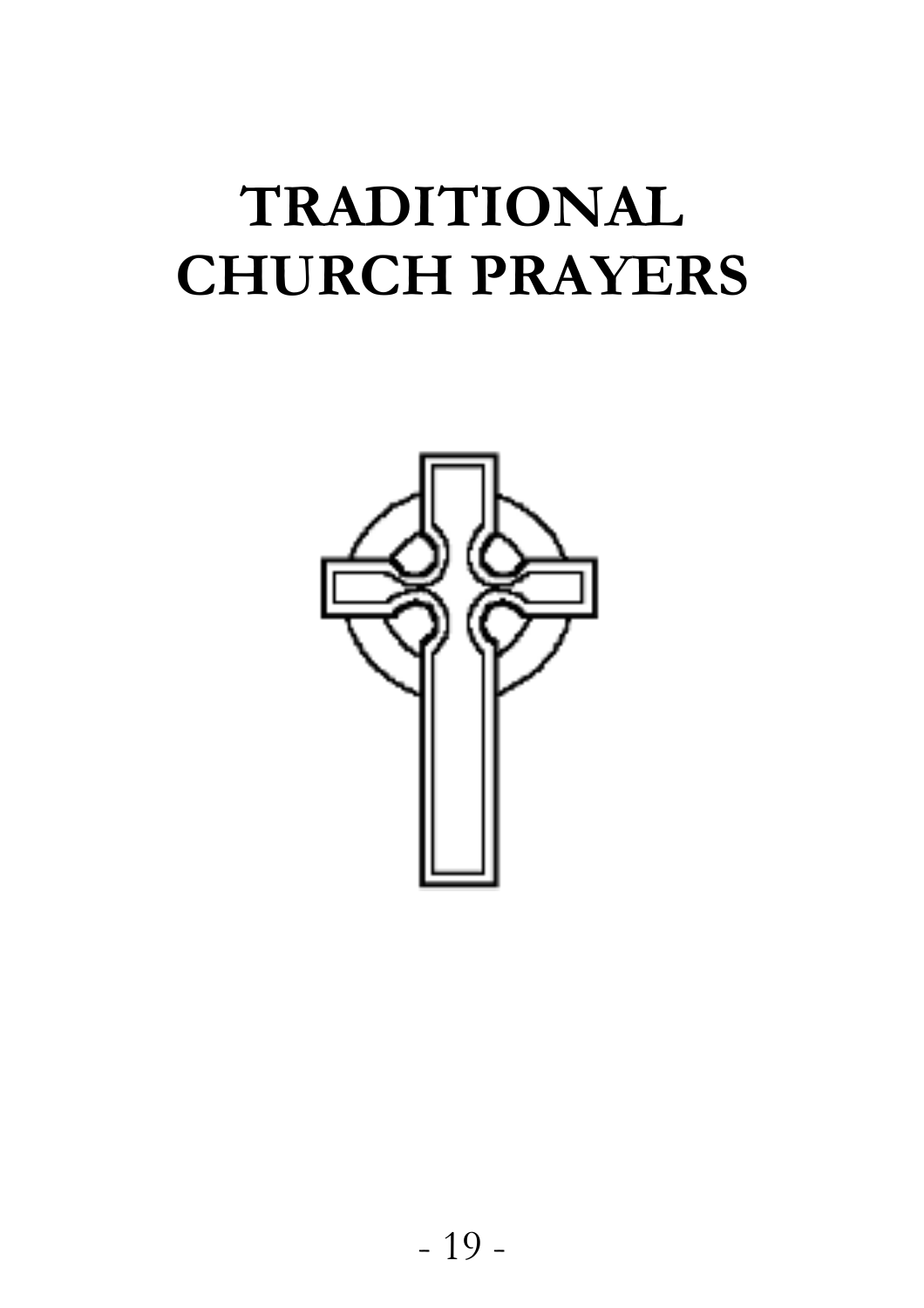# **Sign of the Cross**

✠ In the Name of the Father, and of the Son, and of the Holy Spirit. Amen.  $\mathbf{\mathbf{\mathbf{\mathsf{F}}}}$ 

# **My Guardian Angel**

O Angel of God, my Guardian dear, to whom God's love, commits you here. Ever this day, be at my side to light and guard, to rule and guide. Amen.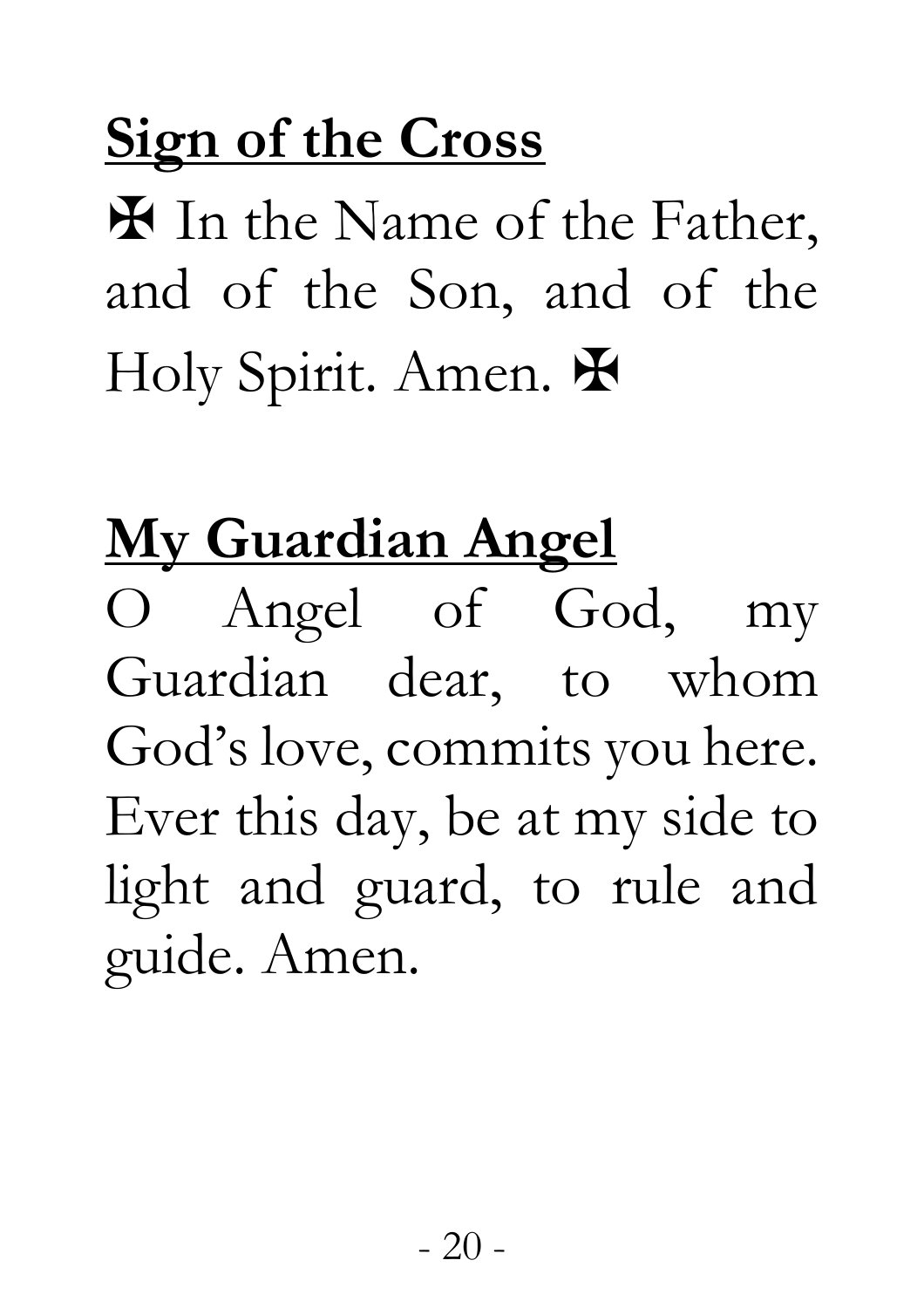# **Morning Prayer**

O Jesus, through the most pure hands of Mary, I beg to offer Thee all my prayers, works, sufferings and joys of this day, for all the intentions of Thy Sacred Heart.

O Sacred Heart of Jesus, I place all my trust in Thee. Guardian Angel guide me. Sacred Heart of Jesus grant me the grace to love Thee. Amen.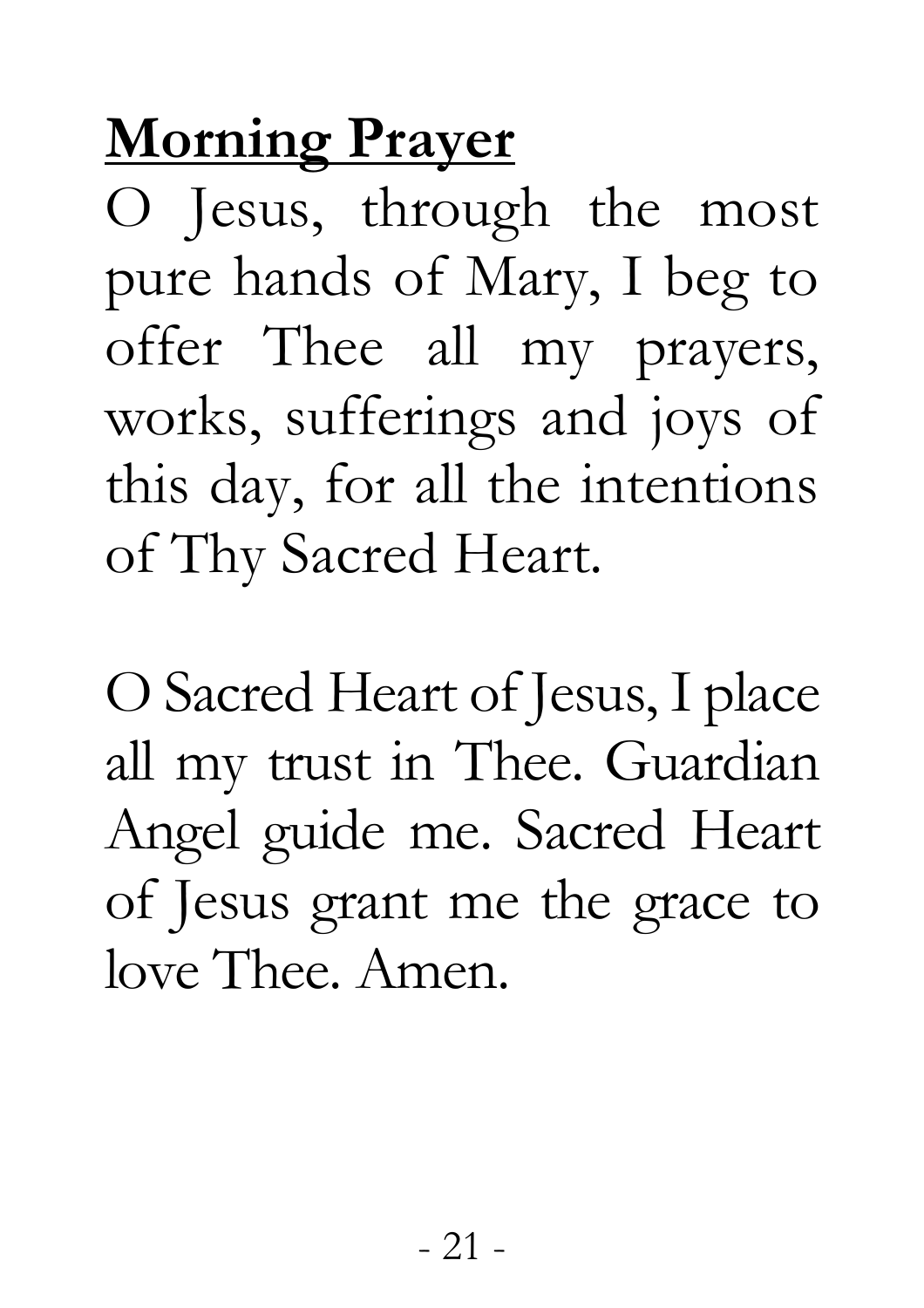# **The Lord's Prayer**

Our Father, who art in Heaven, hallowed be Thy name; Thy kingdom come, Thy will be done on earth as it is in Heaven.

Give us this day, our daily bread; and forgive us our trespasses, as we forgive those who trespass against us; and lead us not into temptation, but deliver us from evil. Amen.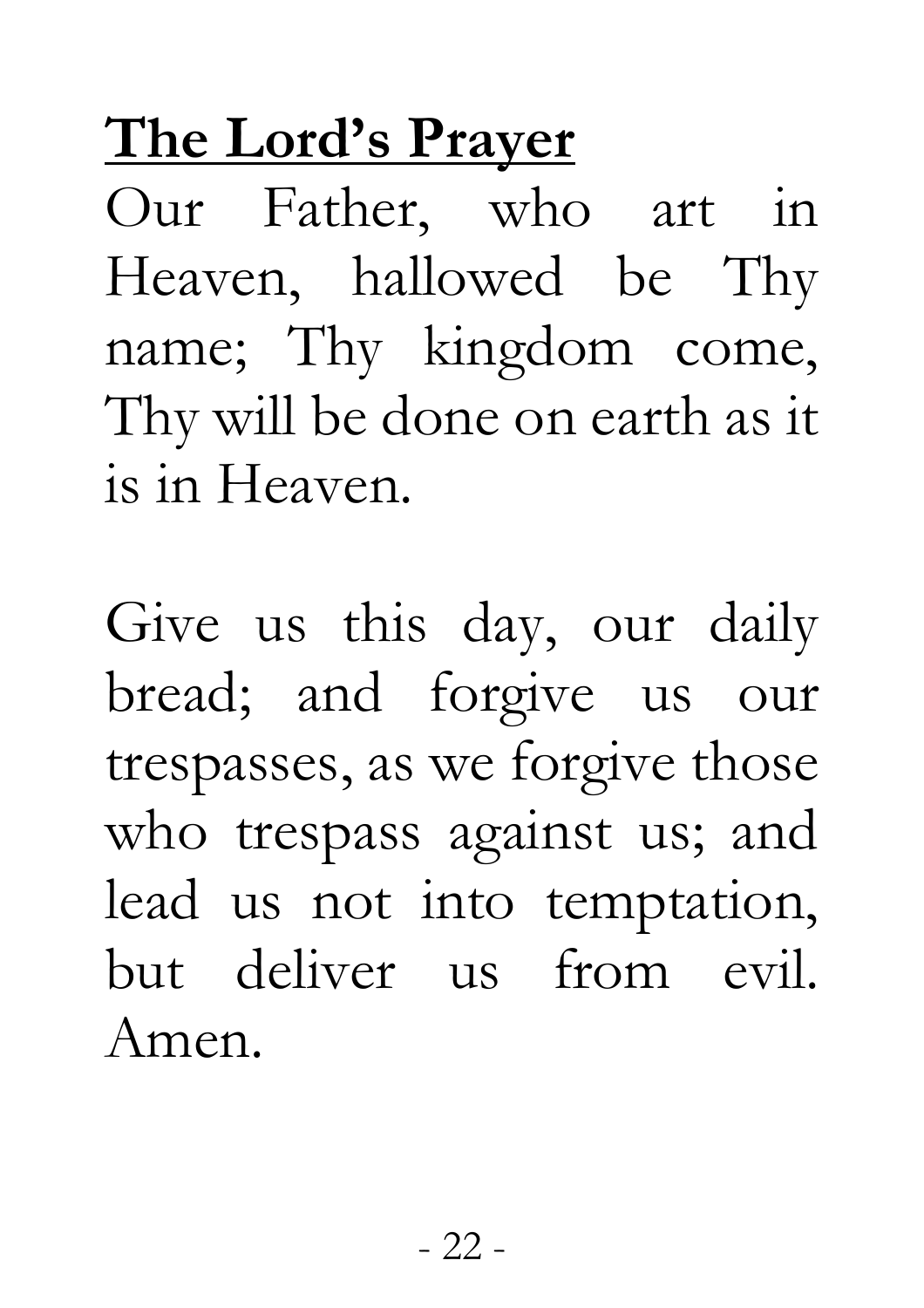# **Hail Mary**

Hail Mary, full of Grace, the Lord is with you, blessed are you among women and blessed is the fruit of your womb, Jesus.

Holy Mary, Mother of God, pray for us sinners now and at the hour of our death. Amen.

#### **Glory be**

Glory be to the Father, and to the Son, and to the Holy Spirit. As it was in the beginning, is now and ever shall be, world without end. Amen.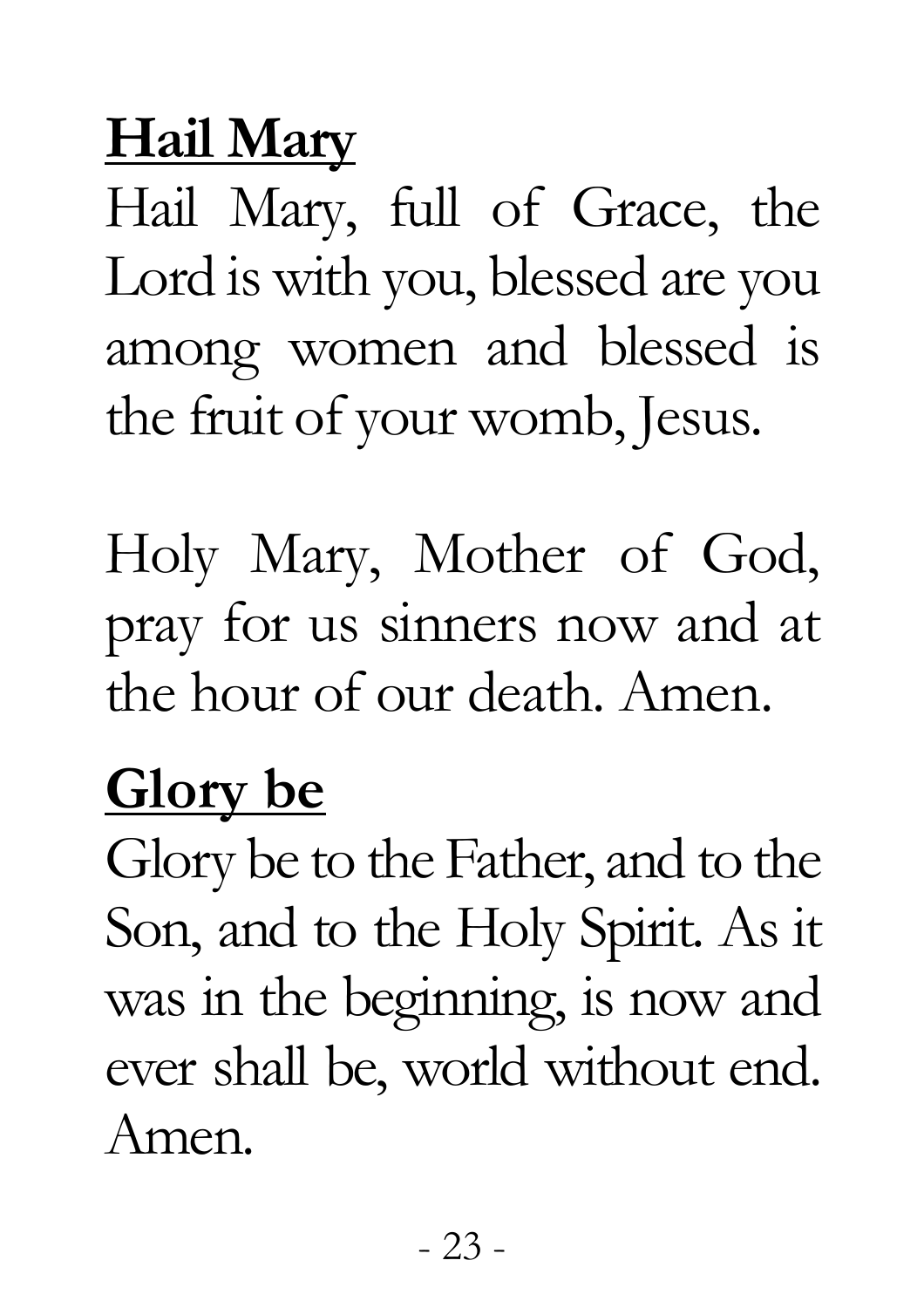# **Jesus, Mary & Joseph**

Jesus, Mary and Joseph, I give you my heart and my soul. Jesus, Mary and Joseph, assist me in my last agony. Jesus, Mary and Joseph, may I breathe forth my soul in peace with you. Amen.

# **Fatima Prayer**

O, my Jesus, forgive us our sins. Save us from the fires of hell, lead all souls to heaven, especially those in most need of Thy mercy. Amen.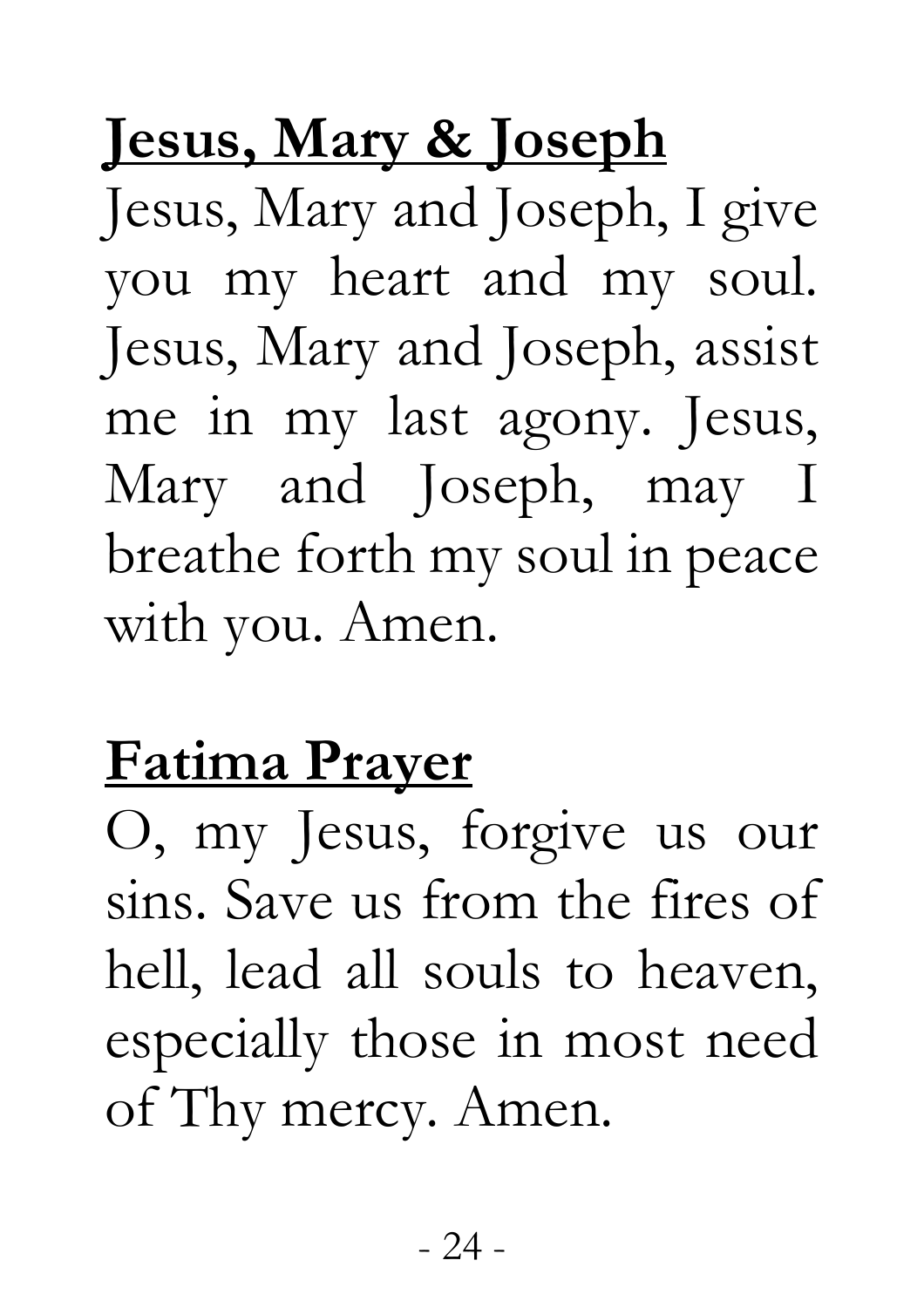## **For the Dead**

Eternal rest grant to them O Lord, and let perpetual light shine upon them. May they rest in peace. Amen.

May their souls and the souls of all the faithfully departed, through the mercy of God rest in peace. Amen.

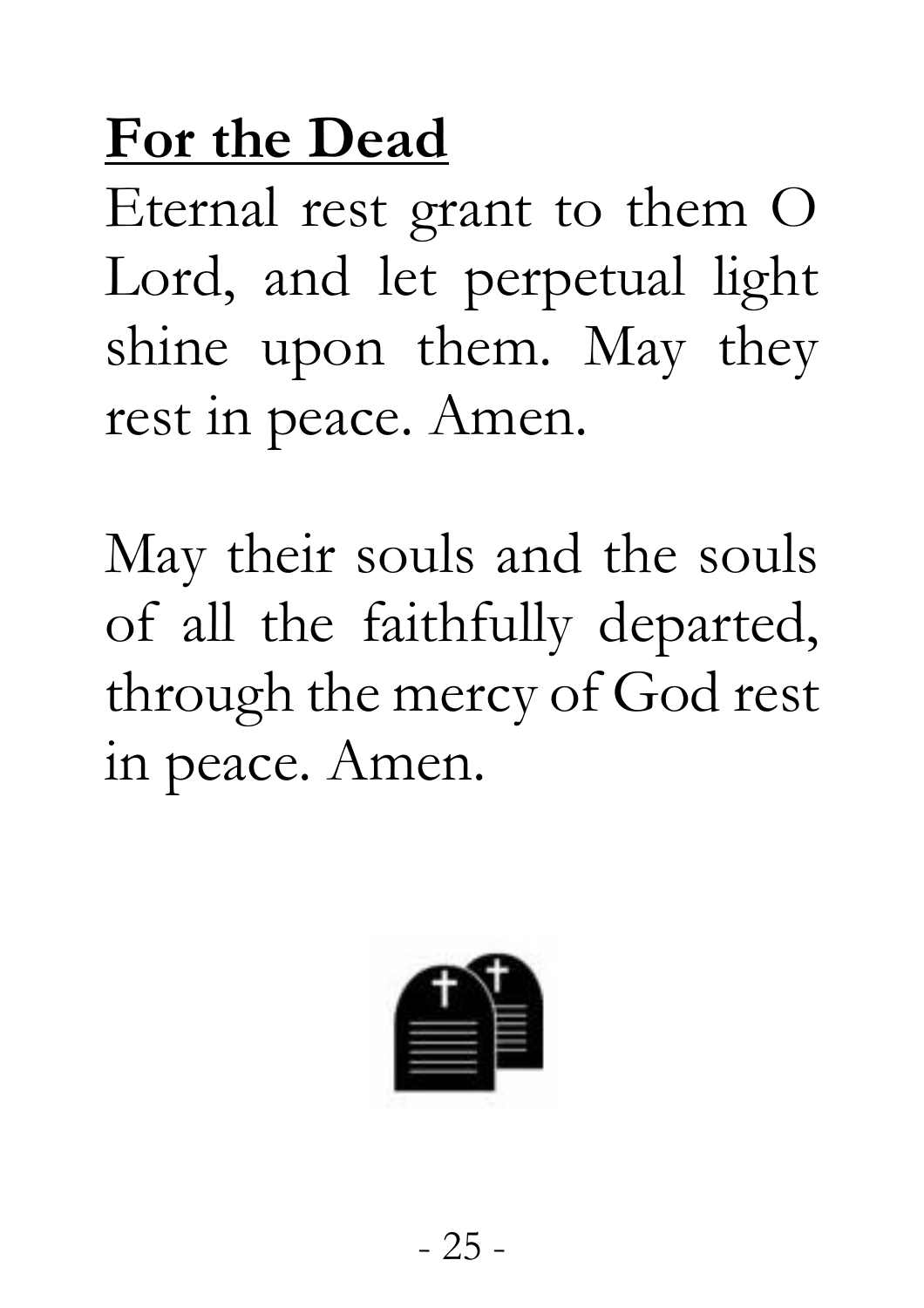## **Michael the Archangel**

Holy Michael the Archangel, defend us in the day of battle. Be our safeguard against the wickedness and snares of the devil. May God rebuke him, we humbly pray, and do thou, O Prince of the heavenly host, by the power of God, thrust down to hell Satan and all the wicked spirits who wander through the world for the ruin of souls. Amen.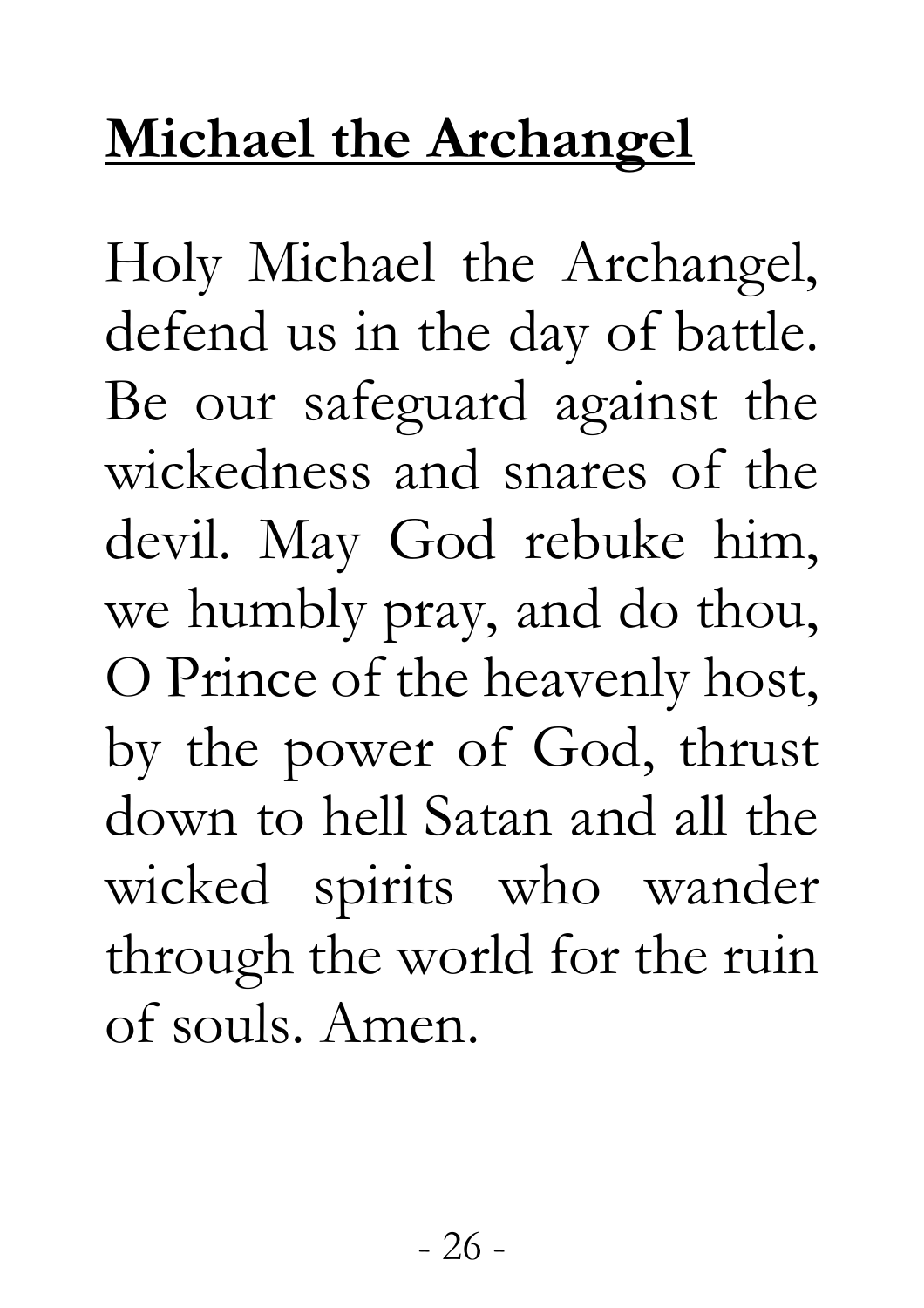# **Act of Contrition**

O my God, I am heartily sorry for having offended Thee, and I detest my sins above every other evil because they are displeasing to Thee, my God. Who for thy infinite goodness are so deserving of all my love and I firmly resolve by Thy holy grace never more to offend Thee and to amend my life. Amen.

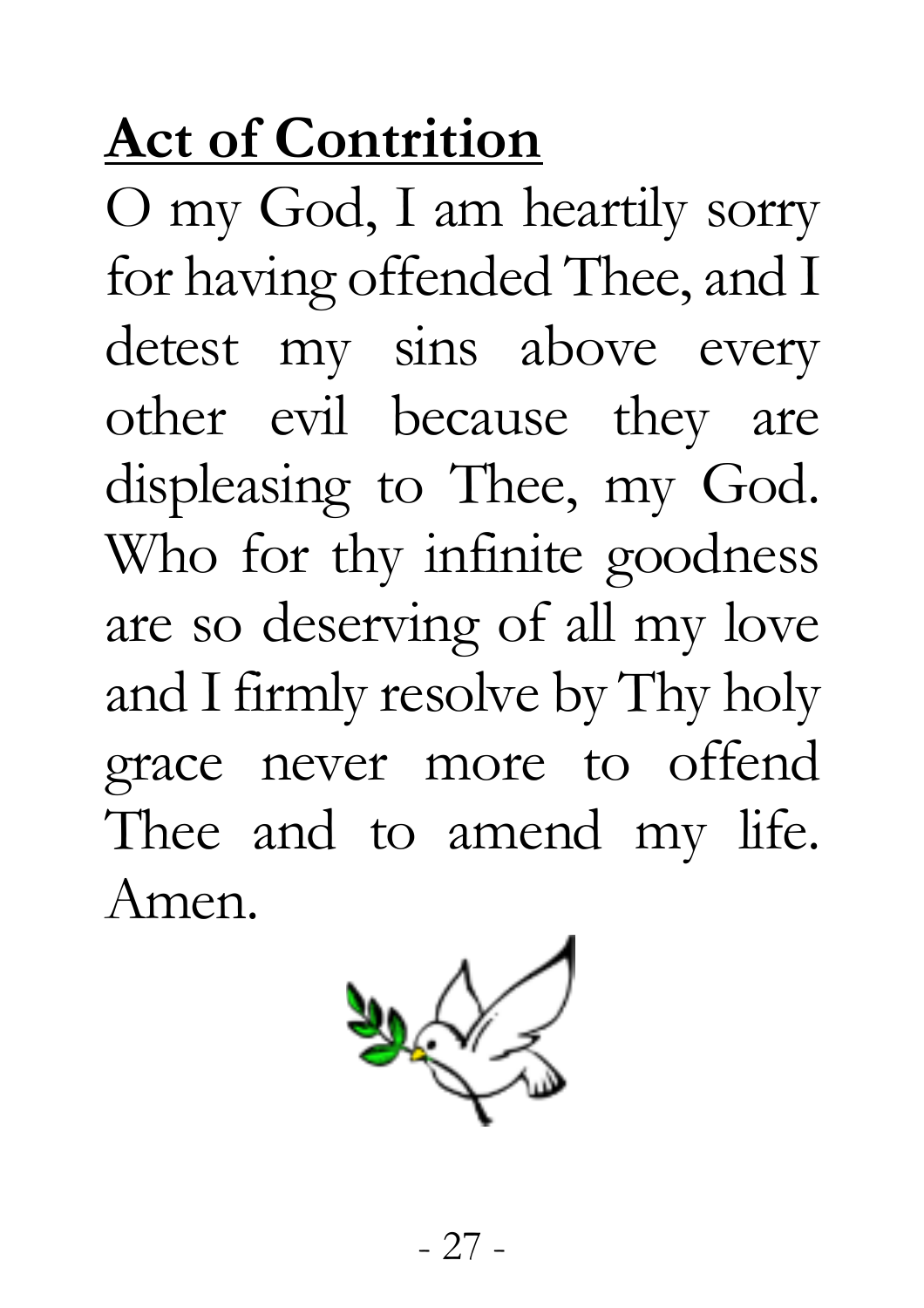#### **Act of Love**

O my God, I love You above all things, with my whole heart and soul, because You are all good and worthy of my love. I love my neighbour as myself for the love of You. I forgive all who have injured me and I ask pardon of all whom I have injured. Amen.

#### **Act of Faith**

O my God, I firmly believe that You are one God in three Divine Persons; Father, Son and Holy Spirit. I believe that your Divine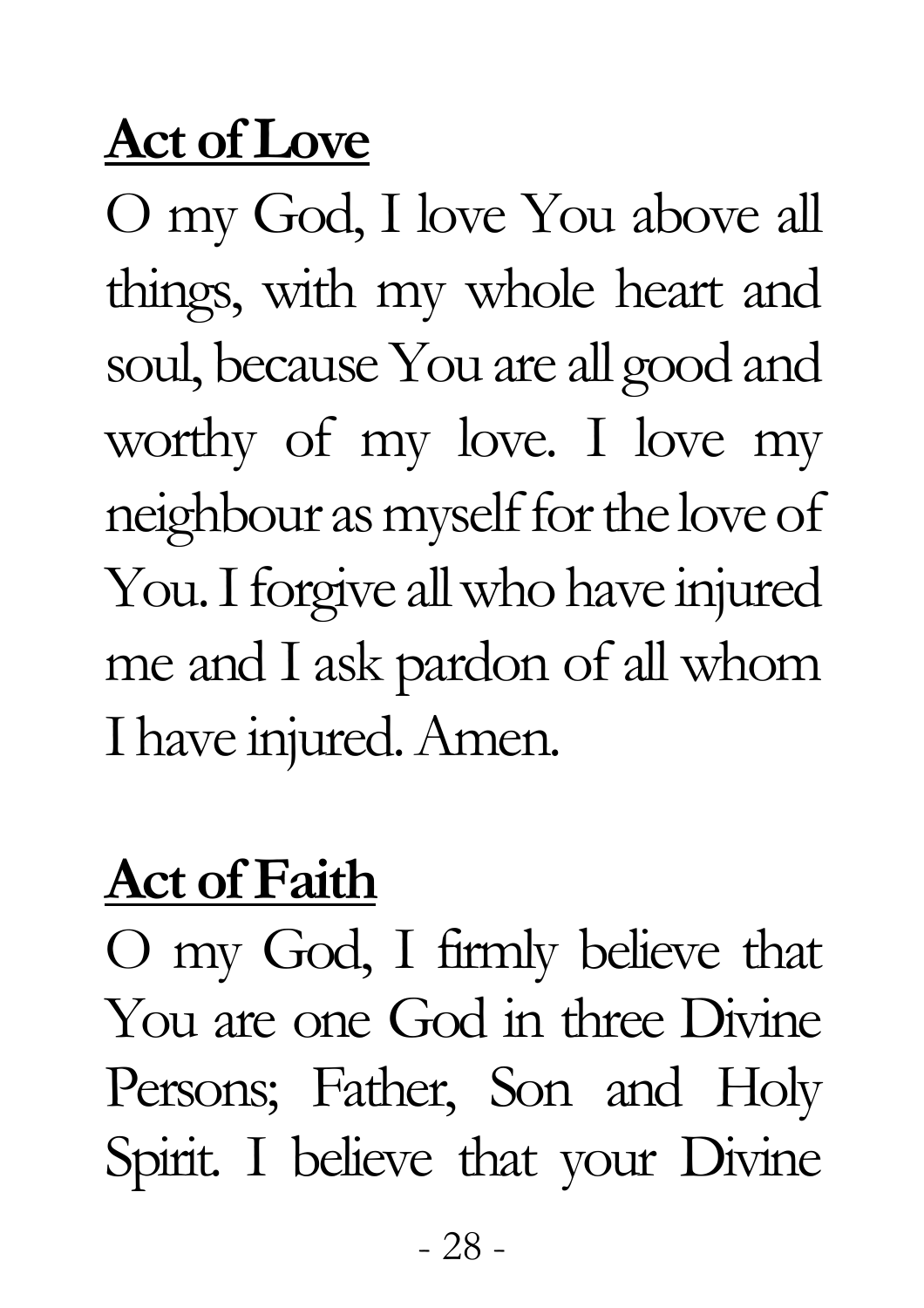Son became man and died for our sins and that he will come again to judge the living and the dead. I believe these and all the truths which the Church teaches because You revealed them. Amen.

#### **Act of Hope**

O my God, relying on your infinite goodness and promises, I hope to obtain pardon of my sins, the help of Your grace, and life everlasting, through the merits of Jesus Christ, my Lord and Redeemer. Amen.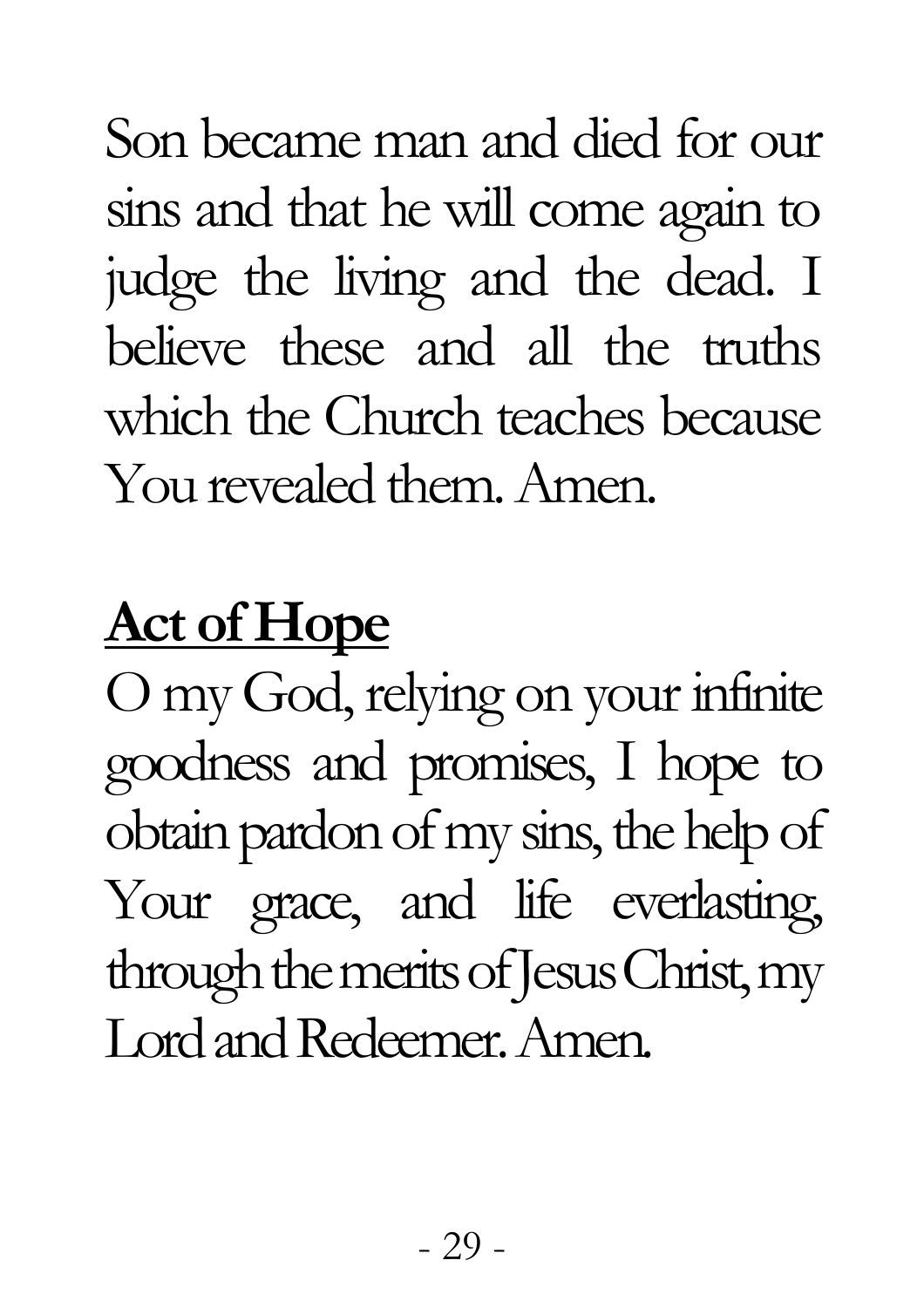## **I Confess**

I confess to Almighty God, and to you, my brothers and sisters, that I have greatly sinned, in my thoughts and in my words, in what I have done and in what I have failed to do; through my fault, through my fault, through my most grievous fault, therefore I ask Blessed Mary, ever Virgin, all the Angels and Saints, and you my brothers and sisters, to pray for me to the Lord our God. Amen.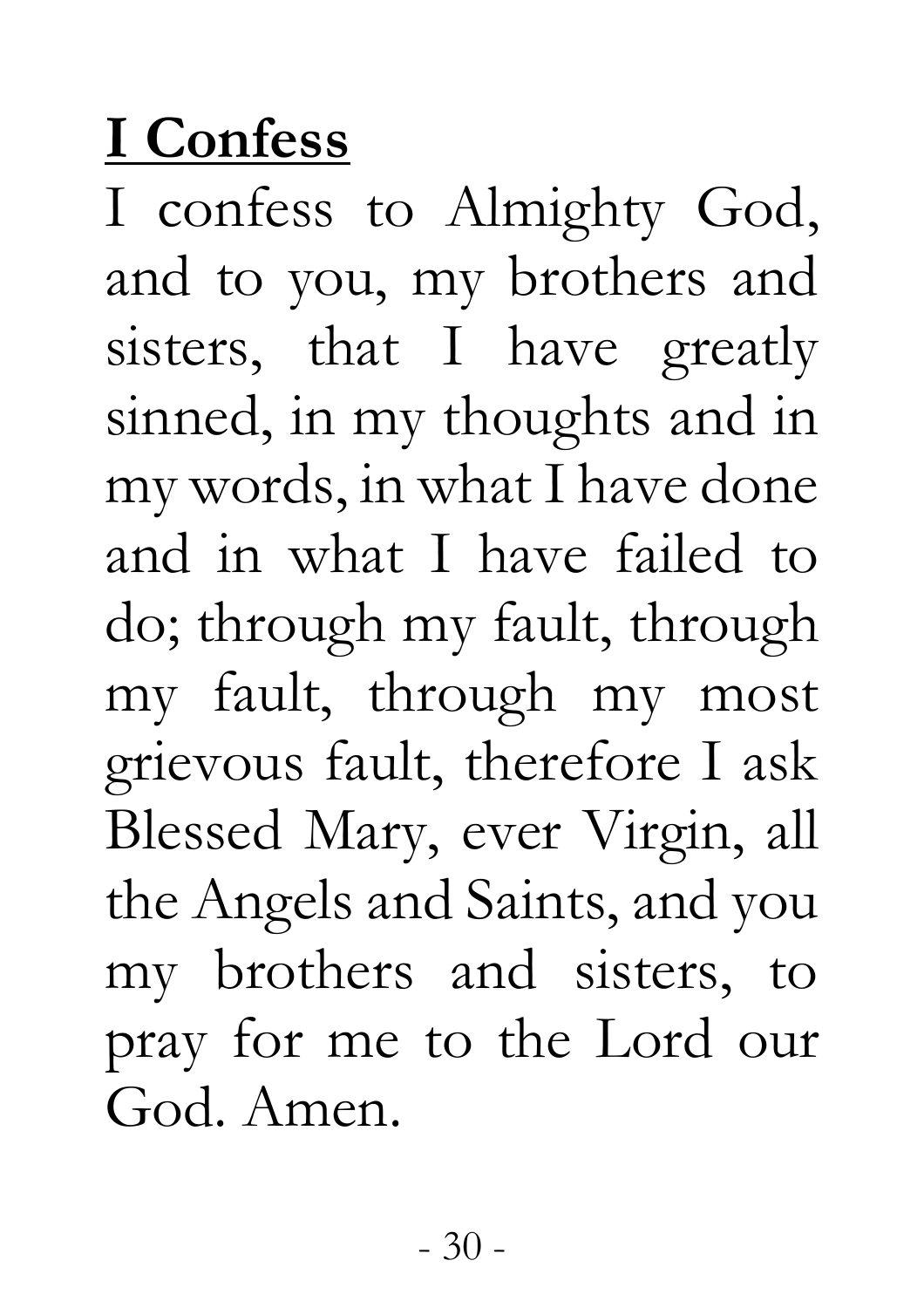# **Apostles' Creed**

I believe in God, the Father almighty, Creator of heaven and earth, and in Jesus Christ, His only Son, our Lord, who was conceived by the power of the Holy Spirit, was born of the Virgin Mary, suffered under Pontius Pilate, was crucified, died and was buried. He descended into hell; on the third day He rose again; He ascended into Heaven, and is seated at the right hand of God the Father;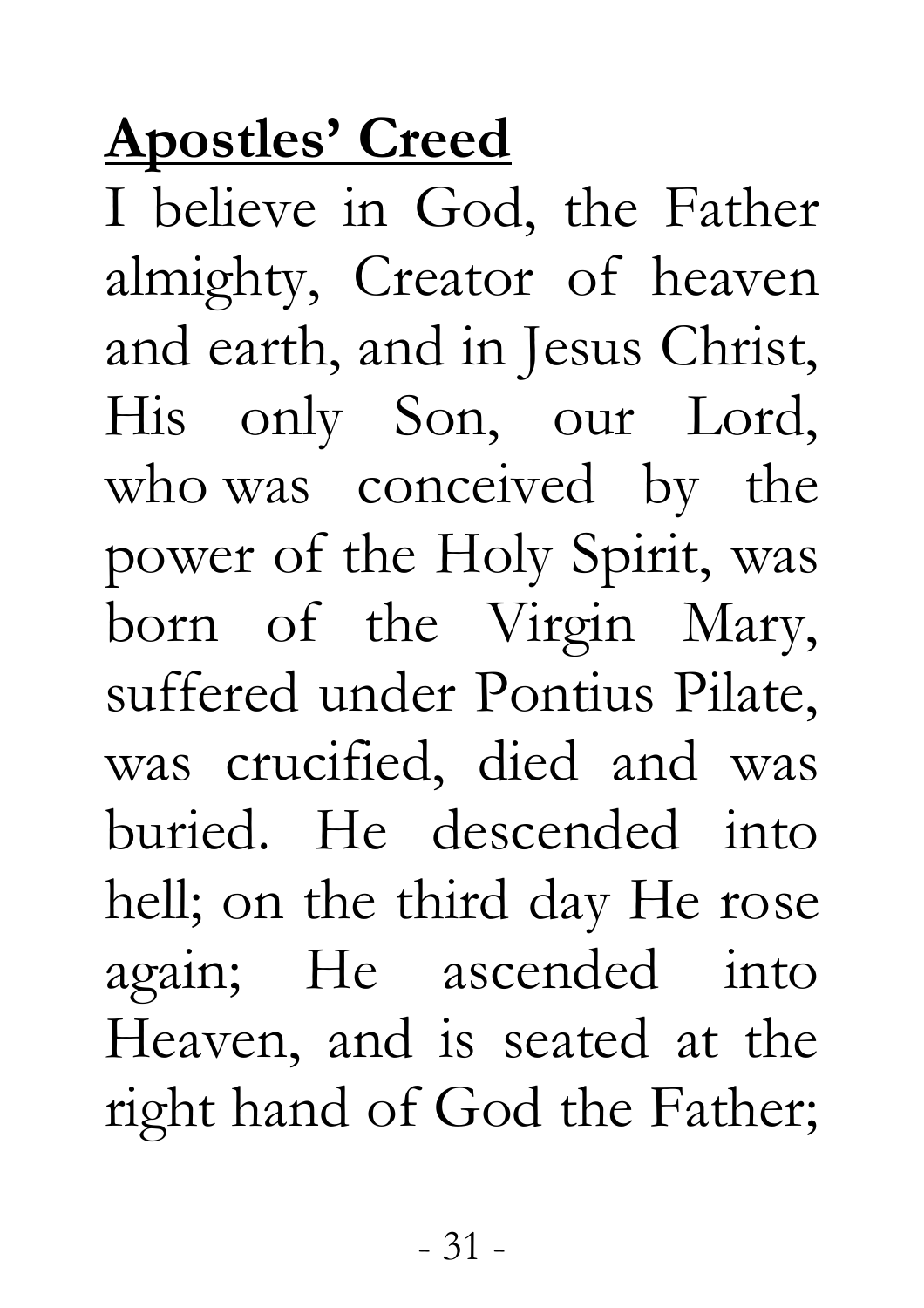from there He will come again in glory to judge the living and the dead and his kingdom will have no end. I believe in the Holy Spirit, the Holy Catholic Church, the communion of Saints, the forgiveness of sins, the resurrection of the body, and life everlasting. Amen.

# **Hail Holy Queen**

Hail Holy Queen, Mother of Mercy. Hail our life, our sweetness and our hope. To Thee do Thee do we cry poor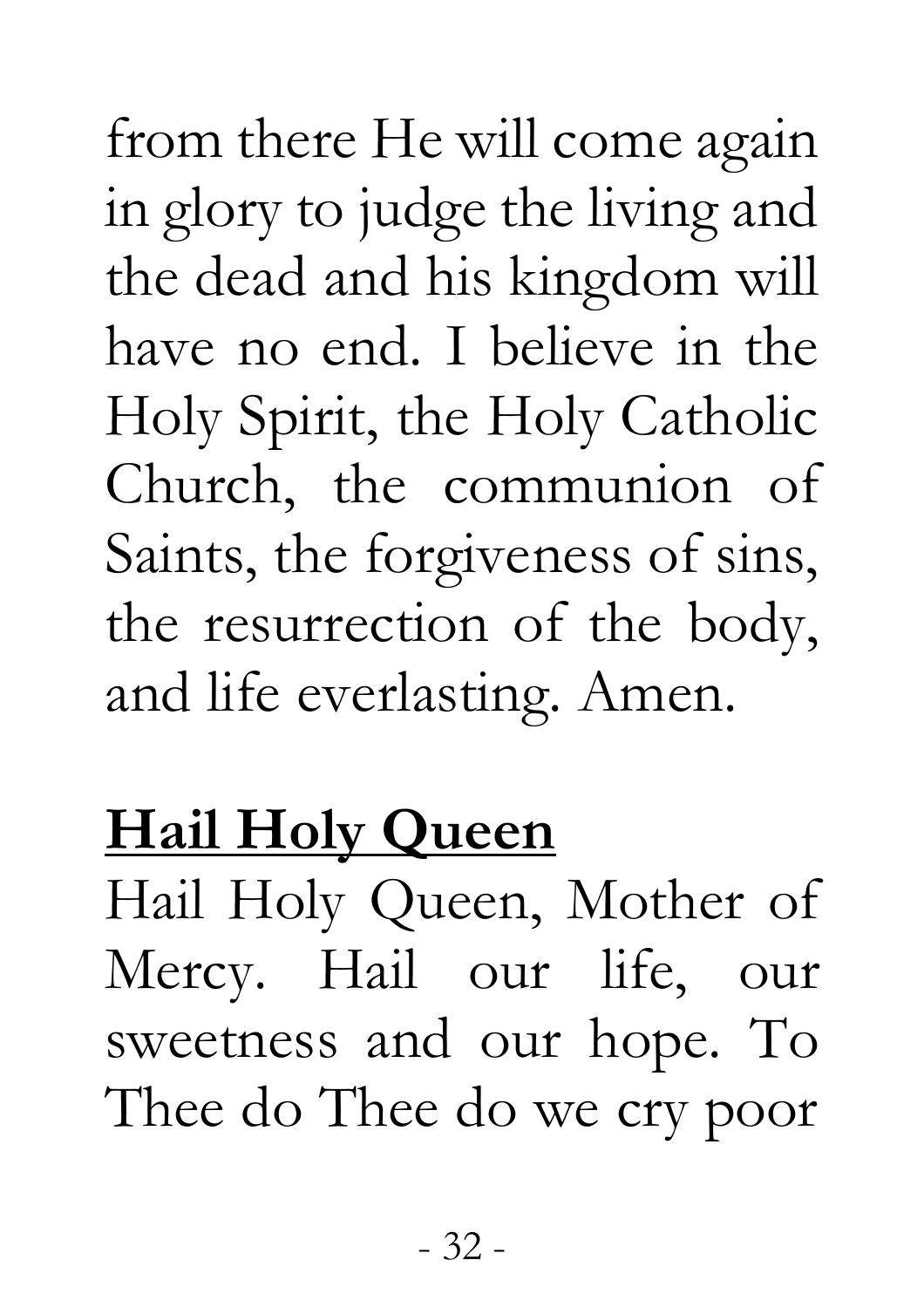banished children of Eve. To Thee do we send up our sighs, mourning and weeping in this valley of tears. Turn then most gracious advocate, Thy eyes of mercy towards us; and after this our exile show onto us the blessed fruit of Thy womb Jesus. O clement, O loving, O sweet Virgin Mary.

Pray for us, O Holy Mother of God that we may be made worthy of the promises of Christ. Amen.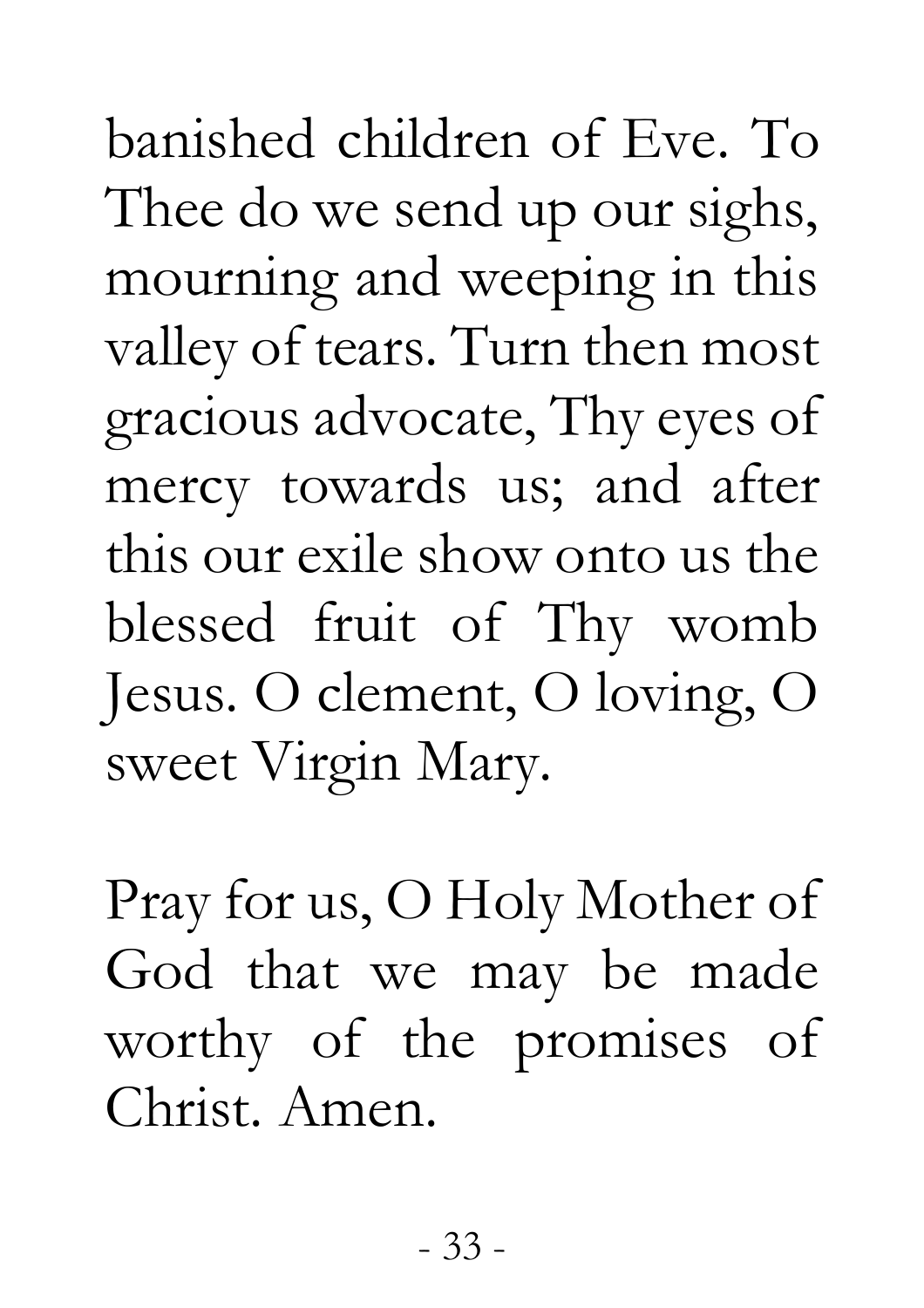#### **Evening Prayer**

Watch, Lord, with those who wake or weep tonight. Give the Angels and Saints charge over them.

O Lord Jesus Christ, tend Your sick ones, rest Your weary ones, bless Your dying ones, soothe the suffering ones, pity all the afflicted ones, shield the joyful ones, and all for Your love's sake. Amen.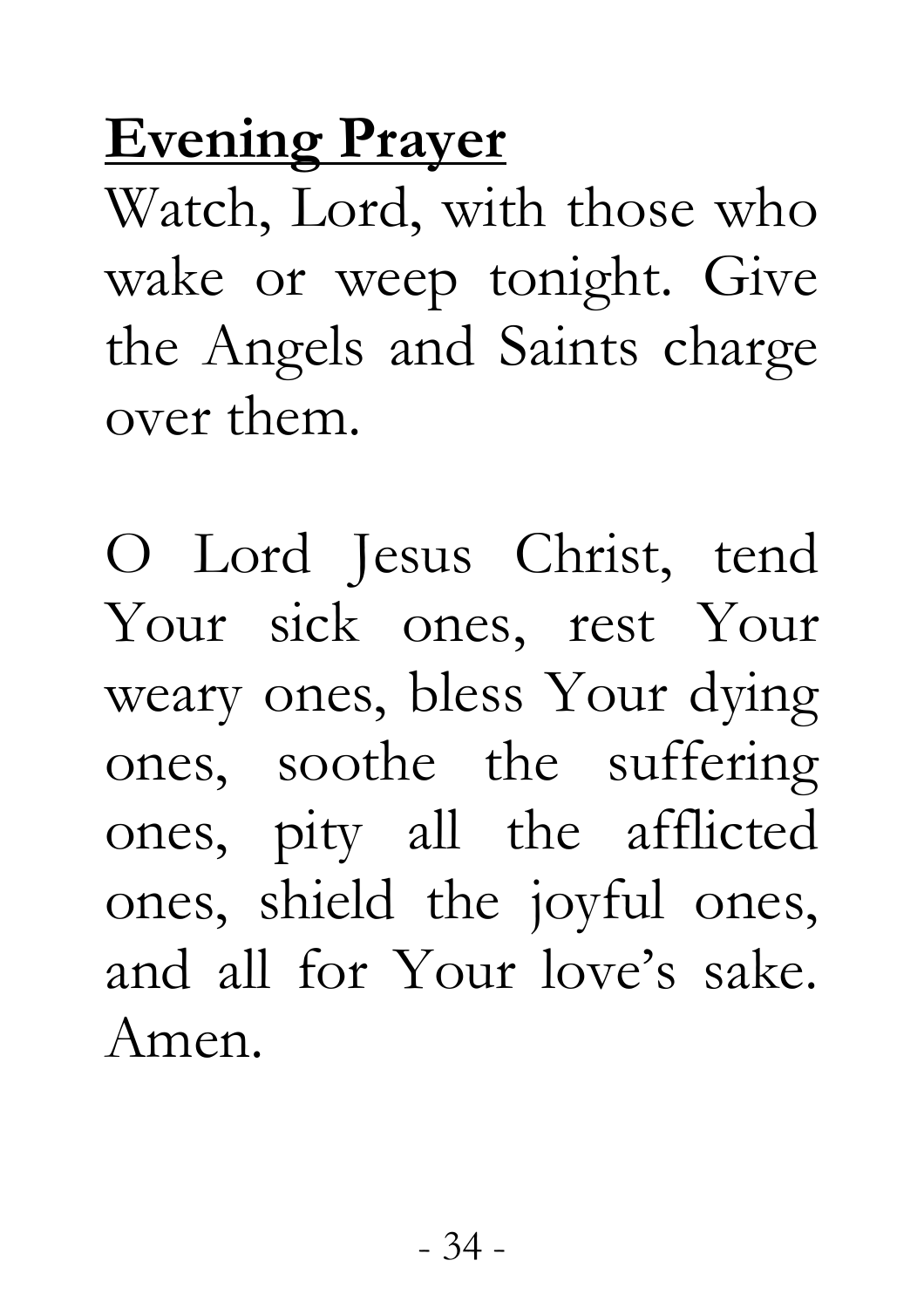### **OTHER DAILY PRAYERS**

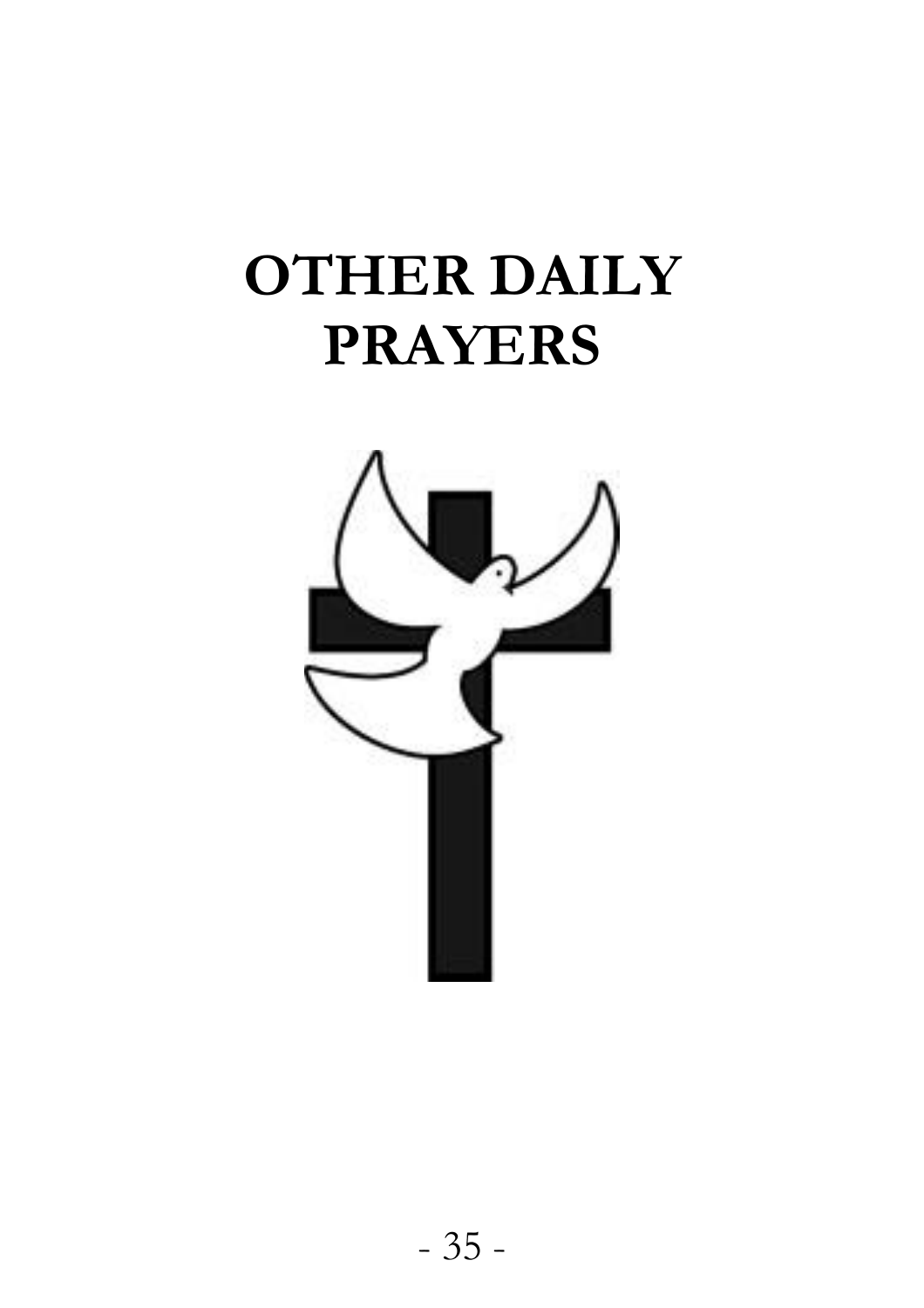## **The Angelus**

**L**: The Angel of the Lord declared on to Mary,

**R**: and she was conceived of the Holy Spirit.

#### **Hail Mary** …

**L**: Behold the handmaid of the Lord,

**R**: be it done on to me according to Thy word. **Hail Mary …**

**L**: The word was made flesh, **R**: and He dwelt amongst us.

**Hail Mary …**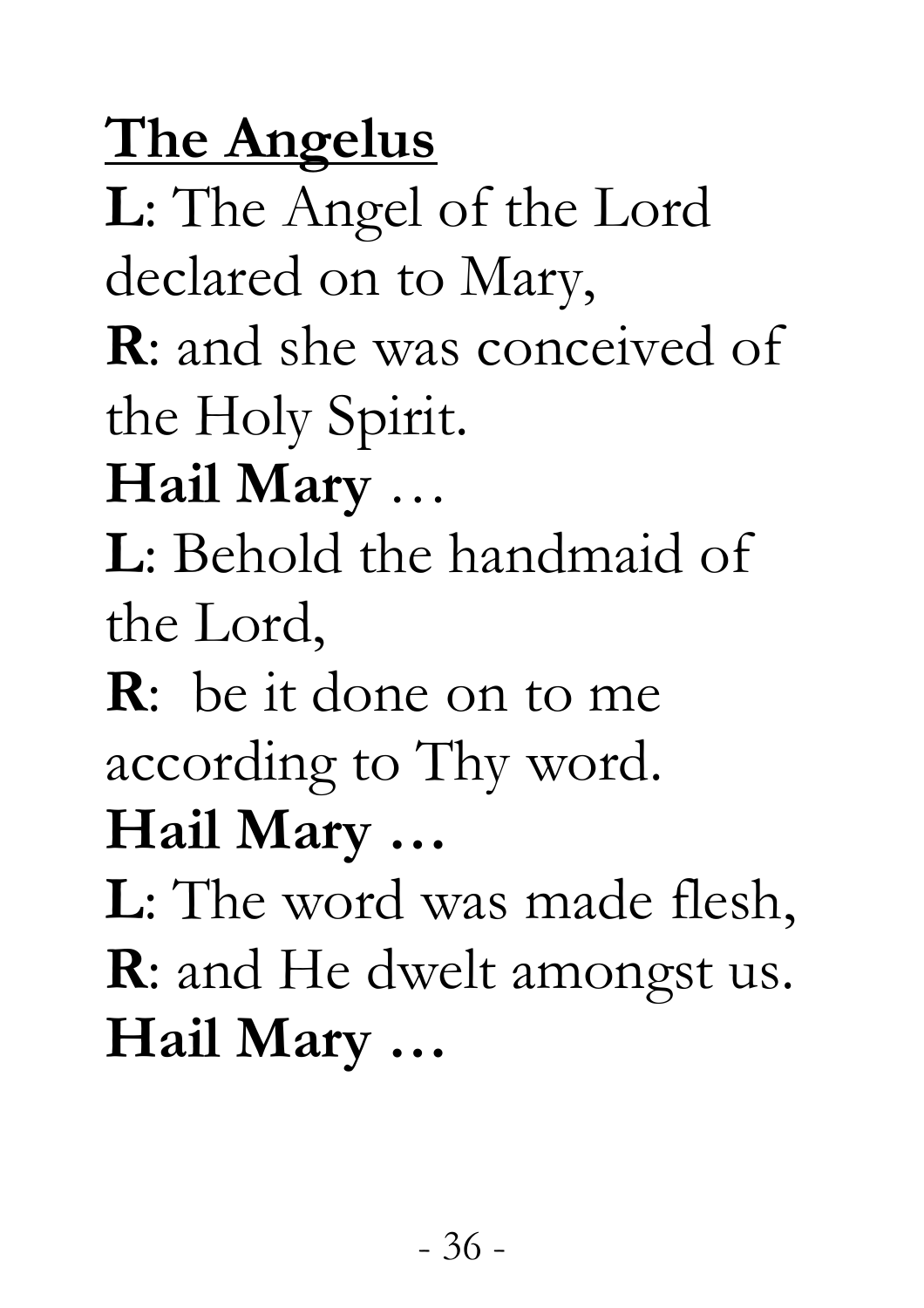**L**: Pray for us, O Holy

Mother of God,

**R**: that we may be made worthy of the promises of Christ.

**Let us pray**: Pour forth we beseech Thee O Lord, Thy grace into our hearts; that we, to whom the incarnation of Christ Thy Son was made known by the message of an Angel, may by His passion and cross be brought to the glory of His resurrection; through the same Christ our Lord. Amen.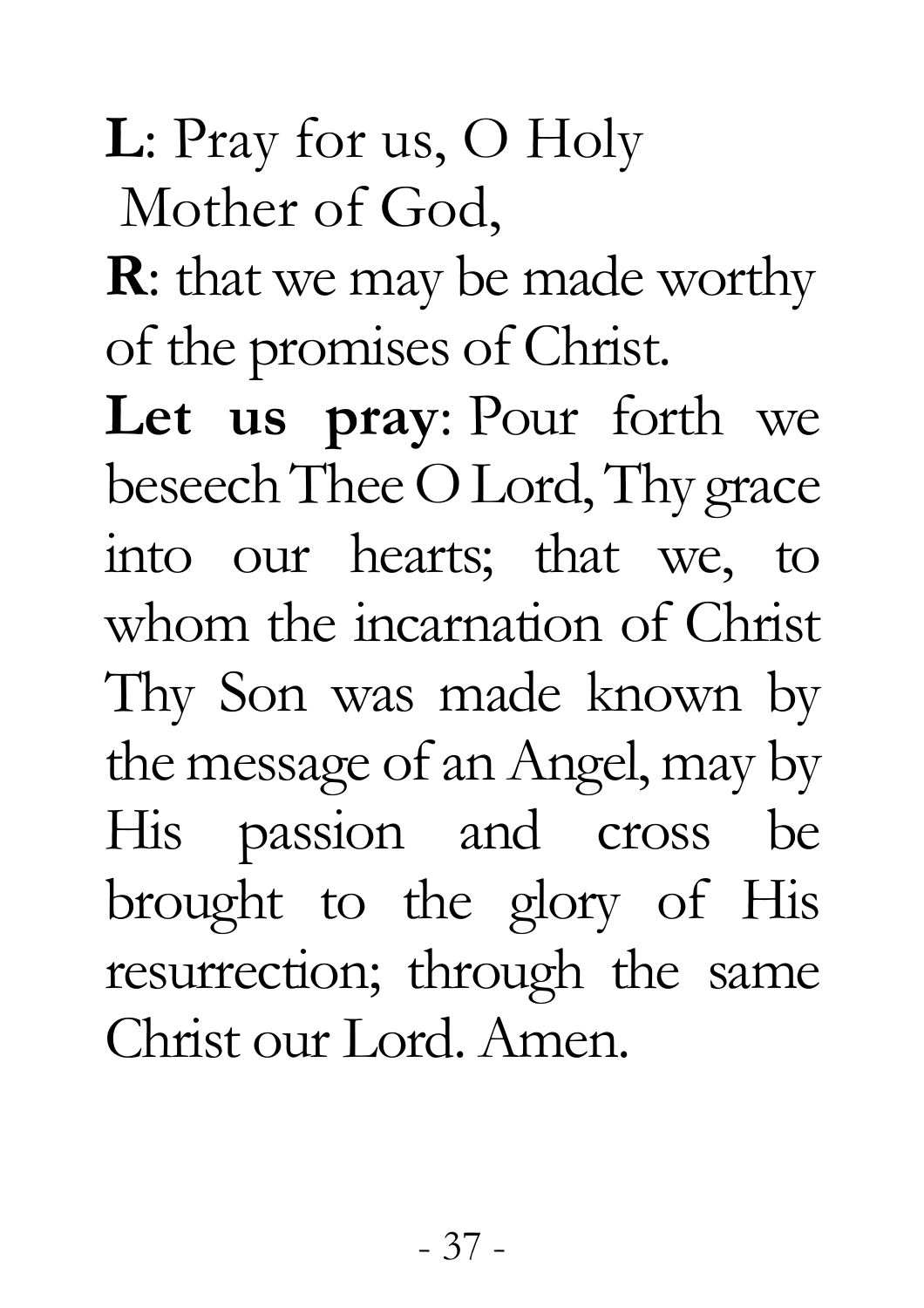### **Anima Christi**

Soul of Christ, sanctify me. Body of Christ, save me. Blood of Christ, inebriate me. Water from the side of Christ, wash me. Passion of Christ, strengthen me. O Good Jesus, hear me. Within Thy wounds Lord, hide me. Suffer me, not to be separated from Thee. From the malicious enemy defend me. In the hour of my death call me that I may praise Thee with Thy Saints and Angels, forever and ever. Amen.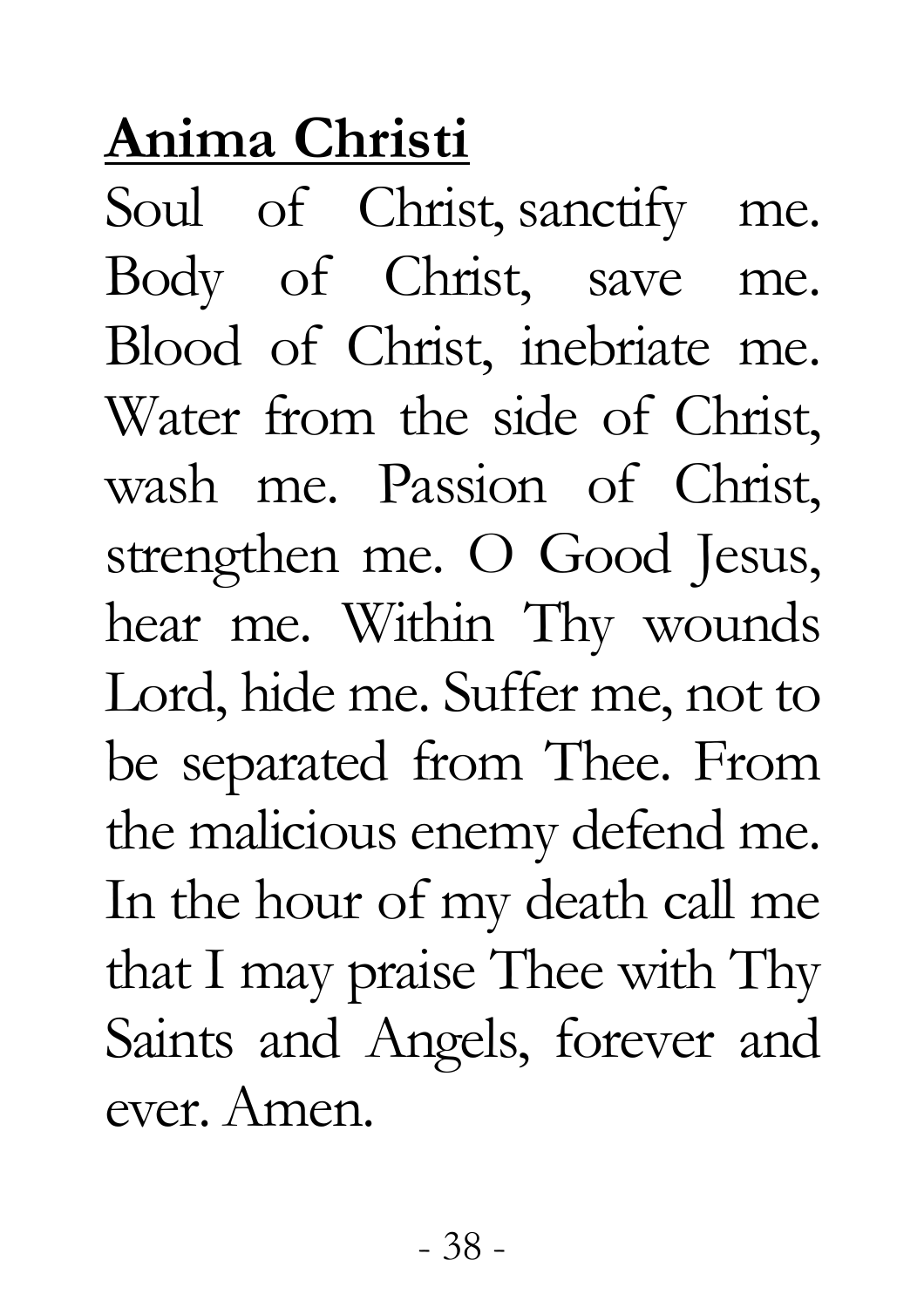### **Divine Praises**

Blessed be God.

Blessed be His Holy Name.

Blessed be Jesus Christ, true God and true Man.

Blessed be the name of Jesus. Blessed be his Most Sacred Heart. Blessed be His Most Precious Blood.

Blessed be Jesus in the Most Holy Sacrament of the altar. Blessed be the Holy Spirit the Paraclete.

Blessed be the great Mother

of God, Mary most Holy.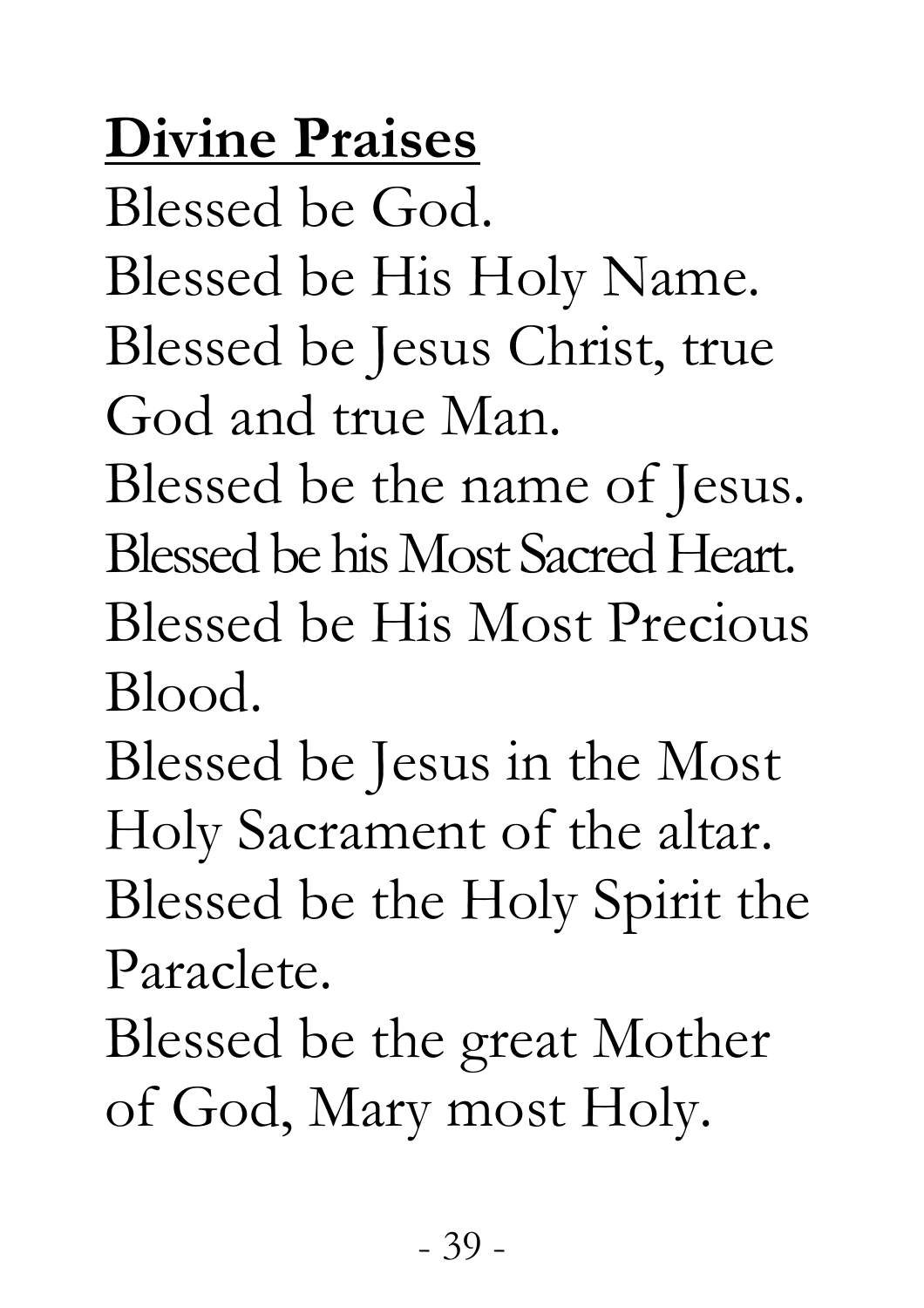Blessed be her Glorious Assumption. Blessed be the name of Mary, Virgin and Mother. Blessed be St Joseph, her most chaste spouse. Blessed be God in His Angels and Saints.

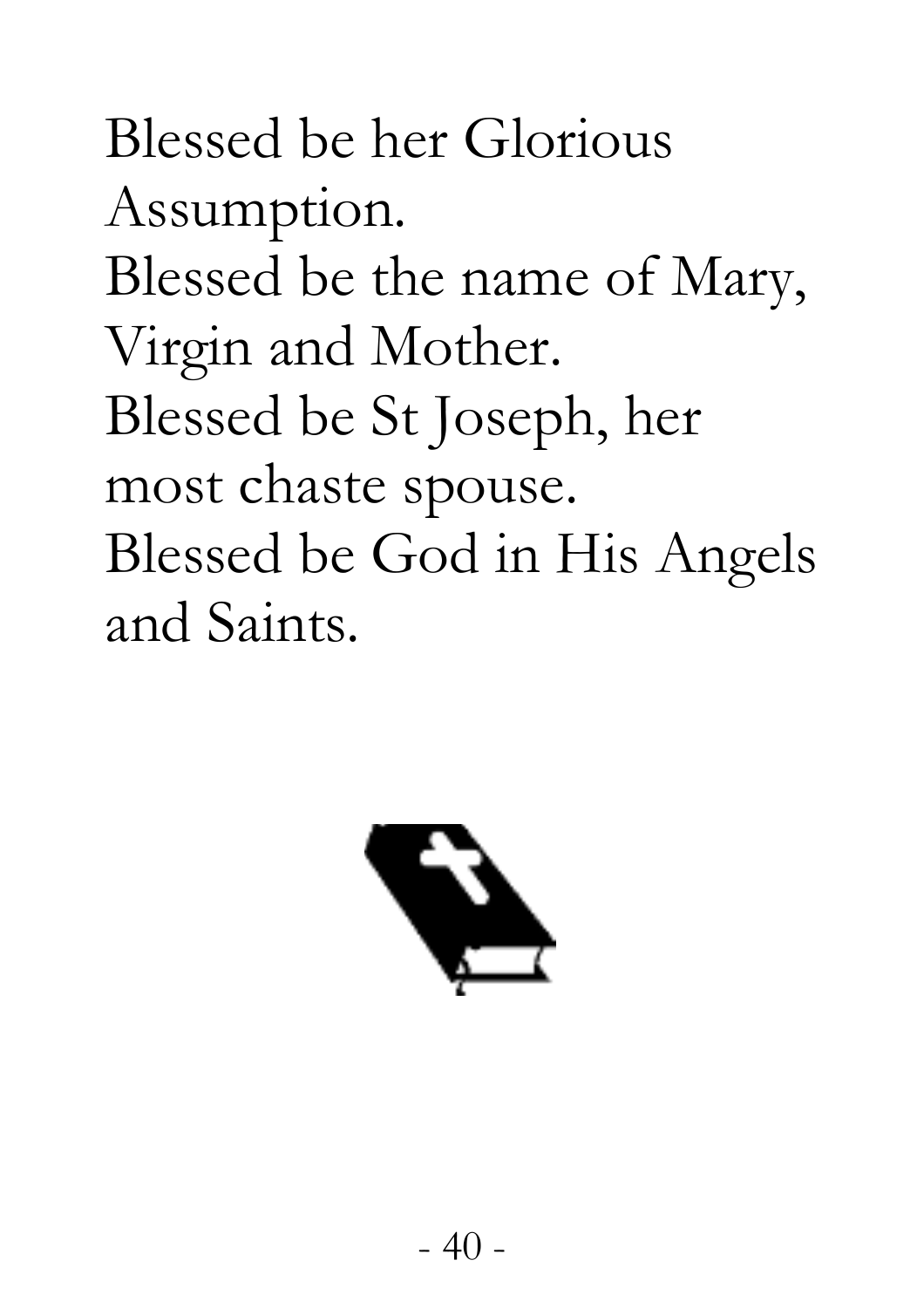## **Lord is my Shepherd**

The Lord is my Shepherd, I shall not want. He makes me lie down in pastures green. He leads me beside quiet waters. He restores my soul. He guides me in paths of righteousness for His name's sake. Even though I walk through the valley of the shadow of death, I will fear no evil, for you are with me; Your rod and Your staff, they comfort me. You prepare a table before me in the presence of my enemies.

You anoint my head with oil, my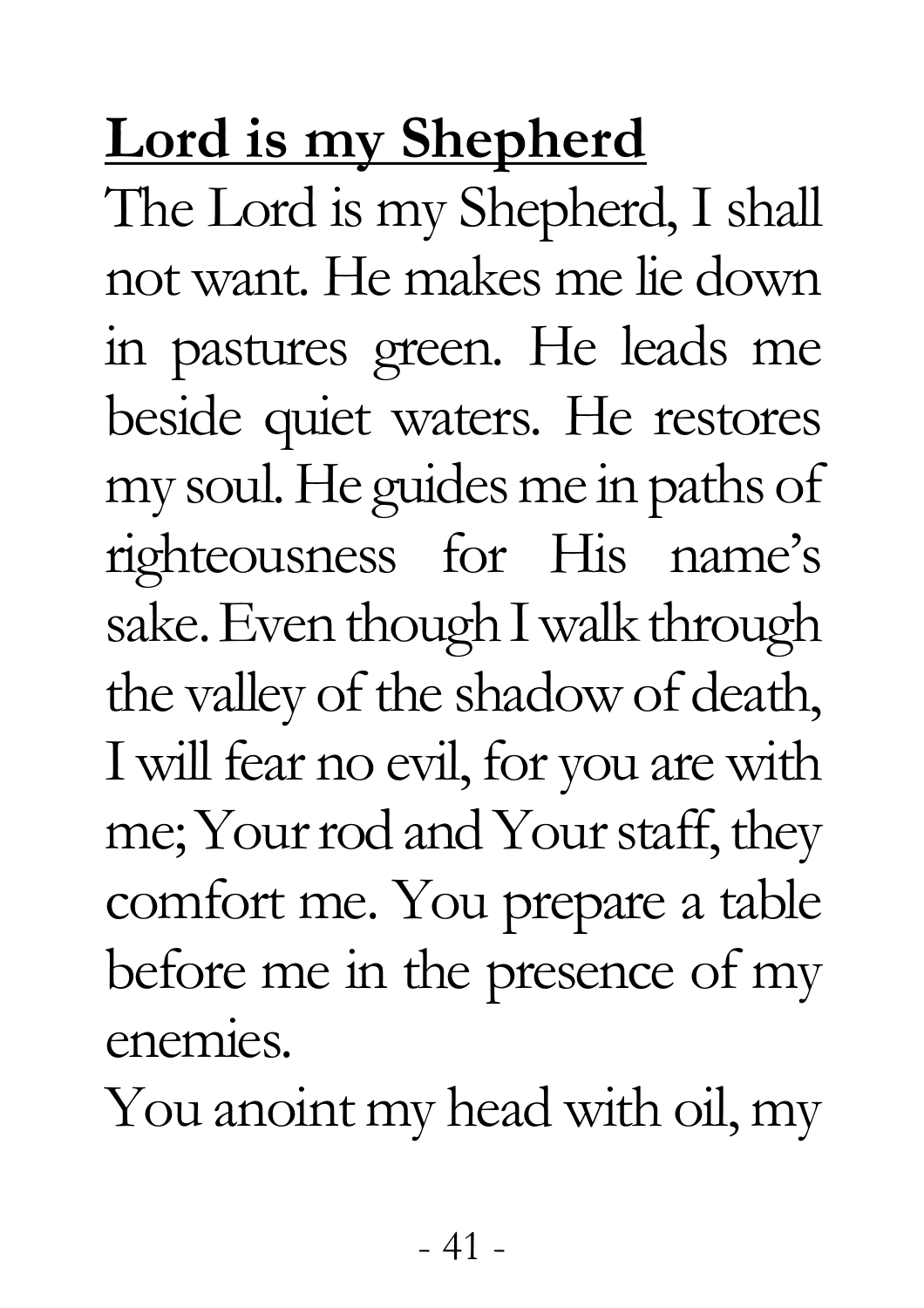cup overflows. Surely goodness and kindness will follow me all the days of my life, and I will dwell in the house of the Lord forever. Amen.

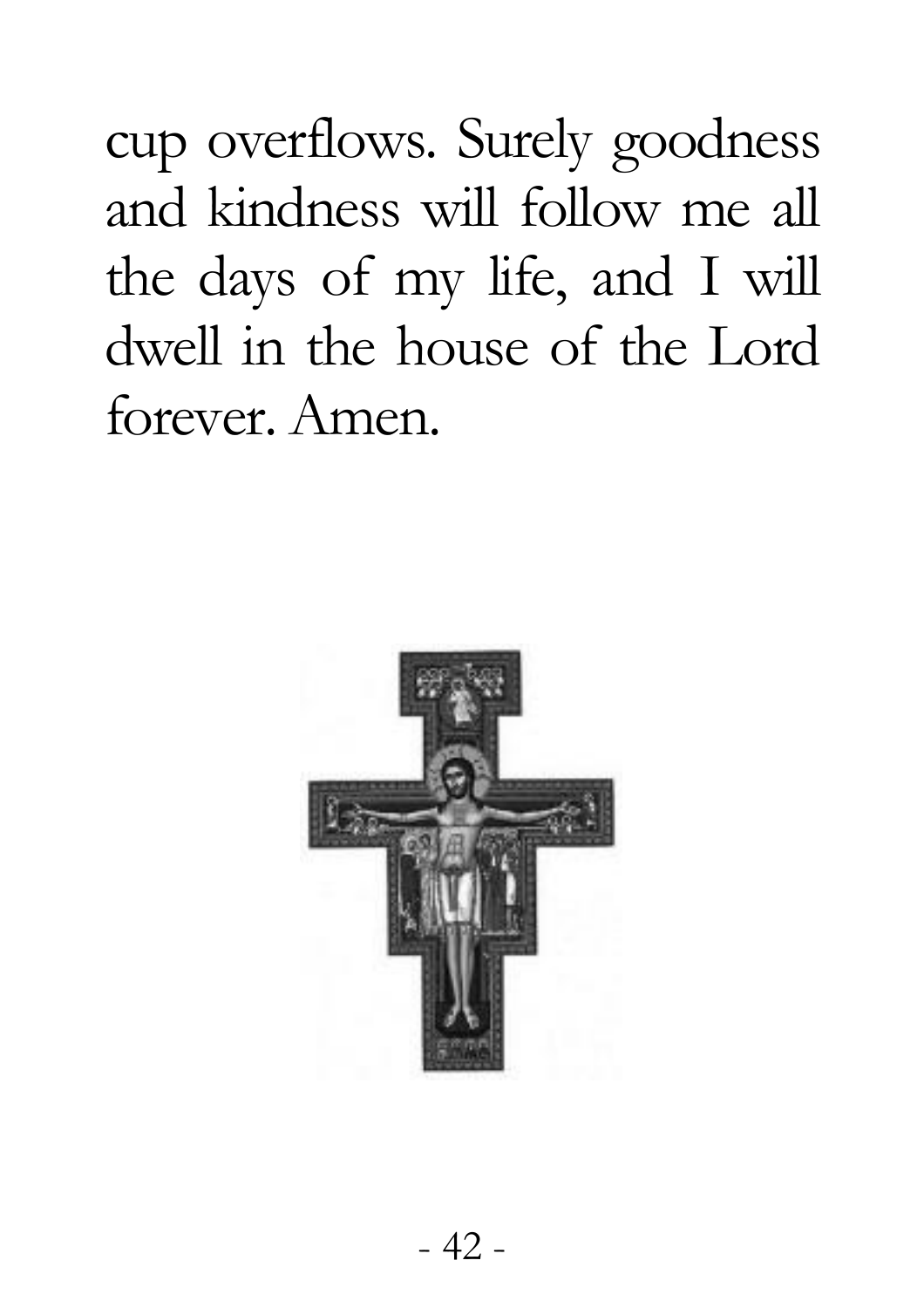#### **Magnificat**

My soul glorifies the Lord, my spirit rejoices in God my Saviour. He looks on his servant in her lowliness; henceforth all ages will call me blessed. The Almighty works marvels for me. Holy his name.

His mercy is from age to age, on those who fear him.

He puts forth his arm in strength and scatters the proud-hearted.

He casts the mighty from their thrones and raises the lowly.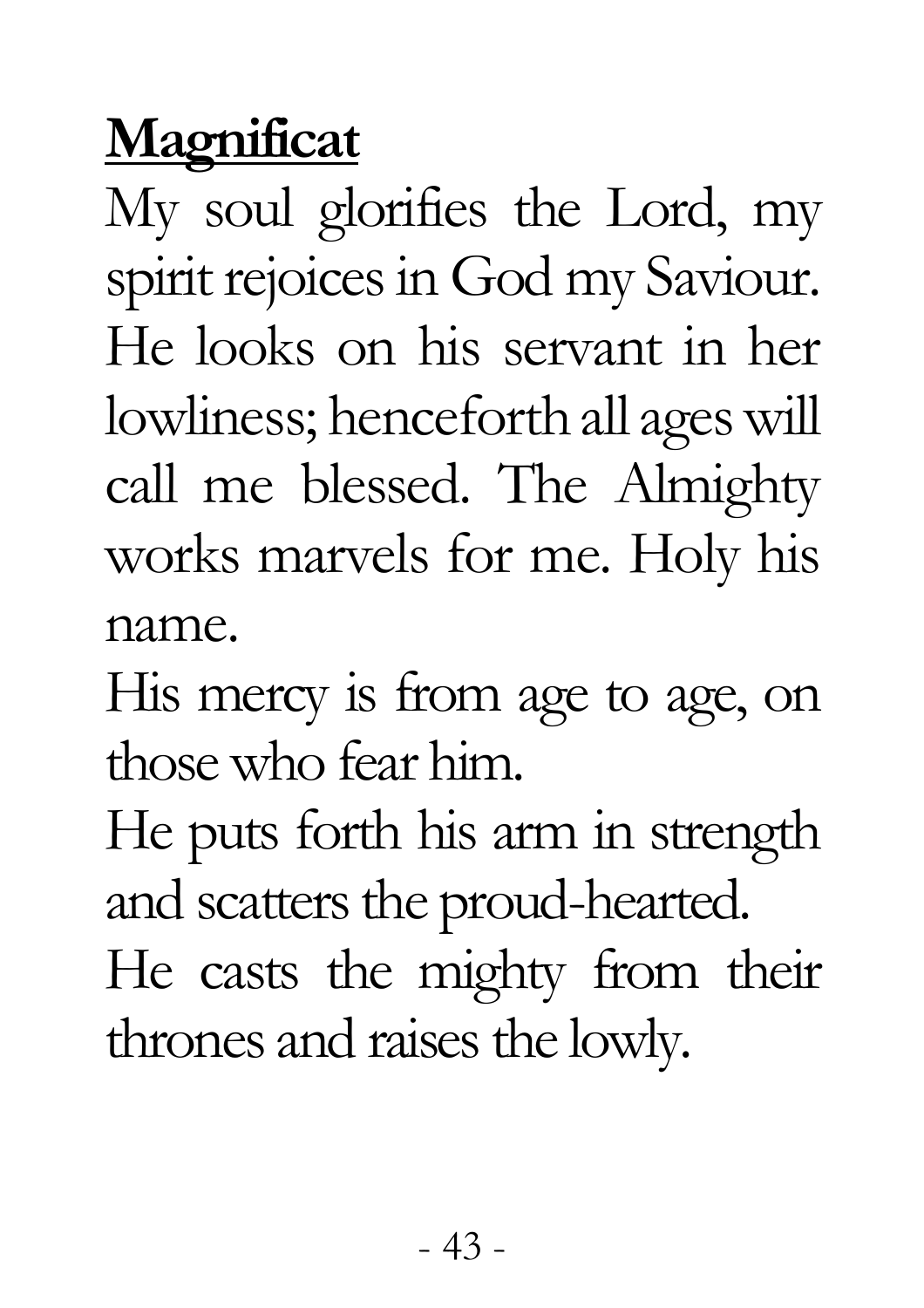He fills the starving with good things, sends the rich away empty. He protects Israel, his servant, remembering his mercy, the mercy promised to our fathers, to Abraham and his sons for ever. Amen.

#### **Memorare**

Remember O Most Gracious Virgin Mary, that never was it known that anyone who fled to Thy protection, implored Thy help or sought Thy intercession, was left unaided.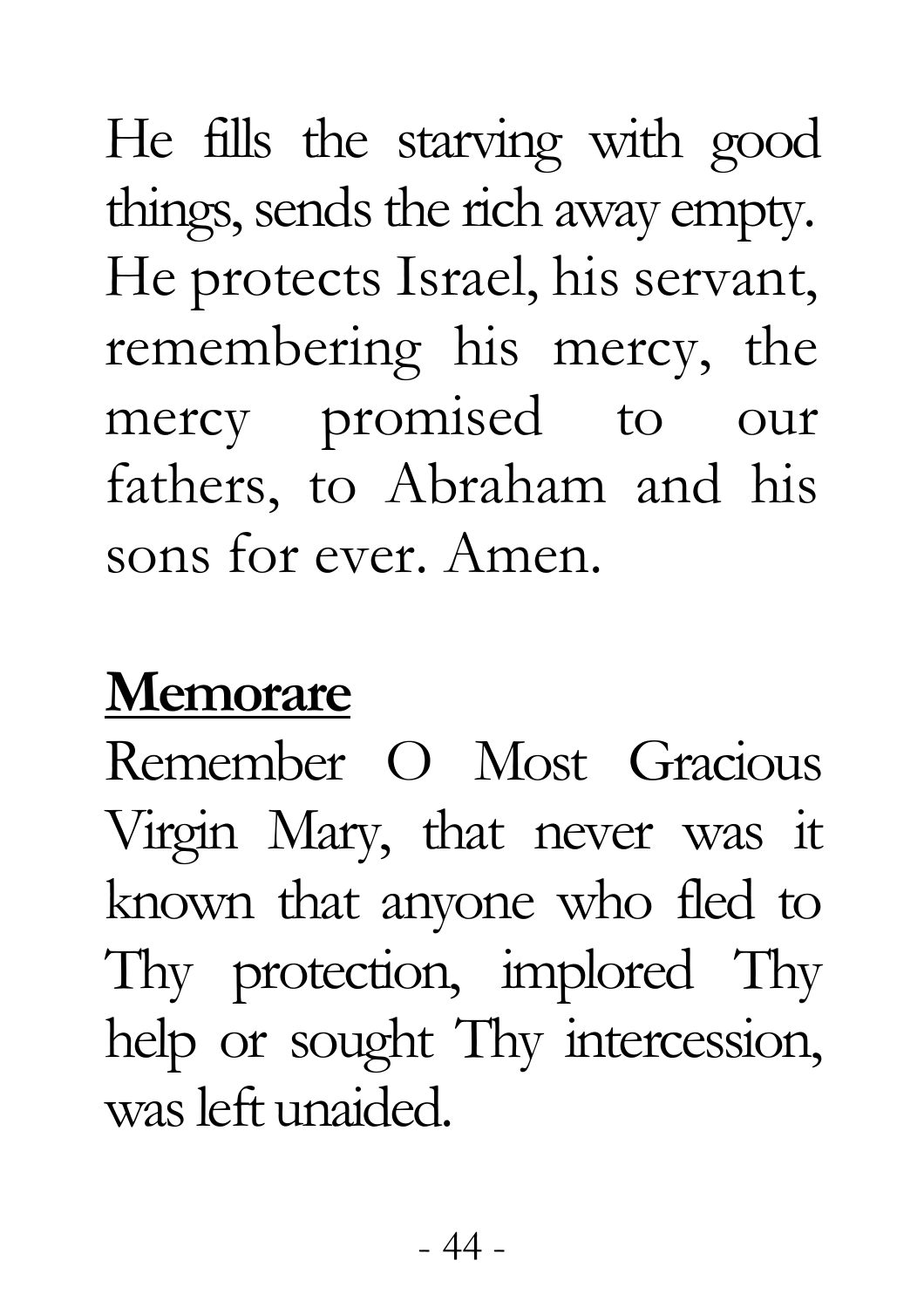Inspired with this confidence, I fly onto Thee O Virgin of Virgins, my Mother; to Thee I come; before Thee I stand, sinful and sorrowful, O Mother of the word incarnate, despise not my petitions; but in Thy mercy hear and answer me. Amen.

#### **Psalm 130**

Out of the depths, I cry to you O Lord; Lord hear my voice.

Let your ears be attentive to the voice of my supplications.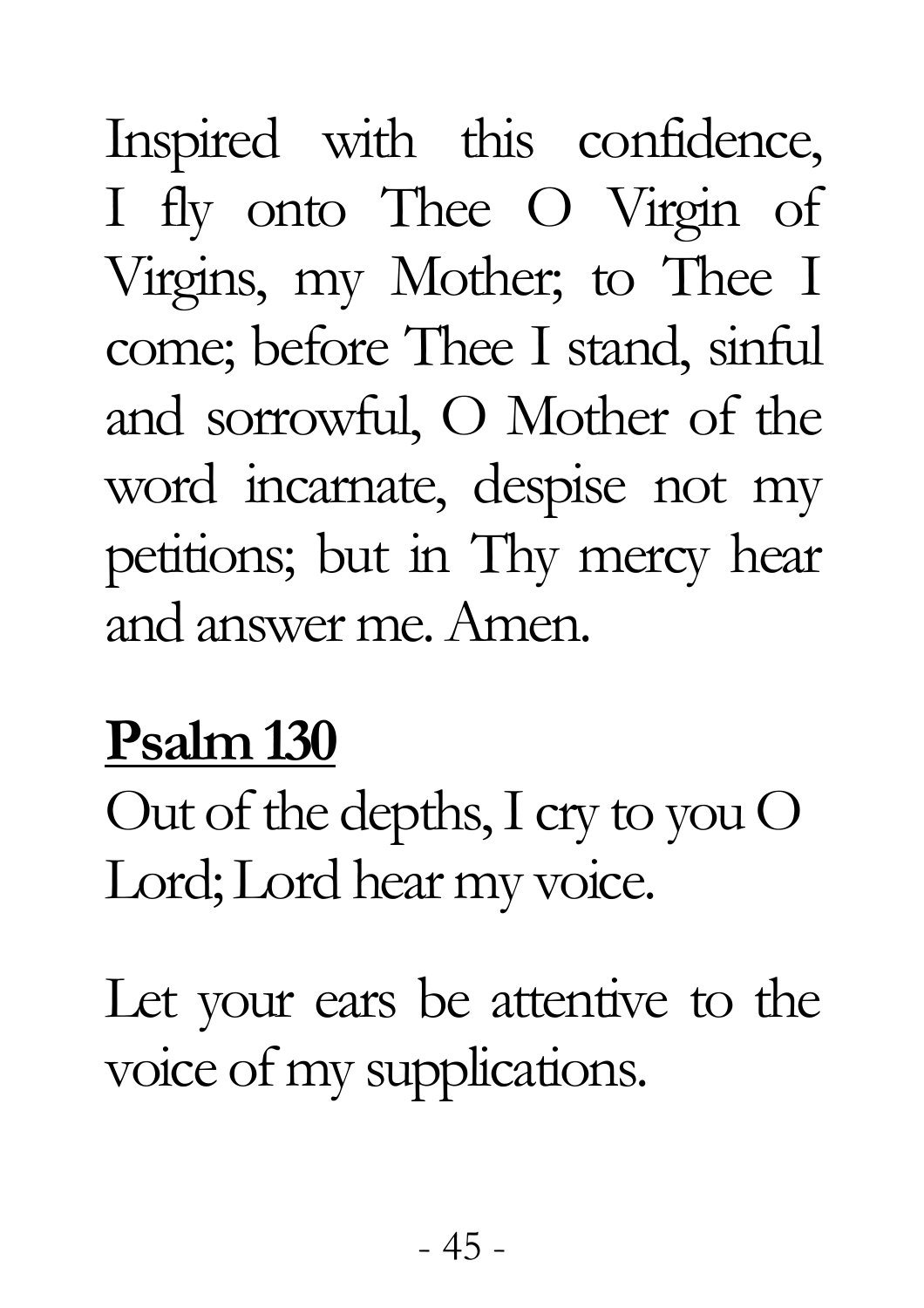If you, O Lord, should mark my iniquities, Lord who shall endure it? With Thee Lord, there is merciful forgiveness.

I wait for you Lord, my soul waits, and I hope. My soul waits for the Lord, more than they who watch for tomorrow. Let Israel hope in the Lord, there is mercy and plentiful redemption with Him. He will redeem Israel from all her iniquities. Amen.

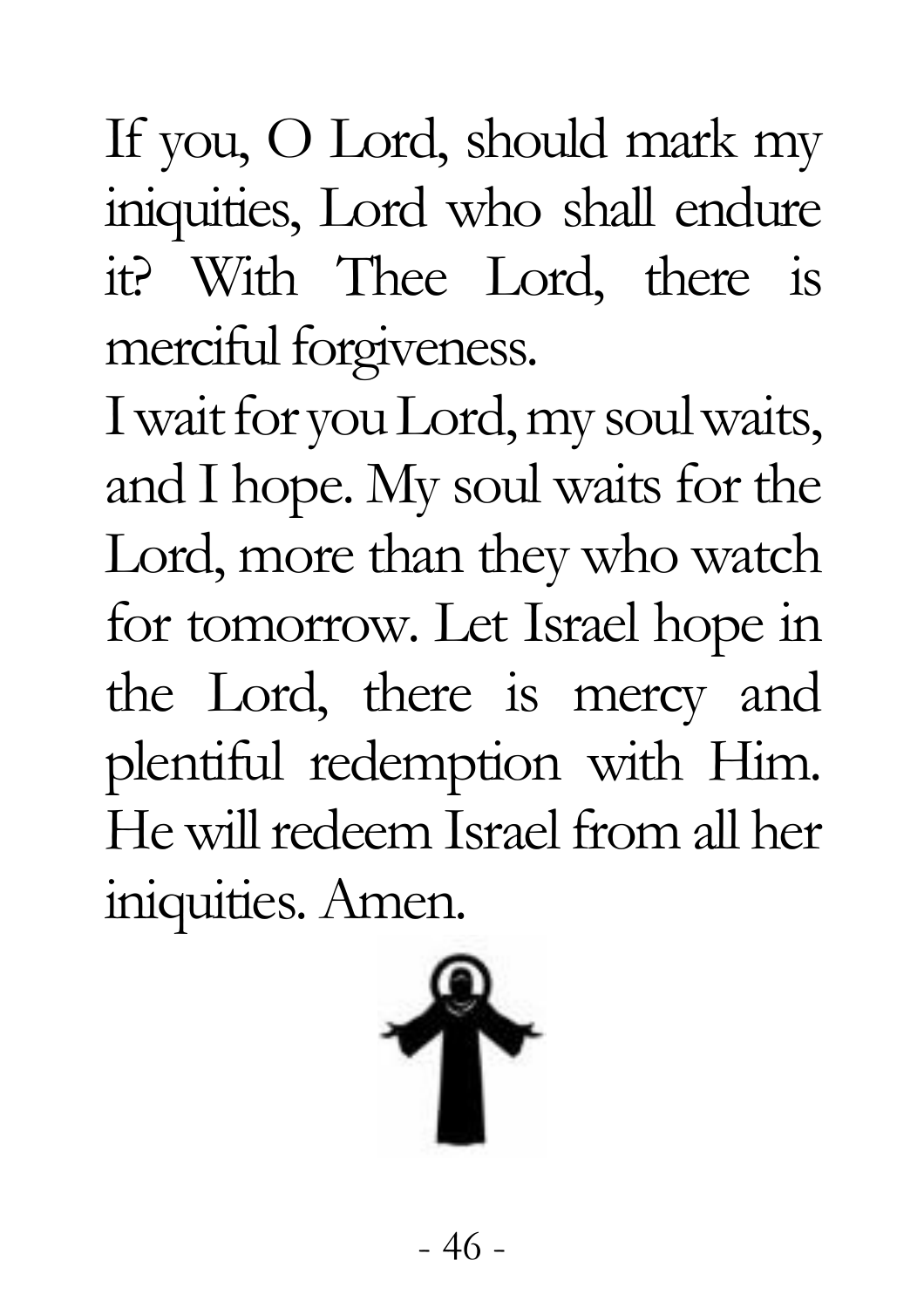### **PRAYERS FOR SPECIAL OCCASIONS**

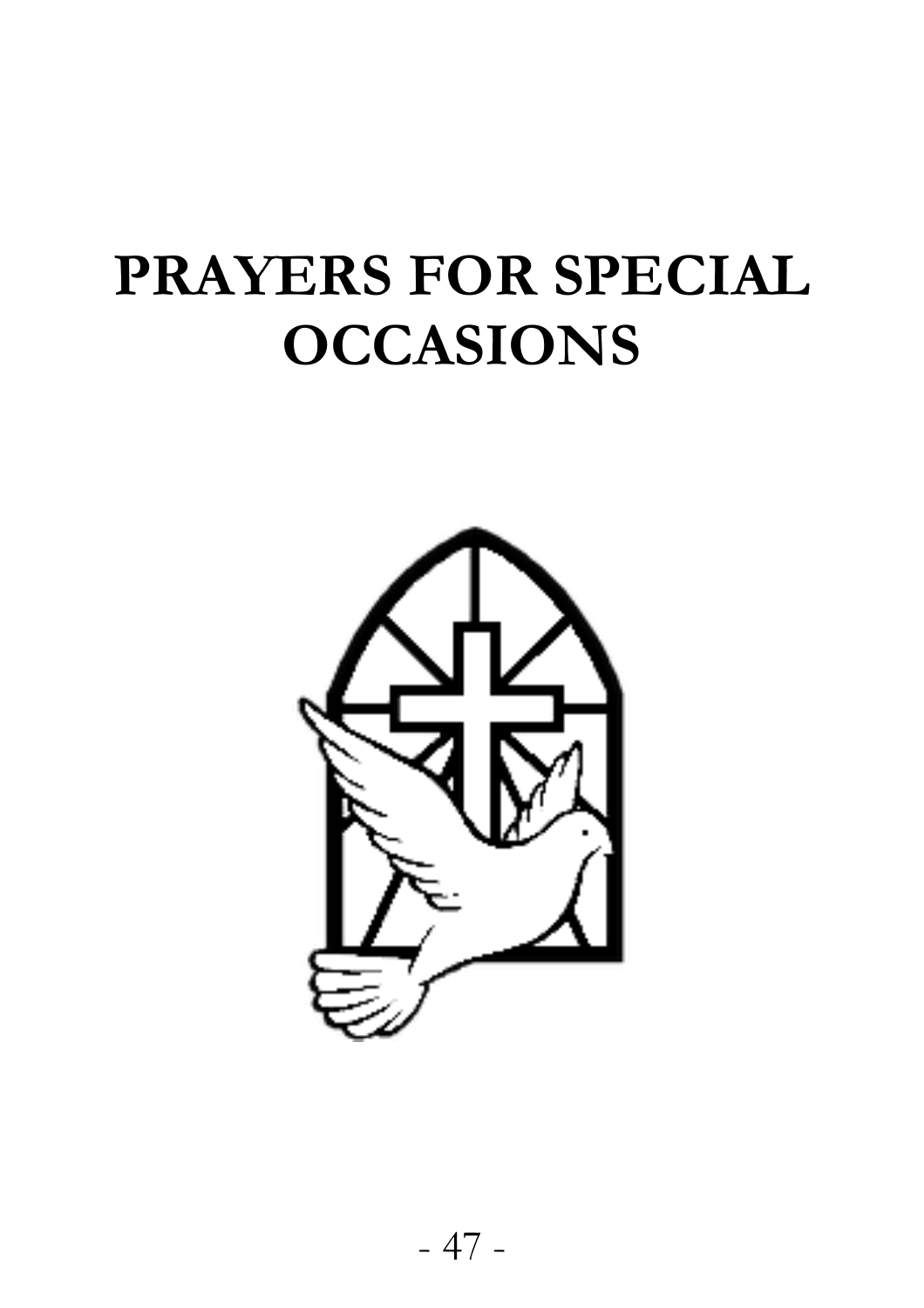**All Needs** (Clement of Rome) We beg you, Lord, to help and defend us. Deliver the oppressed. Pity the insignificant. Raise the fallen. Show yourself to the needy. Heal the sick.

Bring back those of your people who have gone astray. Feed the hungry.

Lift up the weak.

Take off the prisoner's chains.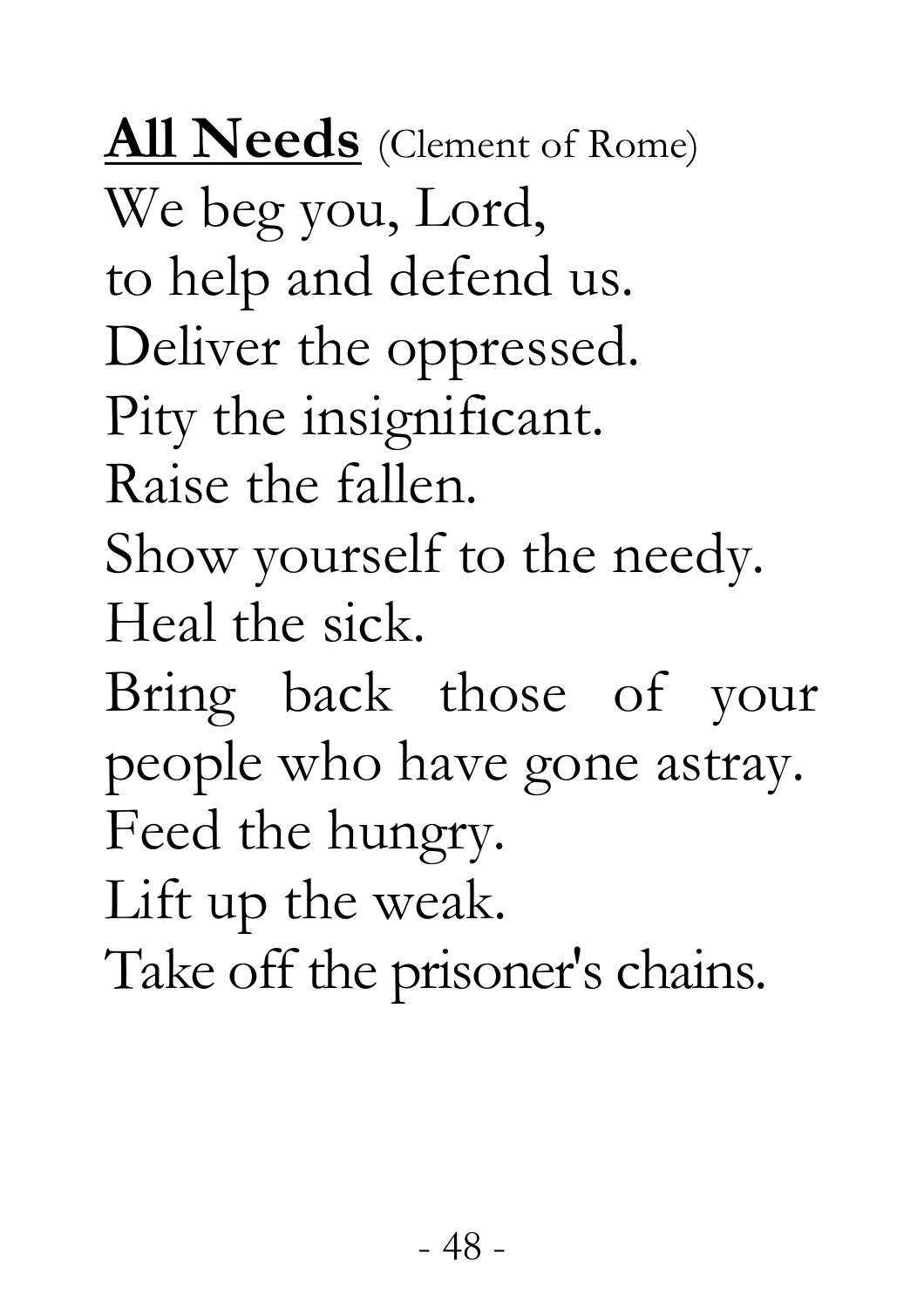**Candle/Incense Offering**  Lord Jesus, look kindly on my friends, my difficulties and decisions.

May this offering be a light for you to enlighten me. May it be a fire for you to burn out of me all pride, selfishness

and impurity.

May it be a flame for you to bring warmth into my heart; warmth towards my family, my neighbours and all whom I meet.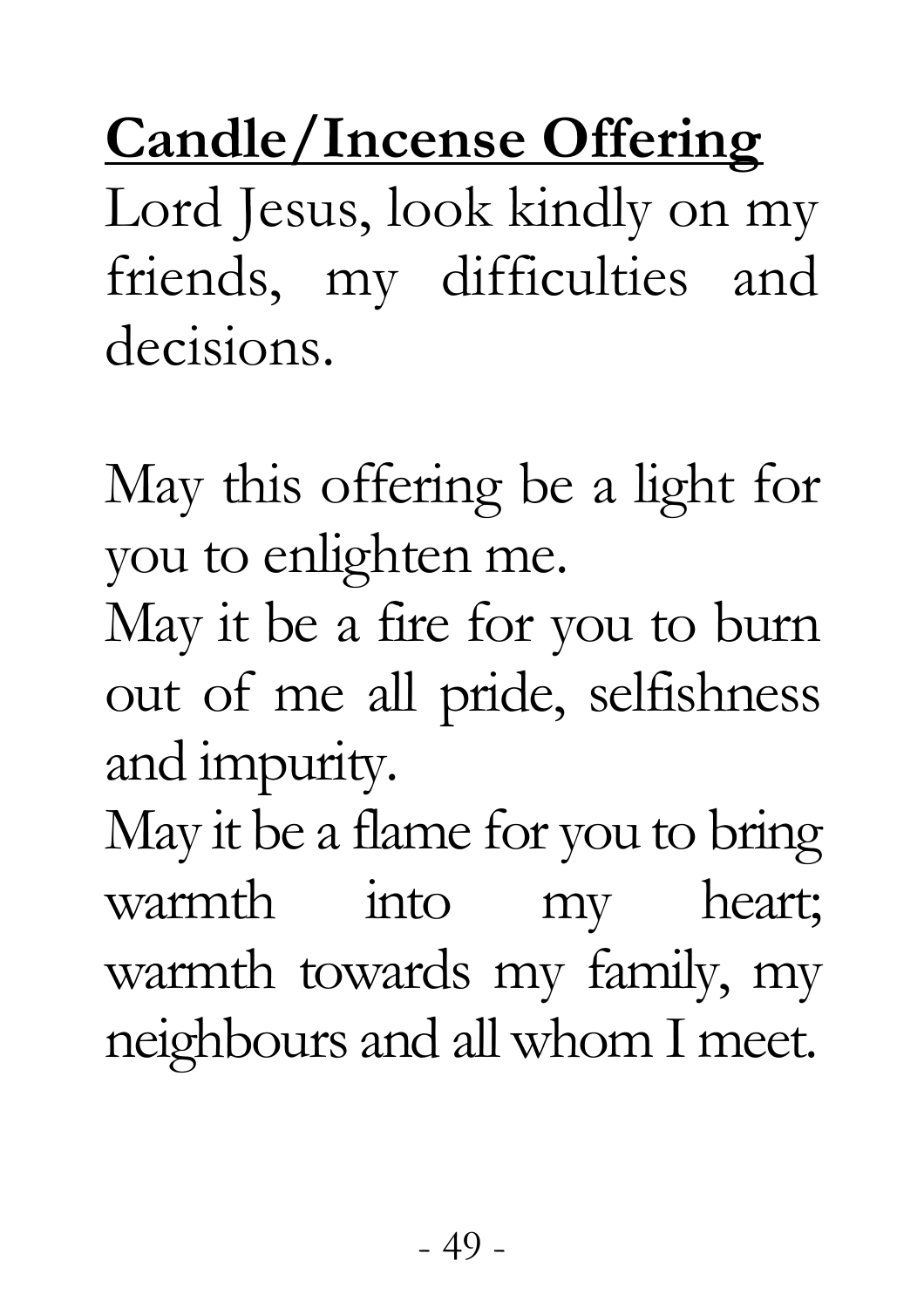Jesus, through the hands of Mary, Virgin and Mother, I place in your care, this, my special intention…





By making this offering, I wish to give you something of myself; the love of my heart.

Jesus, help me to live close to you in prayer today. Thank you Jesus, thank you Mary. Amen.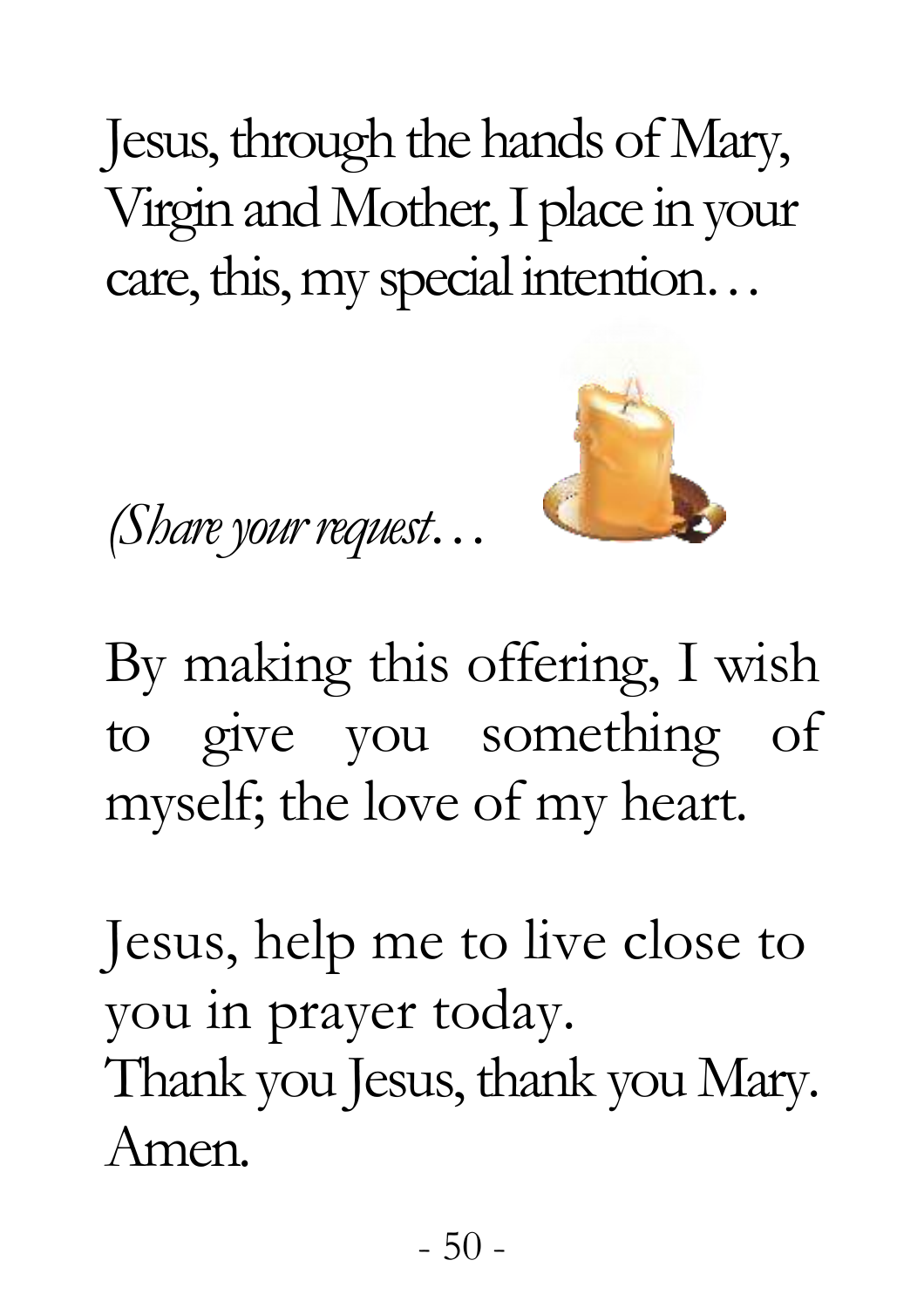**Day-by-Day** (Richard of Chichester) Praise be to Thee, O Lord Jesus Christ, for all the benefits you have given us, for all the pains and insults which you have borne for us.

O most merciful Redeemer, Friend and Brother, may, we see you more clearly, love you more dearly, and follow you more nearly. Day by day. Amen

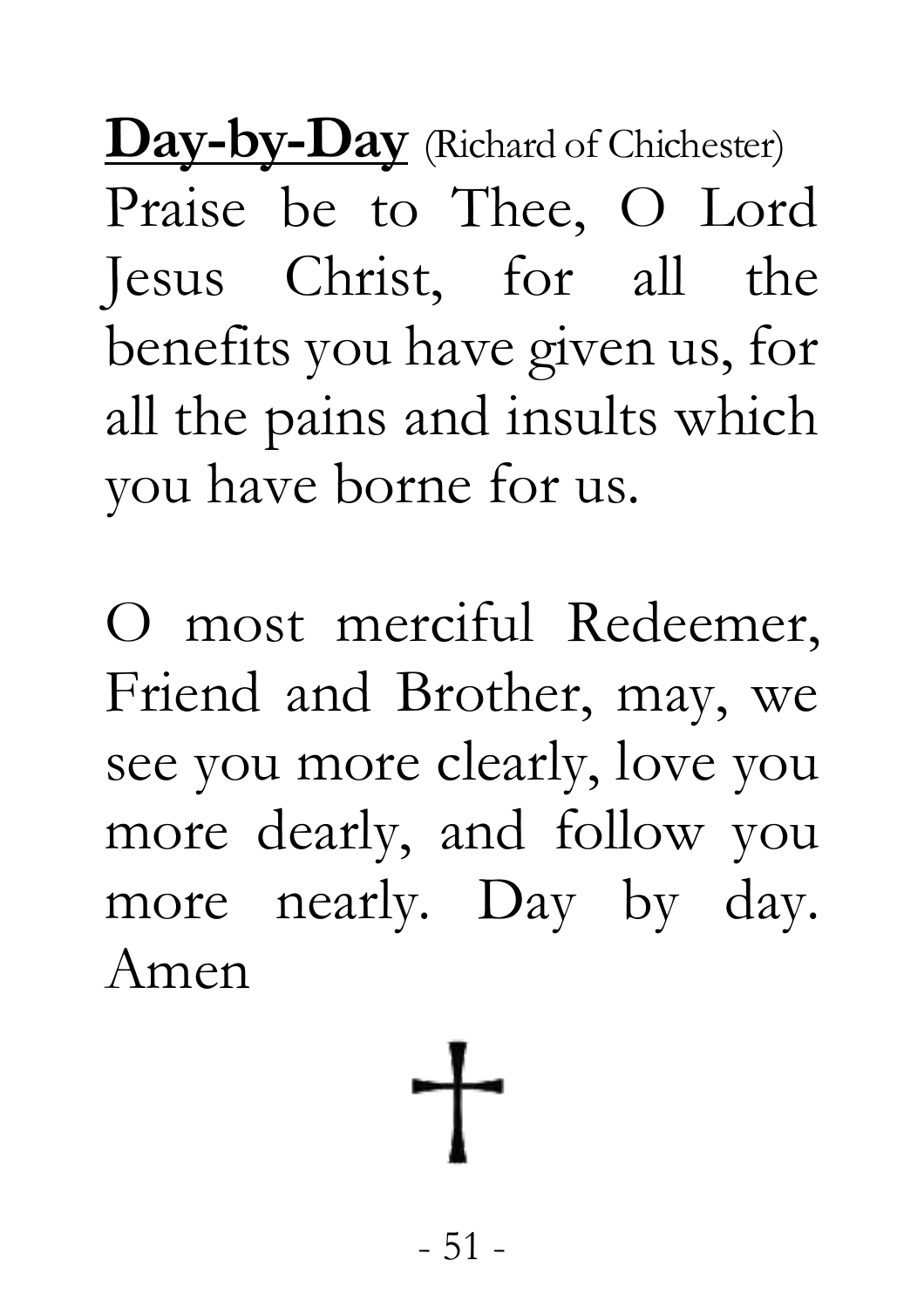**Faith** (St Francis) Gracious and Holy Father, give us the wisdom to discover You, the intelligence to understand You, the diligence to seek after You, the patience to wait for You, eyes to behold You, a heart to meditate upon You, and a life to proclaim You, through the power of the Spirit of Jesus, our Lord. Amen.

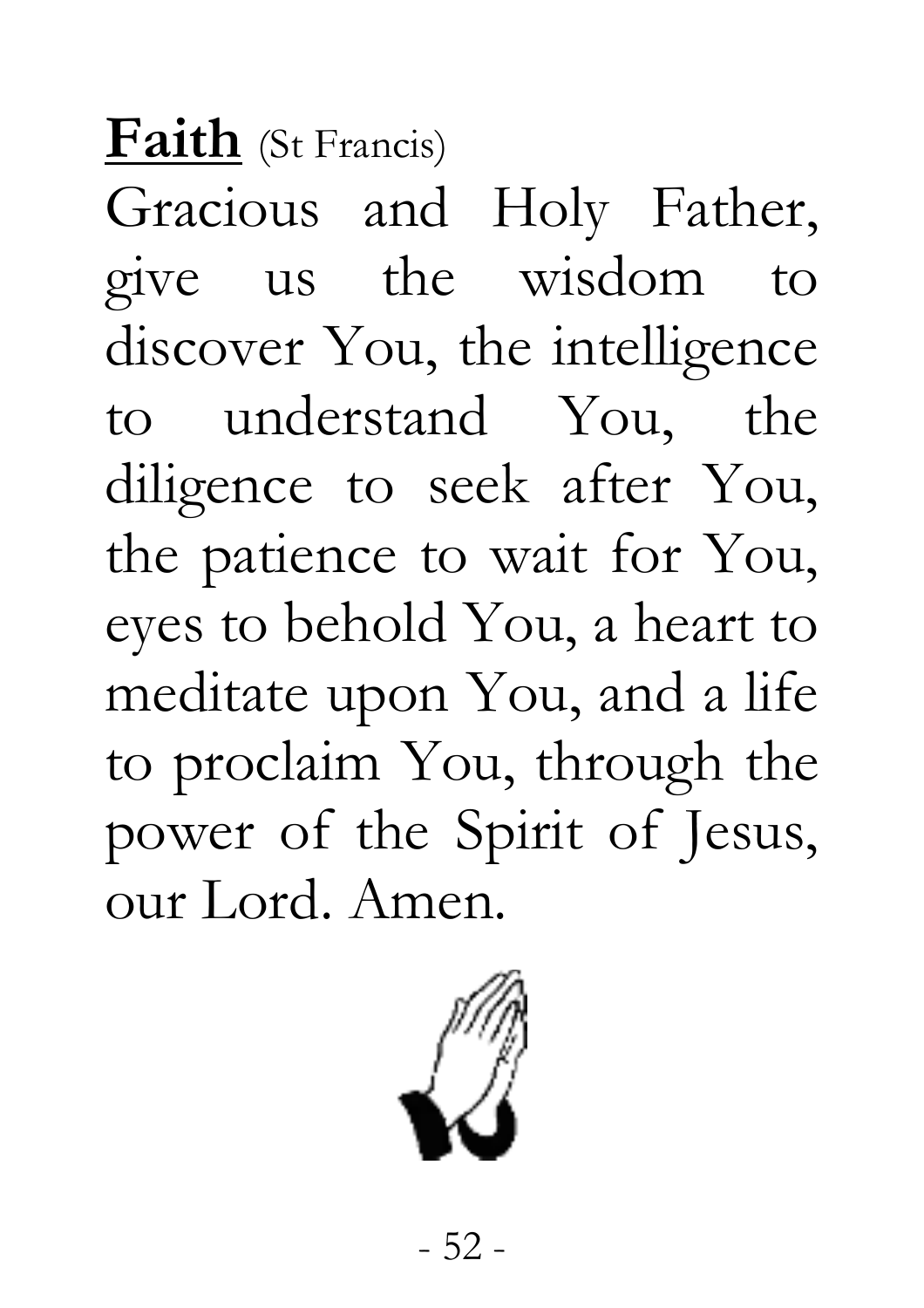## **Guidance** (Basil of Caesarea) Steer the ship of my life, good Lord, to your quiet harbour, where I can be safe from the storms of evil and conflict. Show me the course I should take. Renew in me the gift of discernment, so that I can always see the right direction in which I should go. And give me the strength and the courage to choose the right course, even when the sea is rough and the waves are high, knowing that through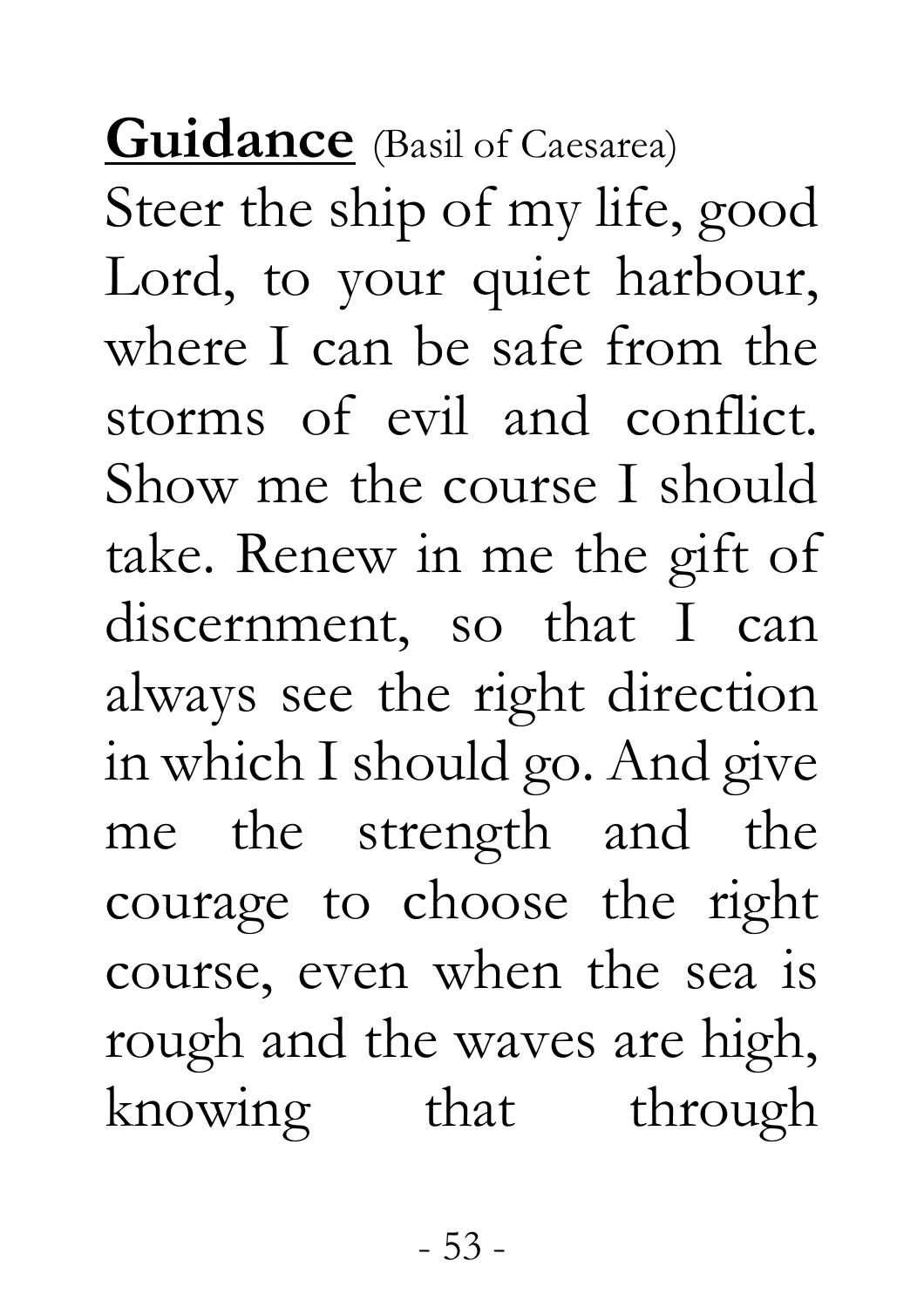enduring hardship and danger, in your name I shall find comfort and peace.

#### **Holy Are Your Ways**

Help me to understand, Lord, that what counts is not the road travelled, but simply putting my hand in yours and journeying side by side with you. Lord Jesus, you are the joy of my journey, the repose in our Father's home. Holy, holy is the Lord, for eternal is your love.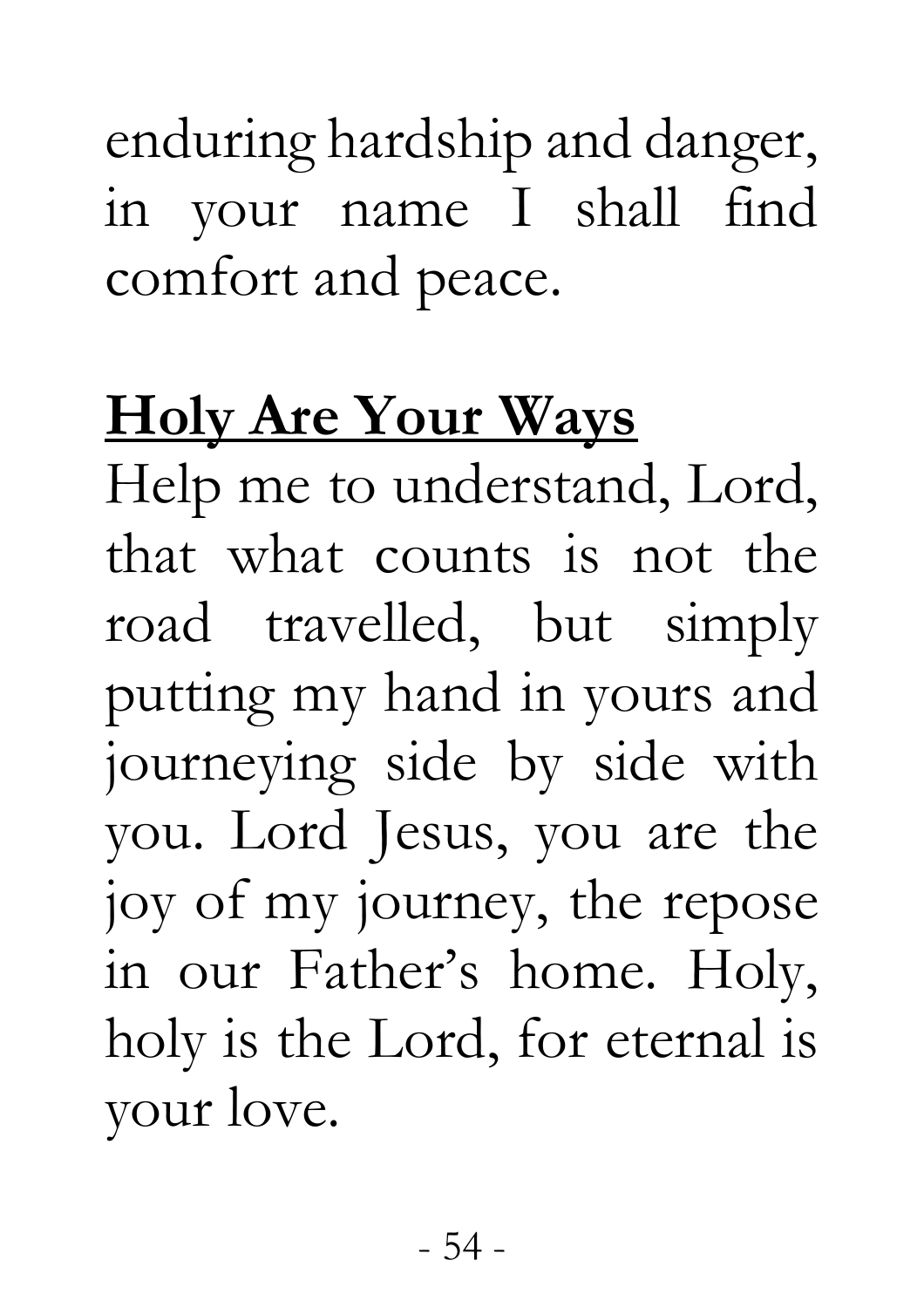**Humility** (St Alphonsus Ligouri) Most humble Jesus, give me a share of your humility. Take from my heart, everything that displeases you; convert it totally to you, so that I may no longer will or desire anything other than what you will.

**Joy** (Mother Teresa of Calcutta) I smile, and the world smiles with me. I laugh, and the world laughs too. I praise you, dear God, and the world breaks out in song. For you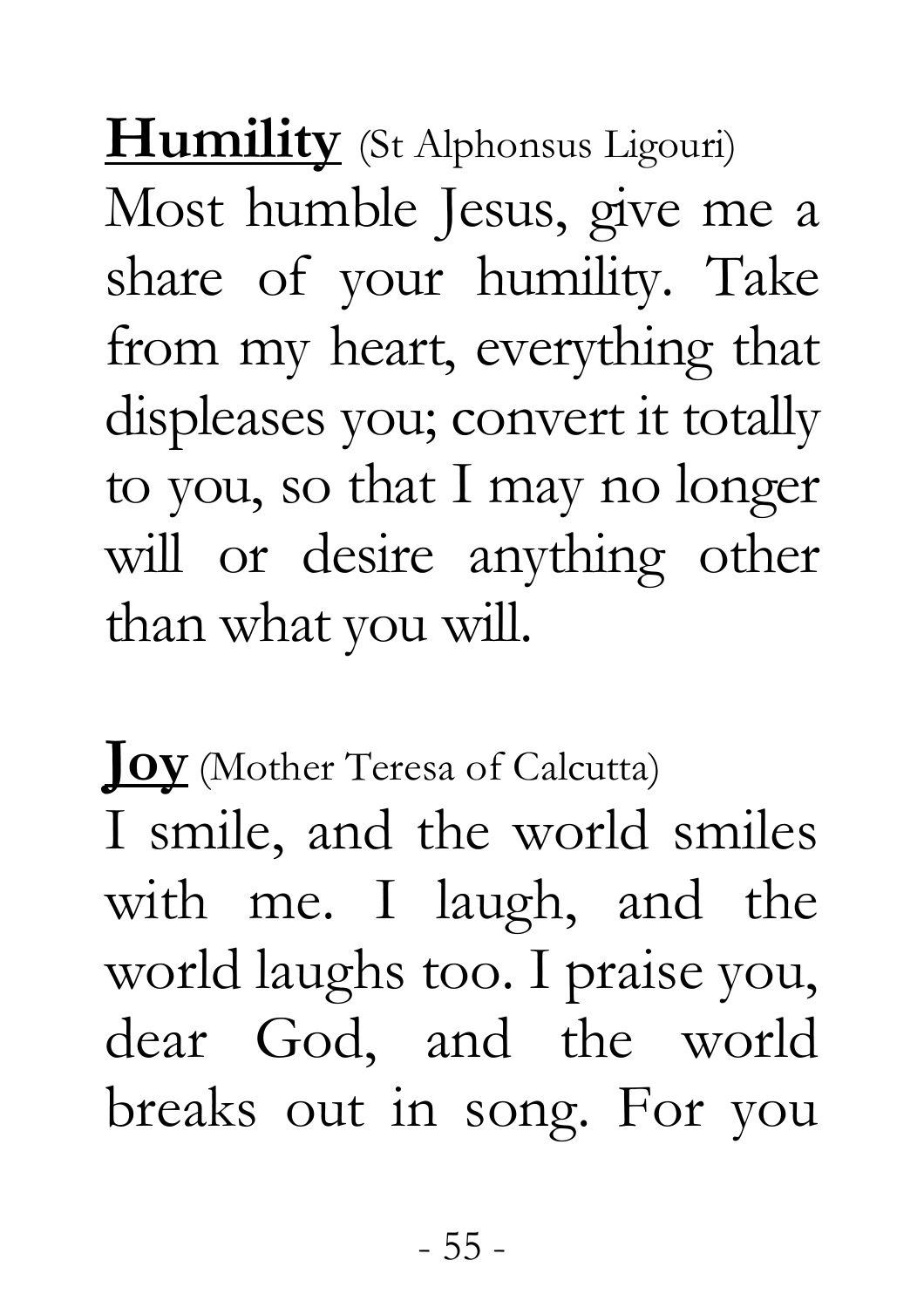are the source of my joy, the wellspring of my love, the key to my compassion. Be with me today, tomorrow, and forever, so that I may bring your joy to all I meet.

**Light** (Gospel Extracts)

The light of God surrounds me, the love of God enfolds me, the power of God protects me, the presence of God watches over me, wherever I am, God is, and where God is, all is perfect.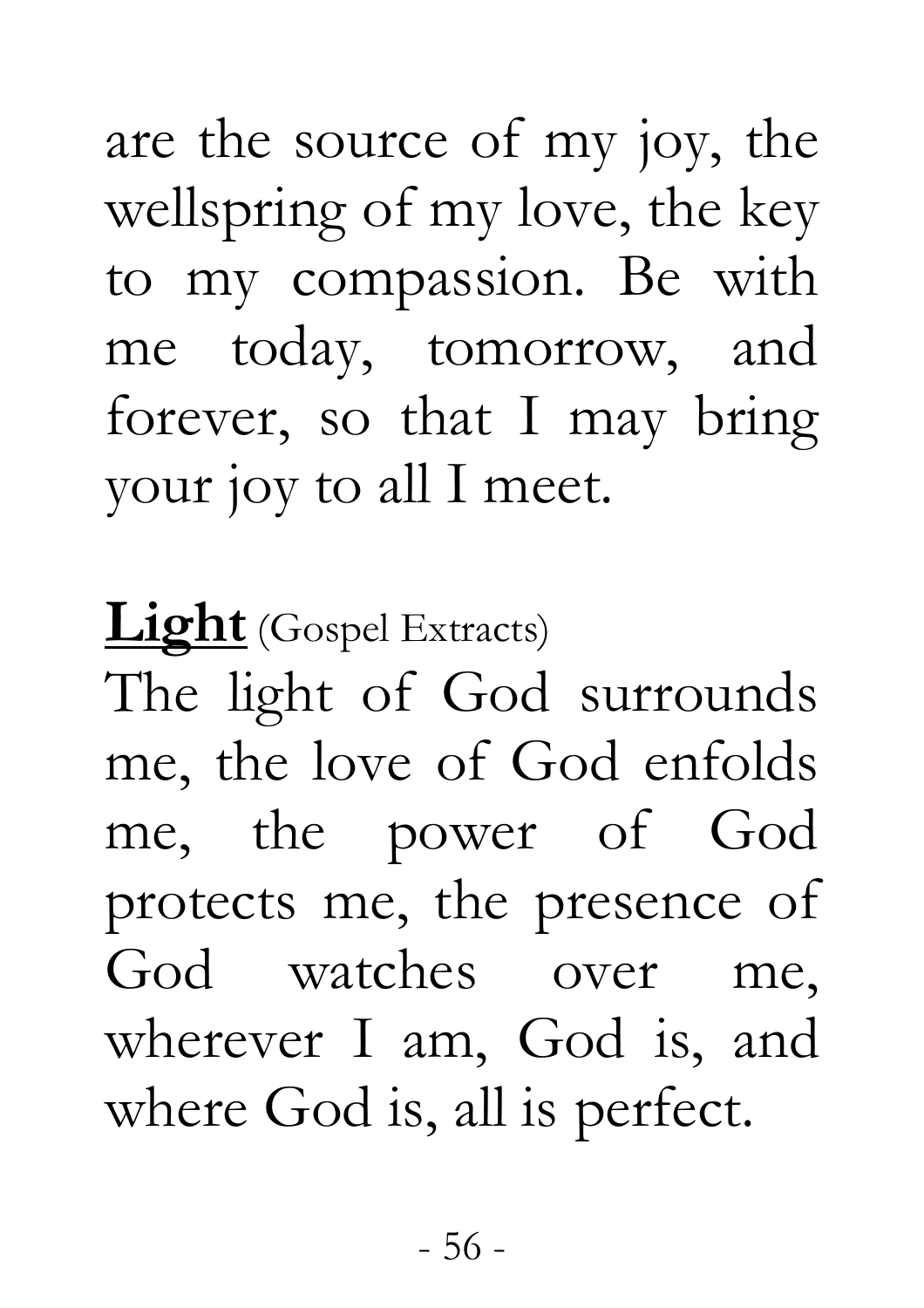#### **Love**

Love is patient, love is kind. It does not envy, it does not boast, it is not proud. It is not rude, it is not self-seeking, it is not easily angered, it keeps no record of wrongs. Love does not delight in evil but rejoices with the truth. It always protects, always trusts, always hopes, and always perseveres.

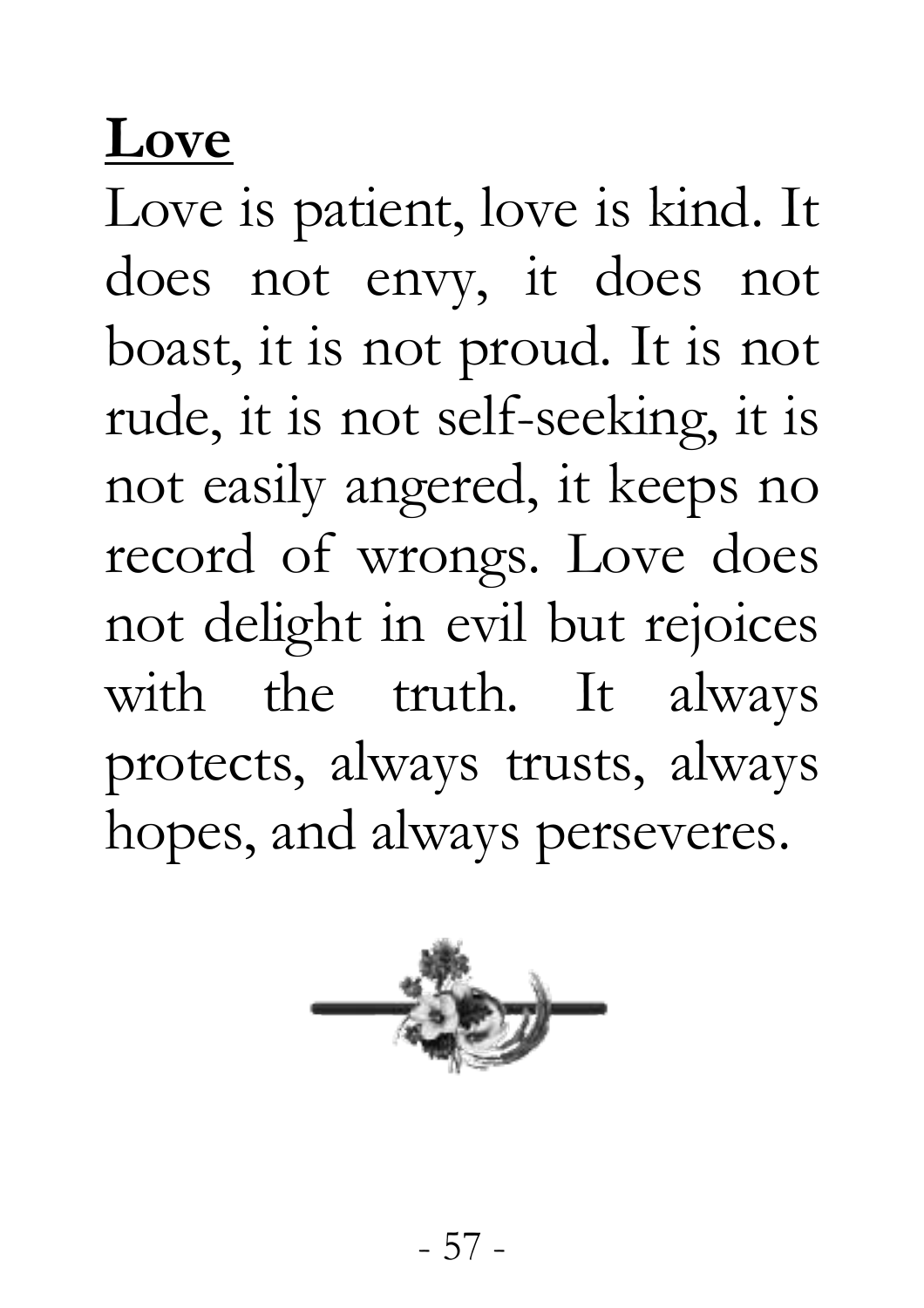**Peace** (St Francis of Assisi)

Lord, make me an instrument of Your peace;

Where there is hatred, let me sow love;

Where there is injury, pardon; Where there is error, truth; Where there is doubt, faith; Where there is despair, hope; Where there is darkness, light; And where there is sadness, joy. O Divine Master, grant that I may not so much seek to be consoled as to console;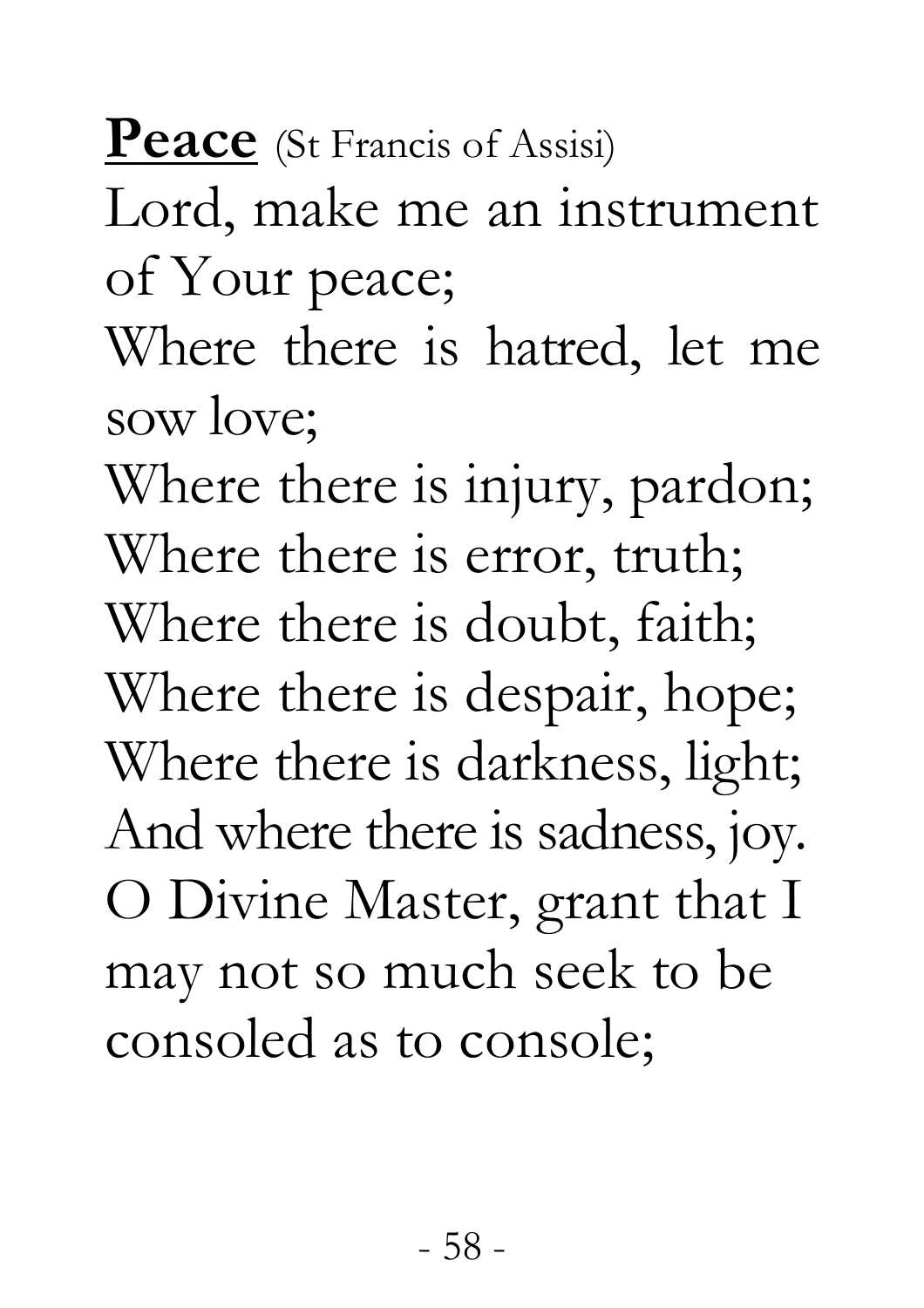## To be understood as to understand; To be loved as to love. For it is in giving that we receive; It is in pardoning that we are pardoned; And it is in dying that we are born to eternal life.

#### **Poor**

Lord Jesus, we pray, that the flames of your Divine love may burn away all traces of vice within us, and that we may be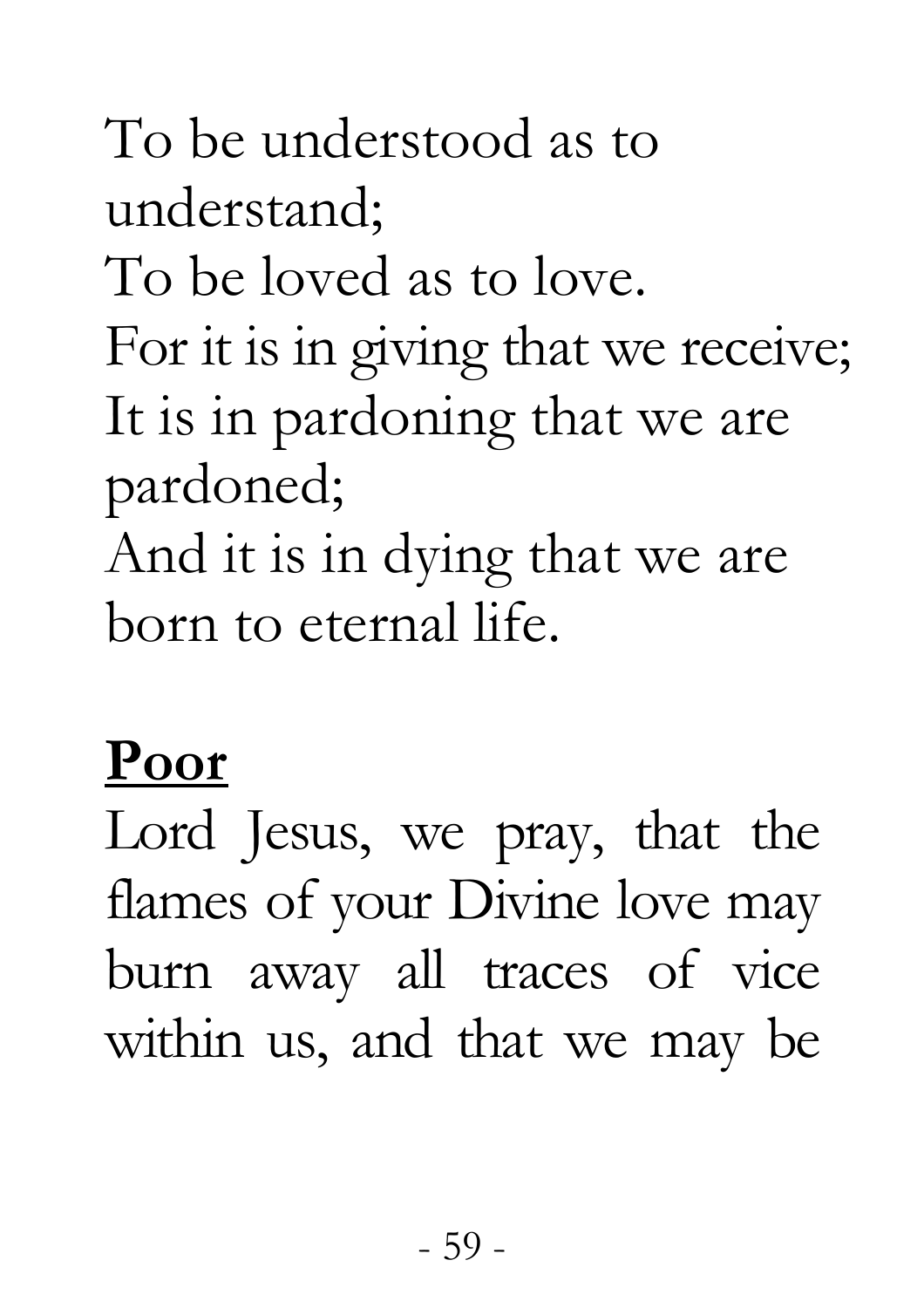#### practical and zealous in the service of the poor. Amen.

#### **Priests & Religious**

St Paul, guide all priests and religious. Help them realize that their actions speak louder than any words. Teach them to use their talents to convey God's message but, to rely above all, on the promptings of the Holy Spirit. Amen.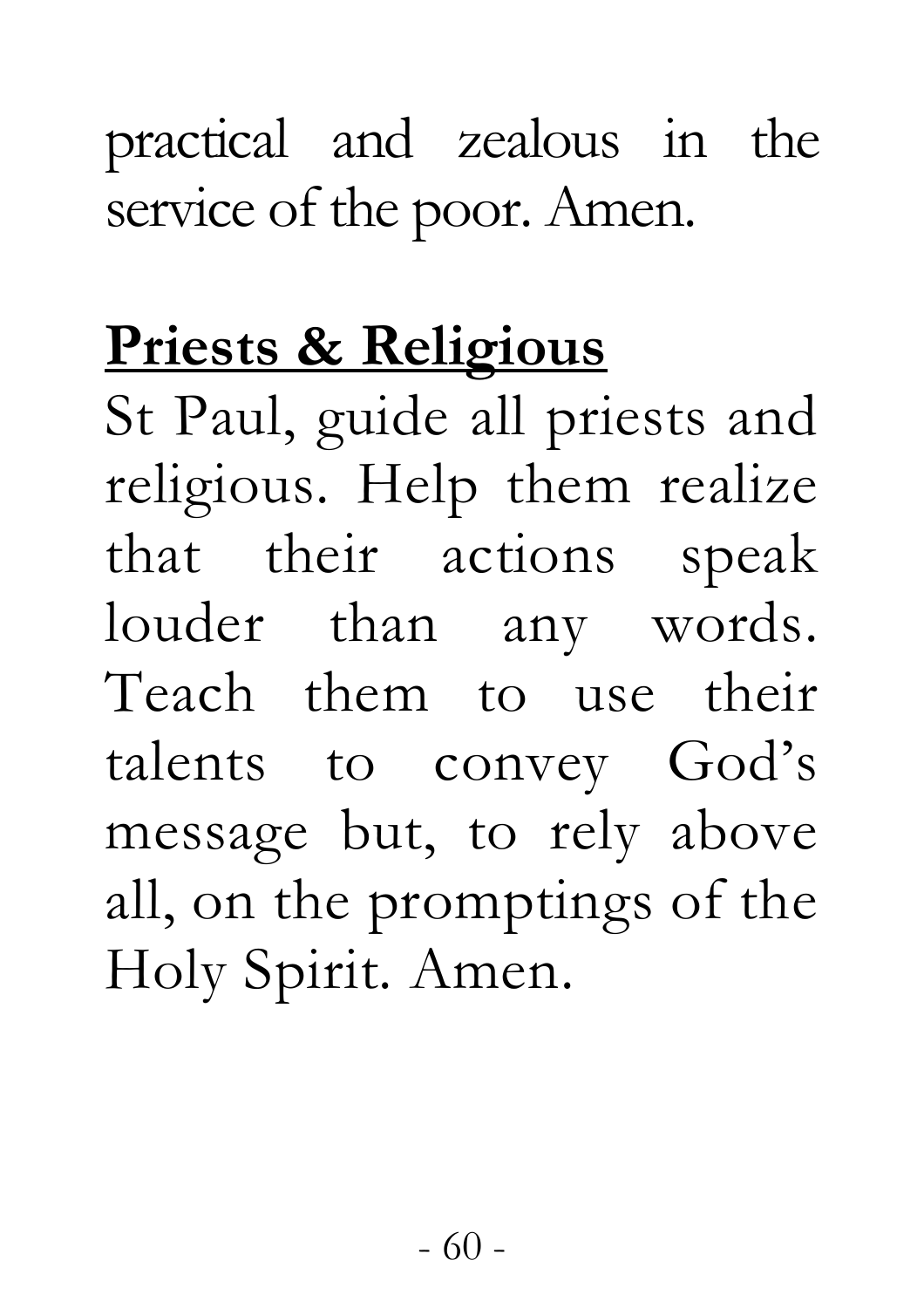#### **Renewal**

Lord Jesus, give us humility wherever pride reigns, pardon wherever offense abides, grace wherever sin abounds; we pray to you; Jesus Christ, risen Lord, have mercy on us. Amen.

#### **Sick**

Father, your Son accepted our sufferings, teaching us the virtue of patience in human illness. Hear the prayers we offer for our sick brothers and sisters. May all who suffer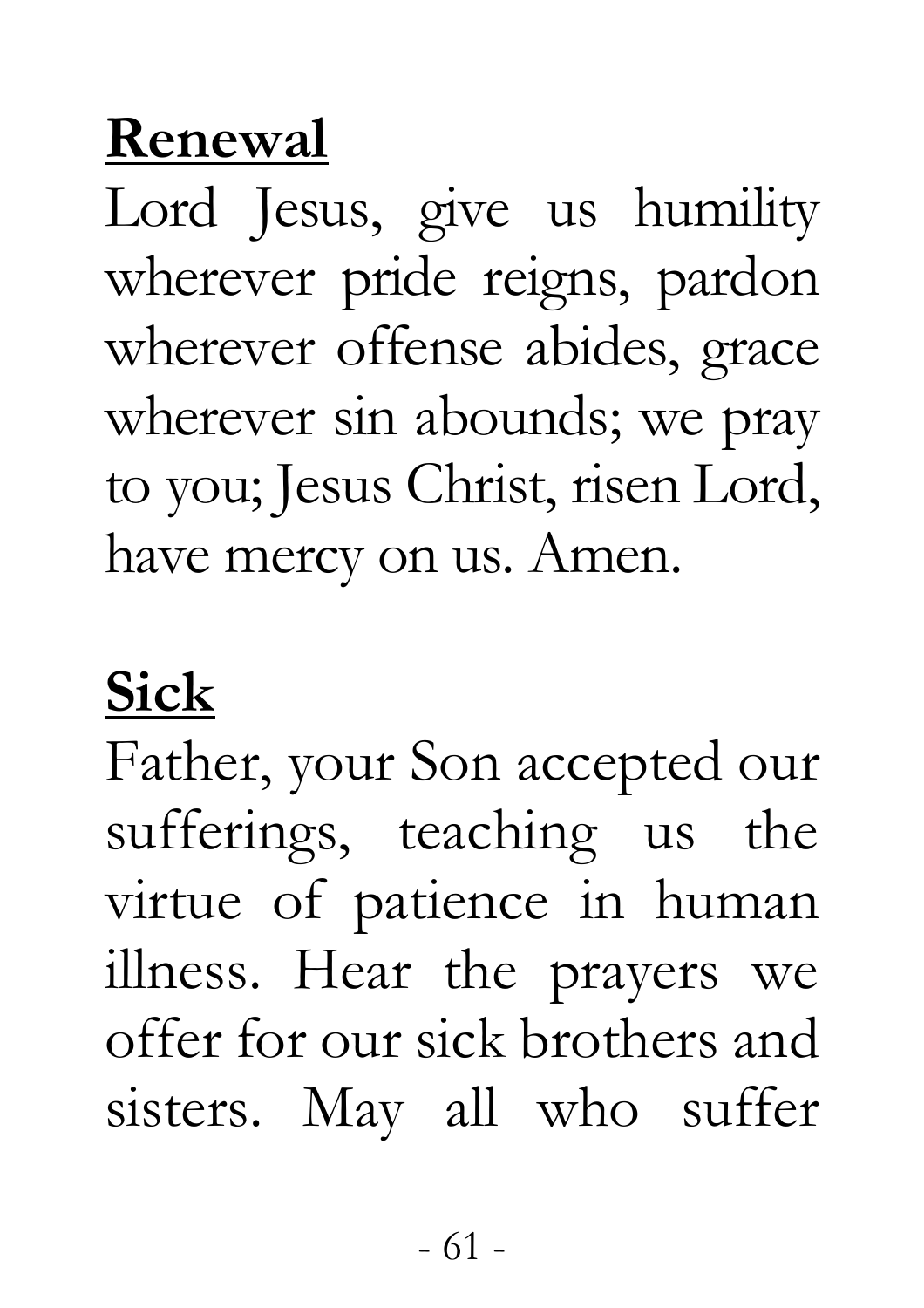pain, illness or disease realise that they are chosen to be Saints, and know that they are joined to Christ in his suffering for the salvation of the world.

## **Solace**

May Christ support us all the day long, till the shadows lengthen, and the evening comes, and the busy world is hushed, and the fever of life is over and our work is done. Then in his mercy may he give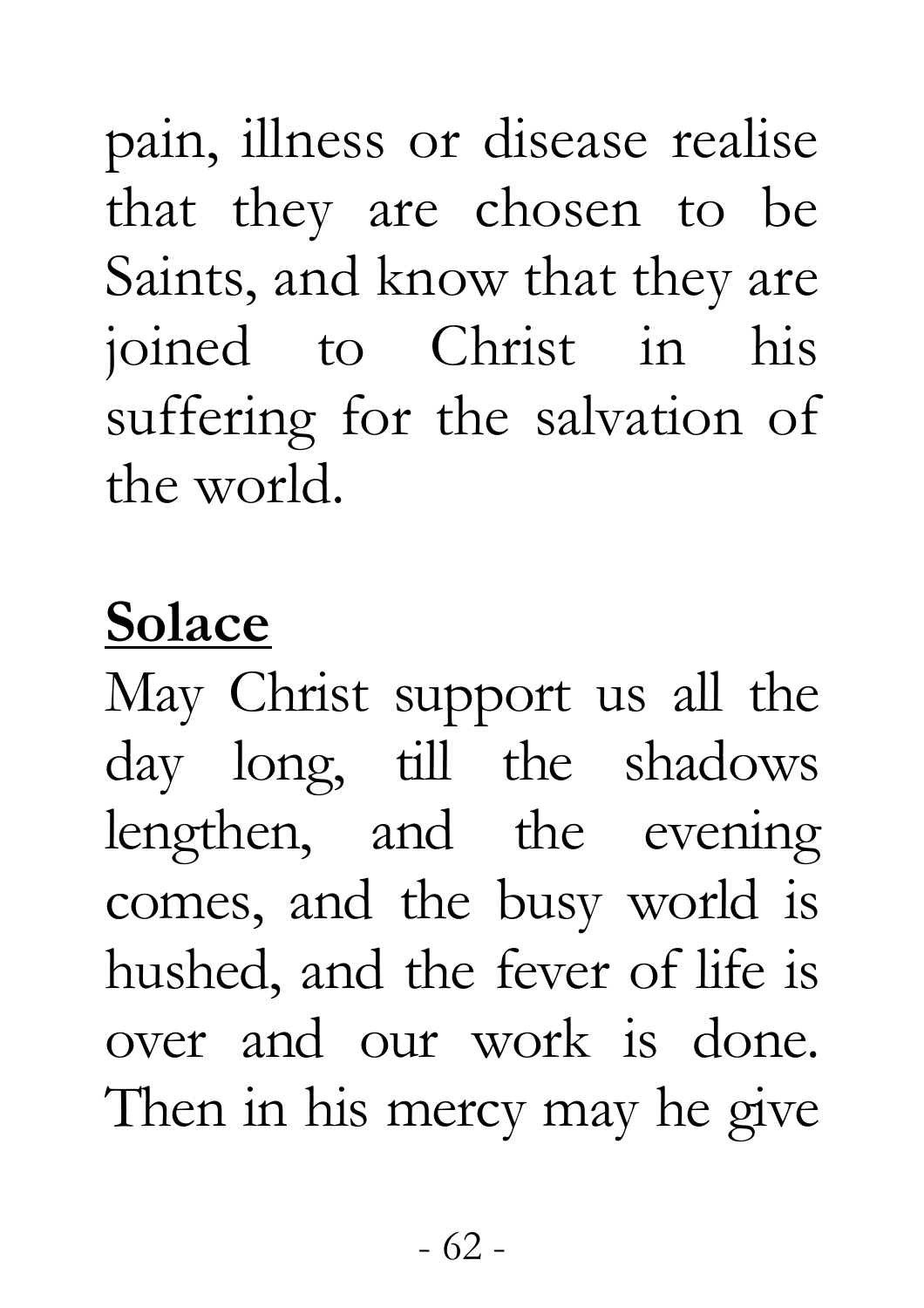us a safe lodging, and holy rest and peace at the last. Amen.

**Stillness** (John of the Cross)

O Blessed Jesus, give me stillness of soul in You. Let Your mighty calmness reign in me. Rule me, O King of Gentleness, King of Peace.

**Teach Us** (Ignatius of Loyola) Teach us Good Lord; To serve you as you deserve; To give and not to count the cost; To fight and not to heed the wounds; To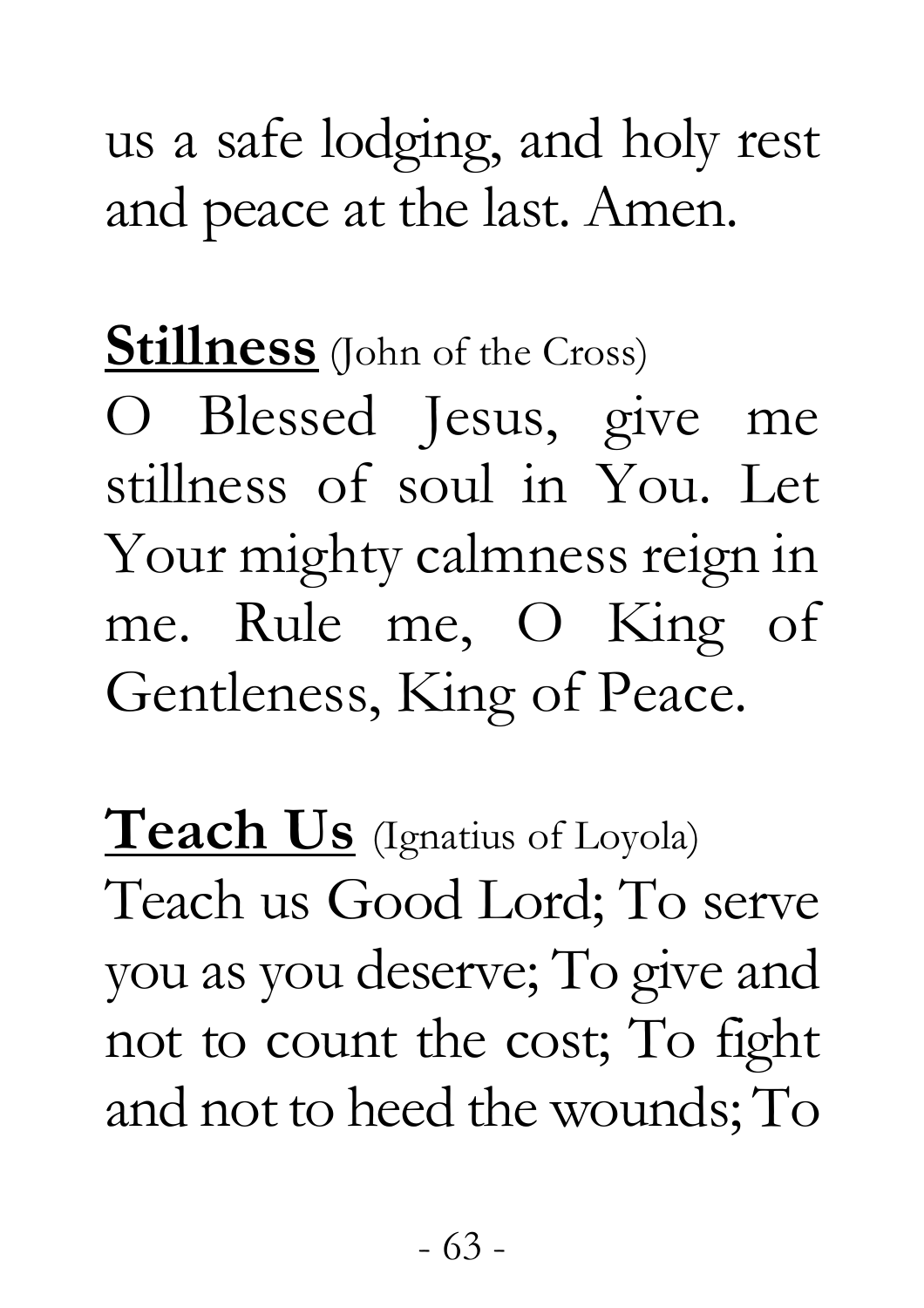toil and not to seek for rest; To labour and to ask for no reward, Save that of knowing we do your will.

**Trust** (Ignatius of Loyola) O Christ Jesus, when all is darkness and we feel our weakness and helplessness, give us the sense of Your presence, Your love, and Your strength. Help us to have perfect trust in Your protecting love and strengthening power, so that nothing may frighten or worry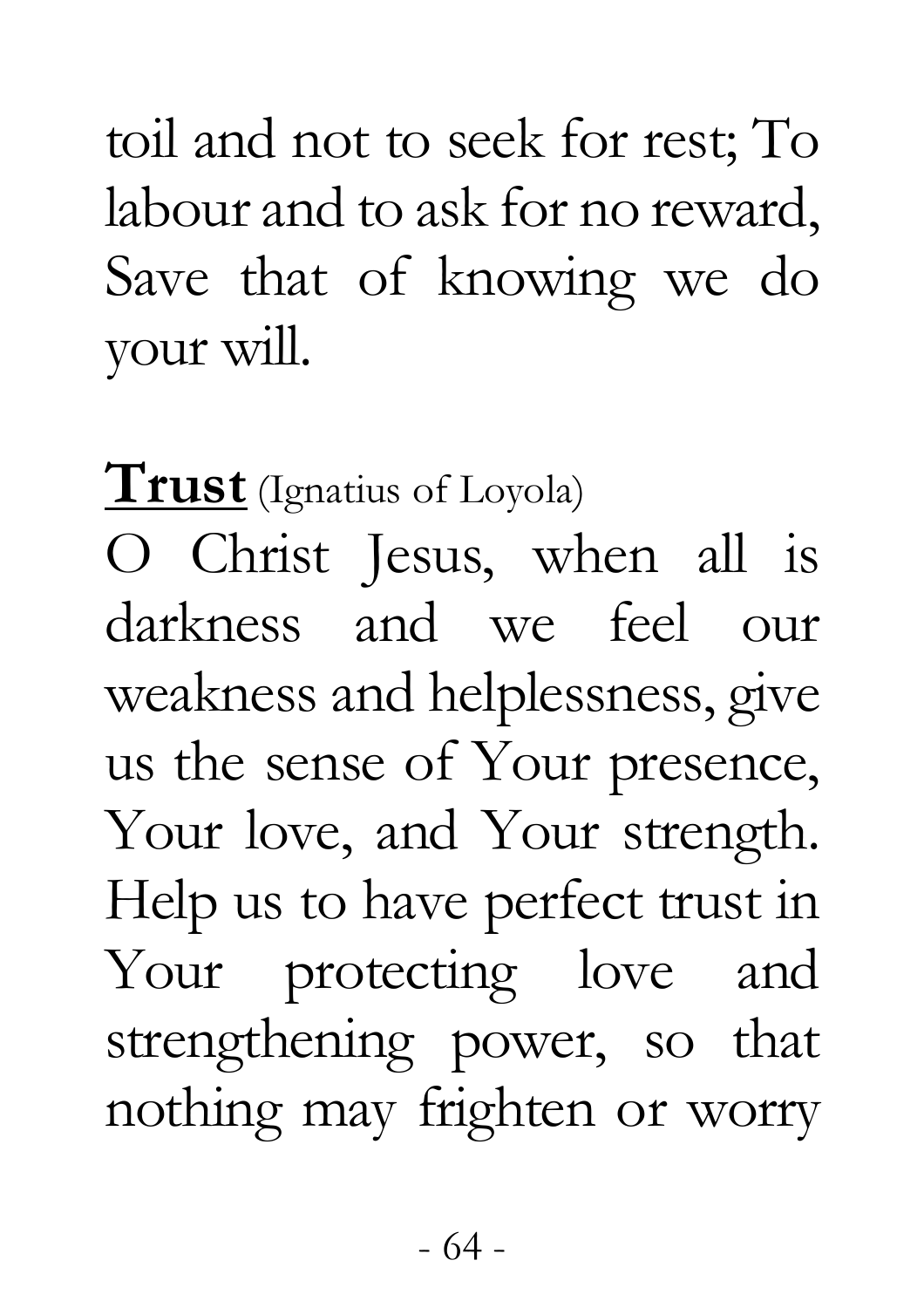us, for, living close to You, we shall see Your hand, Your purpose, Your will through all things.

**Vocations** (Joseph Bernadin) Lord of the harvest, your word finds a home in our hearts, calls us into community and invites us to generous service of the human family. Bless with courage and spirit your priestly people, called to full participation in the one Body of Christ. May many choose to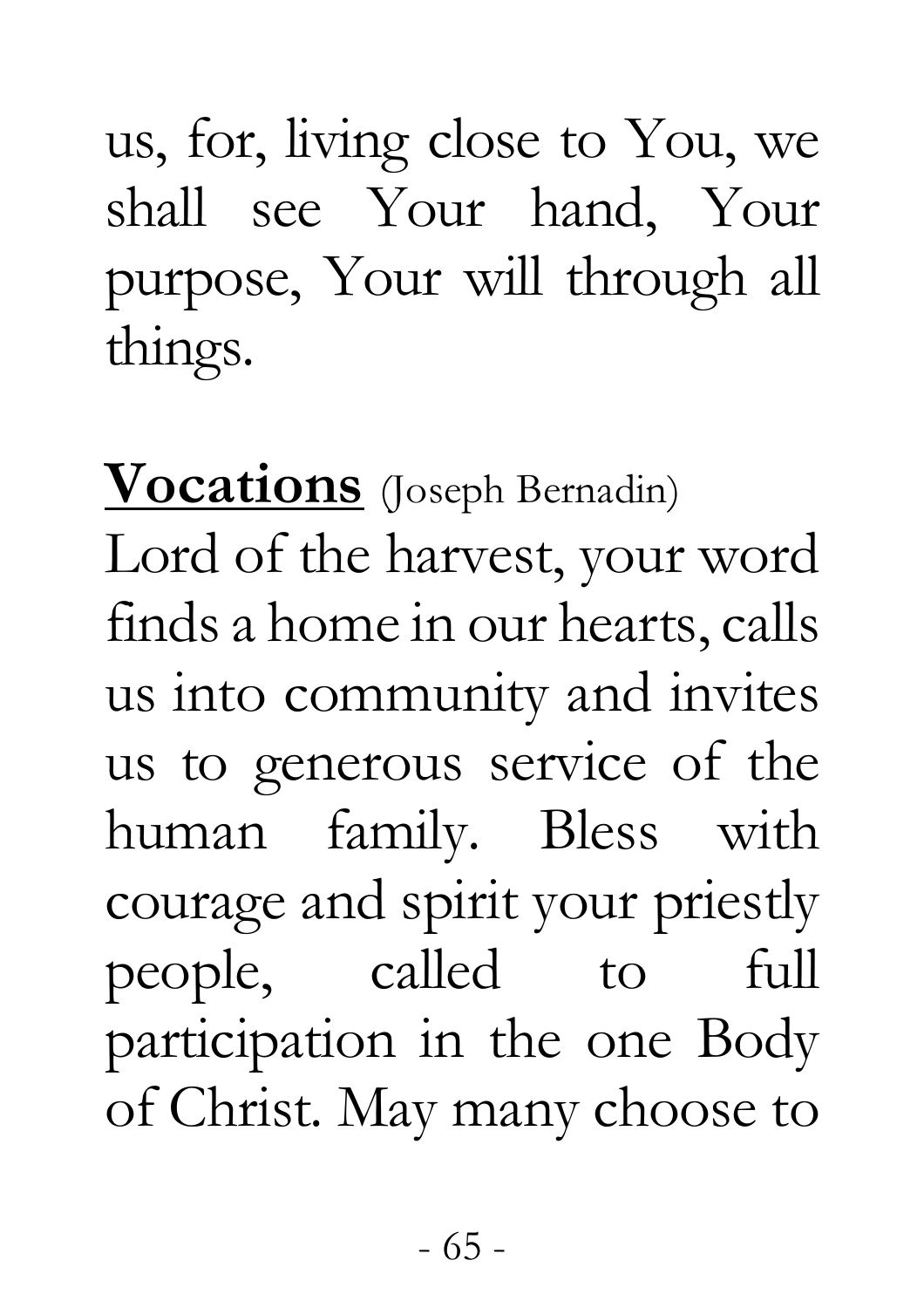respond in public service to your call offered in Jesus' name. Amen

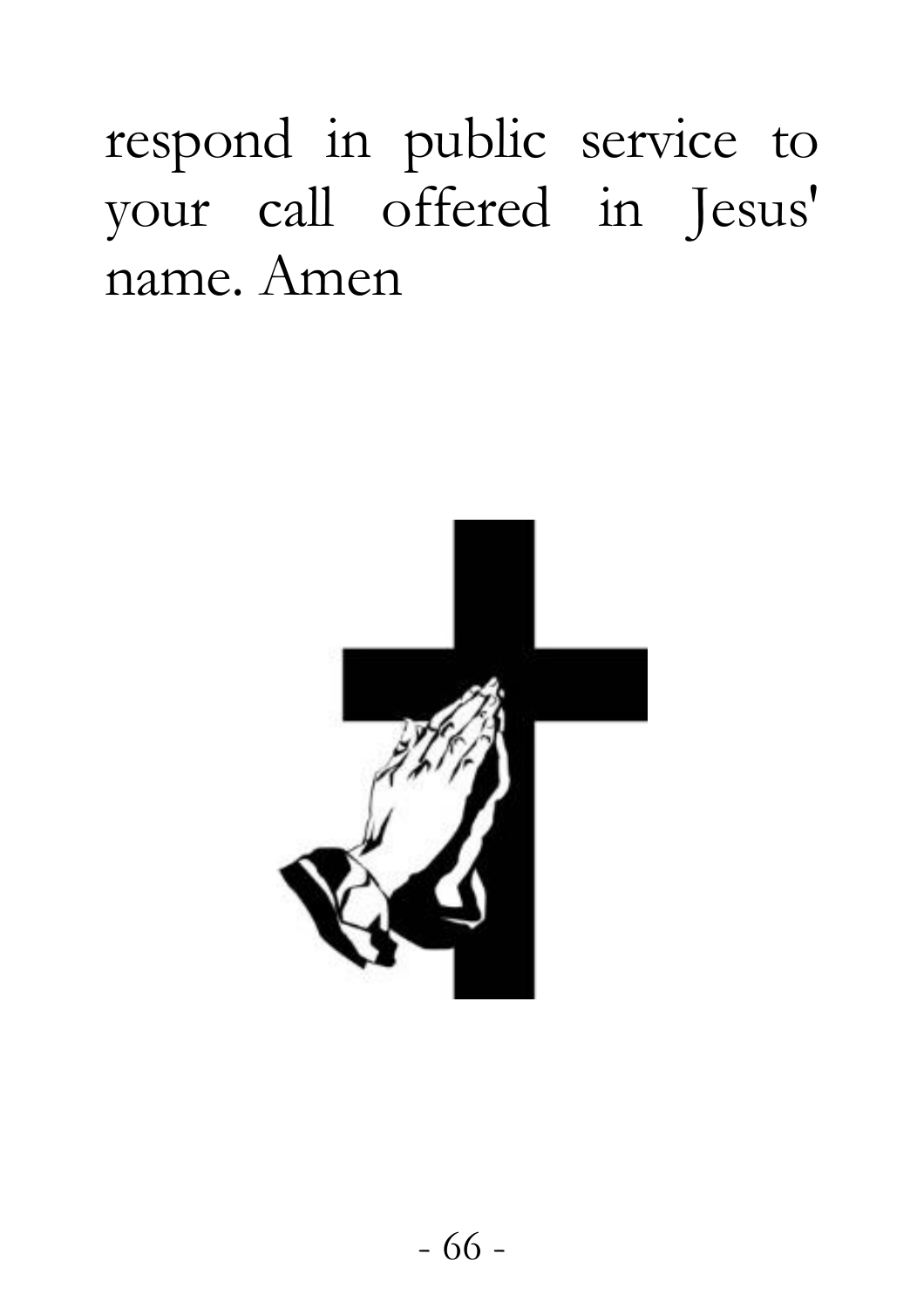## **THE HOLY MASS**

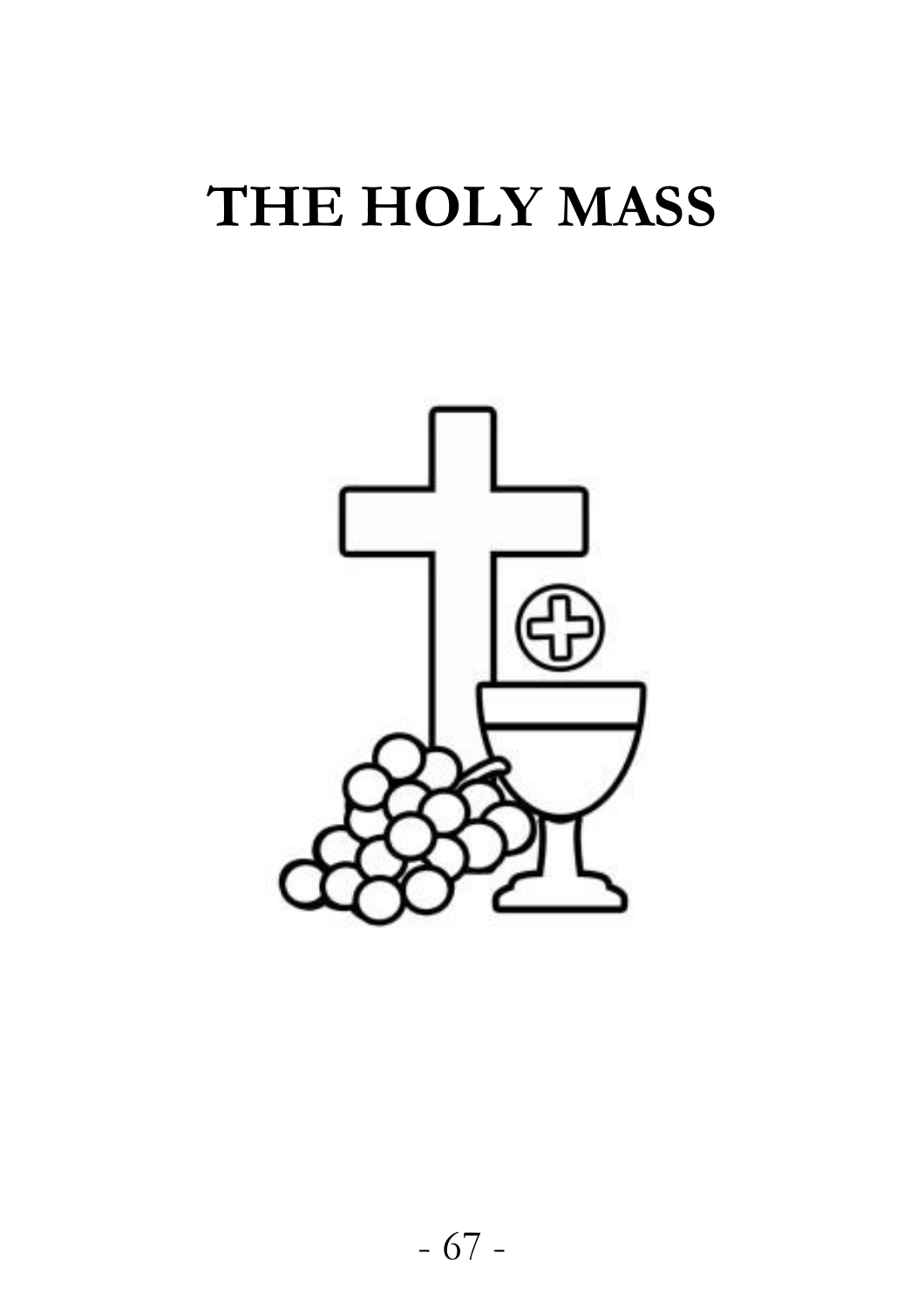### **The Order of Mass**

# **Entrance**

(All **STAND** while the Priest approaches the altar.)

# **Sign of the Cross**

• Priest:  $\blacksquare$  In the Name of the Father, and of the Son, and of the Holy Spirit.  $\blacksquare$ 

• People: **Amen.** 

## **Greeting**

• Priest greets the people using either: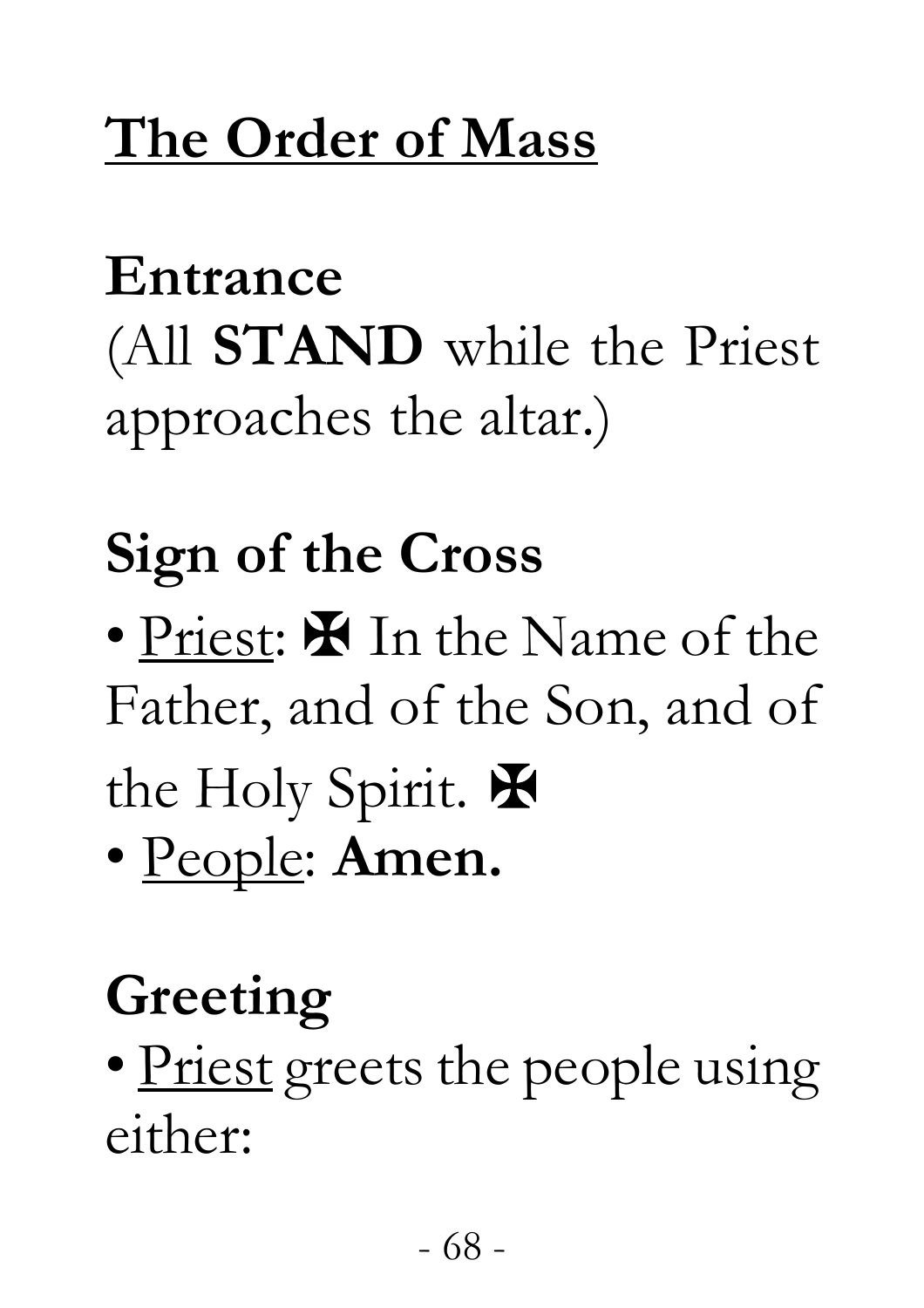The grace of our Lord Jesus Christ, and the love of God, and the communion of the Holy Spirit be with you all.  $O_{r}$ 

Grace to you and peace from God our Father and the Lord Jesus Christ.

- Priest: The Lord be with you.
- People: **And with your spirit.**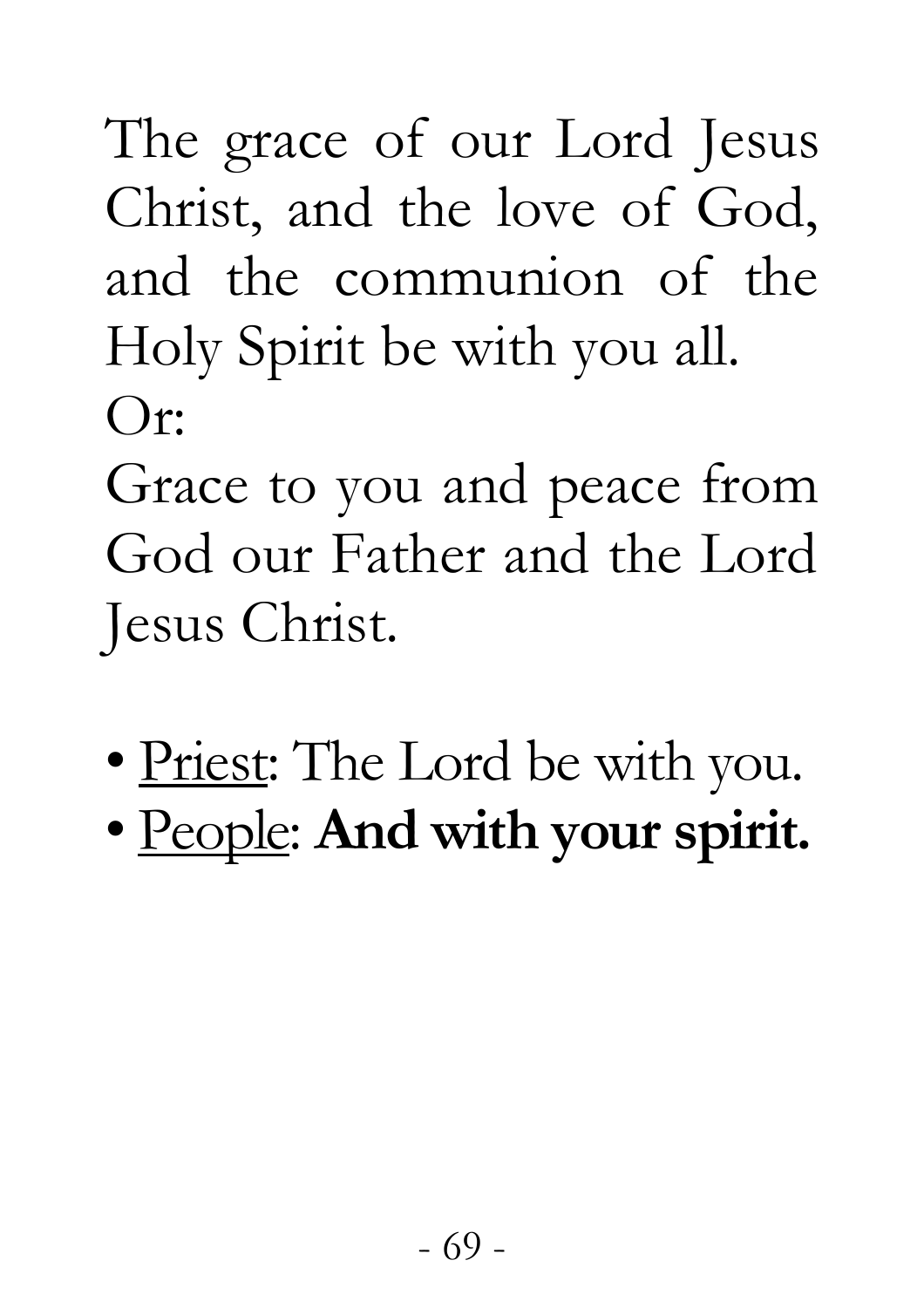# **Penitential Act**

• Priest: Brothers and sisters, let us acknowledge our sins, and so prepare ourselves to celebrate the sacred mysteries.

(Pause to reflect on ones sins.)

• Priest and People:

**I confess to almighty God and to you, my brothers and sisters, that I have greatly sinned, in my thoughts and in my words, in what I have done and in what I have failed to do,** (Striking breast)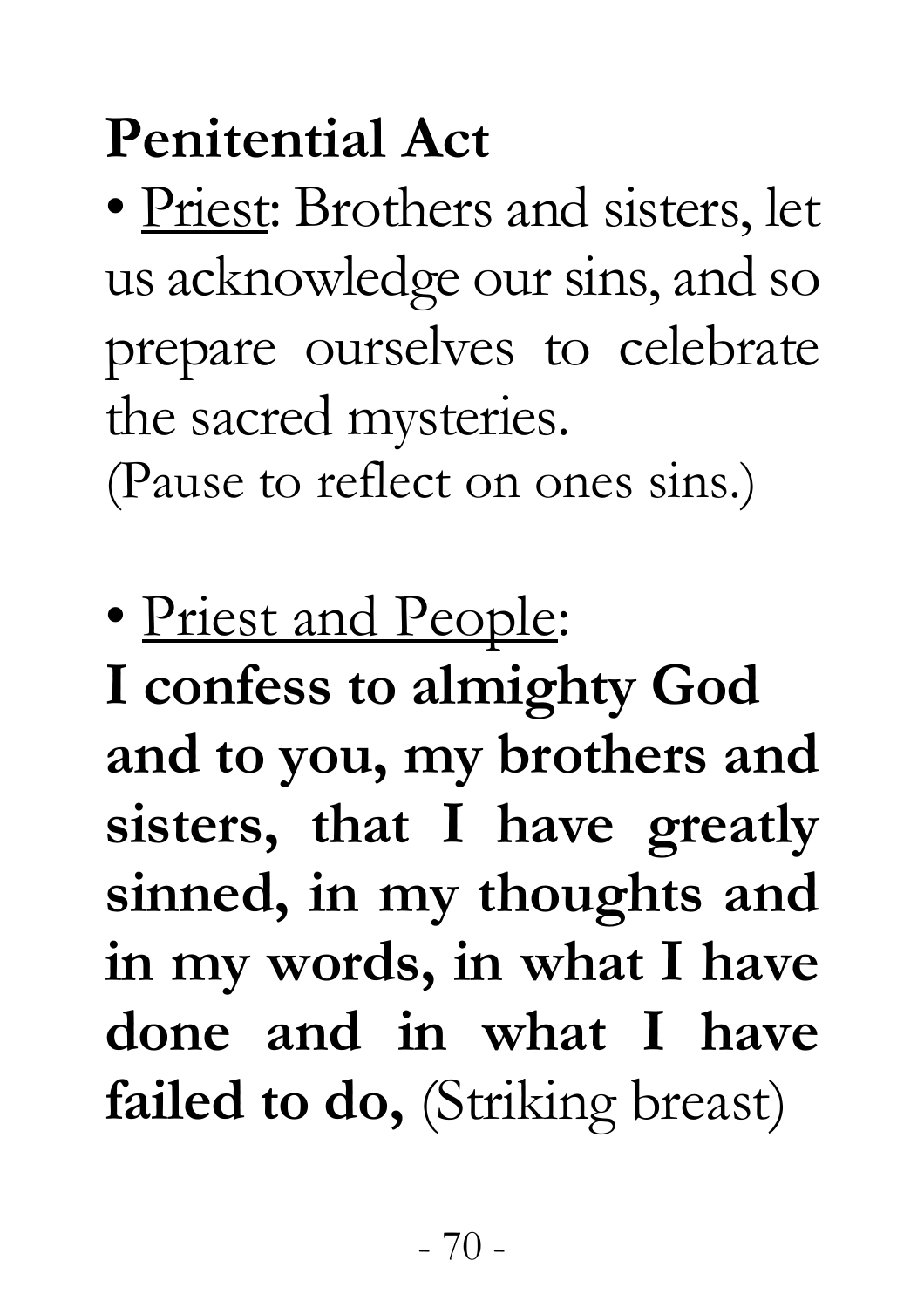**through my fault, through my fault, through my most grievous fault; therefore I ask blessed Mary ever-Virgin, all the Angels and Saints, and you, my brothers and sisters, to pray for me to the Lord our God.** 

• Priest: May almighty God have mercy on us, forgive us our sins, and bring us to everlasting life.

• People: **Amen.**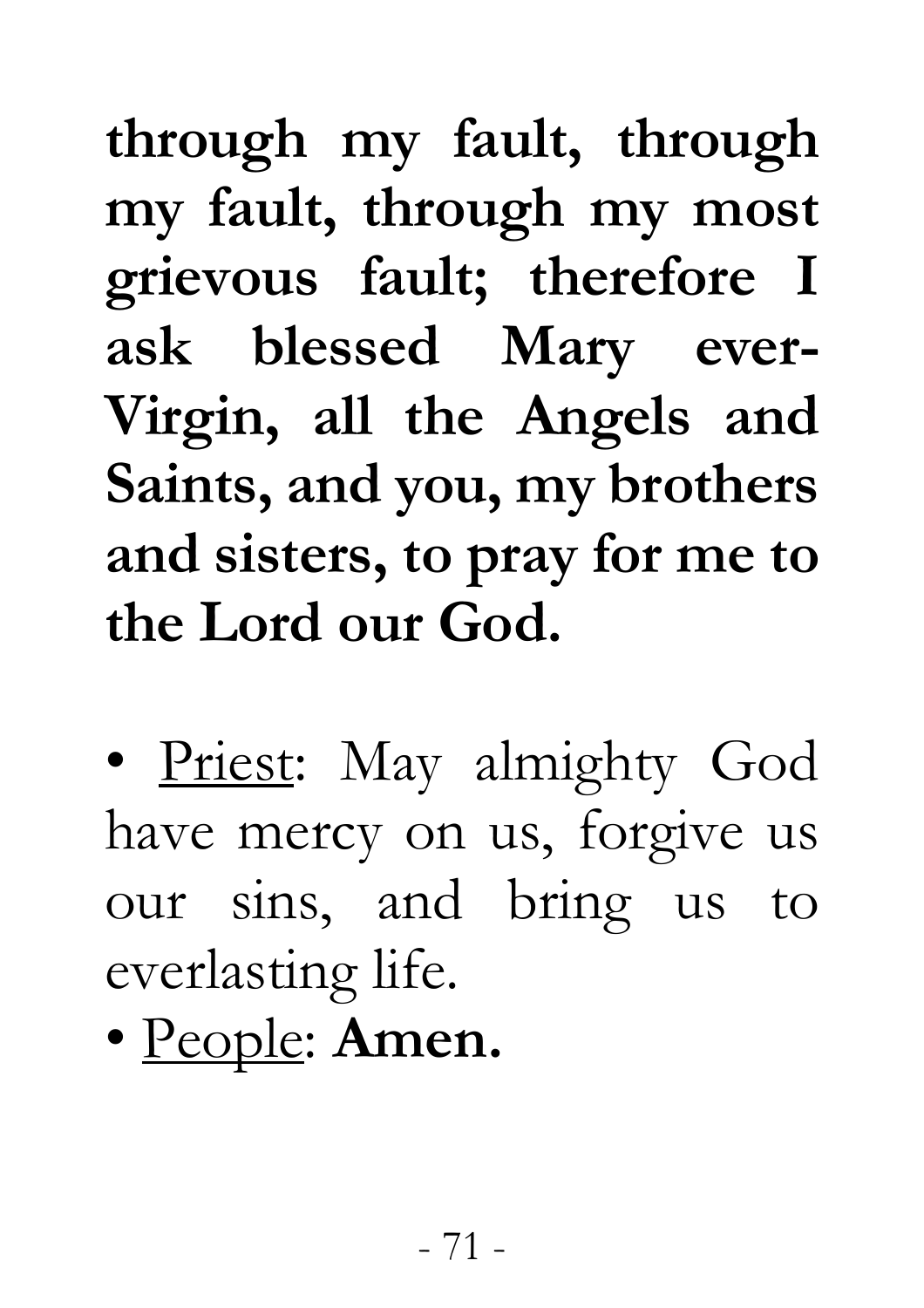# **The Kyrie**

- Priest: Lord have mercy.
- People: **Lord have mercy.**
- Priest: Christ have mercy
- People: **Christ have mercy.**
- Priest: Lord have mercy.
- People: **Lord have mercy.**

#### **The Gloria** (All)

**Glory to God in the highest, and on earth peace to people of good will.** 

**We praise you, we bless you, we adore you, we glorify you,**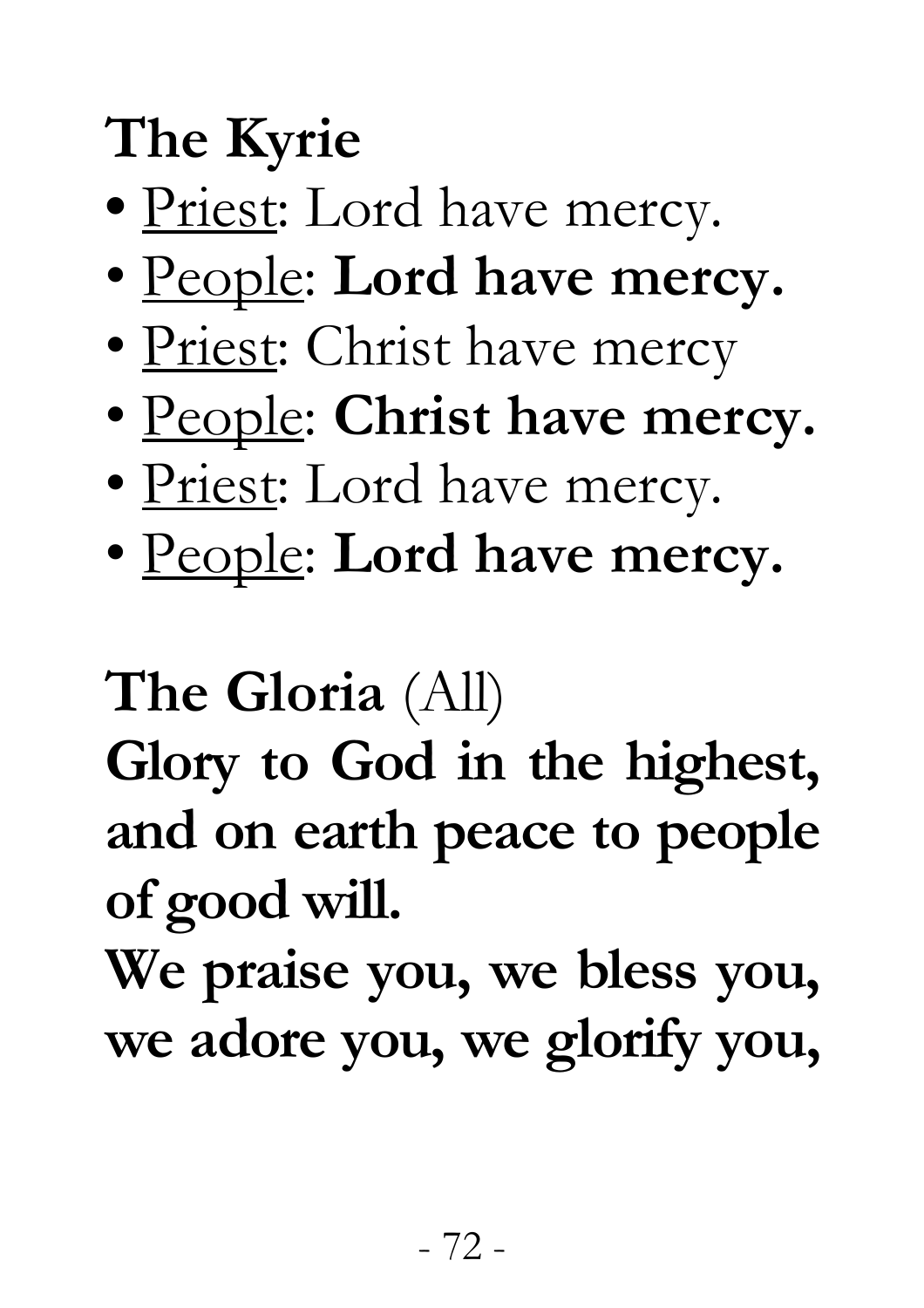**we give you thanks for your great glory.** 

**Lord God, heavenly King, O God, almighty Father.** 

**Lord Jesus Christ, Only Begotten Son, Lord God, Lamb of God, Son of the Father, you take away the sins of the world, have mercy on us; you take away the sins of the world, receive our prayer; you are seated at the right hand of the Father, have mercy on us.** 

**For you alone are the Holy One,**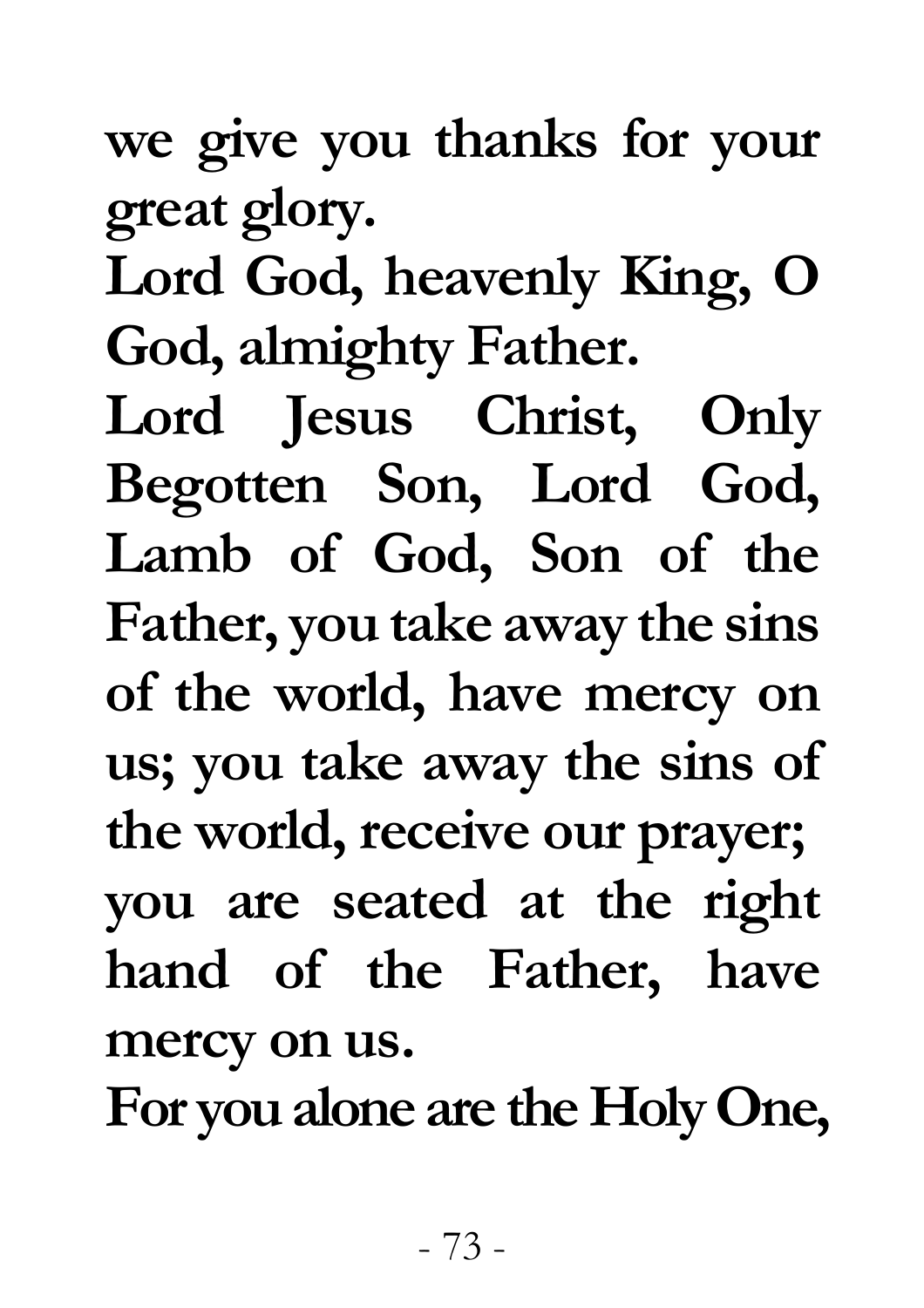**you alone are the Lord, you alone are the Most High, Jesus Christ, with the Holy Spirit, in the glory of God the Father. Amen.** 

**The Collect** 

- Priest: Let us pray.
	- All pray in silence
	- Priest says the Collect

prayer

• People: **Amen.**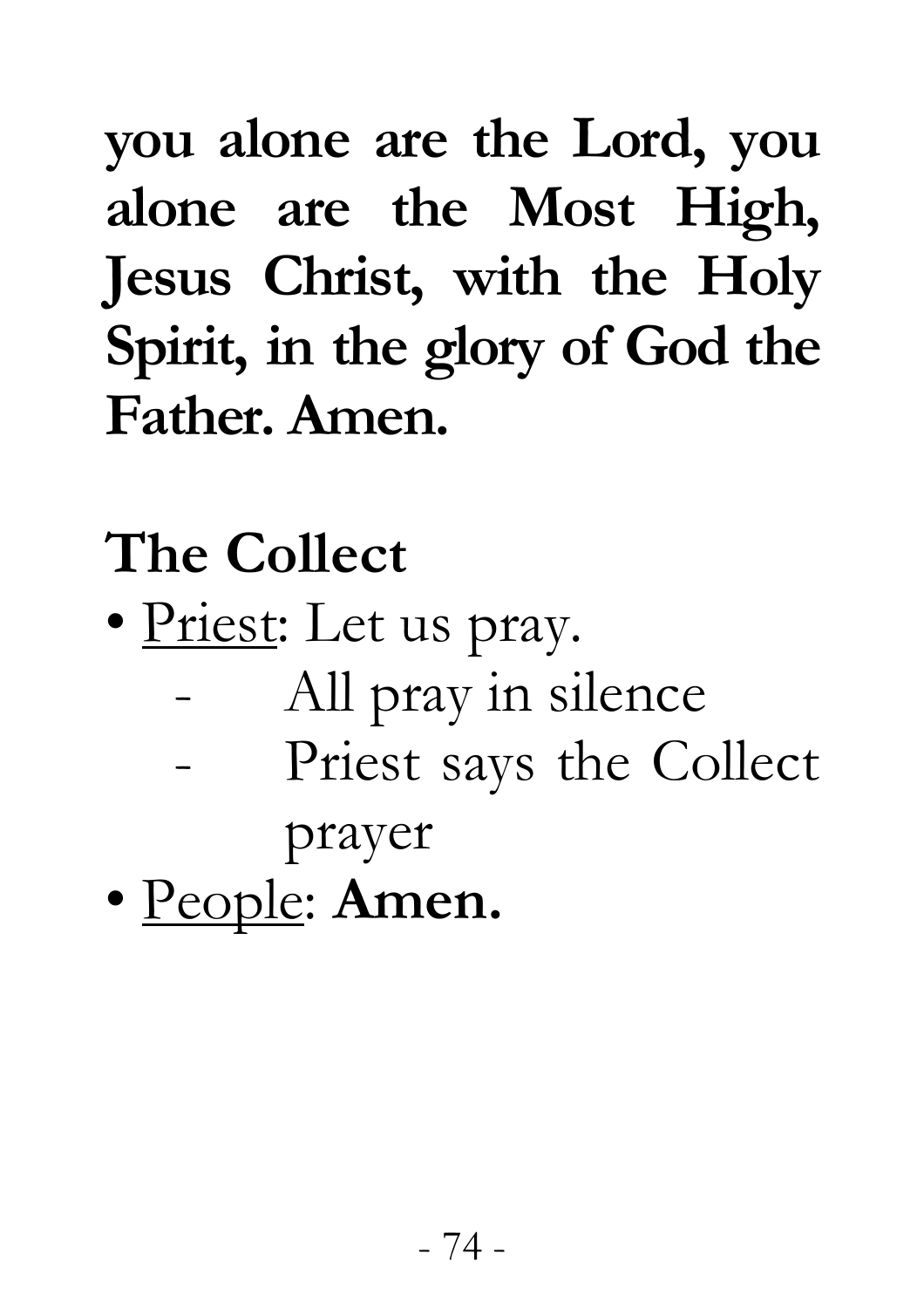# **The Liturgy of the Word** (All **SIT**)

# **First Reading**

- Reader: The word of the Lord.
- People: **Thanks be to God.**

#### **Psalm**

• Read or sung by psalmist.

### **Second Reading**

- Reader: The word of the Lord.
- People: **Thanks be to God.**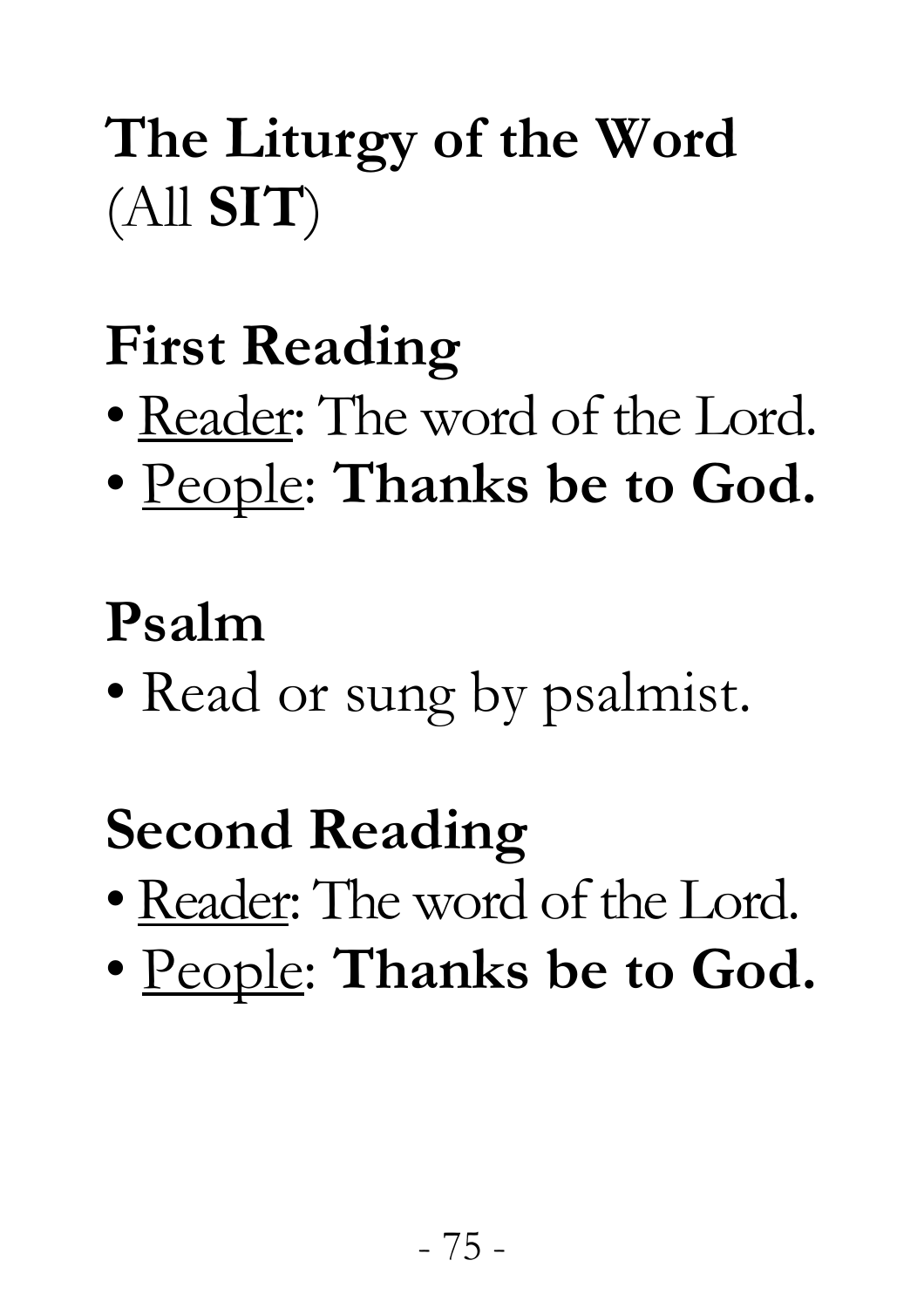# **Gospel** (All **STAND**)

- Priest: The Lord be with you.
- People: **And with your spirit.**
- Priest: A reading from...
- People: **Glory to you, Lord.**  $(\mathbf{\mathbf{\mathbf{\Psi}}})$  Say while making the sign of the cross on the forehead, lips and chest.  $\mathbf{\Psi}$ )
- Priest: The Gospel of the Lord.
- People: **Praise to you, Lord Jesus Christ.**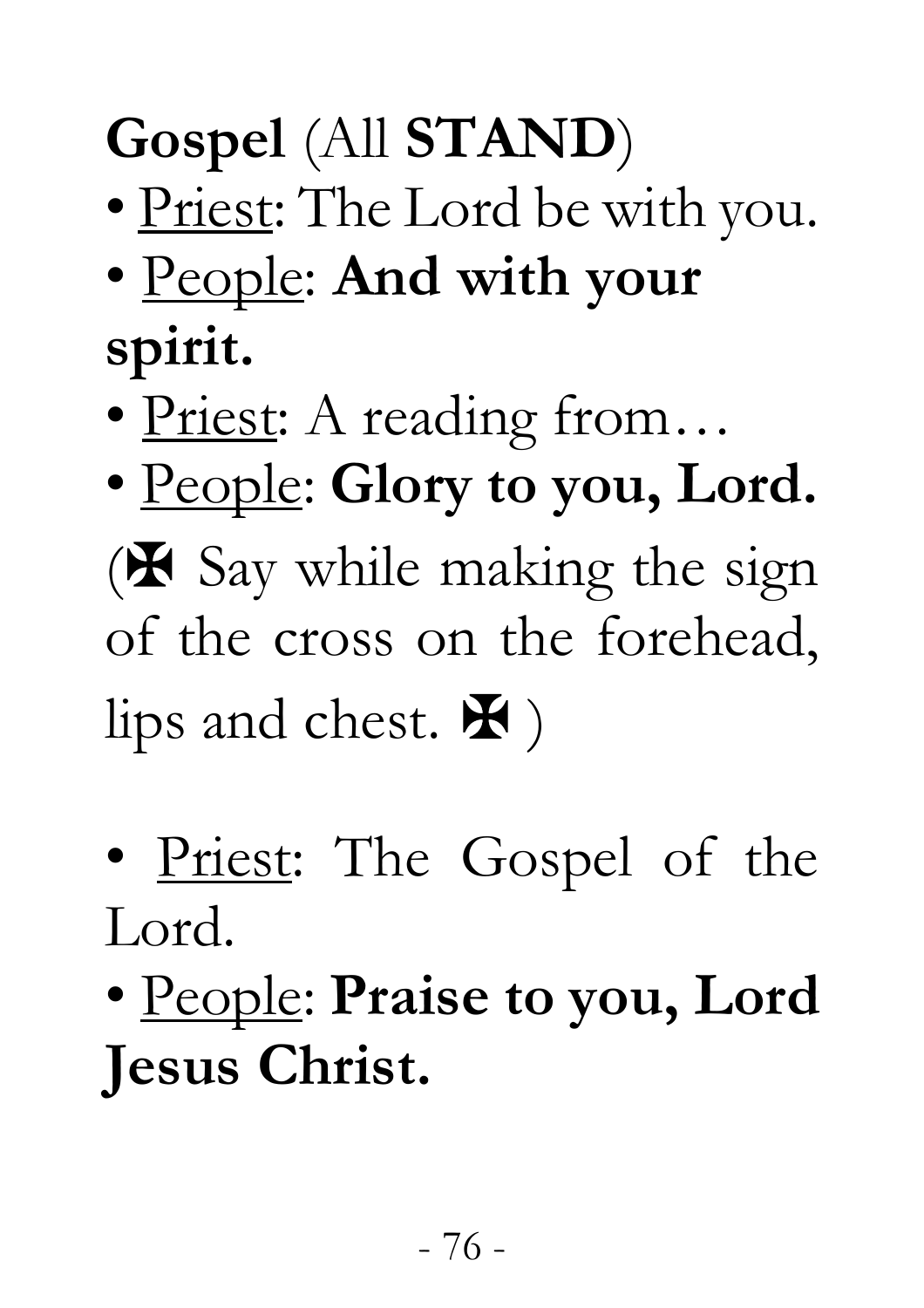**The Homily** (All **SIT**) Followed by a brief silence.

#### **The Creed** (All)

**I believe in one God, the Father almighty, maker of heaven and earth, of all things visible and invisible.** 

**I believe in one Lord Jesus Christ, the Only Begotten Son of God, born of the Father before all ages. God from God, Light from Light, true God from true God, begotten, not made, consubstantial with the**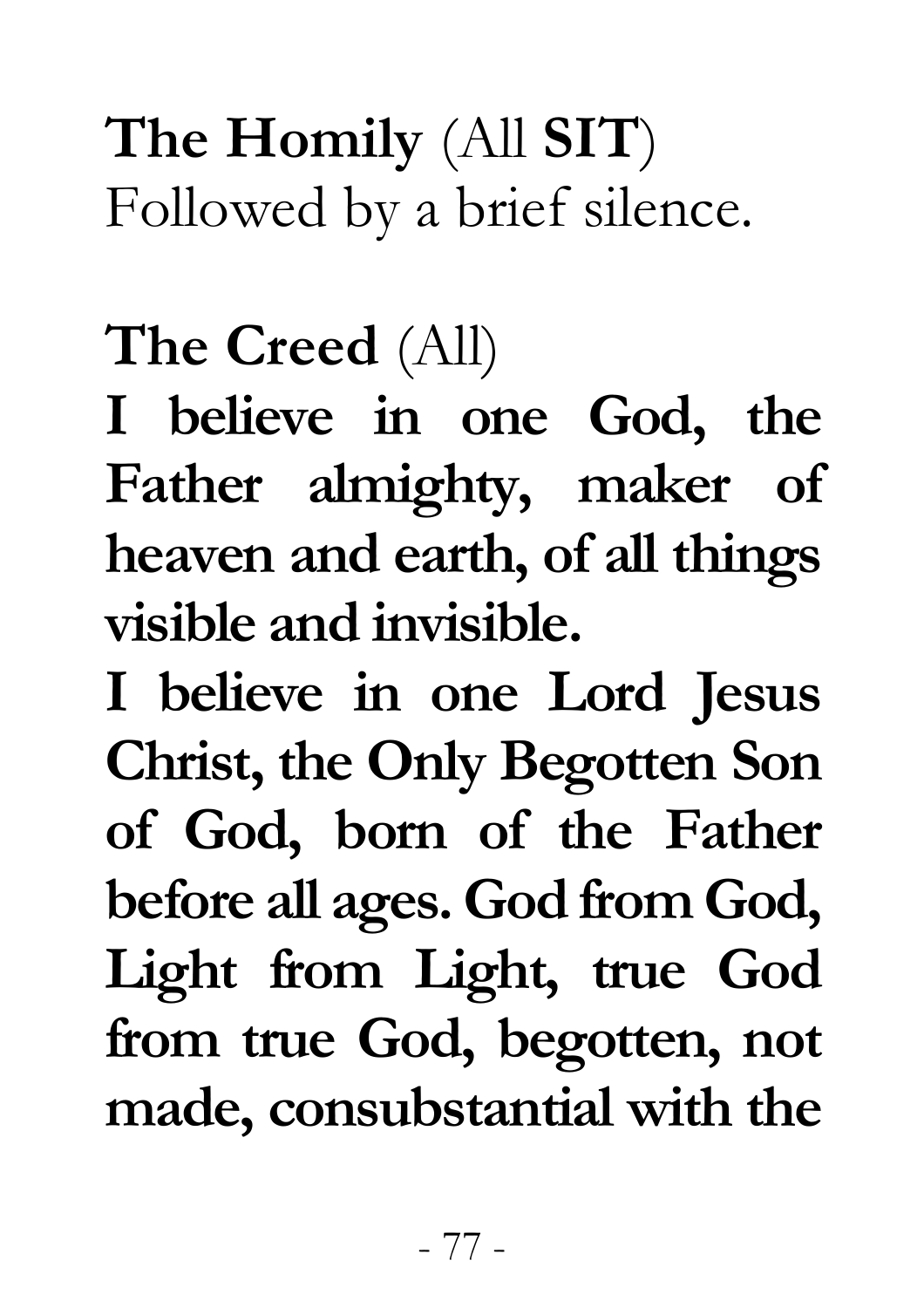**Father; through him all things were made. For us men and for our salvation he came down from heaven,** (All bow) **and by the Holy Spirit was incarnate of the Virgin Mary, and became man.** 

(Return upright) **For our sake he was crucified under Pontius Pilate, he suffered death and was buried, and rose again on the third day in accordance with the Scriptures. He ascended into heaven and is seated at the right hand of the**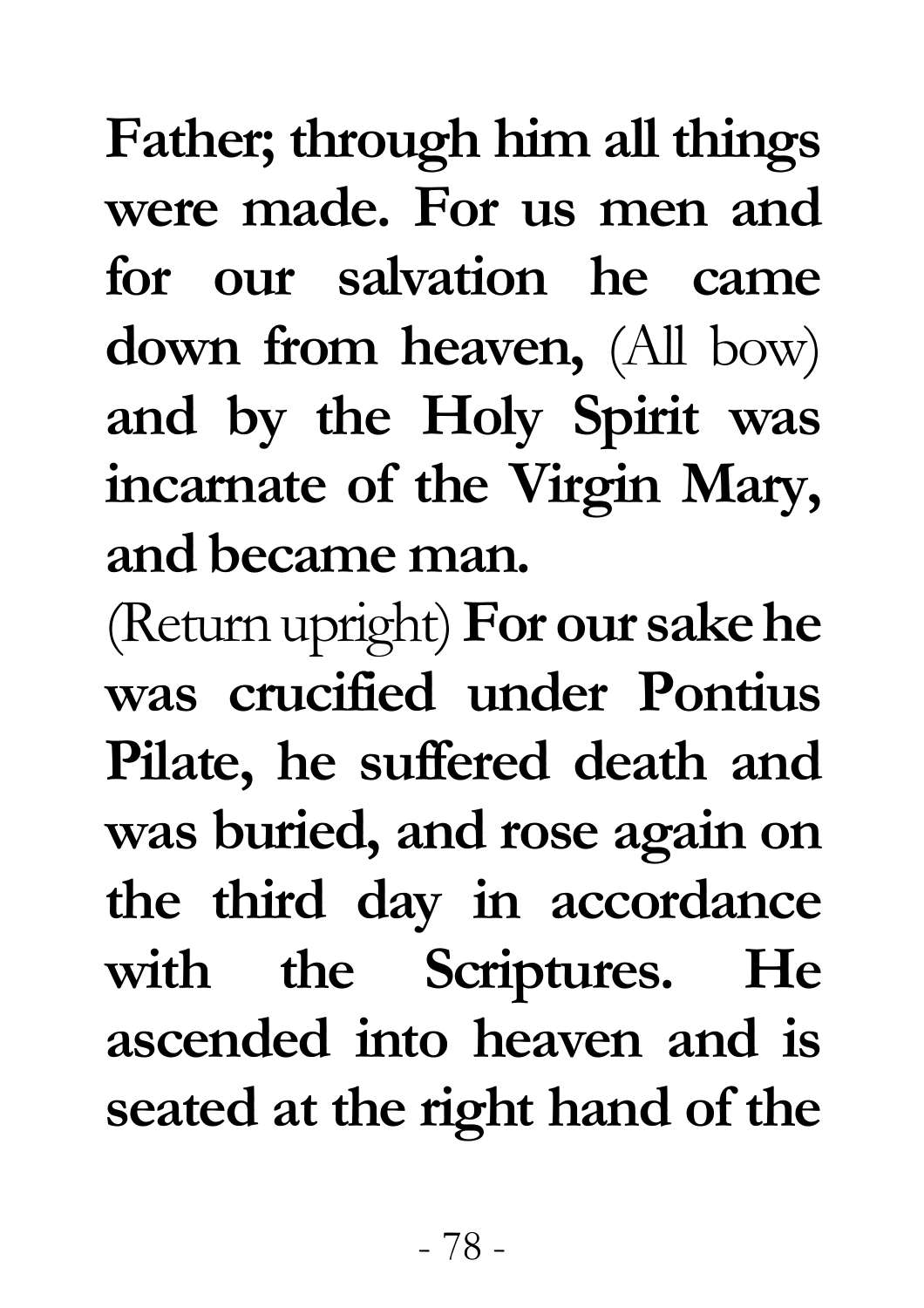**Father. He will come again in glory to judge the living and the dead and his kingdom will have no end. I believe in the Holy Spirit, the Lord, the giver of life, who proceeds from the Father and the Son, who with the Father and the Son is adored and glorified, who has spoken through the prophets. I believe in one, holy, Catholic and apostolic Church. I confess one Baptism for the forgiveness of sins and I look forward to the resurrection of**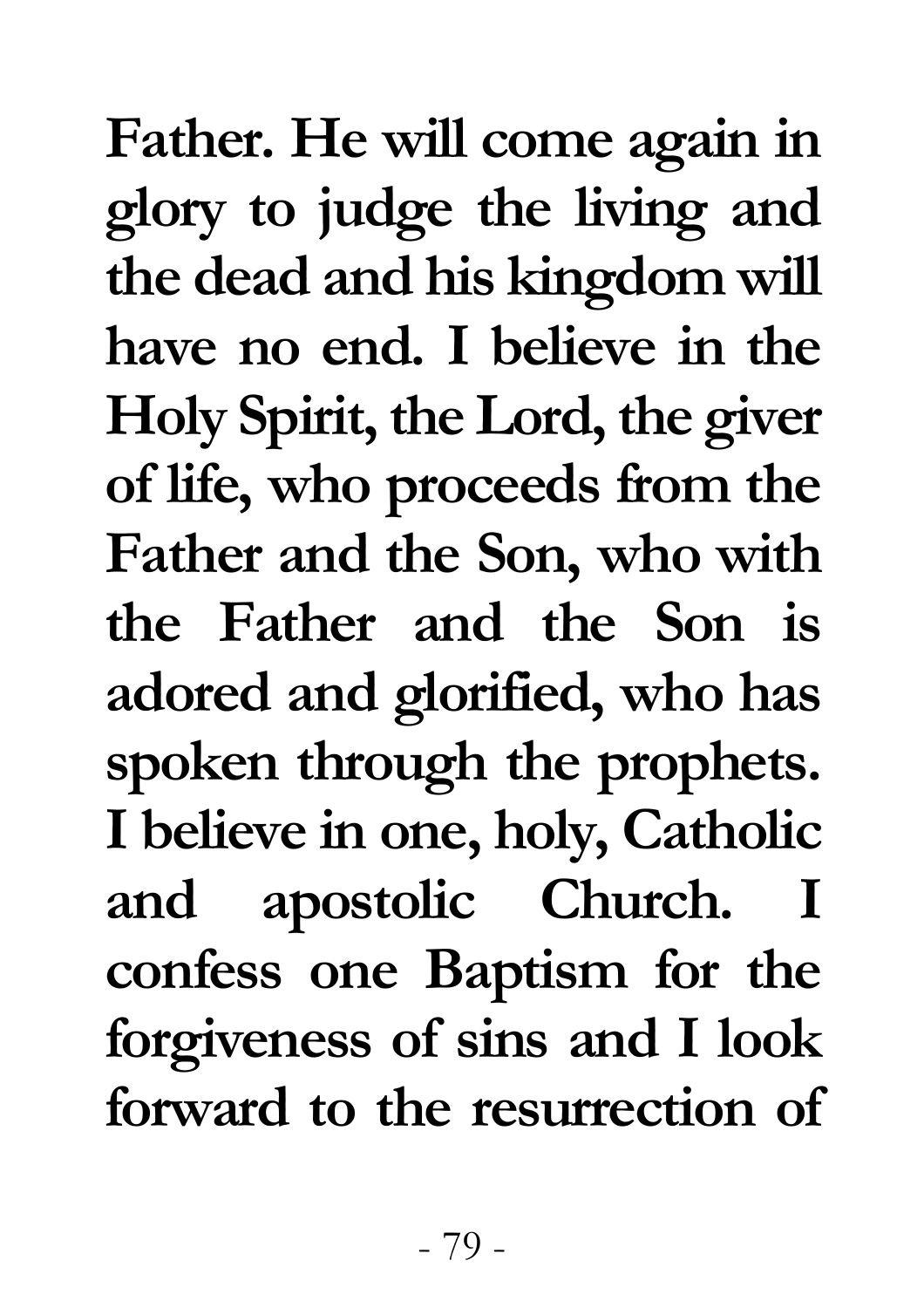### **the dead and the life of the world to come. Amen.**

#### **Prayers of the Faithful**

• Reader: After each intention is read there is a pause followed by:

- Reader: Lord, in your mercy.
- People: **Hear our prayer.**

After the Priest reads the final prayer, all **SIT**.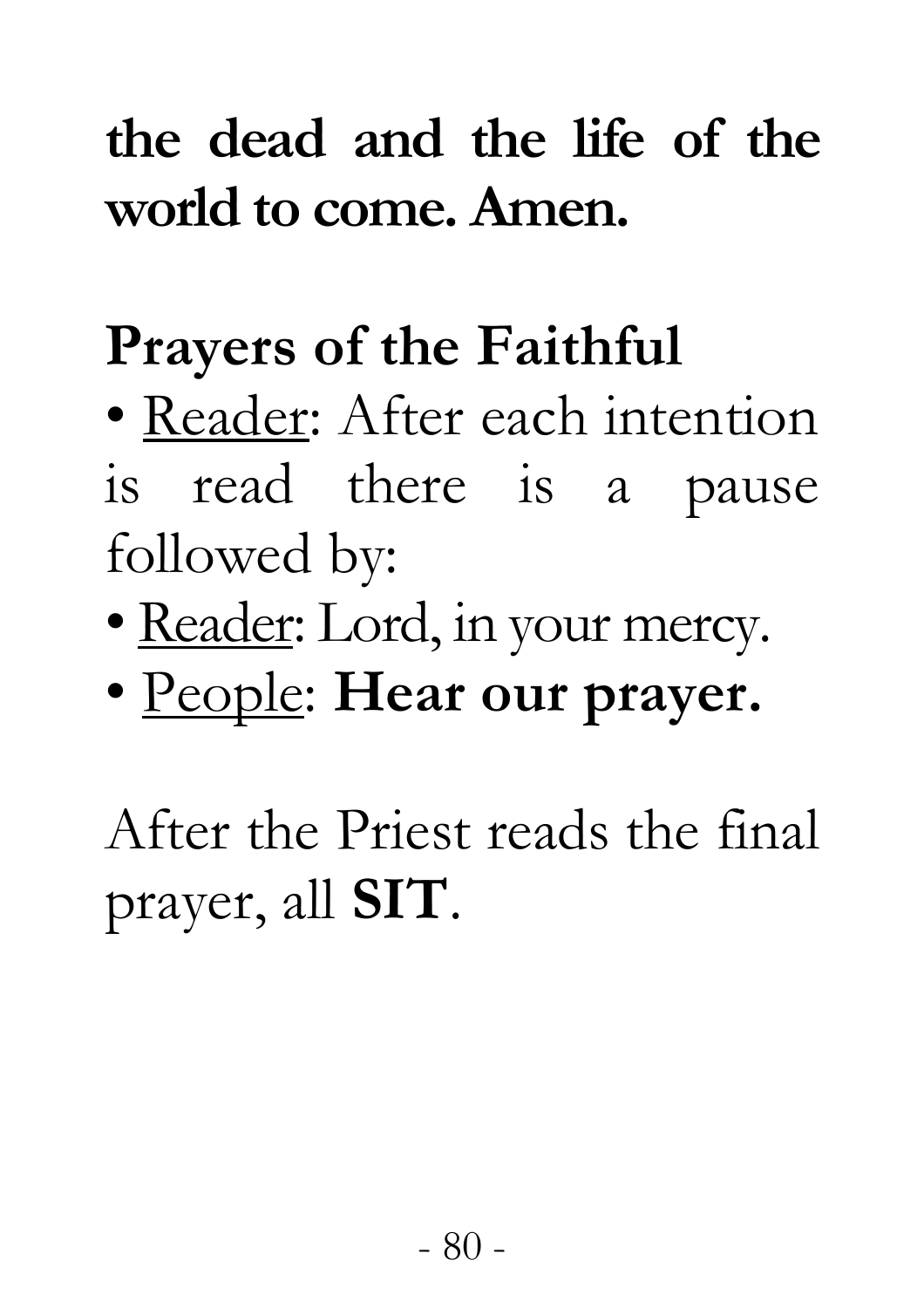# **The Offertory**

• Priest: Blessed are you, Lord God of all creation, for through your goodness we have received the bread we offer you: fruit of the earth and work of human hands, it will become for us the bread of life.

• People:

# **Blessed be God Forever.**

• Priest: Blessed are you, Lord God of all creation, for through your goodness we have received the wine we offer you: fruit of the vine and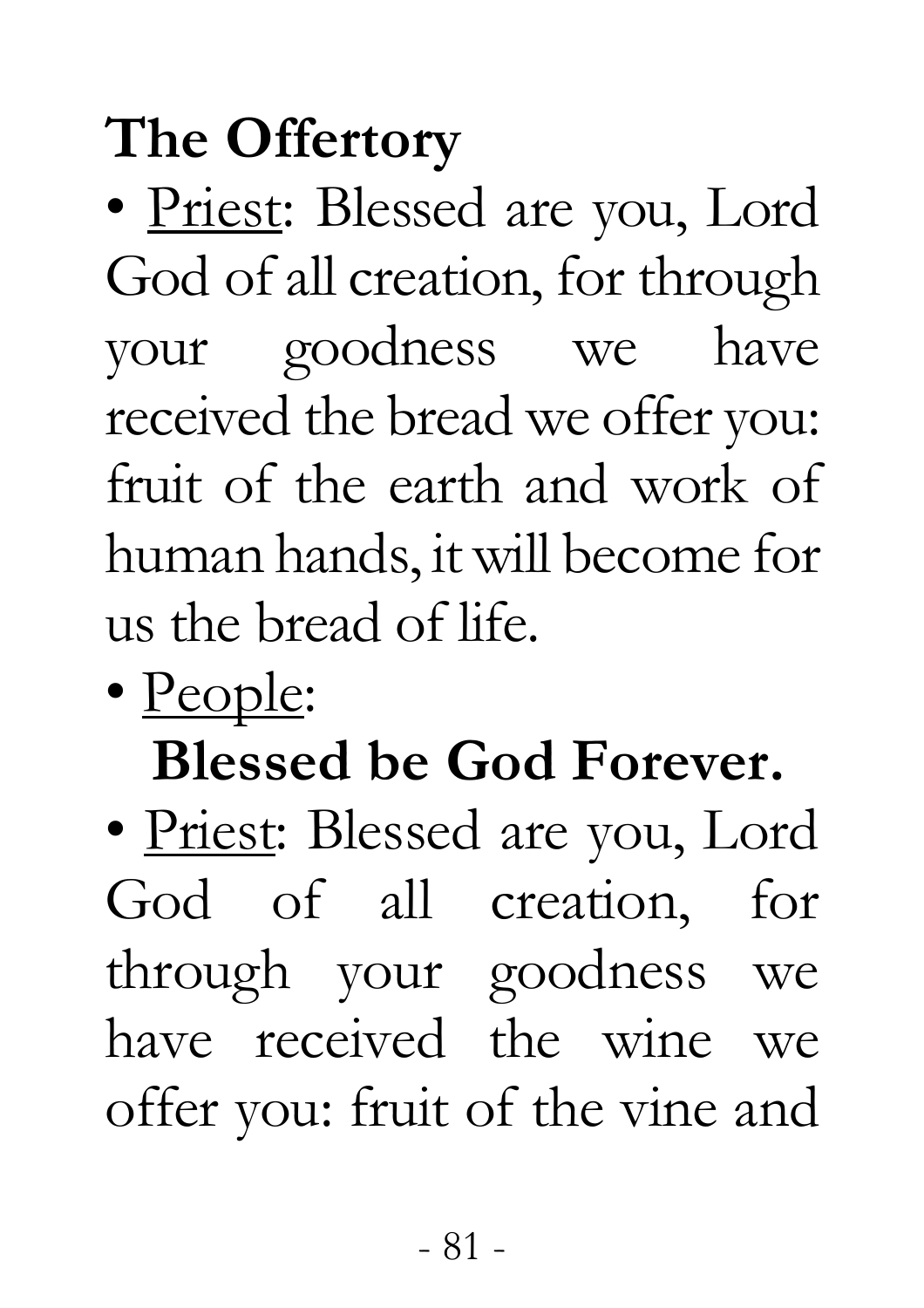### work of human hands, it will become our spiritual drink.

### • People: **Blessed be God forever.**

Priest: Pray, brethren (brothers and sisters), that my sacrifice and yours may be acceptable to God, the almighty Father.

• People: **May the Lord accept the sacrifice at your hands for the praise and glory of his name, for our good and the good of all his holy Church.**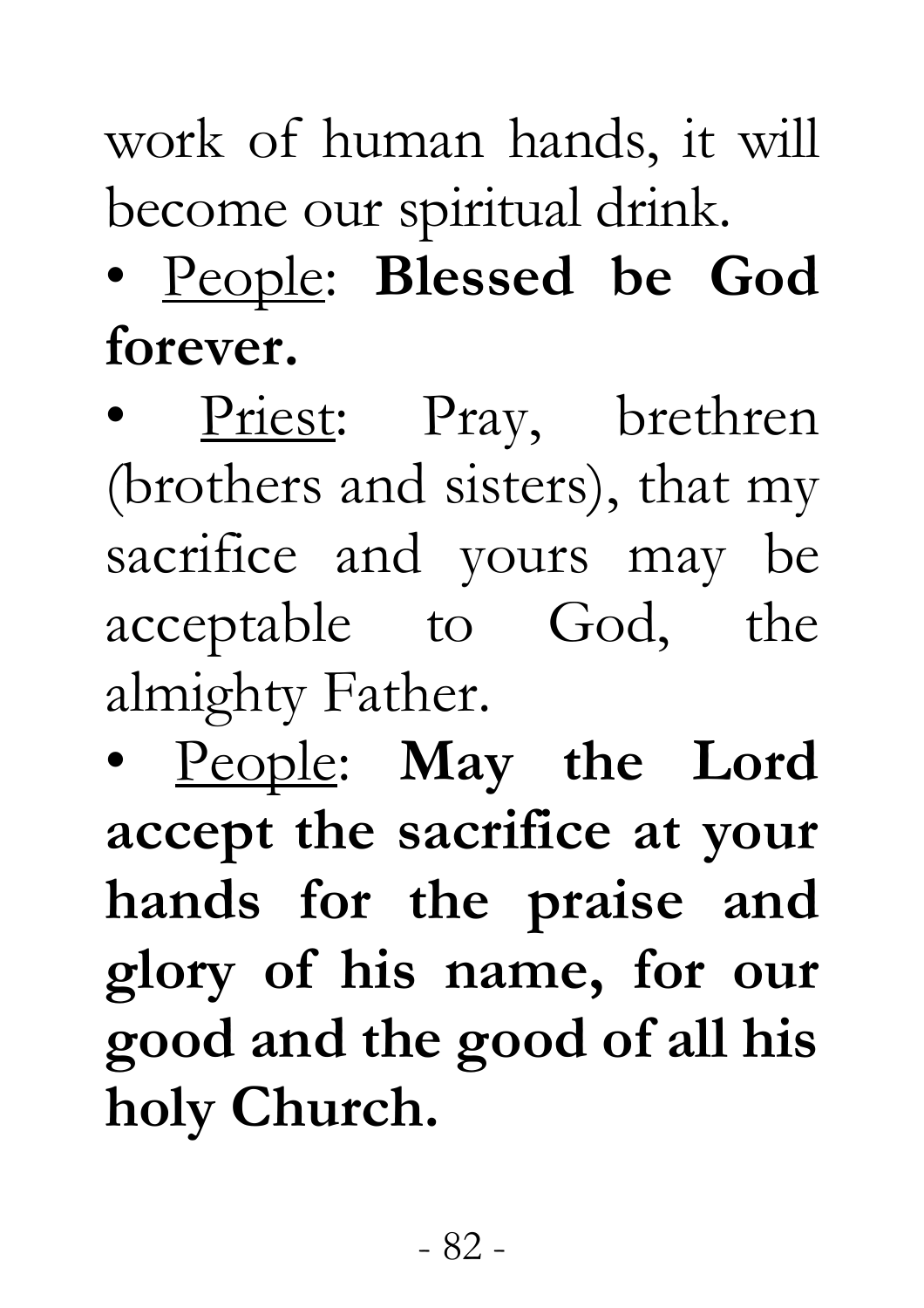### • Priest: Reads a Prayer over the Gifts

### • People: **Amen.**

#### **The Eucharistic Prayer**

The centrepiece of the Mass is the Eucharist, when the gifts of bread and wine are changed into the Body and Blood of Jesus by the power of the Holy Spirit.

- Priest: The Lord be with you.
- People: **And with your spirit.**
- Priest: Lift up your hearts.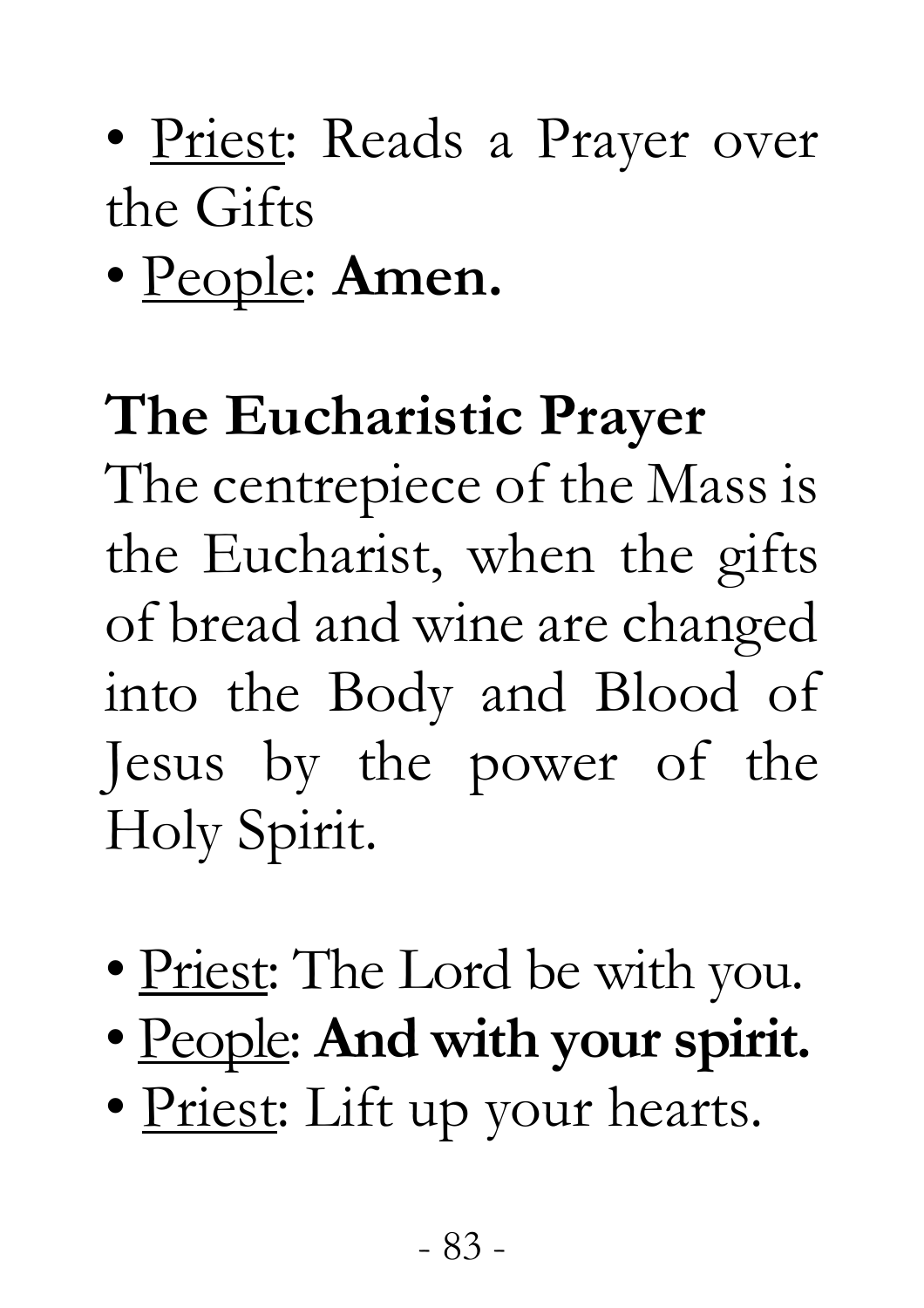### • People: **We lift them up to the Lord.**

• Priest: Let us give thanks to the Lord our God.

• People: **It is right and just.** 

• Priest: Continues to read the Preface...

• People: **Holy, Holy, Holy Lord God of hosts. Heaven and earth are full of your glory. Hosanna in the highest. Blessed is he who comes in the name of the Lord. Hosanna in the highest.** 

(All **KNEEL**)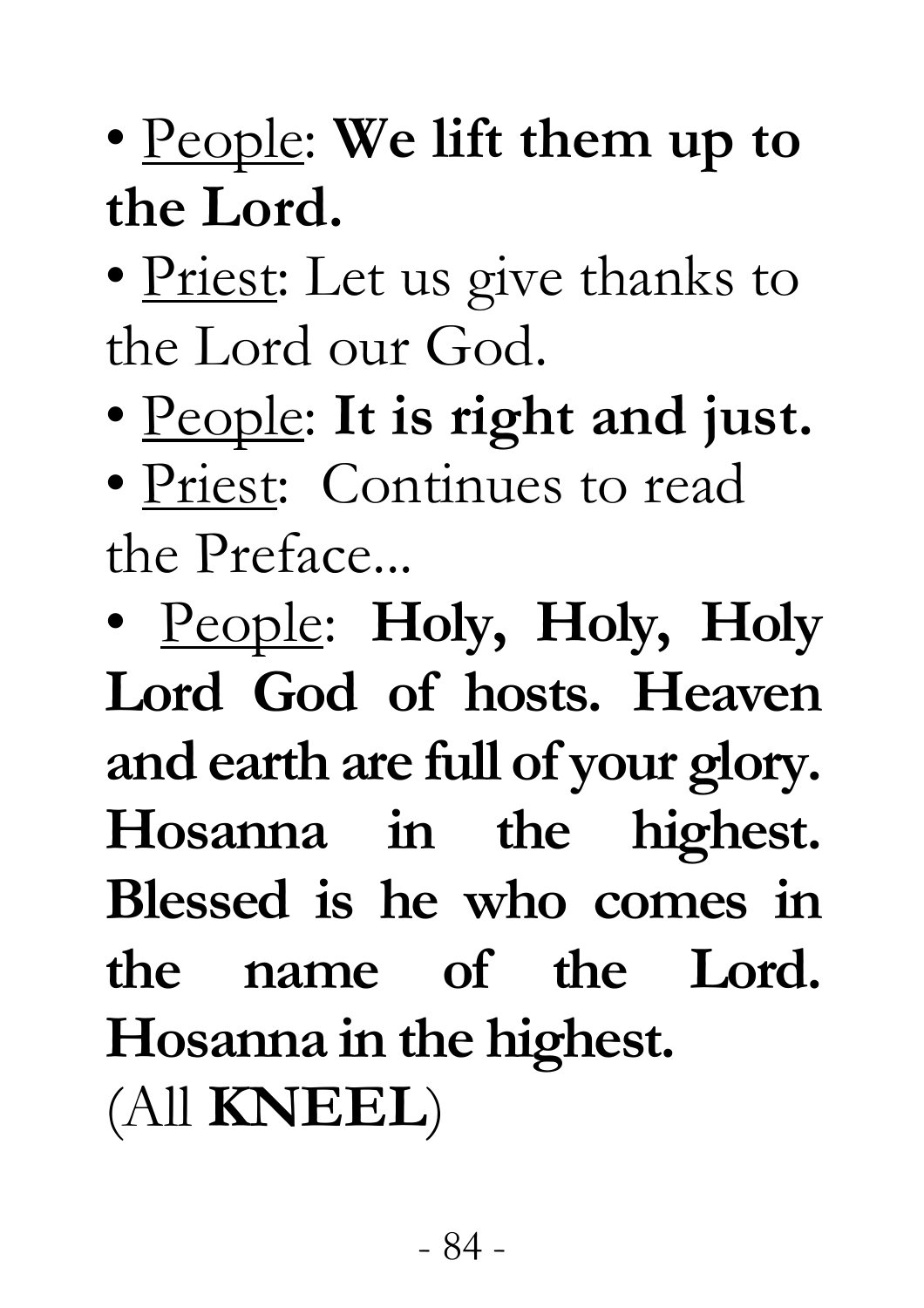(The following is the commonly used Eucharistic Prayer II. There are other alternatives which the Priest may select.)

• Priest: You are indeed Holy, O Lord, the fount of all holiness. Make holy, therefore, these gifts, we pray, by sending down your Spirit upon them like the dewfall, so that they may become for us the Body and  $\mathbf{\mathbf{\mathbf{\mathsf{F}}}$  Blood of our Lord Jesus Christ. At the time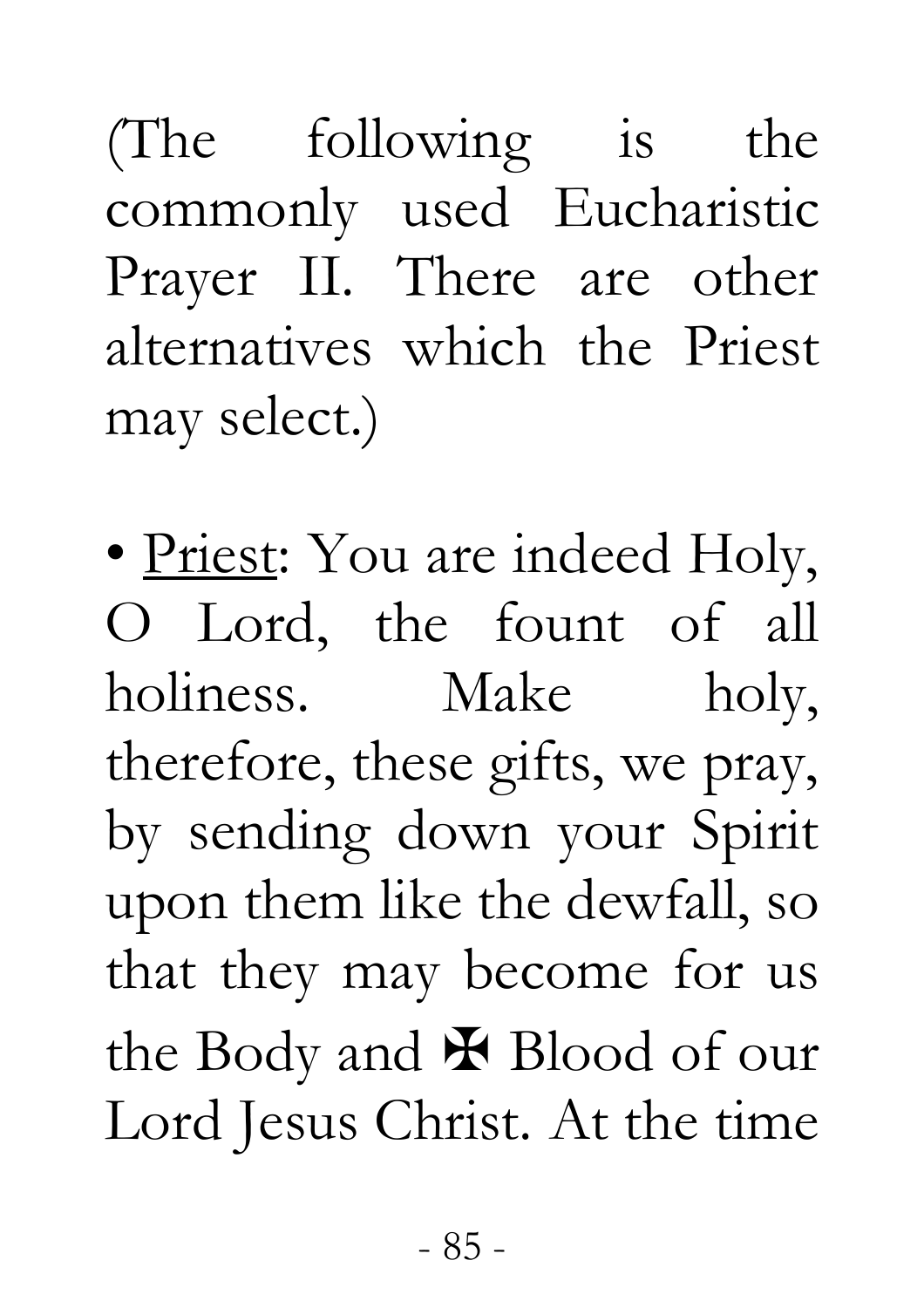he was betrayed and entered willingly into his Passion, he took bread and, giving thanks, broke it, and gave it to his disciples, saying:

*Take this, all of you, and eat of it, for this is my body, which will be given up for you.* 

In a similar way, when supper was ended, he took the chalice and, once more giving thanks, he gave it to his disciples, saying: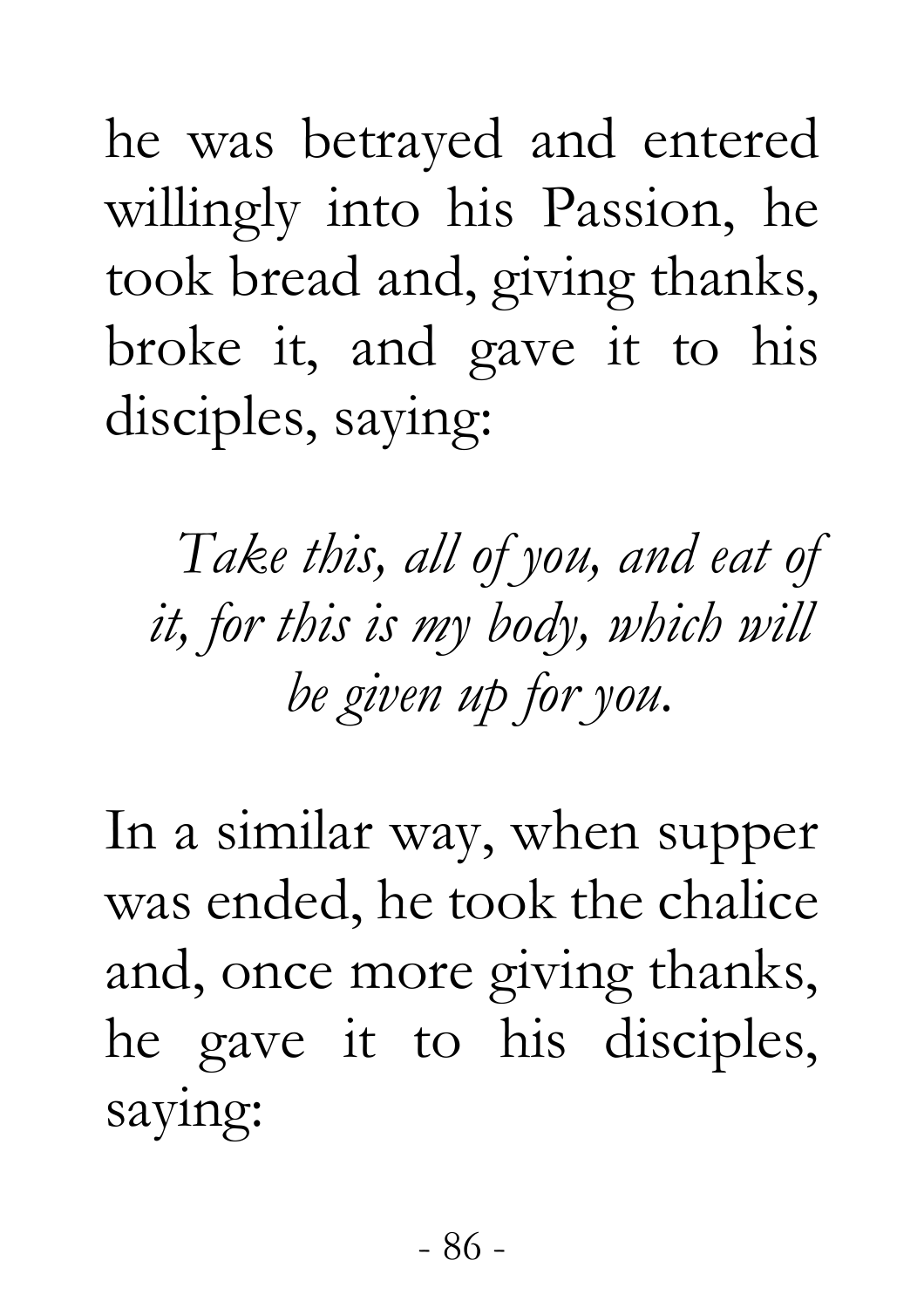*Take this, all of you, and drink from it, for this is the chalice of my Blood, the Blood of the new and eternal covenant, which will be poured out for you and for many for the forgiveness of sins. Do this in memory of me.* 

- Priest: The mystery of faith.
- People: Either 1, 2 or 3
- **1. We proclaim your Death, O Lord, and profess your resurrection until you come again.**
- **2. When we eat this Bread and drink this**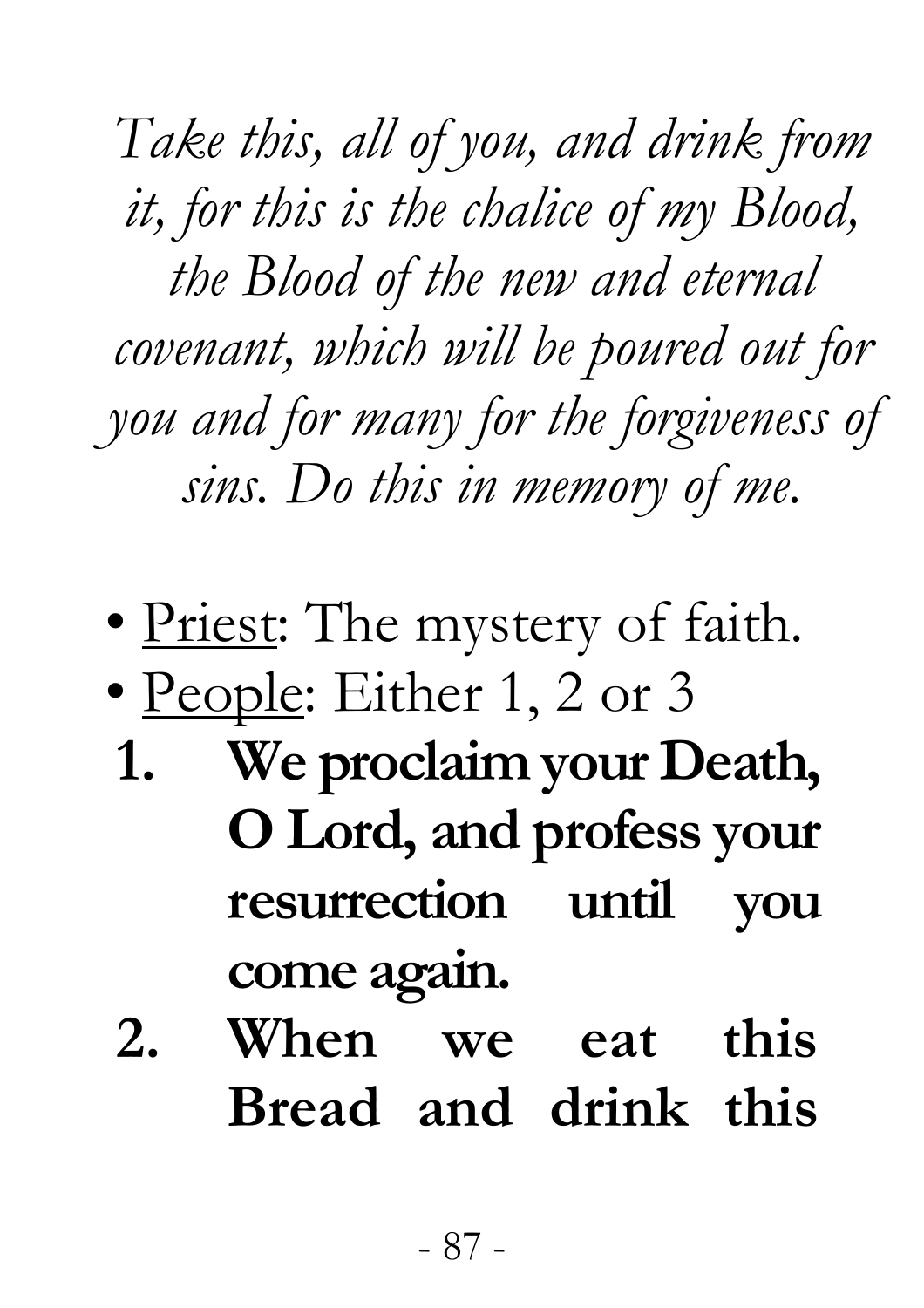# **Cup, we proclaim your Death, O Lord, until you come again.**

- **3. Save us, Saviour of the world, for by your Cross and Resurrection you have set us free.**
- Priest: Therefore, as we celebrate the memorial of his death and resurrection, we offer you, Lord, the Bread of life and the Chalice of salvation, giving thanks that you have held us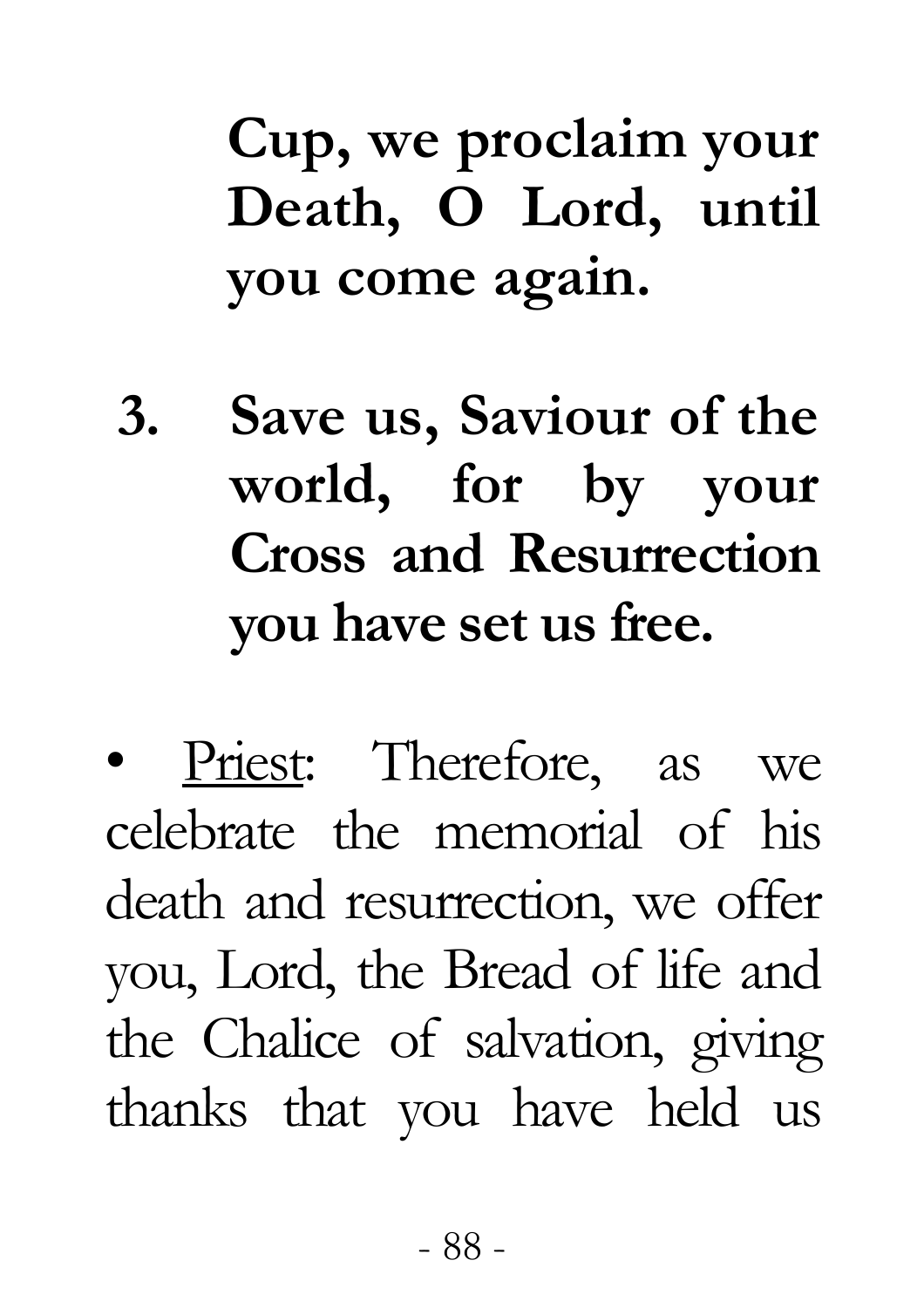worthy to be in your presence and minister to you. Humbly we pray that, partaking of the Body and Blood of Christ, we may be gathered into one by the Holy Spirit. Remember, Lord, your Church, spread throughout the world, and bring her to the fullness of charity, together with N. our Pope and N. our Bishop and all the clergy. (In Masses for the Dead, the following may be added: Remember your servant N., whom you have called (today)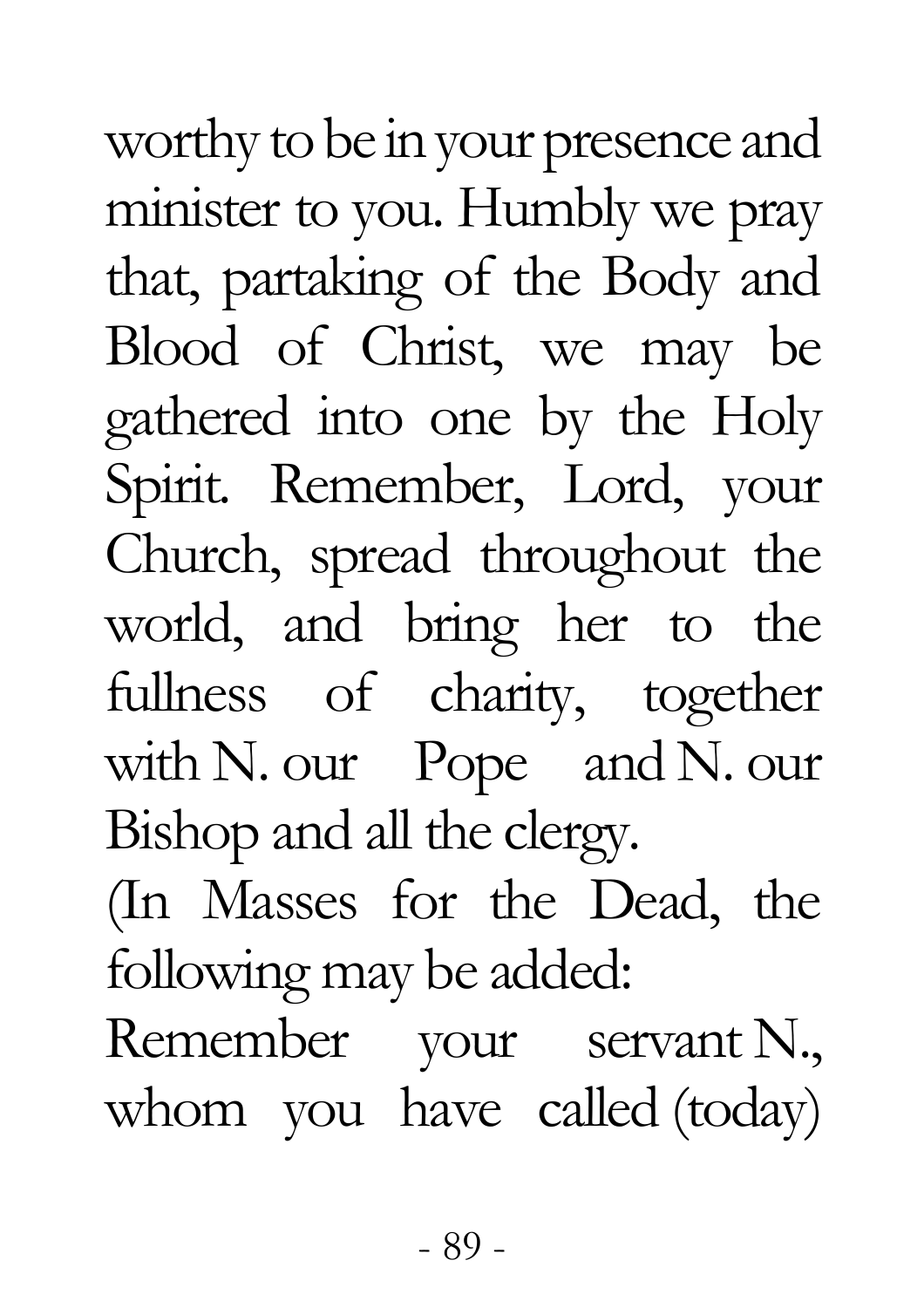from this world to yourself. Grant that he/she who was united with your Son in a death like his, may also be one with him in his Resurrection.)

Remember also our brothers and sisters who have fallen asleep in the hope of the resurrection, and all who have died in your mercy: welcome them into the light of your face. Have mercy on us all, we pray, that with the Blessed Virgin Mary, Mother of God, with the blessed Apostles, and all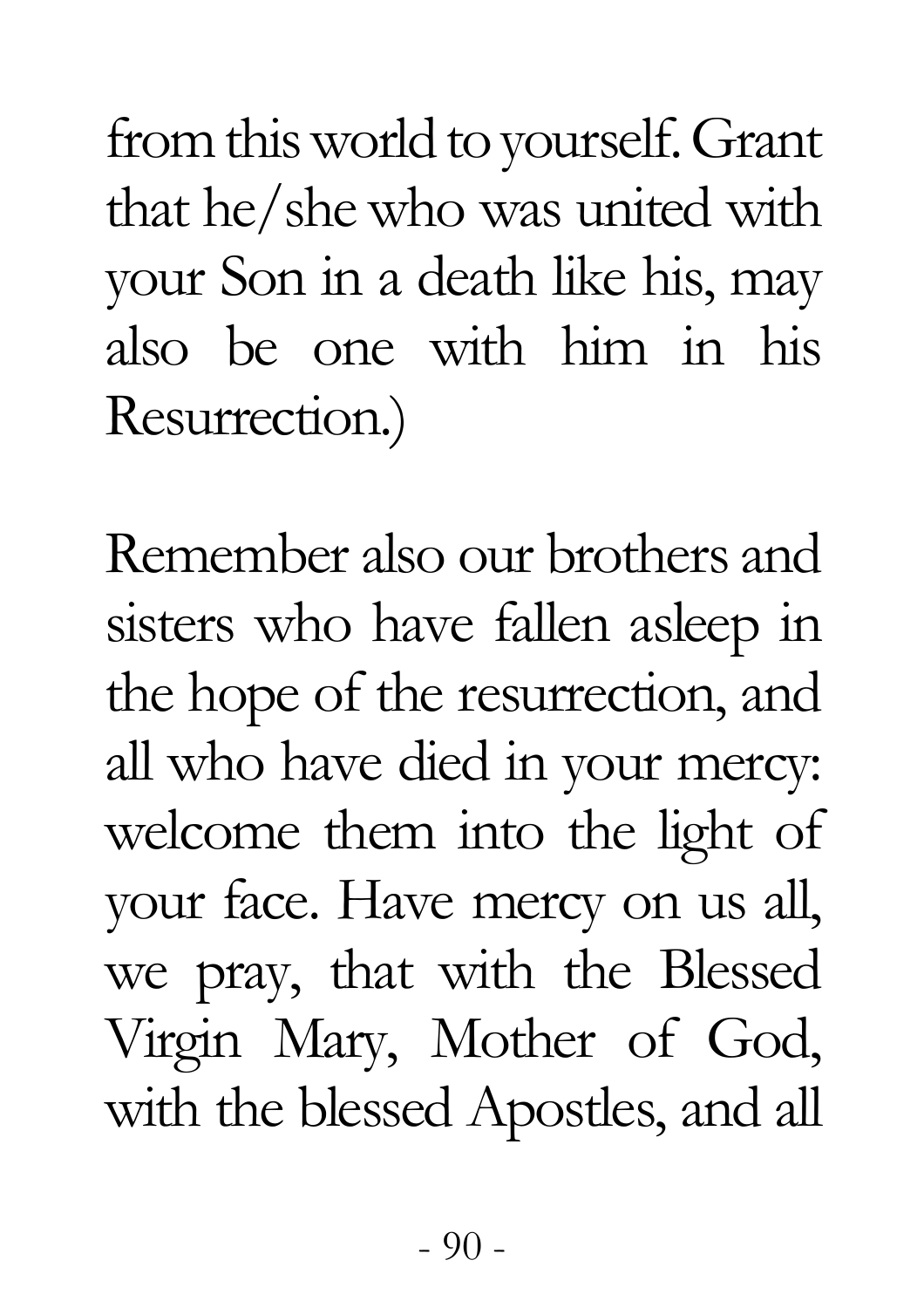the Saints who have pleased you throughout the ages, we may merit to be coheirs to eternal life, and may praise and glorify you through your Son, Jesus Christ.

Through him, and with him, and in him, O God, almighty Father, in the unity of the Holy Spirit, all glory and honour is yours, for ever and ever.

• All: **Amen.**

(All **STAND**)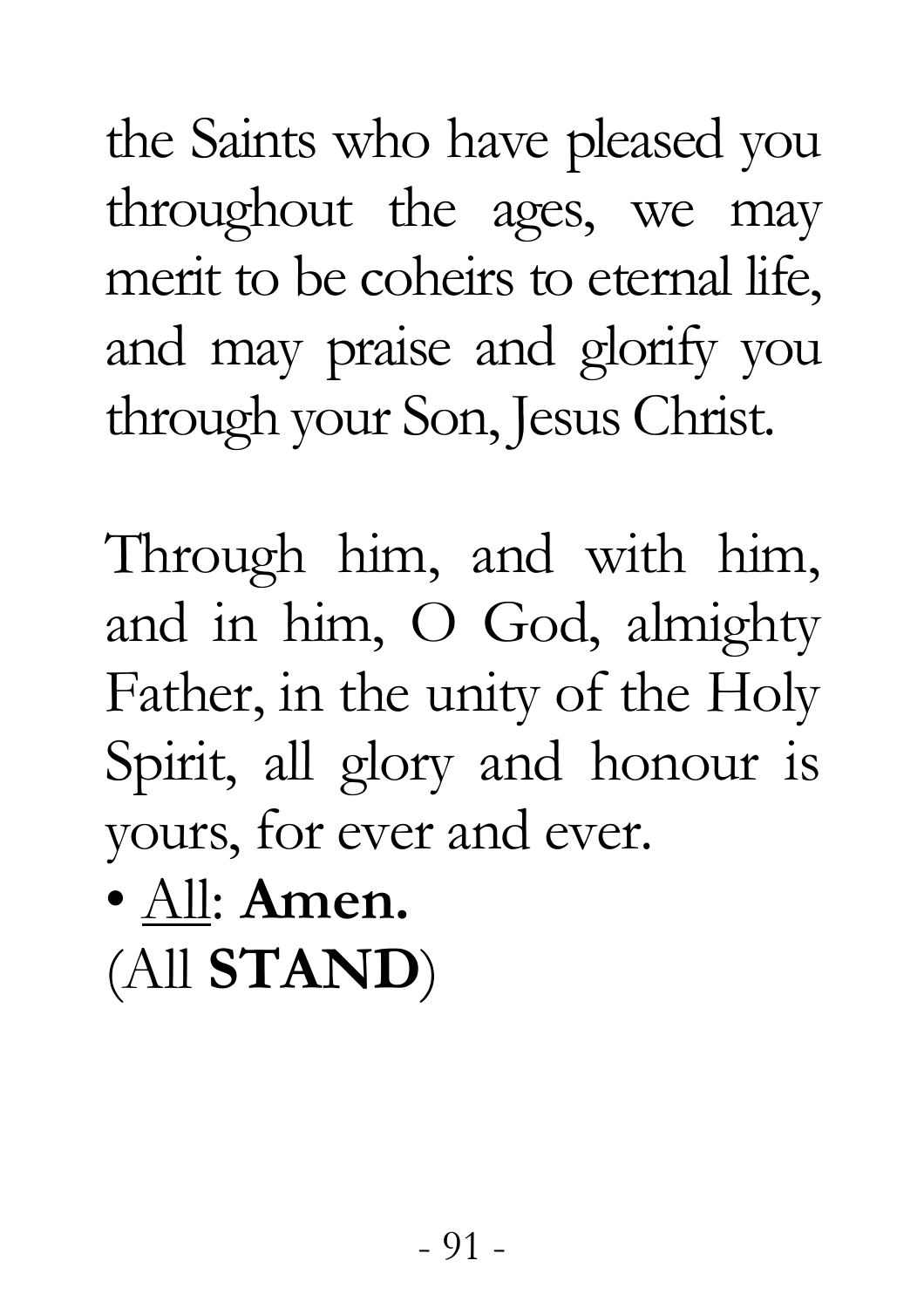# **The Communion Rite**  (The sharing of our Lord's Body and Blood)

#### **The Lord's Prayer**

• Priest: At the Saviour's command and formed by divine teaching, we dare to say: • People: **Our Father, who art in heaven, hallowed be thy name; thy kingdom come, thy will be done on earth as it is in heaven.**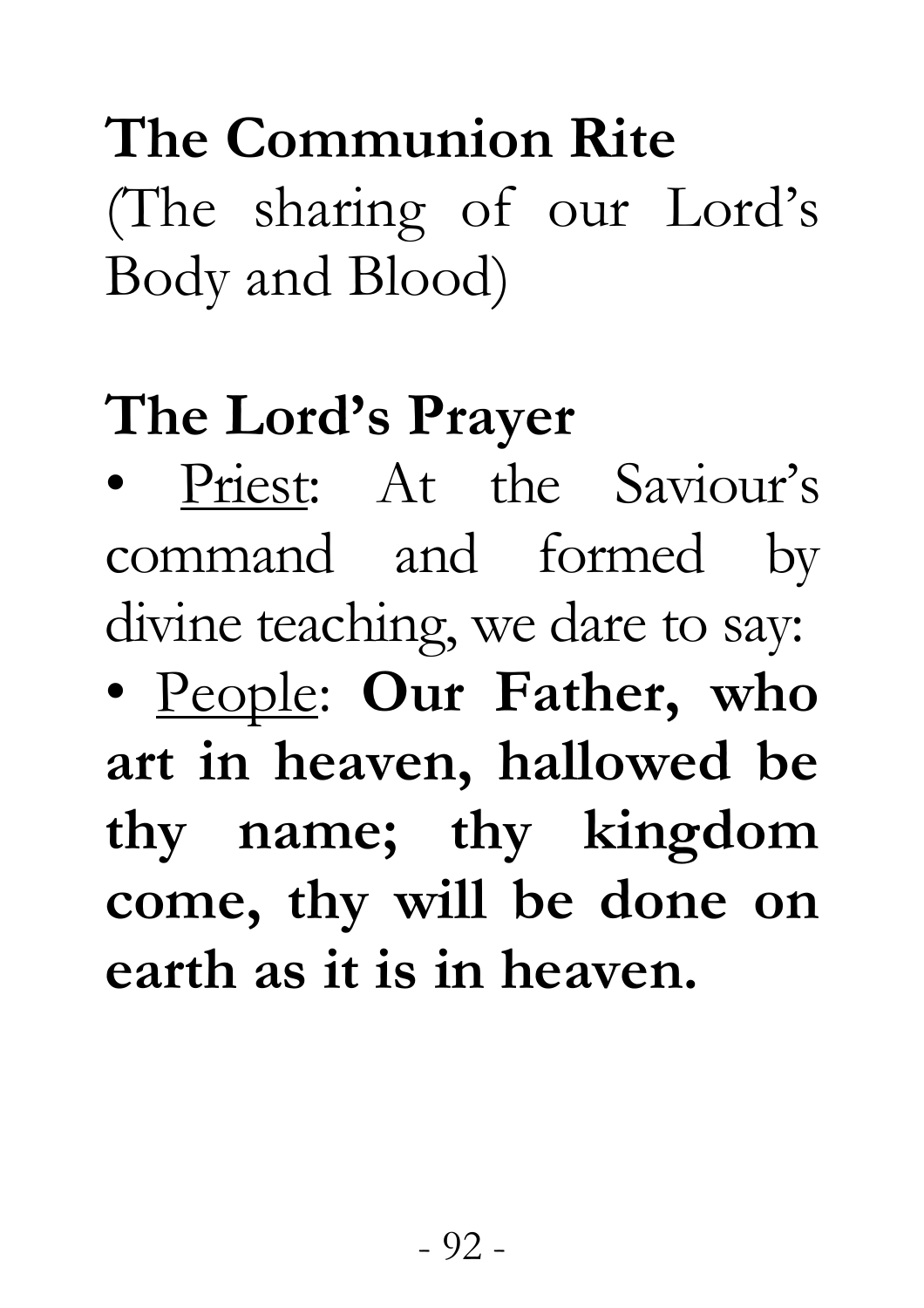**Give us this day our daily bread, and forgive us our trespasses, as we forgive those who trespass against us; and lead us not into temptation, but deliver us from evil.** 

• Priest: Deliver us, Lord, we pray, from every evil, graciously grant peace in our days, that, by the help of your mercy, we may be always free from sin and safe from all distress, as we await the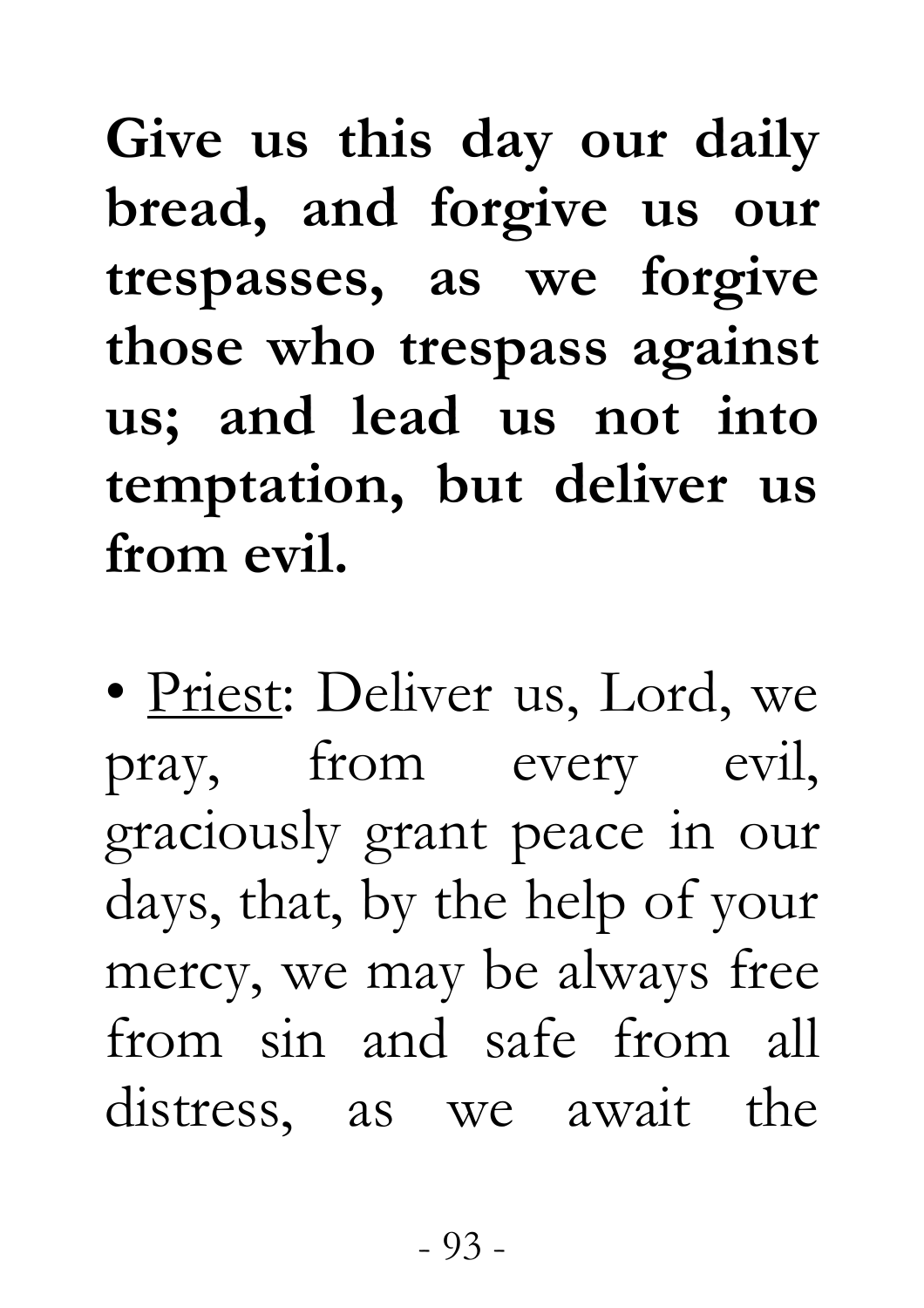#### blessed hope and the coming of our Saviour, Jesus Christ.

# • People: **For the kingdom, the power and the glory are yours now and for ever.**

• Priest: Lord Jesus Christ, who said to your Apostles: Peace I leave you, my peace I give you, look not on our sins, but on the faith of your Church, and graciously grant her peace and unity in accordance with your will. Who live and reign for ever and ever.

# • People: **Amen.**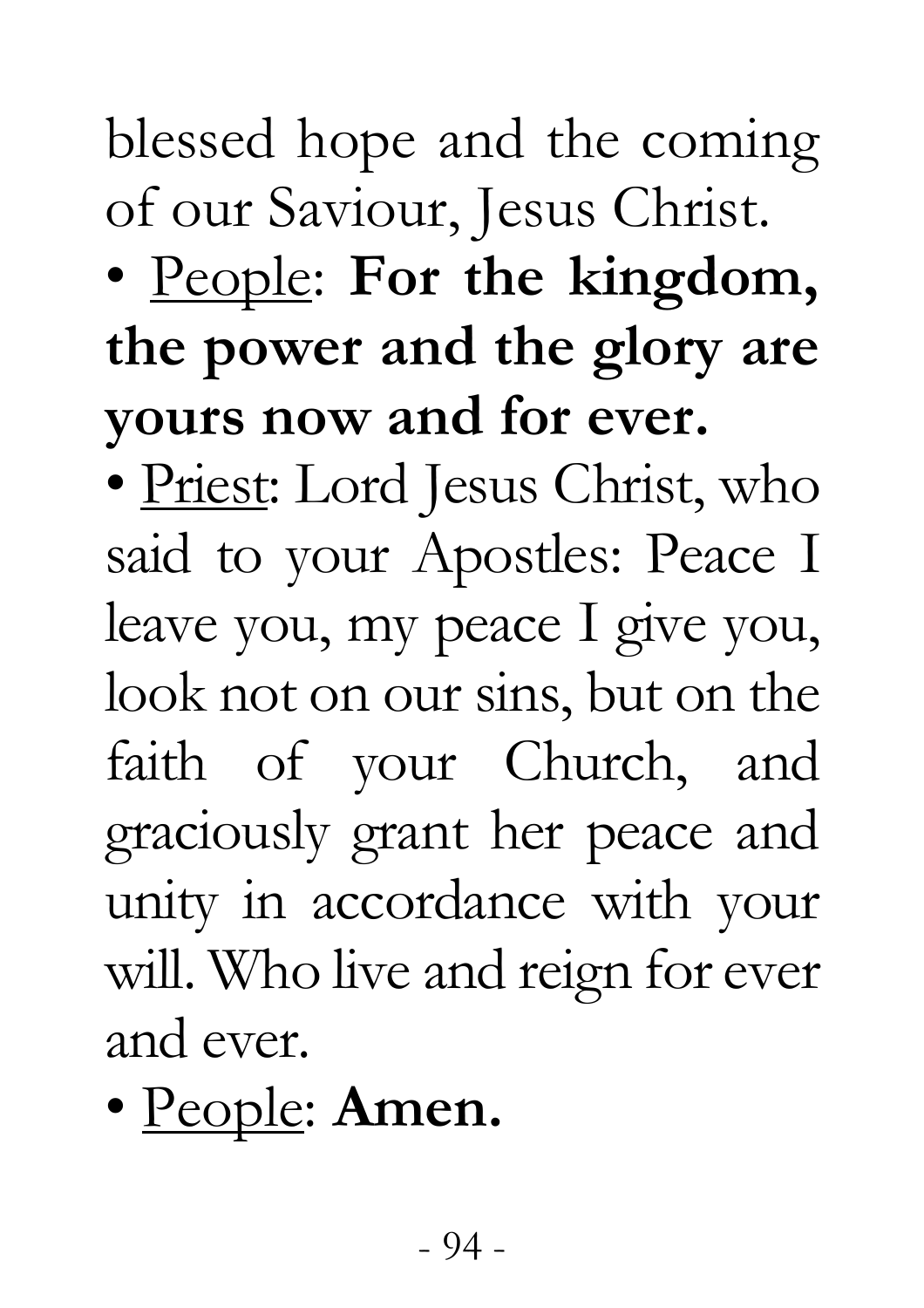- Priest: The peace of the Lord be with you always.
- People: **And with your spirit.**
- Priest: Let us offer each other the sign of peace.

**All**: Share a customary sign of peace.

# **Breaking of the Bread**

- Priest: (Breaks the Sacred Host of Jesus)
- People:

**- Lamb of God, you take away the sins of the world, have mercy on us.**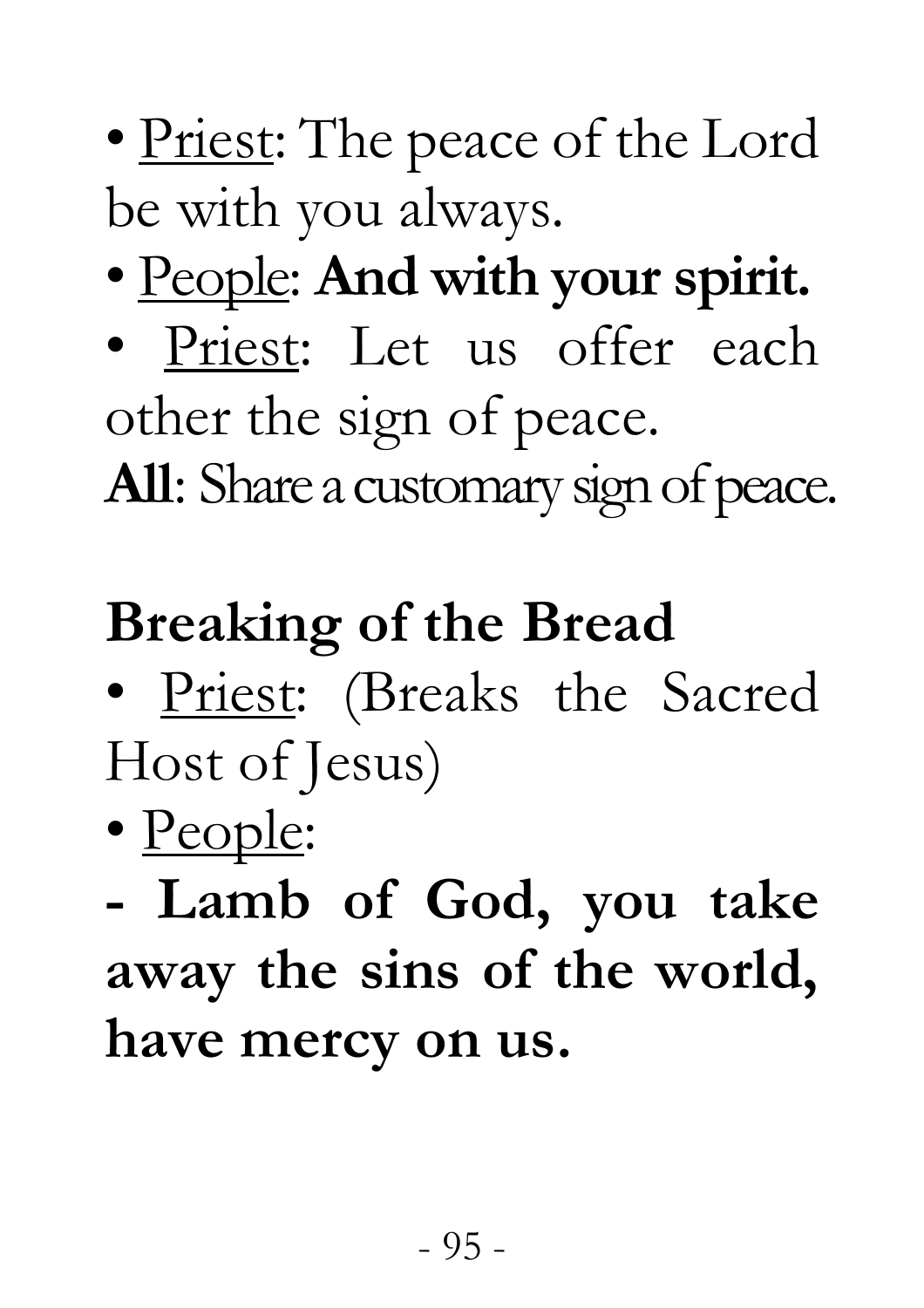# **- Lamb of God, you take away the sins of the world, have mercy on us.**

**- Lamb of God, you take away the sins of the world, grant us peace.**  (All **KNEEL**)

### **Invitation to Communion**

• Priest: After his private prayers, he genuflects, takes the host, raises it and says: Behold the Lamb of God, behold him who takes away the sins of the world. Blessed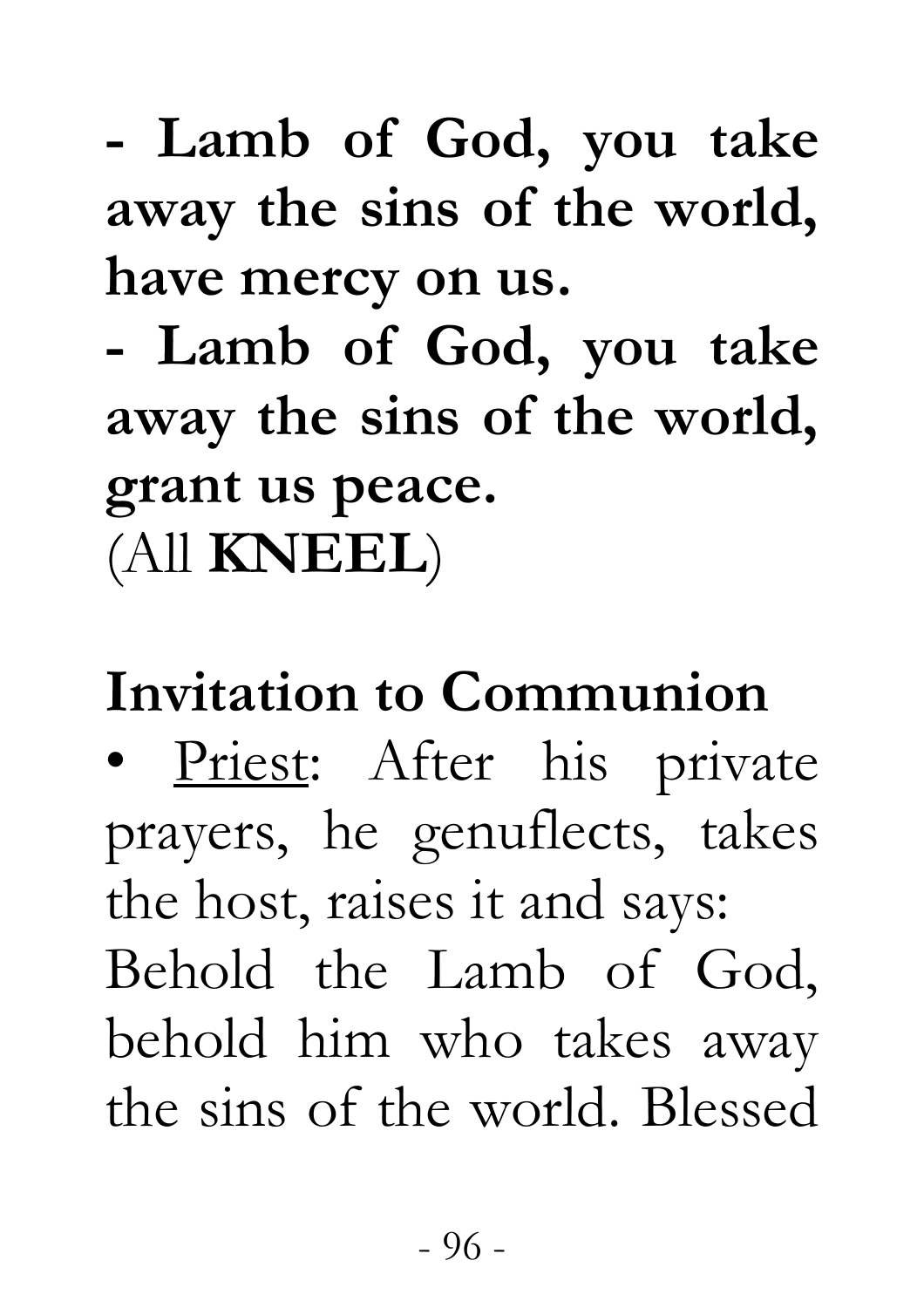are those called to the supper of the Lamb.

• People: **Lord, I am not worthy that you should enter under my roof, but only say the word and my soul shall be healed.** 

#### **Communion**

Those who can receive Communion come forward, make an act of reverence by bowing their head in honour of Christ's presence in the Sacrament and await receipt.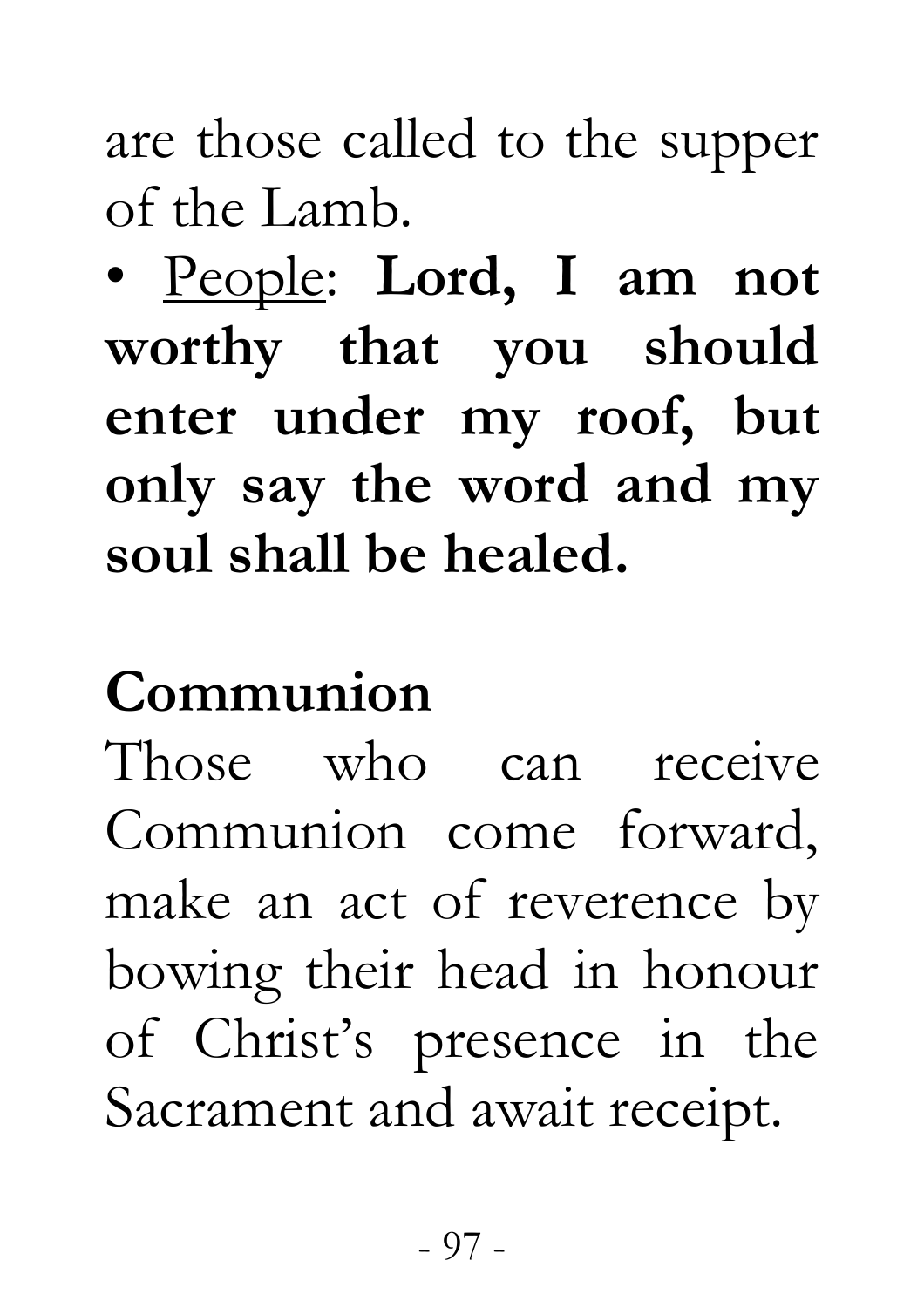• Priest:

# The Body (Blood) of Christ.

### • Communicant: **Amen.**

After Communion has been distributed, there is a period of silence for personal reflection and prayer.

# **Prayer after Communion**

- Priest: Let us pray. (All **STAND**)
- Priest: (Says the Prayer)
- People: **Amen.**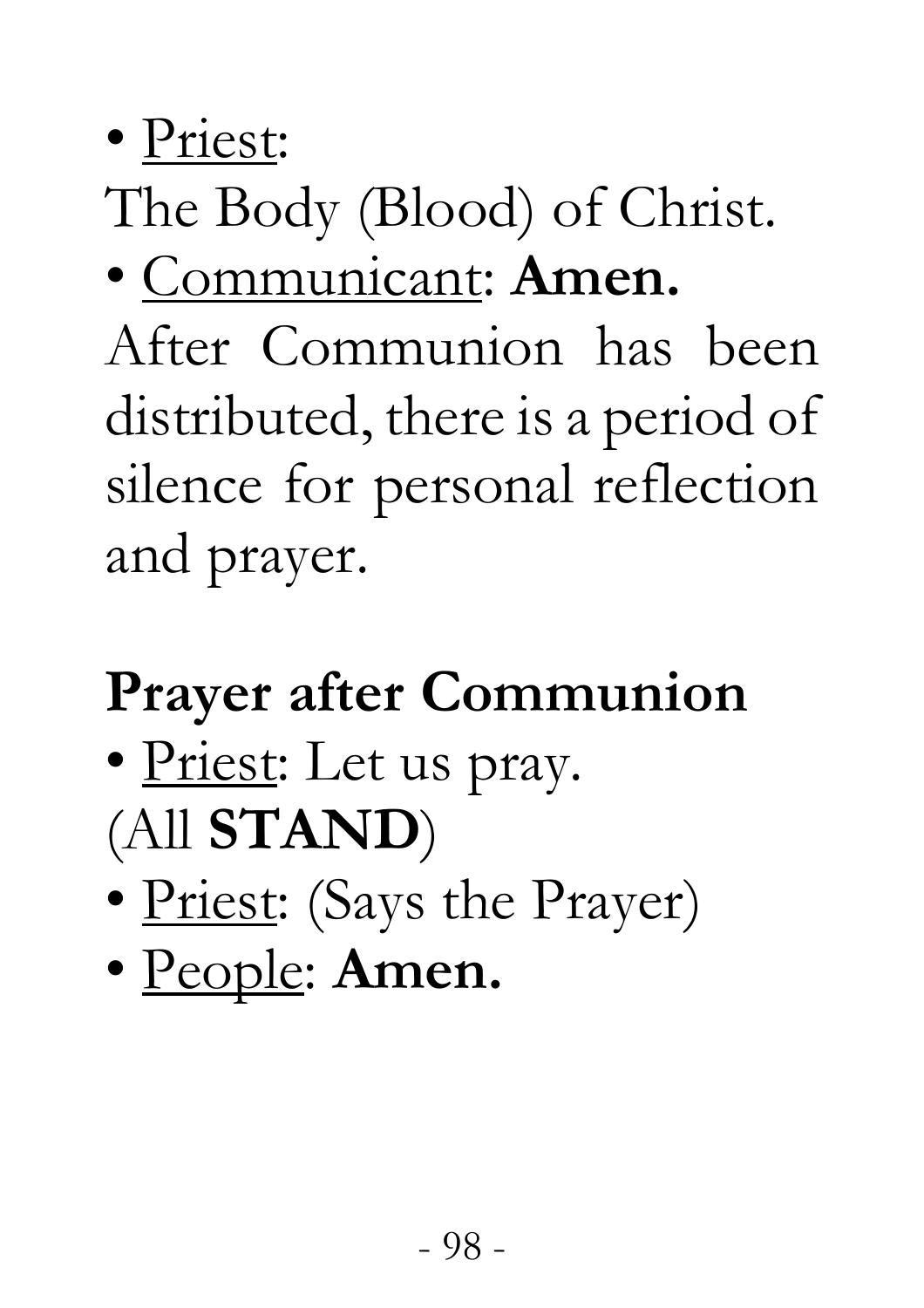# **The Concluding Rites**

The Priest may make a few additional comments or share brief notices.

# **Blessing**

- Priest: The Lord be with you.
- People: **And with your spirit.**
- Priest blesses the people, saying:

May almighty God bless you, the Father, and the Son,  $\mathbf{\Psi}$  and the Holy Spirit.

People: **Amen.**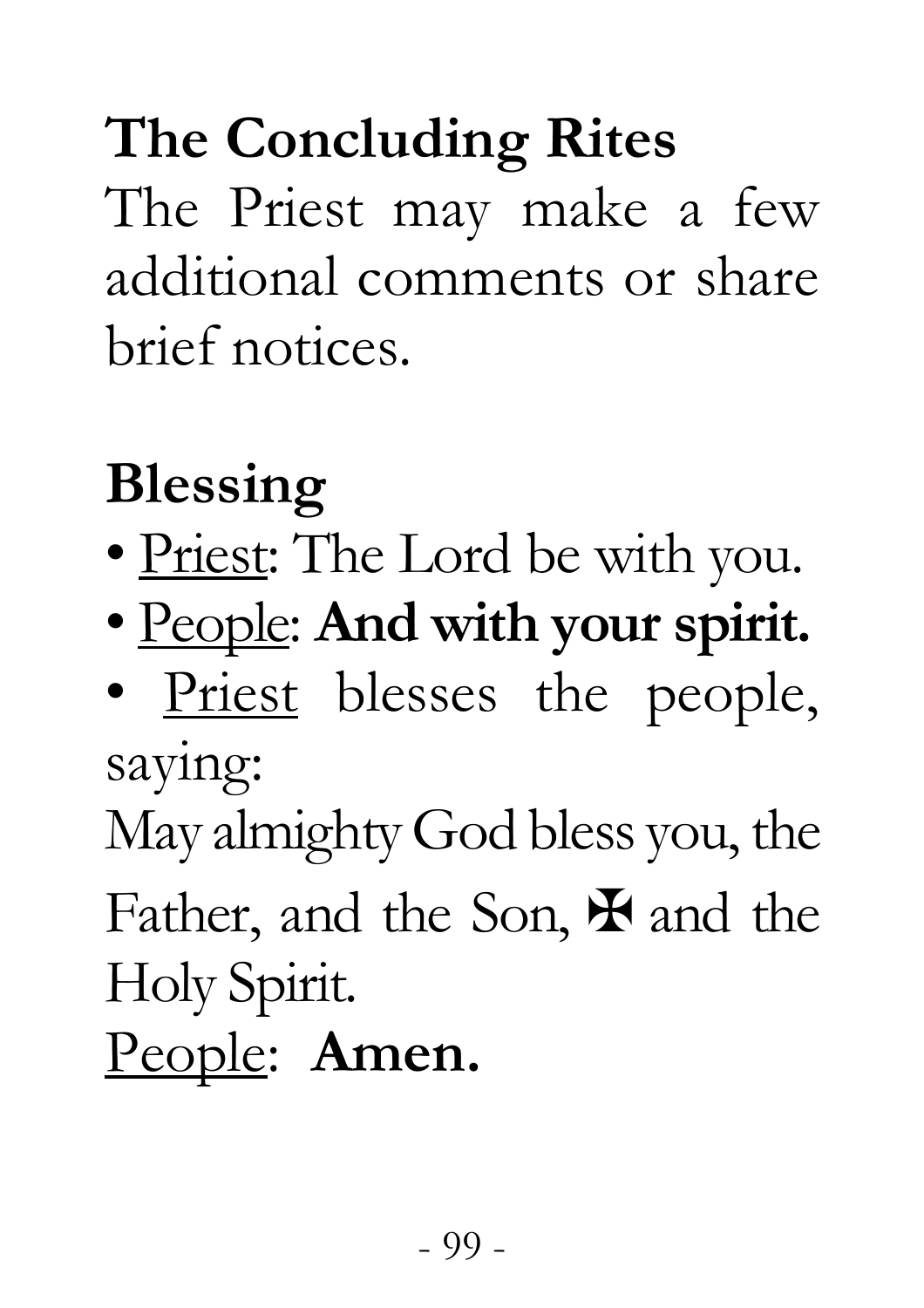# **Dismissal**

• Priest: Either:

Go forth, the Mass is ended. Or:

Go and announce the Gospel of the Lord.

Or:

Go in peace, glorifying the Lord by your life.

Or:

Go in peace.

• People: **Thanks be to God.** 

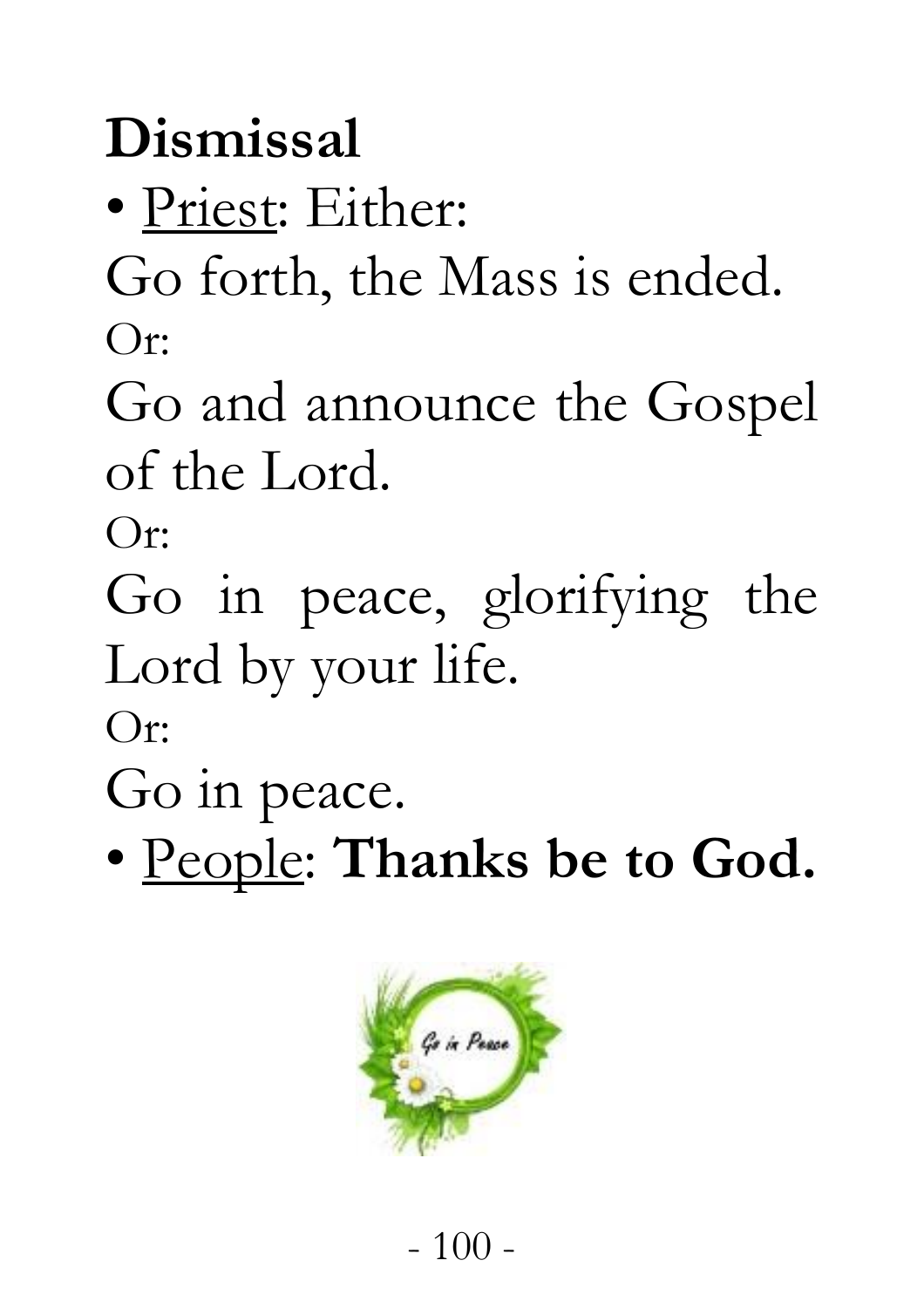# **THE HOLY ROSARY**

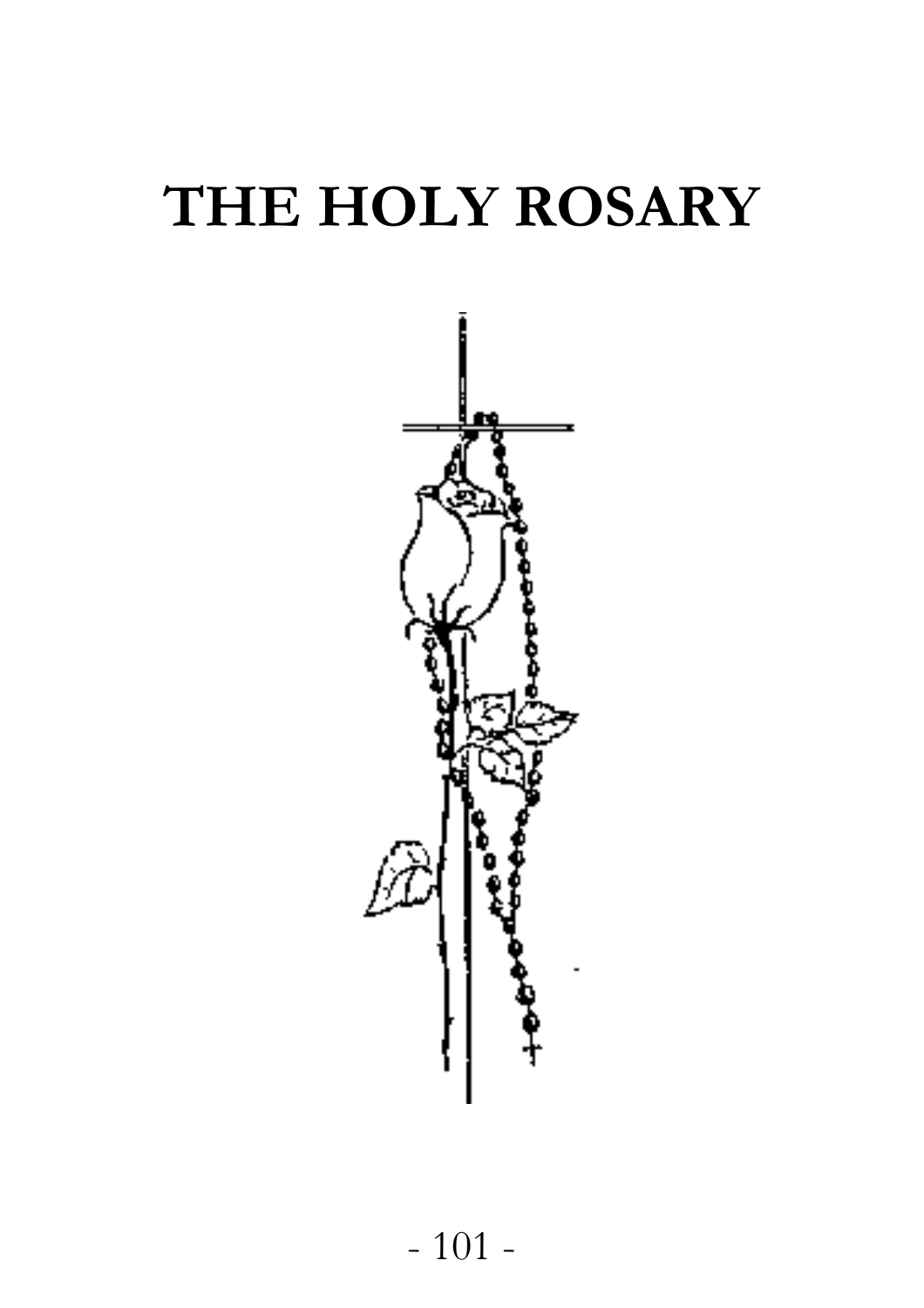#### **The Rosary**

The Rosary is a formalised prayer routine usually said with the help of rosary beads. It is traditionally attributed to St Dominic (1170-1221) who founded the Dominican Order.

Although prayer beads were already in use for probably many centuries before St Dominic's time, he preached its use following a vision from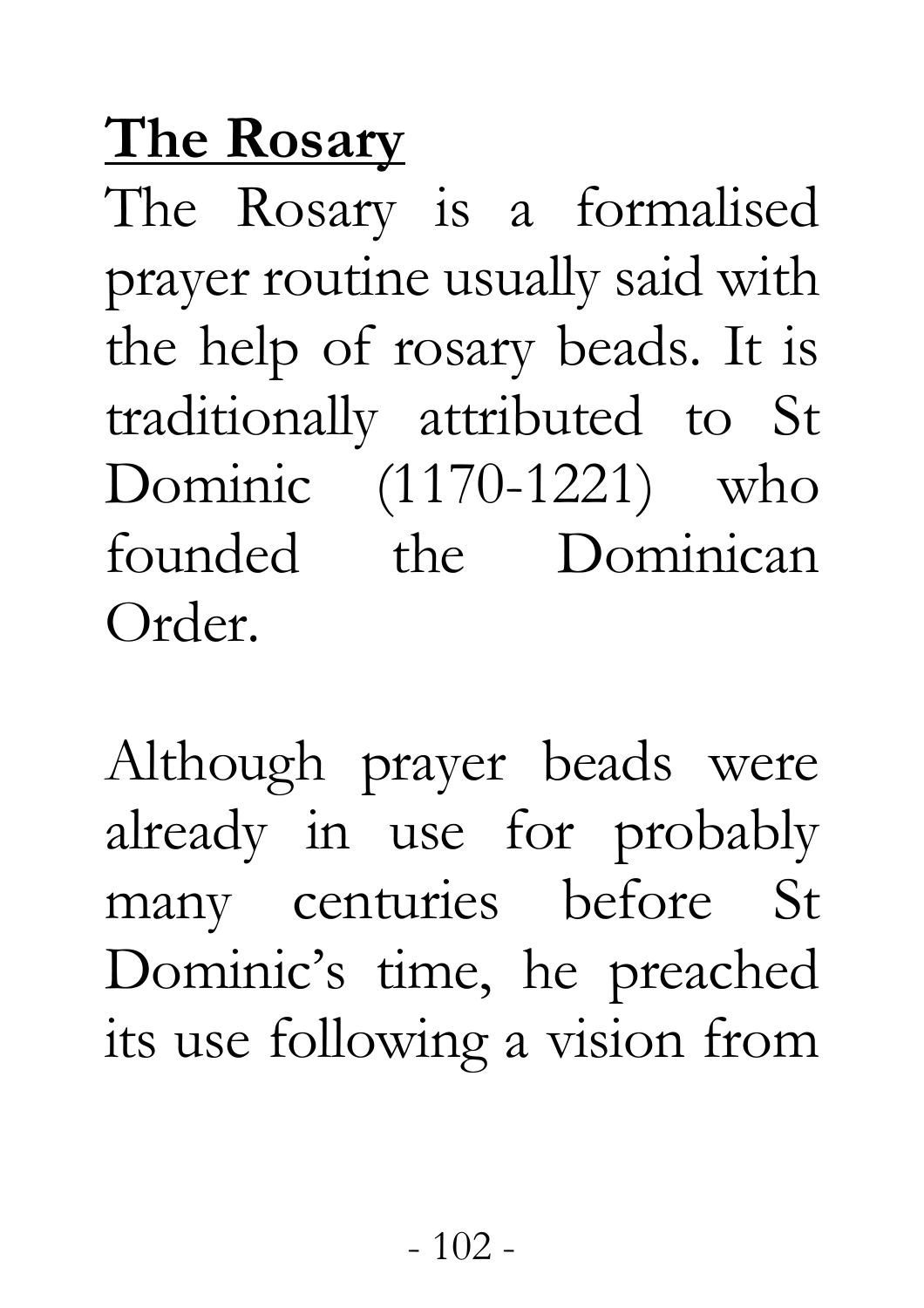The Blessed Virgin Mary who held rosary beads in her hands.

In more recent Marian visions, Our Lady has continued to promise her very special protection and blessings on all those who recite the rosary.

### **Rosary Mysteries**

There are four groups of Mysteries. Each group recalls major events in the life of Jesus and the Blessed Virgin Mary. Pope John Paul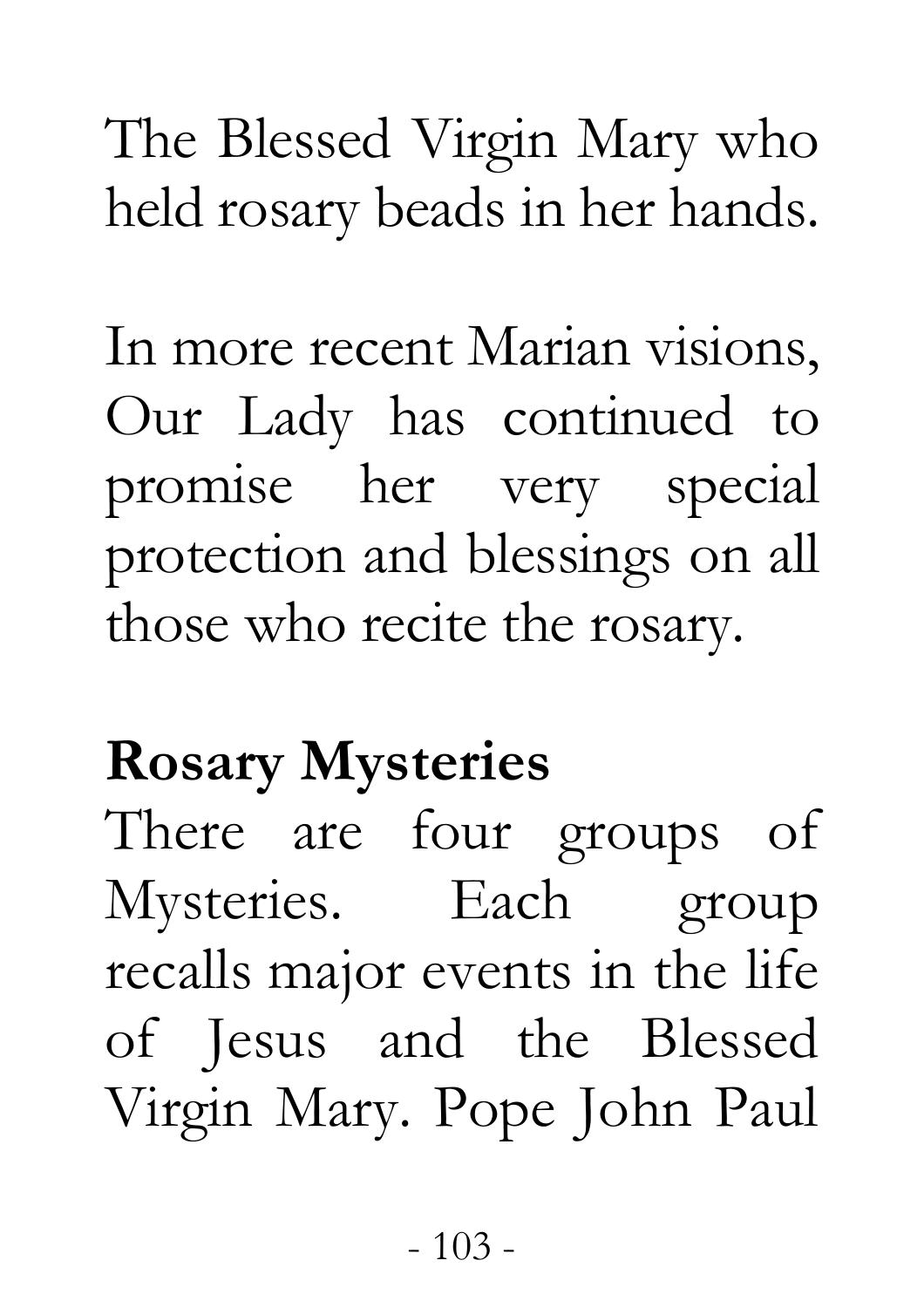II suggested we pray each of the four Mysteries on the following days:

Joyful – Mon & Sat Sorrowful – Tues & Fri Luminous – Thu Glorious – Wed and Sun

Enjoy your Rosary, with Mary and Jesus.

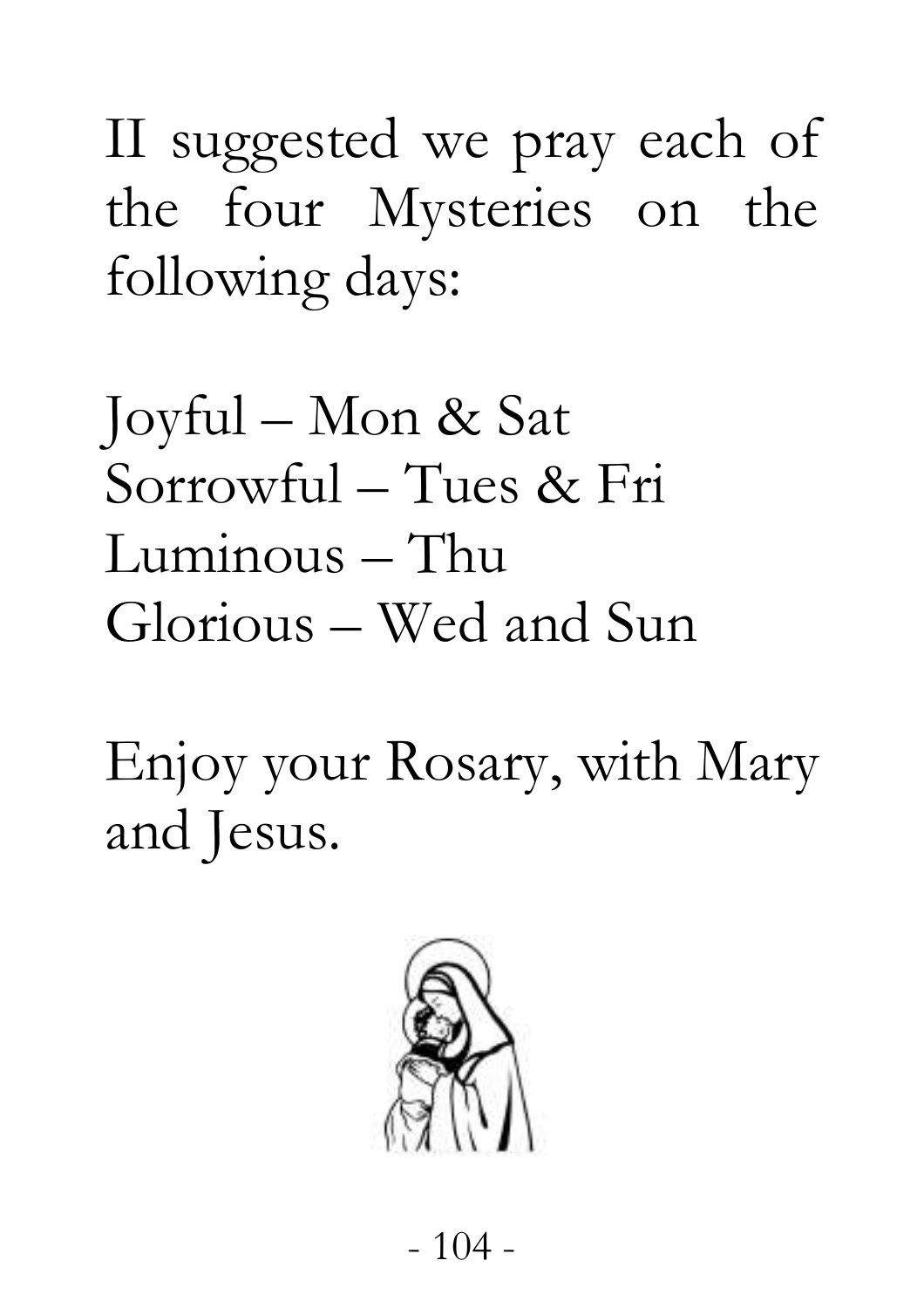**The Joyful Mysteries**  The Joyful Mysteries reflect Mary's embrace as the earthly Mother to Jesus the Son of God.

- **1. Annunciation**
- **2. Visitation**
- **3. Birth of Jesus**
- **4. Presentation of Jesus in the Temple**

**5. Finding of Jesus in the Temple**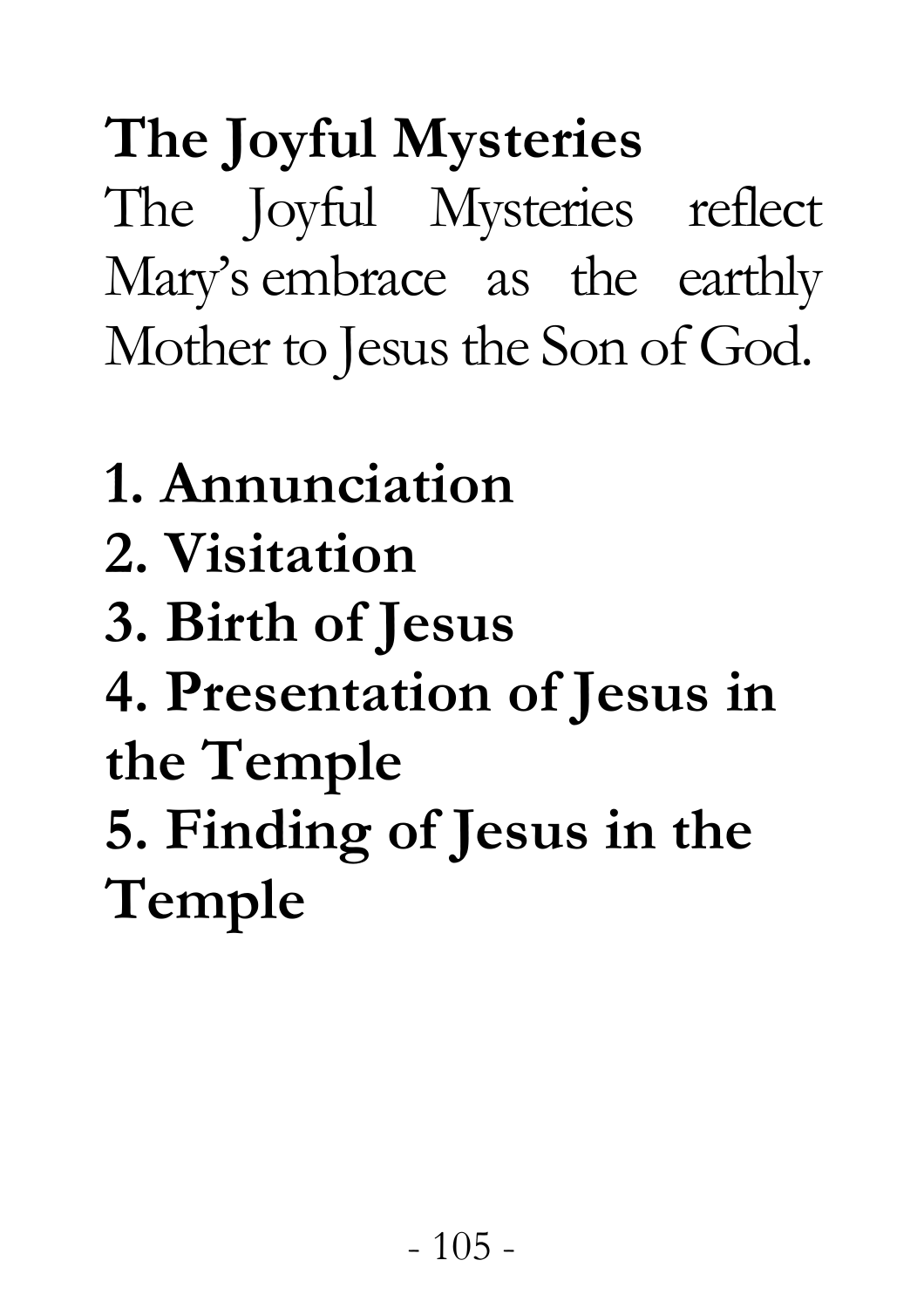**The Glorious Mysteries**  The word 'Glory' implies a very special honour or distinction. The Glorious mysteries underpin much our faith.

- **1. Resurrection**
- **2. Ascension**
- **3. Decent of the Holy Spirit on the Apostles**
- **4. Assumption of Mary into Heaven**
- **5. Coronation of Mary as Queen of Heaven**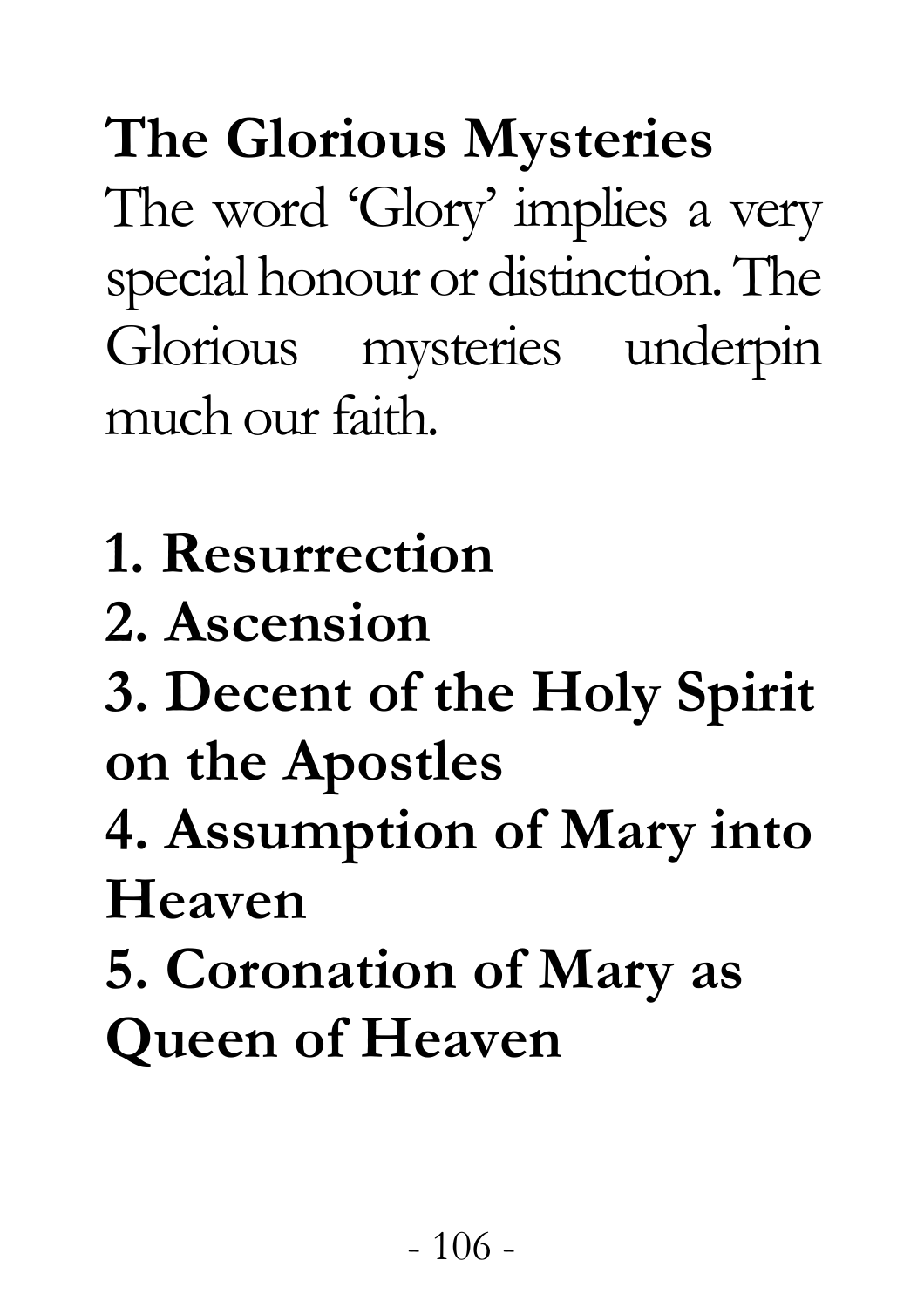**The Luminous Mysteries**  Pope Saint John Paul II devised the five Luminous Mysteries. As well as highlighting major points in Jesus' life, they also reflect John Paul's devotion to Mary.

- **1. Baptism of Jesus**
- **2. Miracle at Cana**

**3. Proclamation of the Kingdom** 

- **4. Transfiguration**
- **5. Institution of the Eucharist**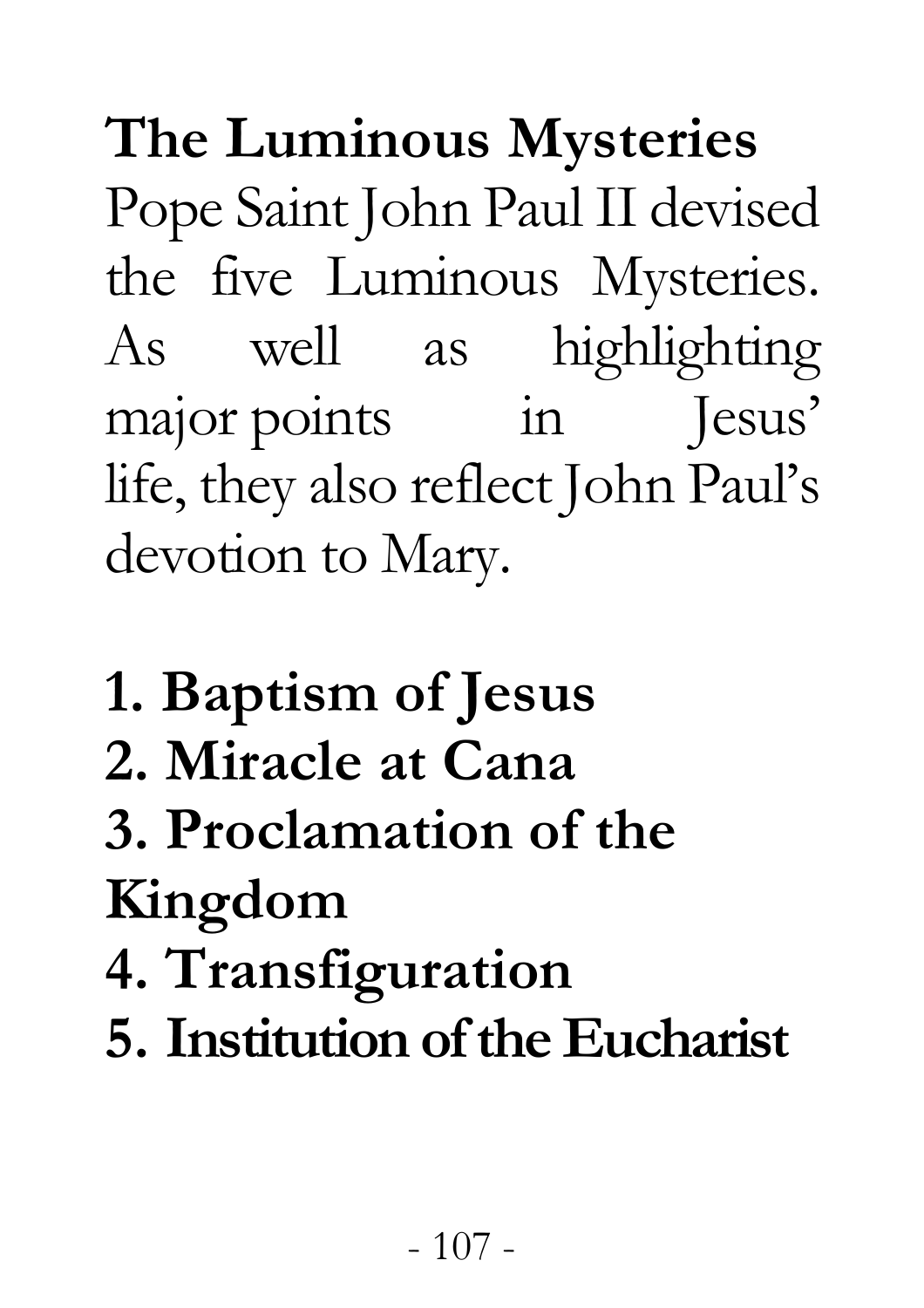**The Sorrowful Mysteries** 

Why would Jesus want to suffer and die for me? For many of us the answer is beyond our limited comprehension, suffice to say that His love for all mankind was and remains limitless.

**1. Agony in the Garden 2. Scourging at the Pillar 3. Crowning with Thorns 4. Carrying of the Cross 5. Crucifixion and Death of Our Lord**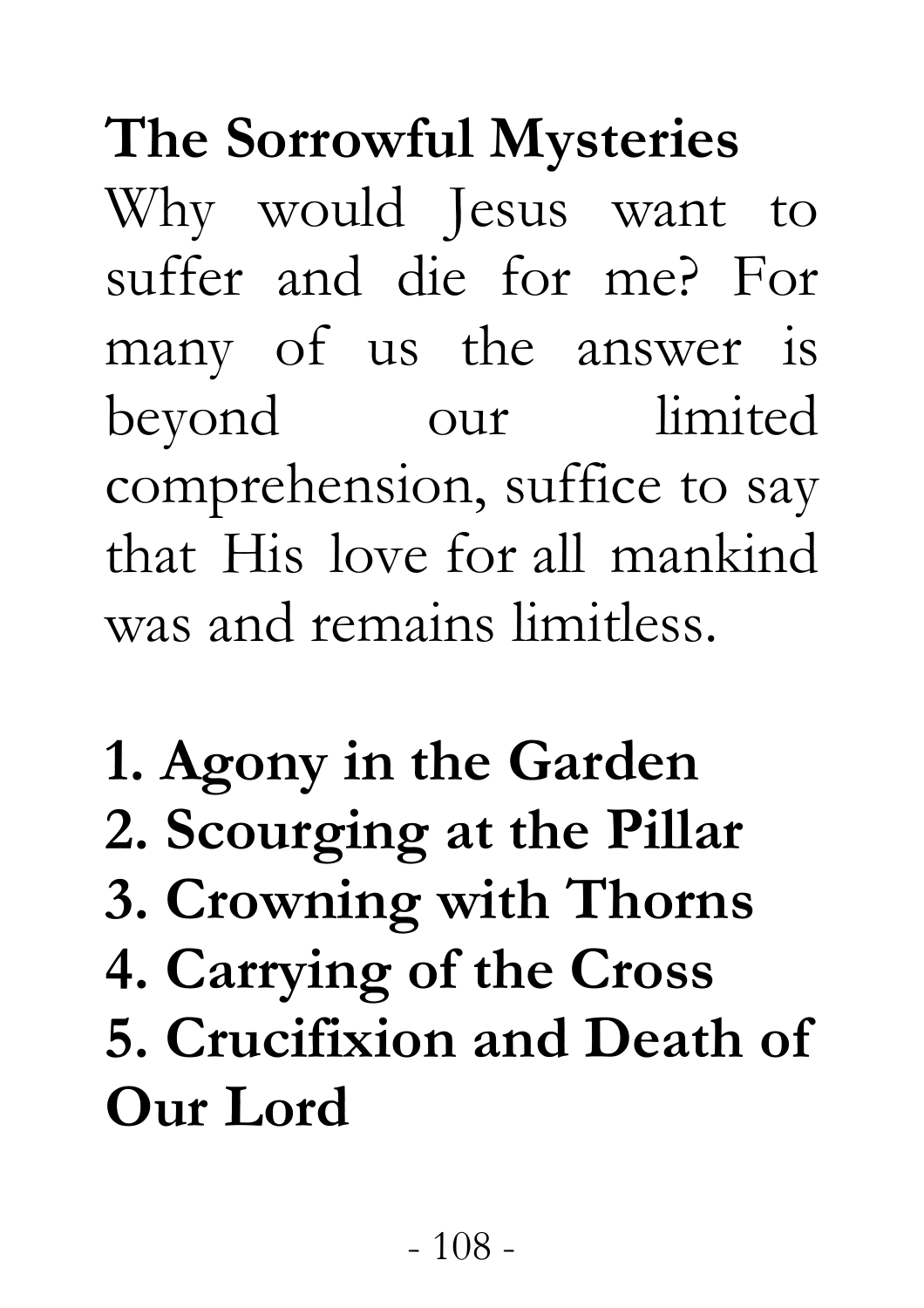## **THE DIVINE MERCY**

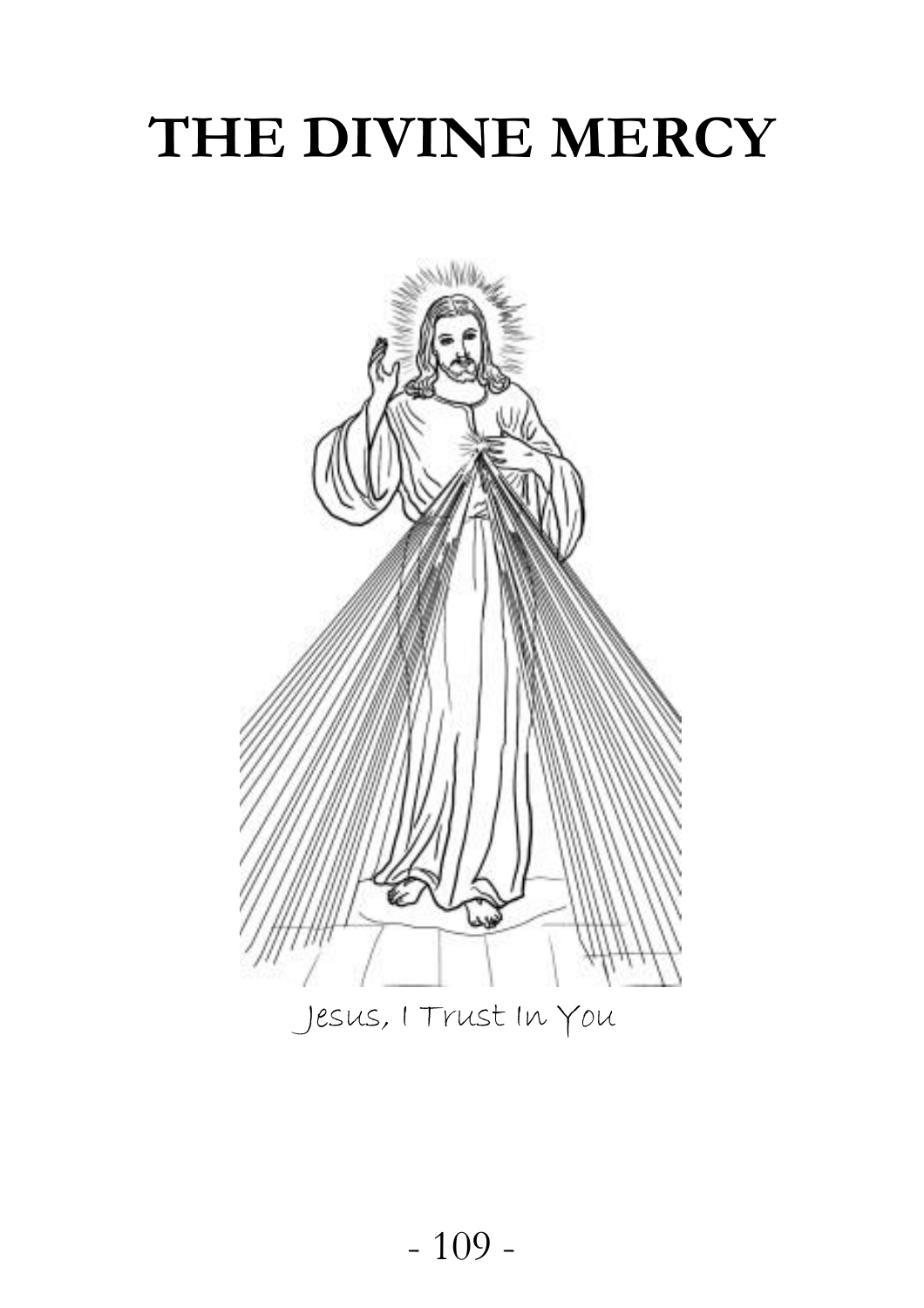## **The Divine Mercy Chaplet**

The Chaplet can be said using rosary beads as follows:

**Opening Prayers** Our Father … Hail Mary … Apostle's Creed …

## **On the Our Father beads**:-

"Eternal Father, I offer You the Body and Blood, Soul and Divinity of your dearly beloved Son our Lord Jesus Christ in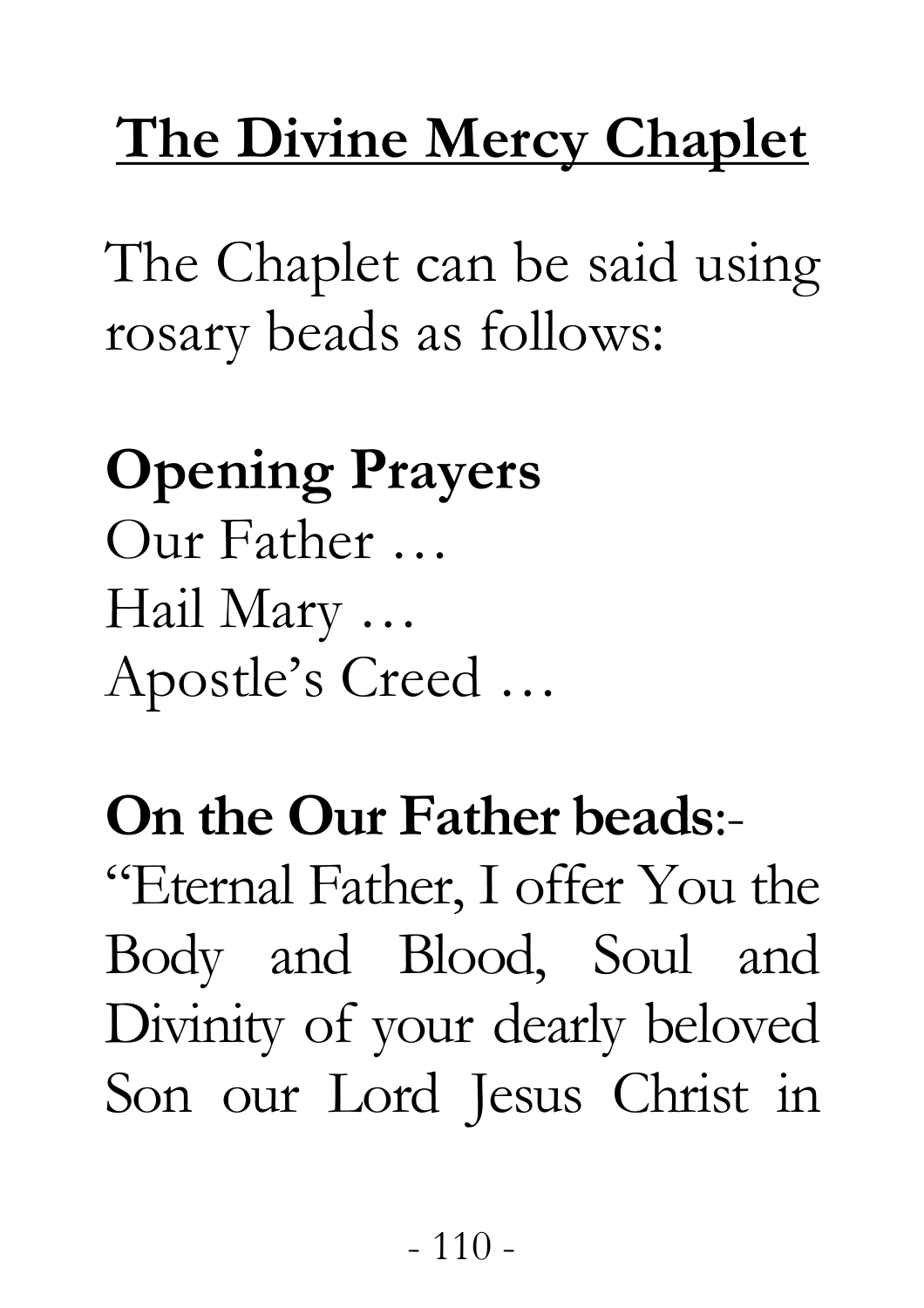atonement for our sins and those of the whole world".

#### **On the Hail Mary beads**:-

"For the sake of His sorrowful Passion, have mercy on us and on the whole world".

#### **Final Prayer**:-

Say three times:- "Holy God, Holy Mighty One, Holy Immortal One, have mercy on us and the whole world".

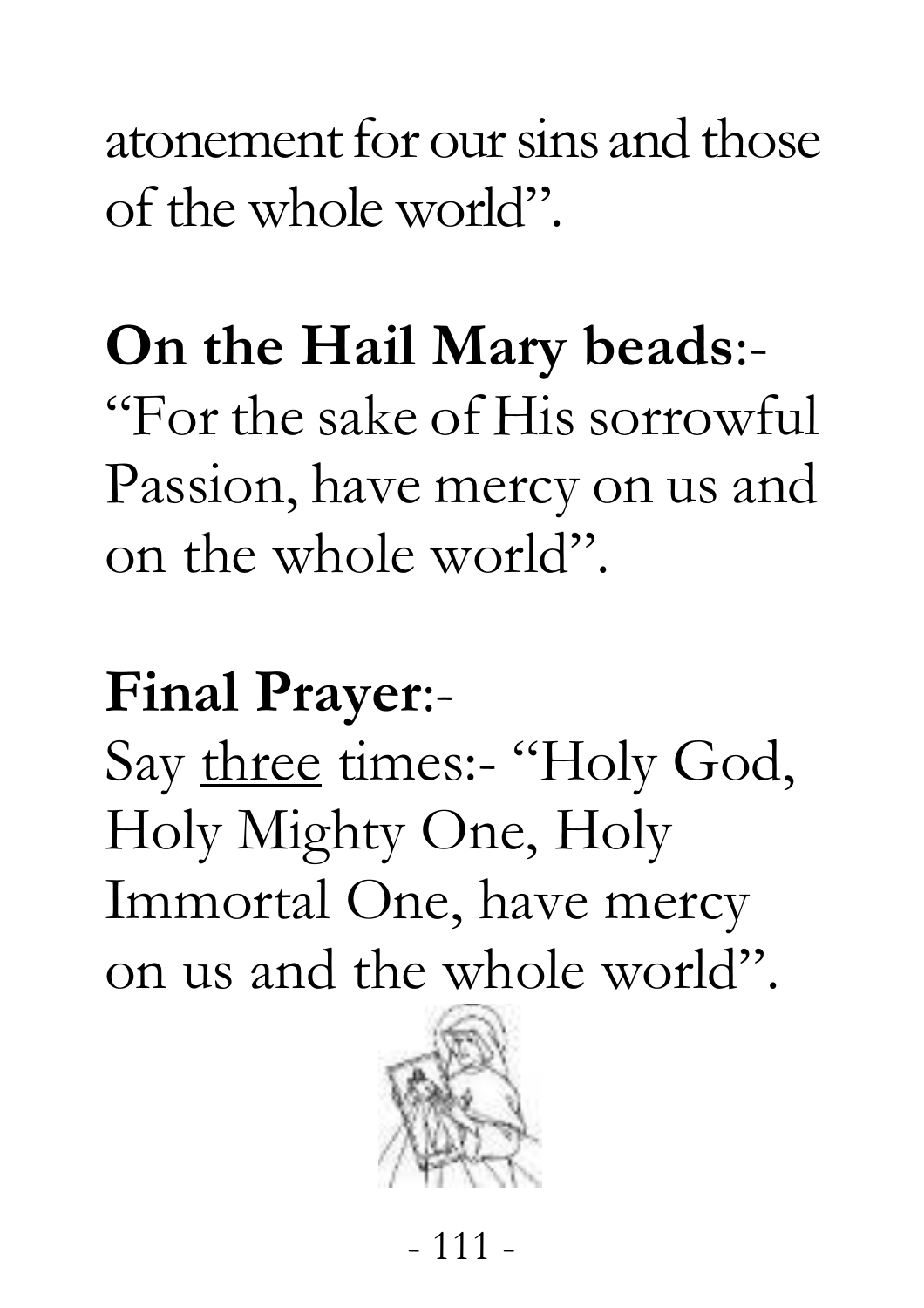#### **The Divine Mercy Novena**

**Novena Day 1 Let us pray**: For all mankind but especially sinners. Most Merciful Jesus, whose very nature it is to have compassion on us and to forgive us, do not look upon our sins but upon our trust which we place in Your infinite goodness. Receive us all into the abode of Your Most Compassionate Heart, and never let us escape from it. We beg this of You by Your love which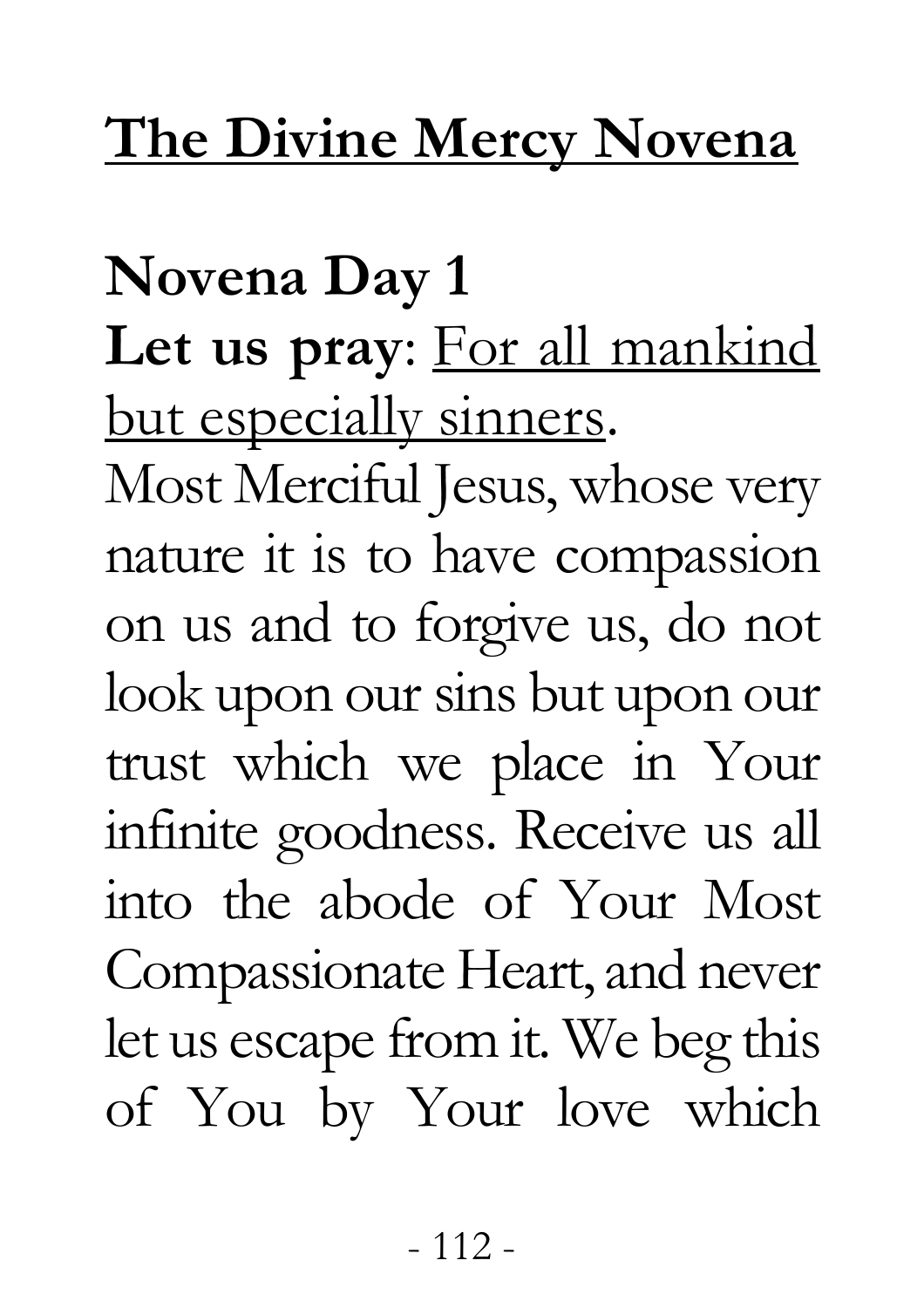unites You to the Father and the Holy Spirit.

**Eternal Father**, turn Your merciful gaze upon all mankind and especially upon poor sinners, all enfolded in the Most Compassionate Heart of Jesus. For the sake of His sorrowful Passion, show us Your mercy, that we may praise the omnipotence of Your mercy for ever and ever. Amen.

**Prayer**: The Chaplet of Divine Mercy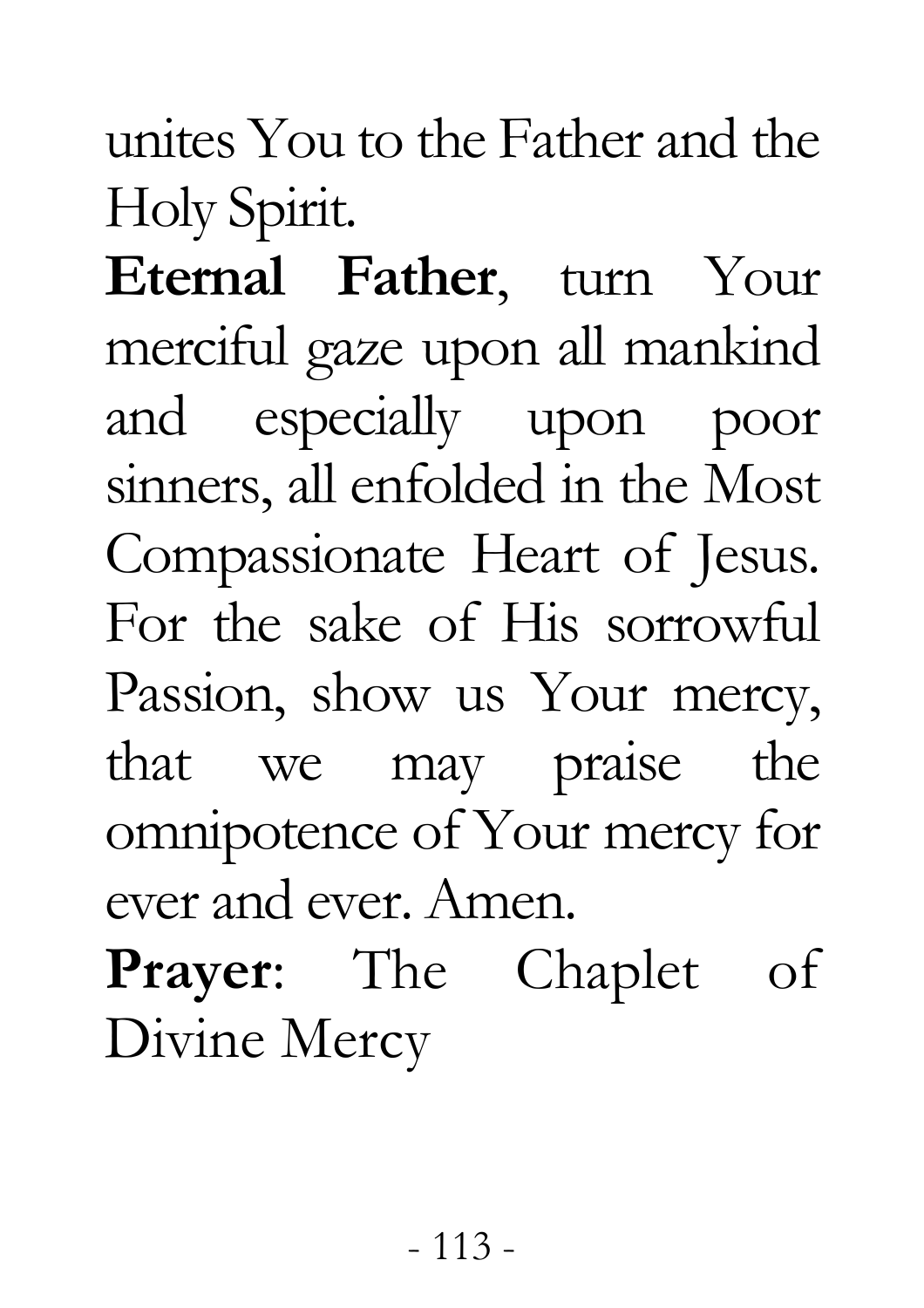#### **Novena Day 2**

**Let us pray**: For the souls of Priests, Nuns and Religious. Most Merciful Jesus, from whom comes all that is good, increase Your grace in us, that we may perform worthy works of mercy, and that all who see us may glorify the Father of Mercy who is in heaven.

**Eternal Father**, turn Your merciful gaze upon the company of chosen ones in Your vineyard upon the souls of priests and religious; and endow them with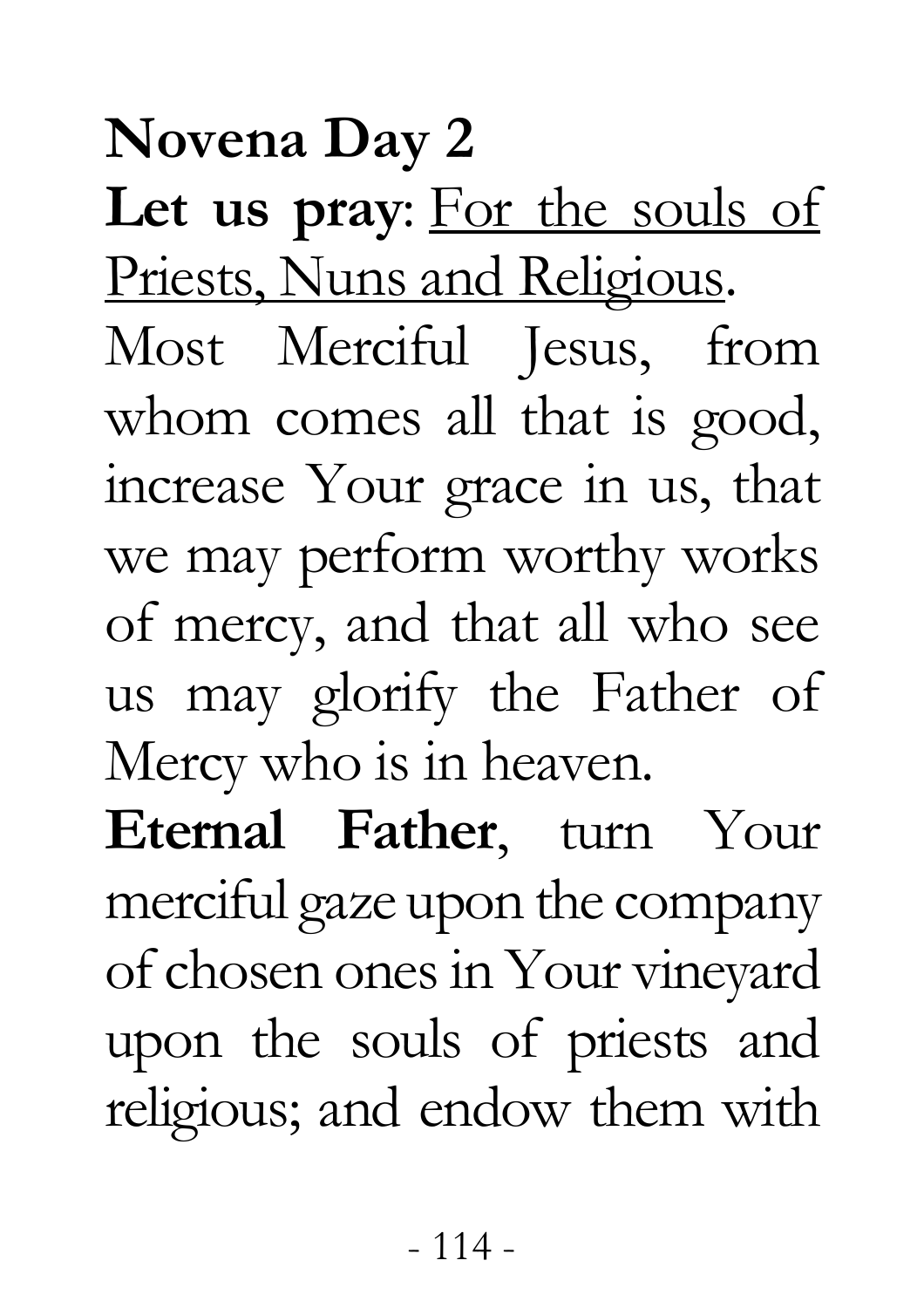the strength of Your blessing. For the love of the Heart of Your Son, in which they are enfolded, impart to them Your power and light, that they may be able to guide others in the way of salvation, and with one voice sing praise to Your boundless mercy for ages without end. Amen.

**Prayer**: The Chaplet of Divine Mercy

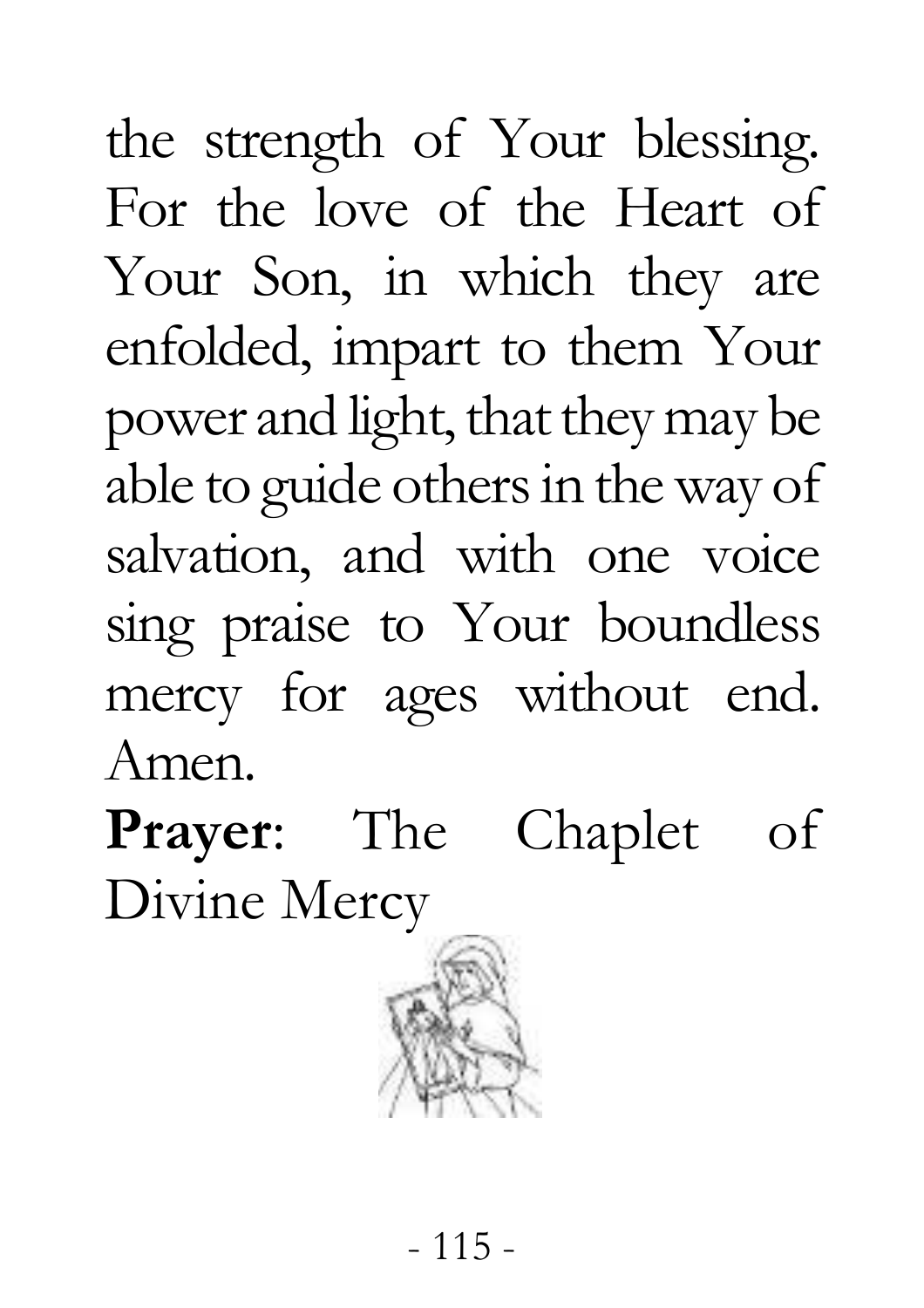**Novena Day 3**

#### **Let us pray**: For all Faithful Christians.

Most Merciful Jesus, from the treasury of Your mercy, You impart Your graces in great abundance to each and all. Receive us into the abode of Your Most Compassionate Heart and never let us escape from it. We beg this of You by that most wondrous love for the heavenly Father with which Your Heart burns so fiercely.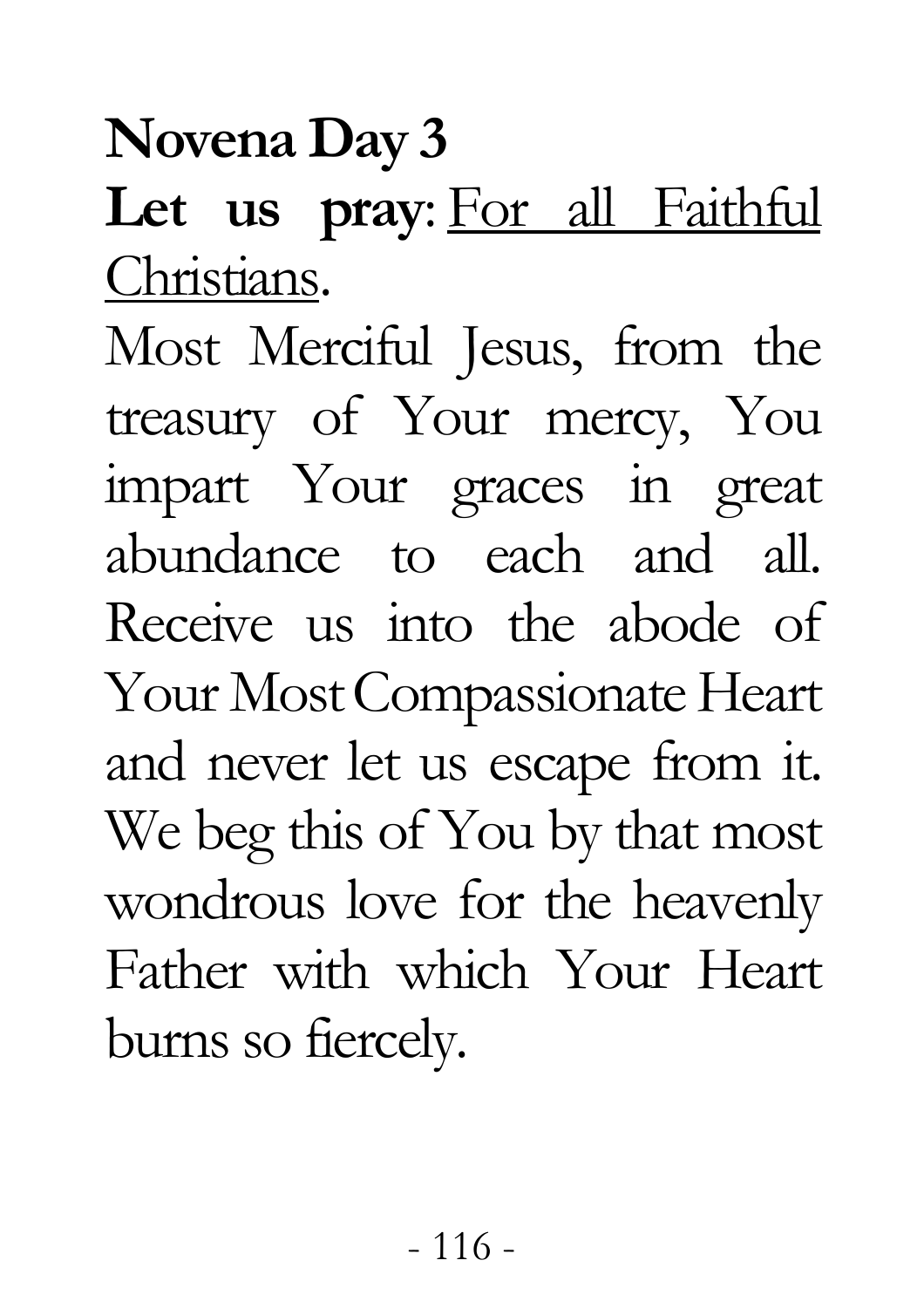**Eternal Father**, turn Your merciful gaze upon faithful souls, as upon the inheritance of Your Son. For the sake of His sorrowful Passion, grant them Your blessing and surround them with Your constant protection. Thus may they never fail in love or lose the treasure of the holy faith, but rather, with all the hosts of Angels and Saints, may they glorify Your boundless mercy for endless ages. Amen. **Prayer**: The Chaplet of

Divine Mercy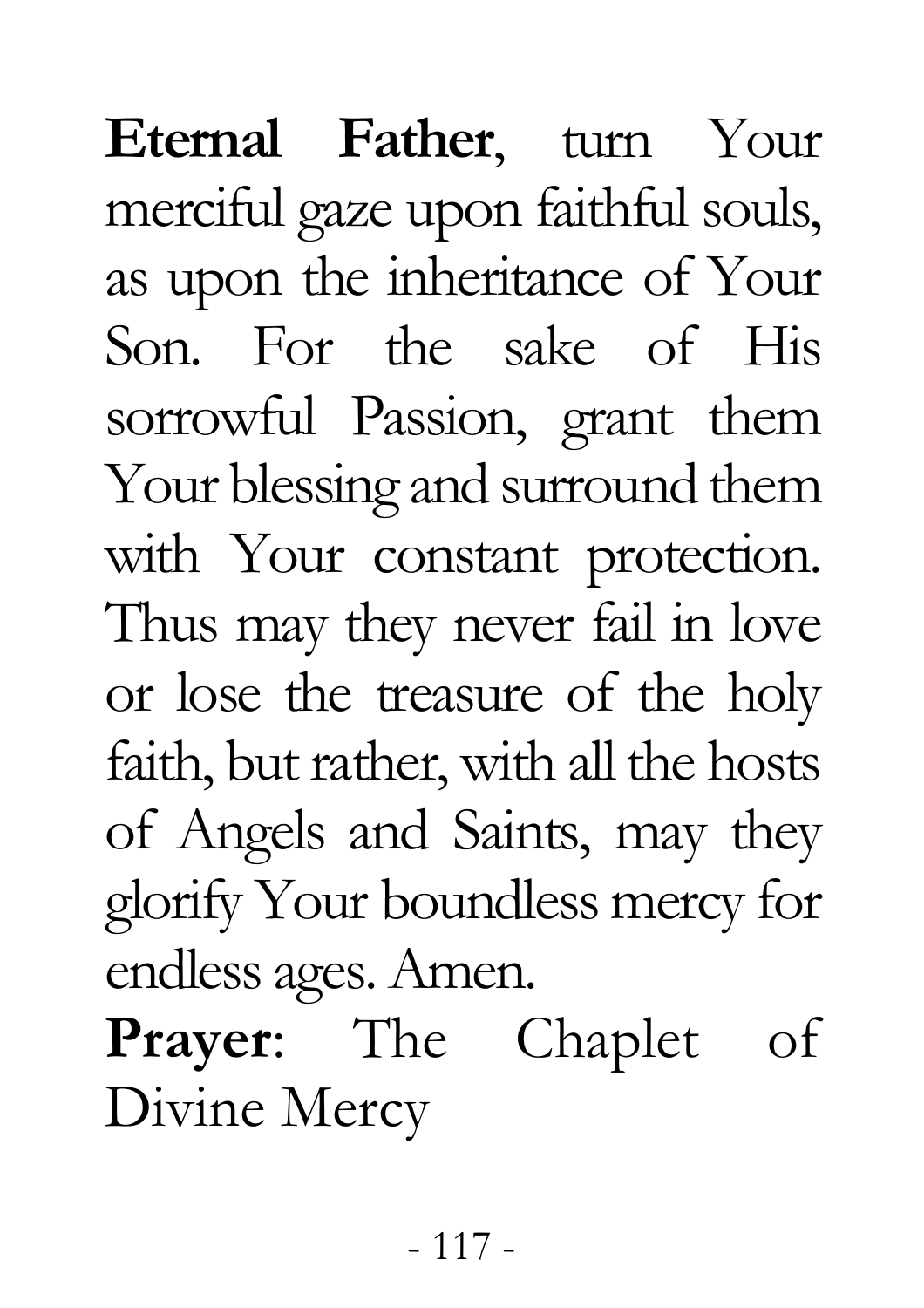## **Novena Day 4**

**Let us pray**: For unbelievers and those who do not yet know God. Most compassionate Jesus, You are the Light of the whole world. Receive into the abode of Your Most Compassionate Heart the souls of pagans who as yet do not know You. Let the rays of Your grace enlighten them that they, too, together with us, may extol Your wonderful mercy; and do not let them escape from the abode which is Your Most Compassionate Heart.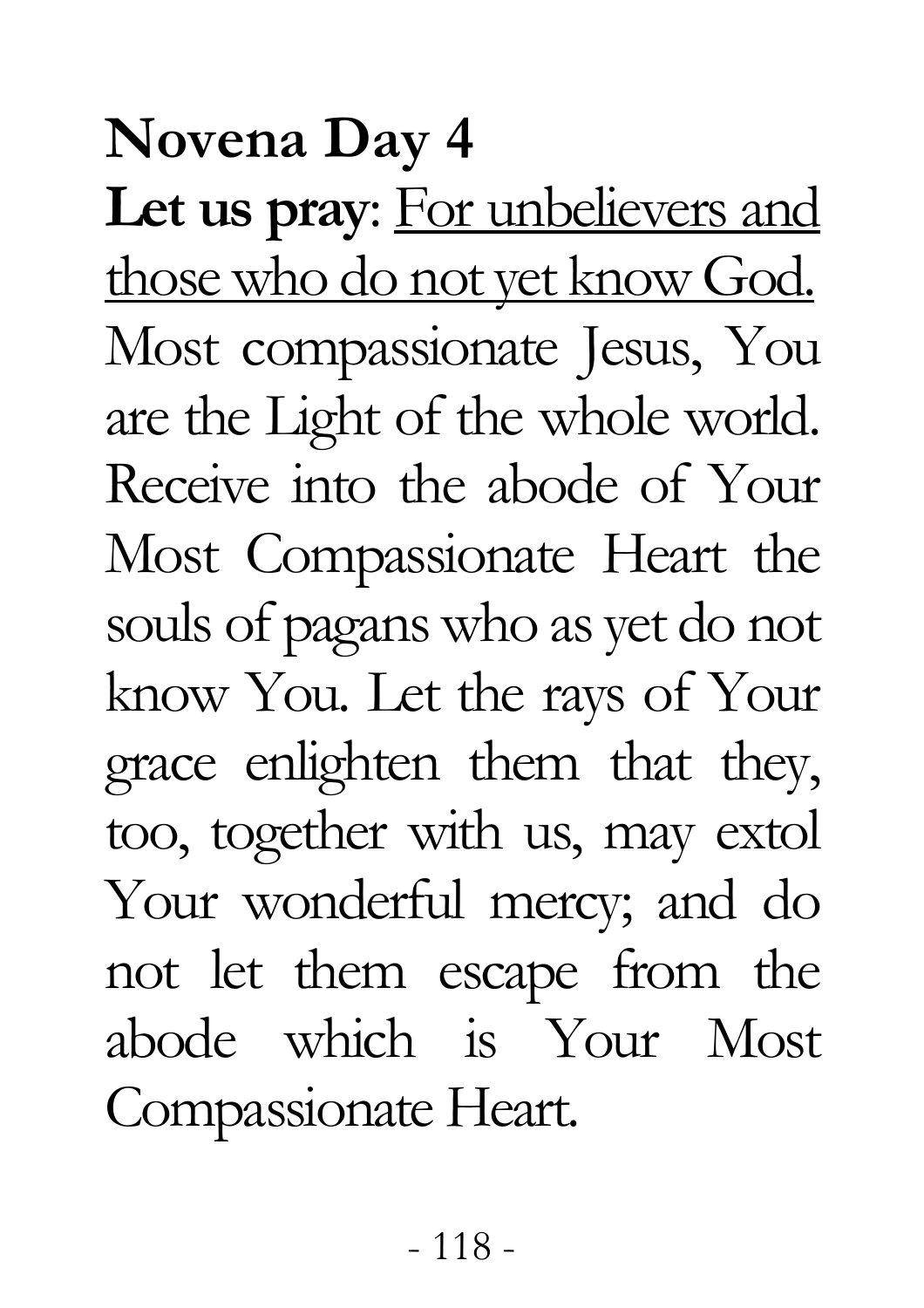**Eternal Father**, turn Your merciful gaze upon the souls of pagans and of those who as yet do not know You, but who are enclosed in the Most Compassionate Heart of Jesus. Draw them to the light of the Gospel. These souls do not know what great happiness it is to love You. Grant that they, too, may extol the generosity of Your mercy for endless ages. Amen. **Prayer**: The Chaplet of Divine Mercy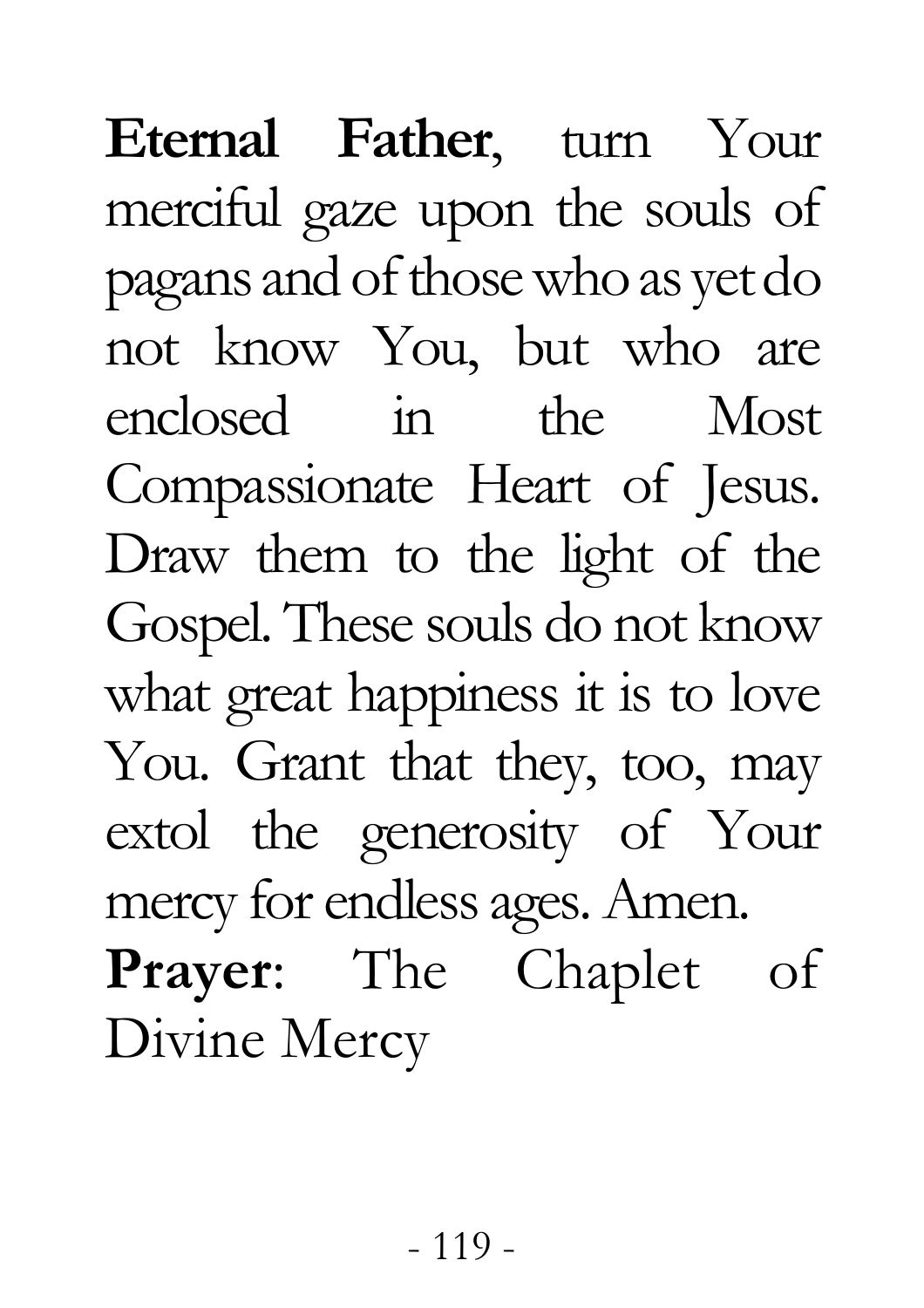**Let us pray**: For those who have separated themselves from the Church.

Most Merciful Jesus, Goodness Itself, You do not refuse light to those who seek it of You. Receive into the abode of Your Most Compassionate Heart the souls of heretics (Those who refuses to accept the truth) and schismatics (Those who have broken away from the Church). Draw them by Your light into the unity of the Church, and do

#### **Novena Day 5**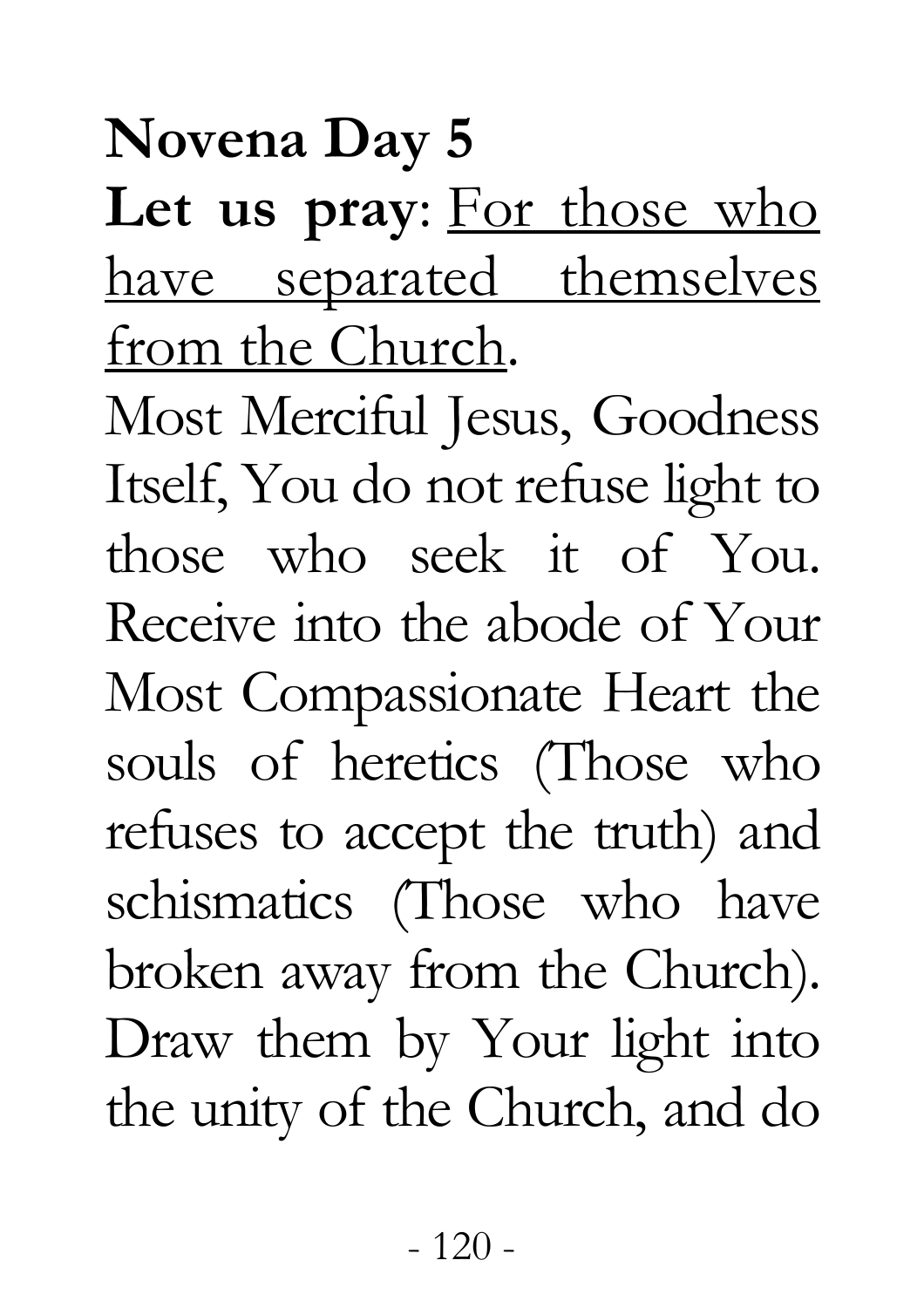not let them escape from the abode of Your Most Compassionate Heart; but bring it about that they, too, come to glorify the generosity of Your mercy.

**Eternal Father**, turn Your merciful gaze upon the souls of heretics and schismatics, who have squandered Your blessings and misused Your graces by obstinately persisting in their errors. Do not look upon their errors but upon the love of Your own Son and upon His bitter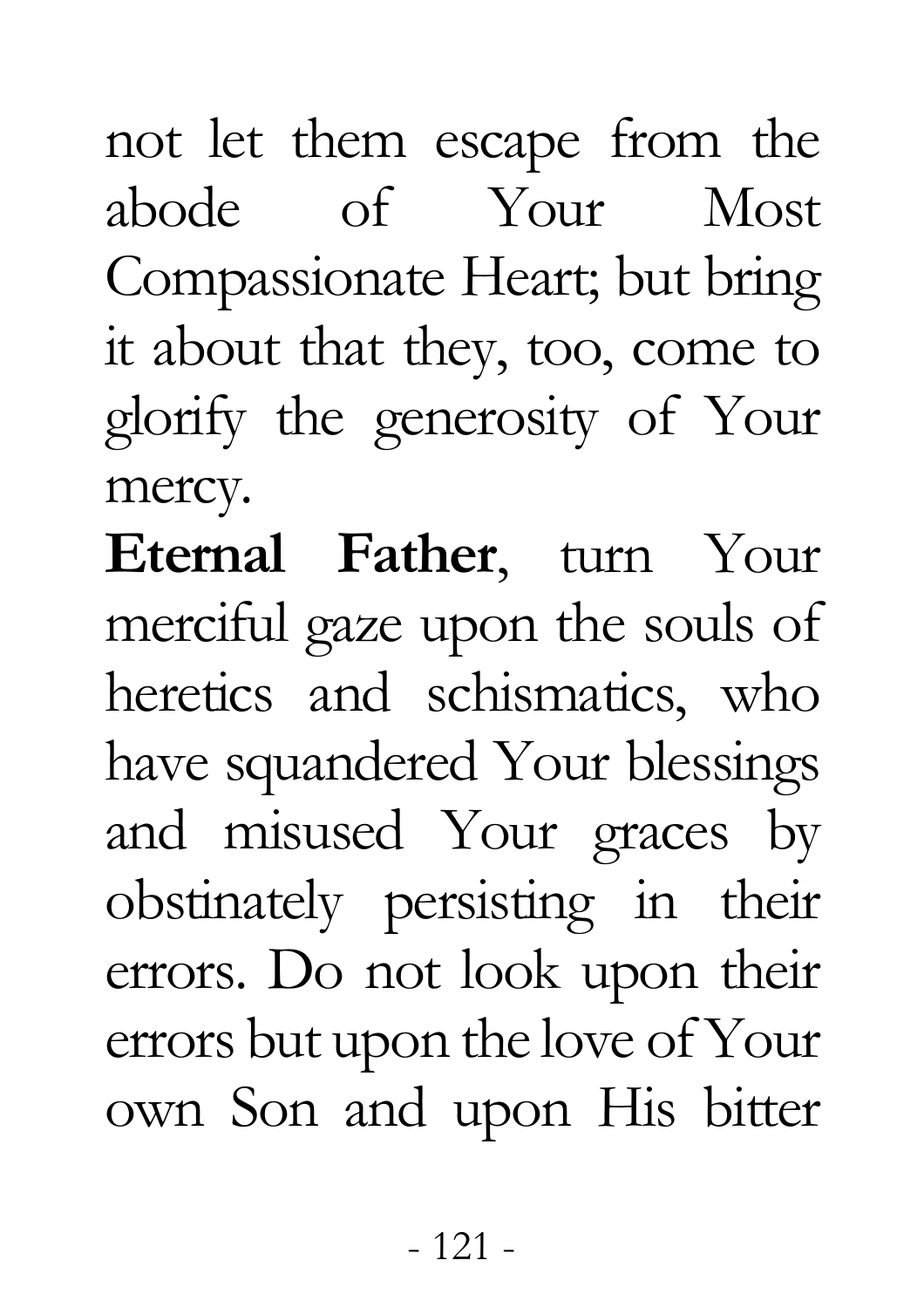Passion, which He underwent for their sake, since they, too, are enclosed in the Most Compassionate Heart of Jesus. Bring it about that they also may glorify Your great mercy for endless ages. Amen.

**Prayer**: The Chaplet of Divine Mercy

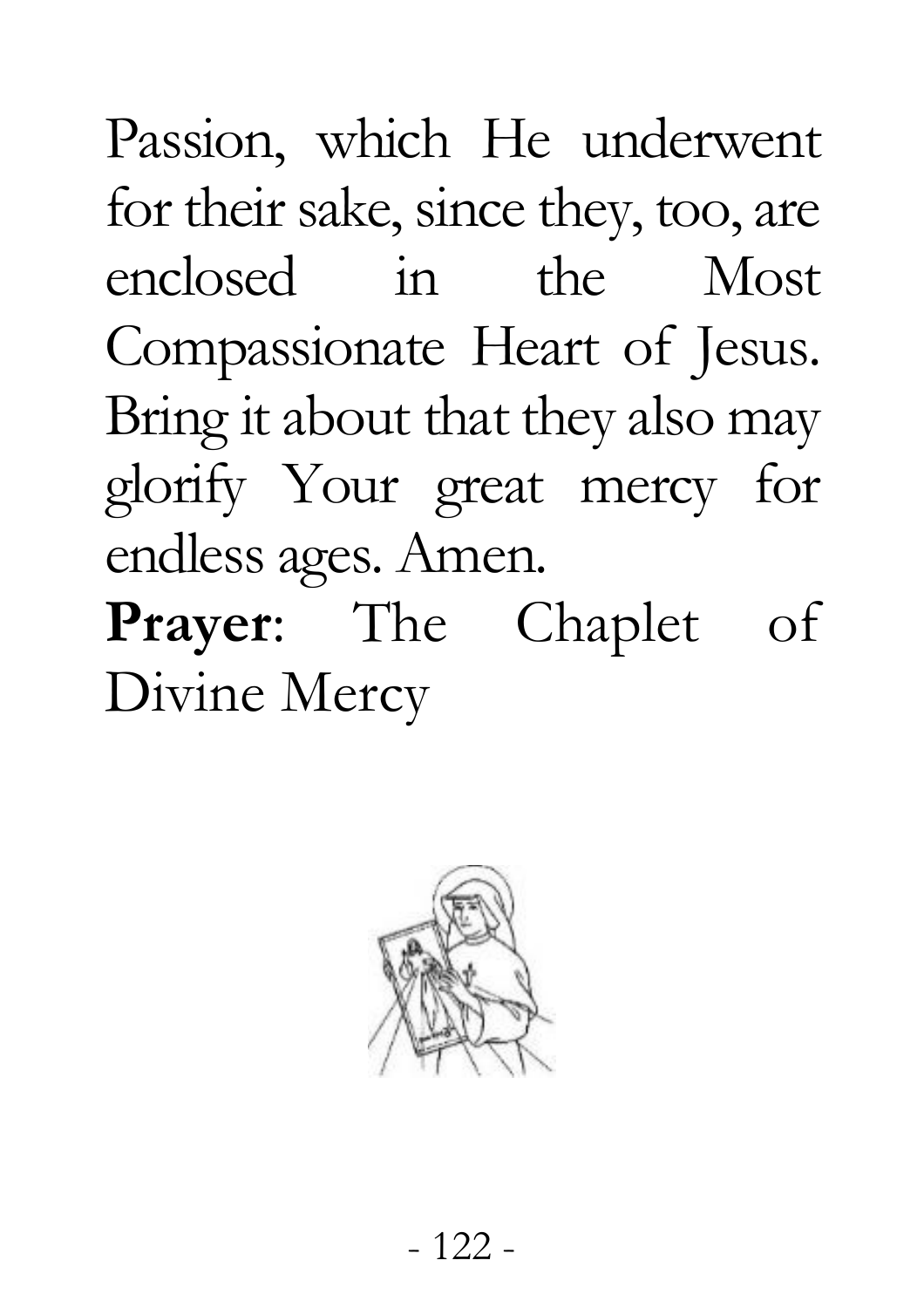**Novena Day 6**

Let us pray: For the meek and humble and souls of little children.

Most Merciful Jesus, You yourself have said, "Learn from Me for I am meek and humble of heart." Receive into the abode of Your Most Compassionate Heart all meek and humble souls and the souls of little children. These souls send all heaven into ecstasy and they are the heavenly Father's favourites. They are a sweet-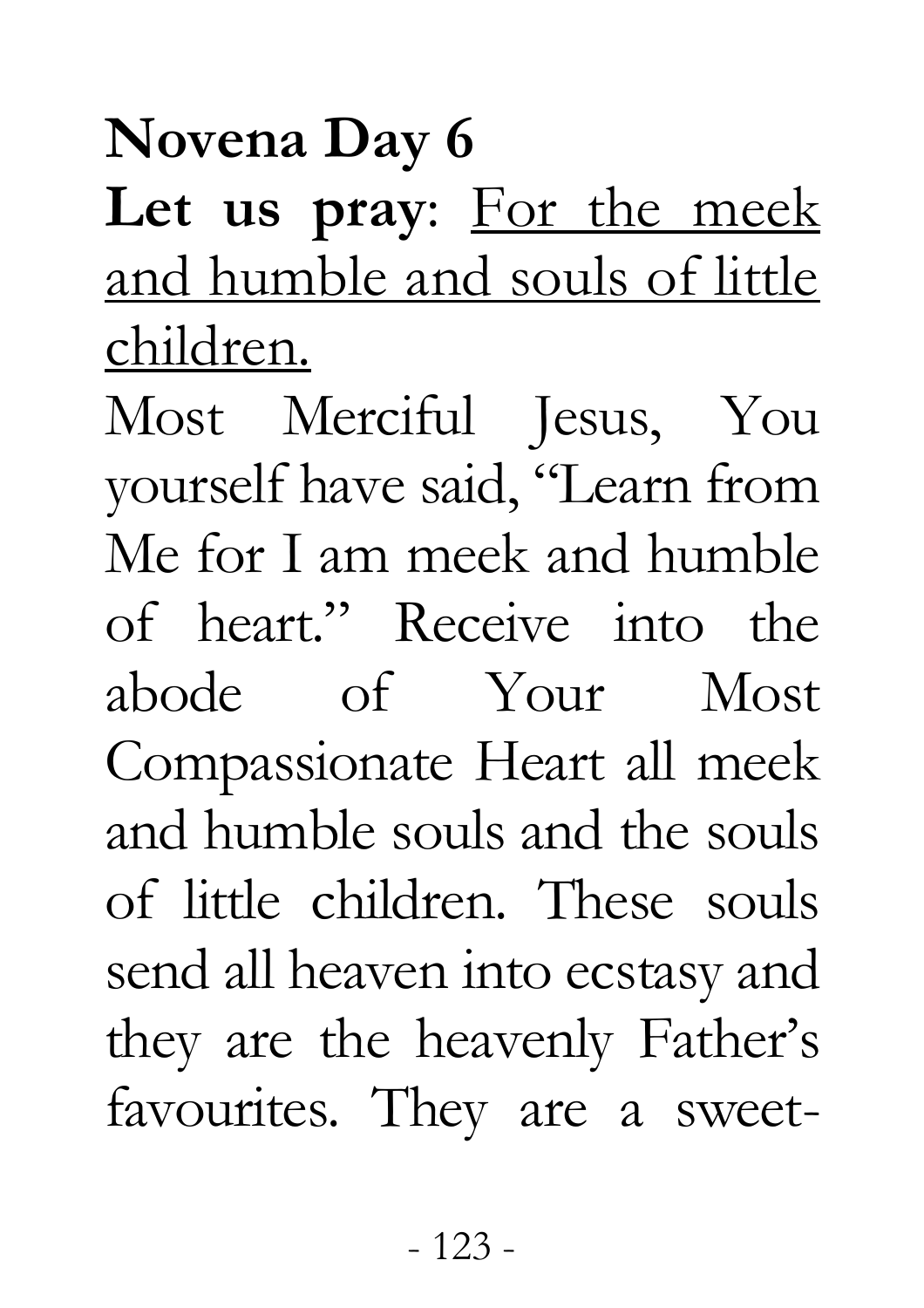smelling bouquet before the throne of God; God himself takes delight in their fragrance. These souls have a permanent abode in Your Most Compassionate Heart, O Jesus, and they unceasingly sing out a hymn of love and mercy.

**Eternal Father**, turn Your merciful gaze upon meek souls, upon humble souls, and upon the souls of little children who are enfolded in the abode which is the Most Compassionate Heart of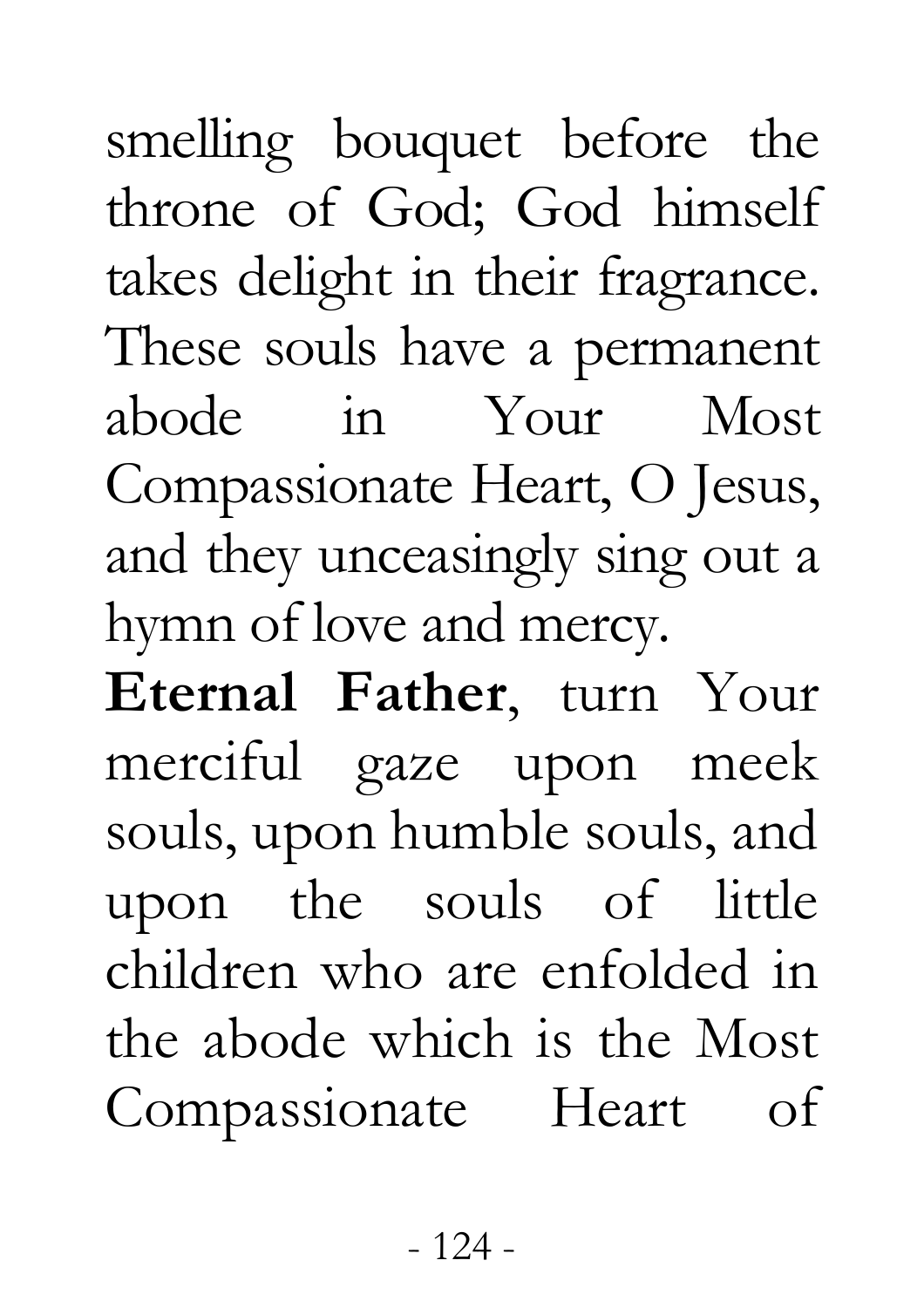- 125 mercy and of all goodness, I beg You by the love You bear these souls and by the delight You take in them: Bless the whole world, that all souls together may sing out the praises of Your mercy for endless ages. Amen. **Prayer:** The Chaplet of Divine Mercy

Jesus. These souls bear the closest resemblance to Your Son. Their fragrance rises from the earth and reaches Your very throne. Father of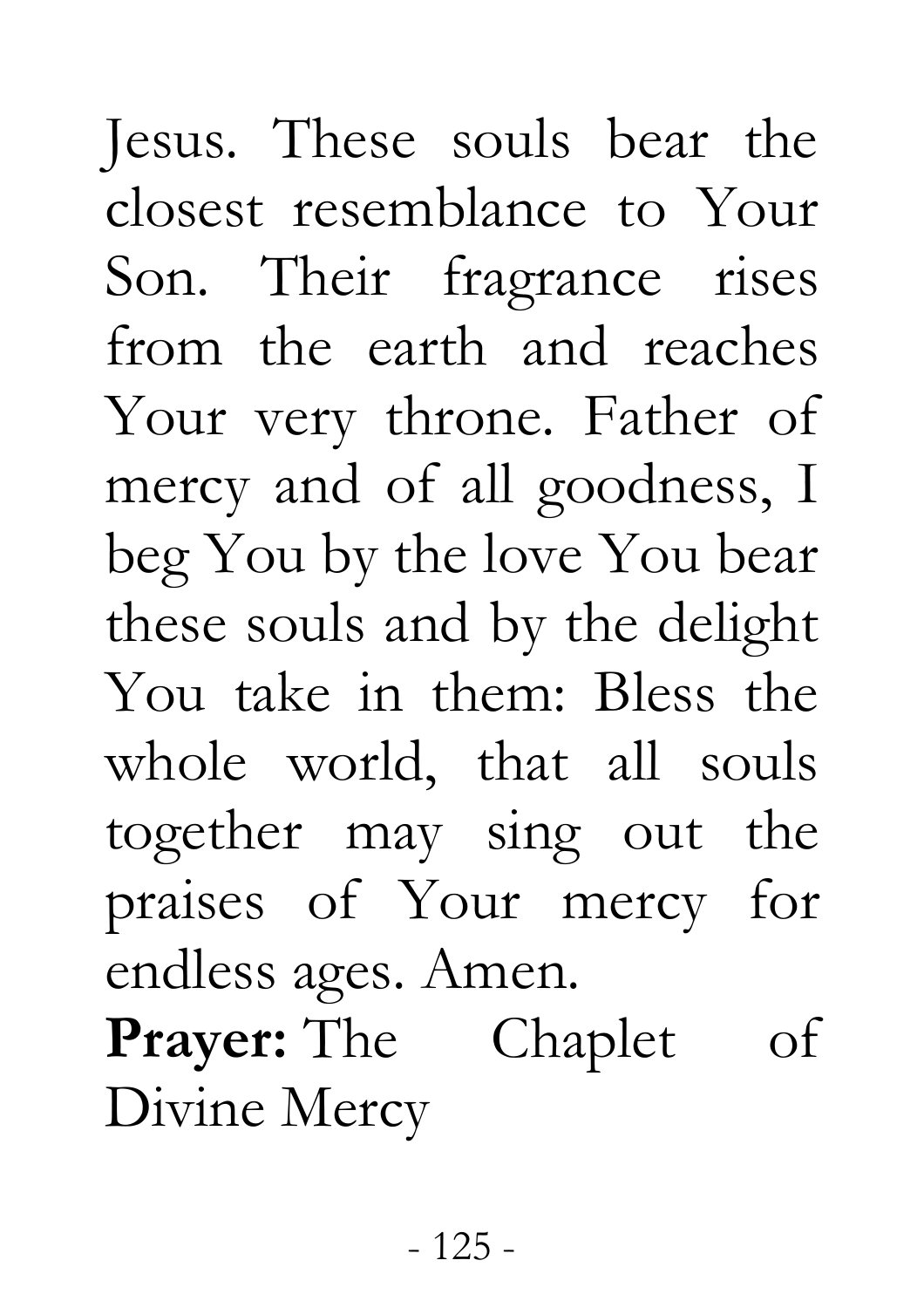**Novena Day 7**

Let us pray: For those who venerate and glorify the Divine Mercy of God.

Most Merciful Jesus, whose Heart is Love Itself, receive into the abode of Your Most Compassionate Heart the souls of those who particularly extol and venerate the greatness of Your mercy. These souls are mighty with the very power of God Himself. In the midst of all afflictions and adversities they go forward, confident of Your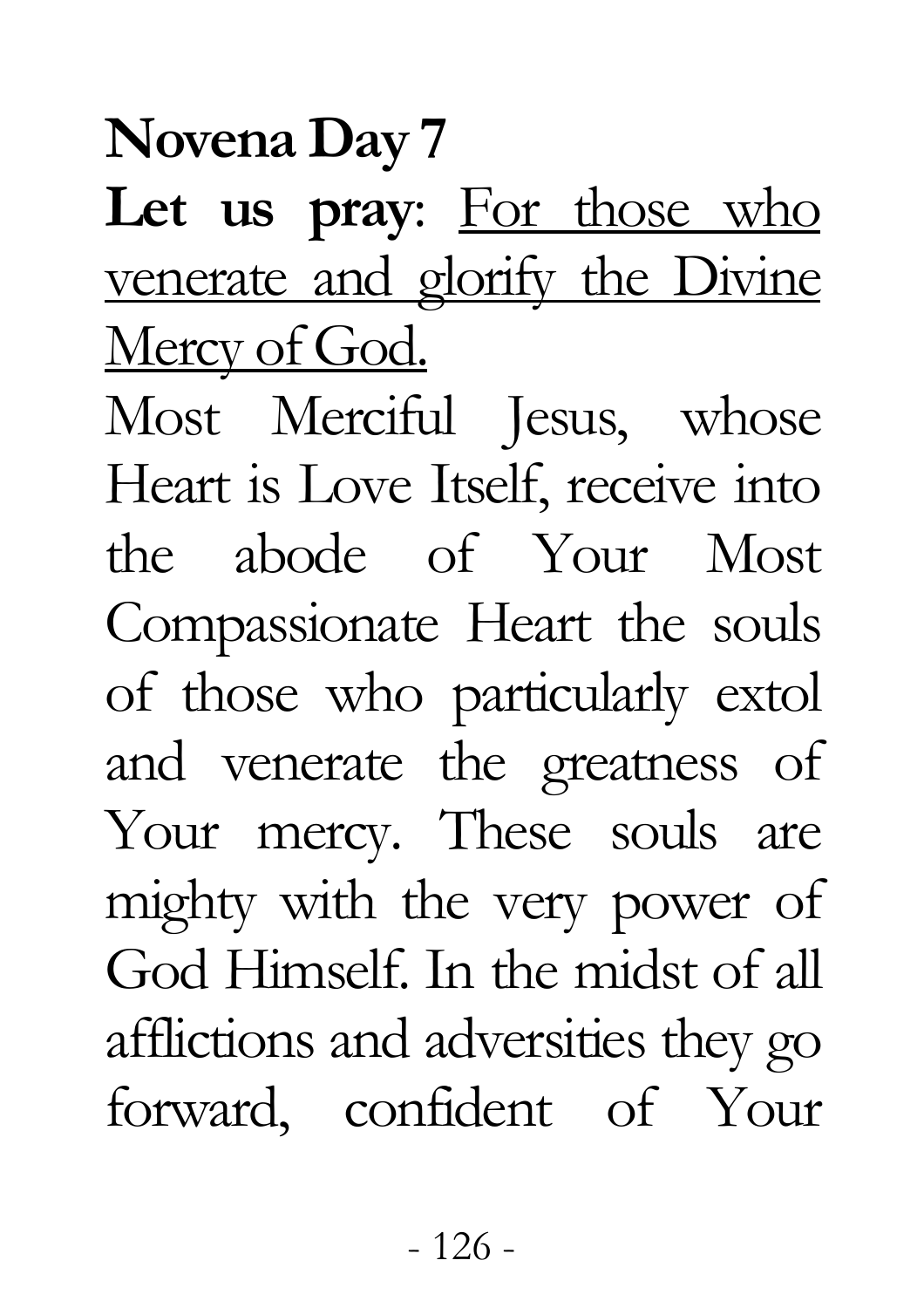mercy. These souls are united to Jesus and carry all mankind on their shoulders. These souls will not be judged severely, but Your mercy will embrace them as they depart from this life.

**Eternal Father**, turn Your merciful gaze upon the souls who glorify and venerate Your greatest attribute, that of Your fathomless mercy, and who are enclosed in the Most Compassionate Heart of Jesus. These souls are a living Gospel; their hands are full of deeds of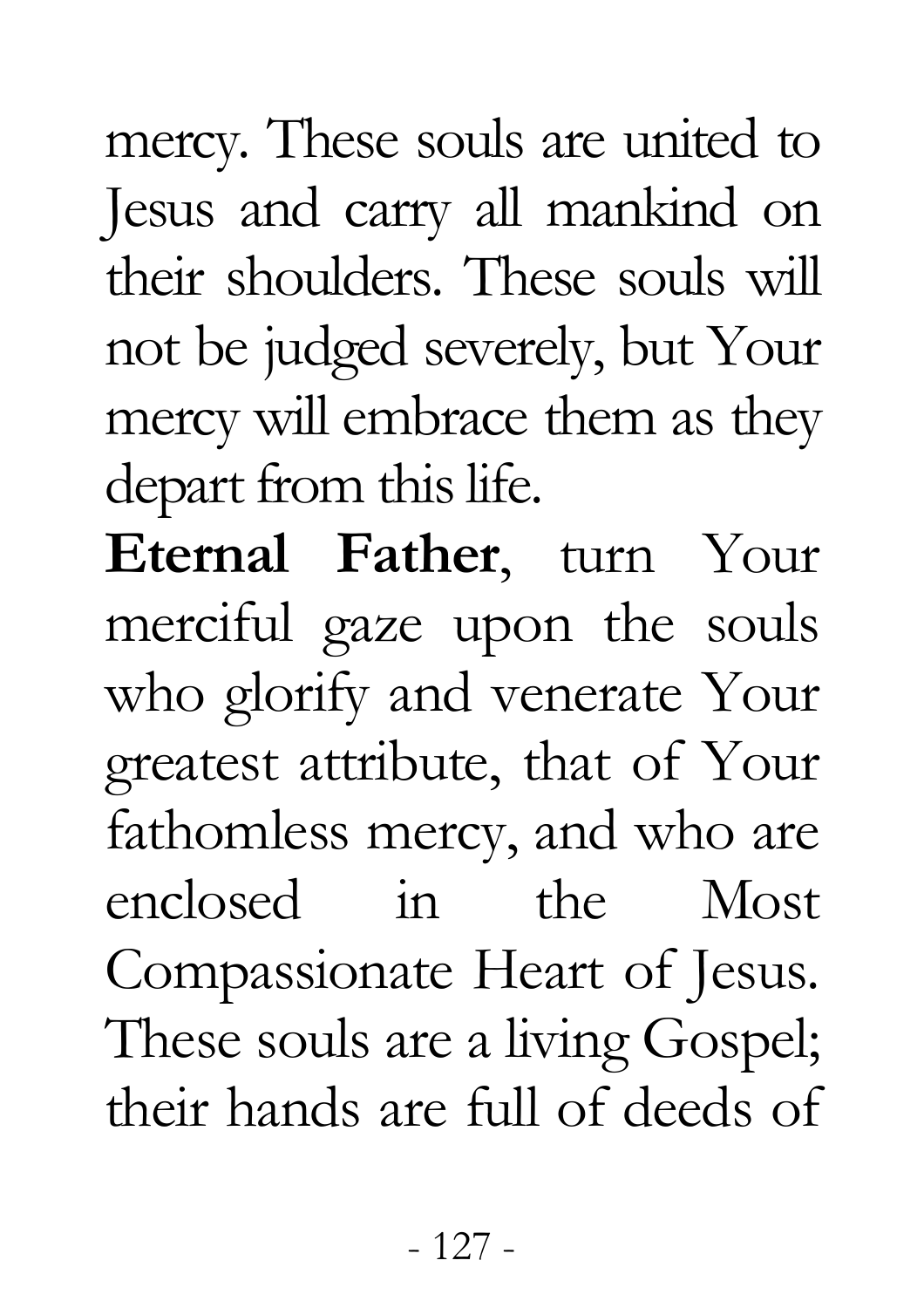mercy, and their spirit, overflowing with joy, sings a canticle of mercy to You, O Most High! I beg You O God: Show them Your mercy according to the hope and trust they have placed in You. Let there be accomplished in them the promise of Jesus, who said to them, I Myself will defend as My own glory, during their lifetime, and especially at the hour of their death, those souls who will venerate My fathomless mercy. Amen.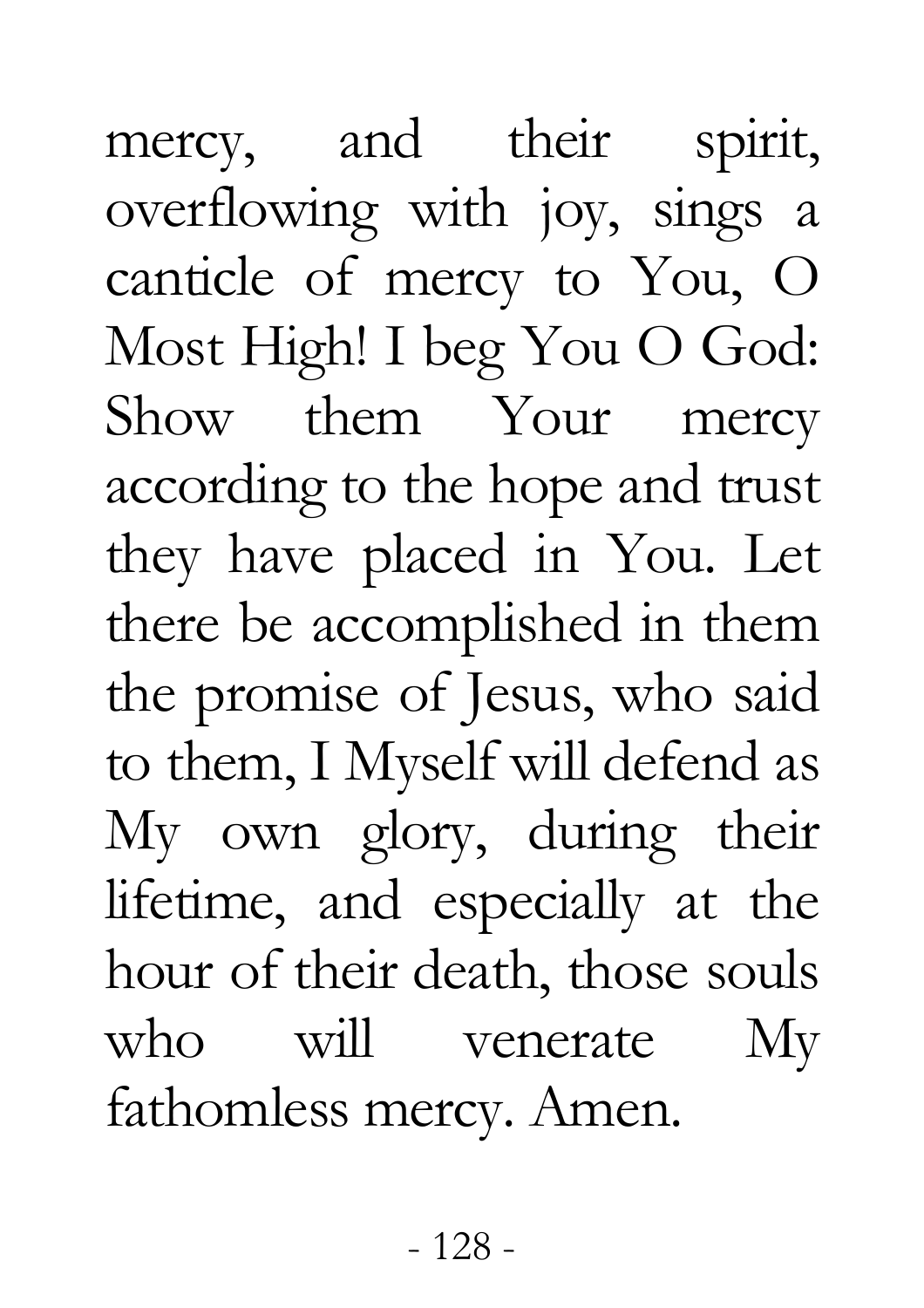### **Prayer**: The Chaplet of Divine Mercy.

#### **Novena Day 8**

Let us pray: For the Souls in Purgatory.

Most Merciful Jesus, You Yourself have said that You desire mercy; so I bring into the abode of Your Most Compassionate Heart the souls in Purgatory, souls who are very dear to You, and yet, who must make retribution to Your justice. May the streams of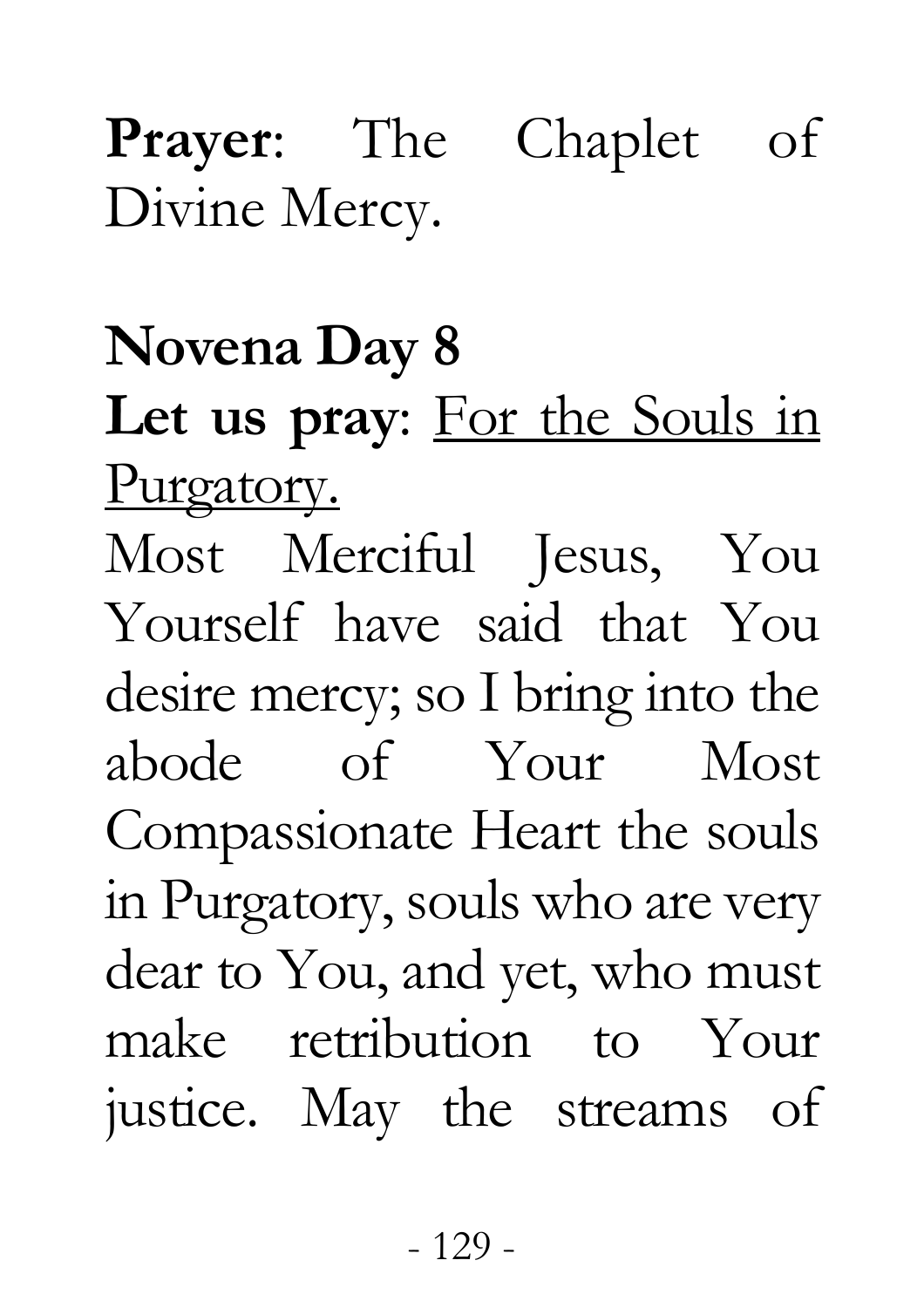Blood and Water which gushed forth from Your Heart put out the flames of the purifying fire, that in that place, too, the power of Your mercy may be praised. **Eternal Father**, turn Your merciful gaze upon the souls suffering in Purgatory, who are enfolded in the Most Compassionate Heart of Jesus. I beg You, by the sorrowful Passion of Jesus Your Son, and by all the bitterness with which His most sacred Soul was flooded: Manifest Your mercy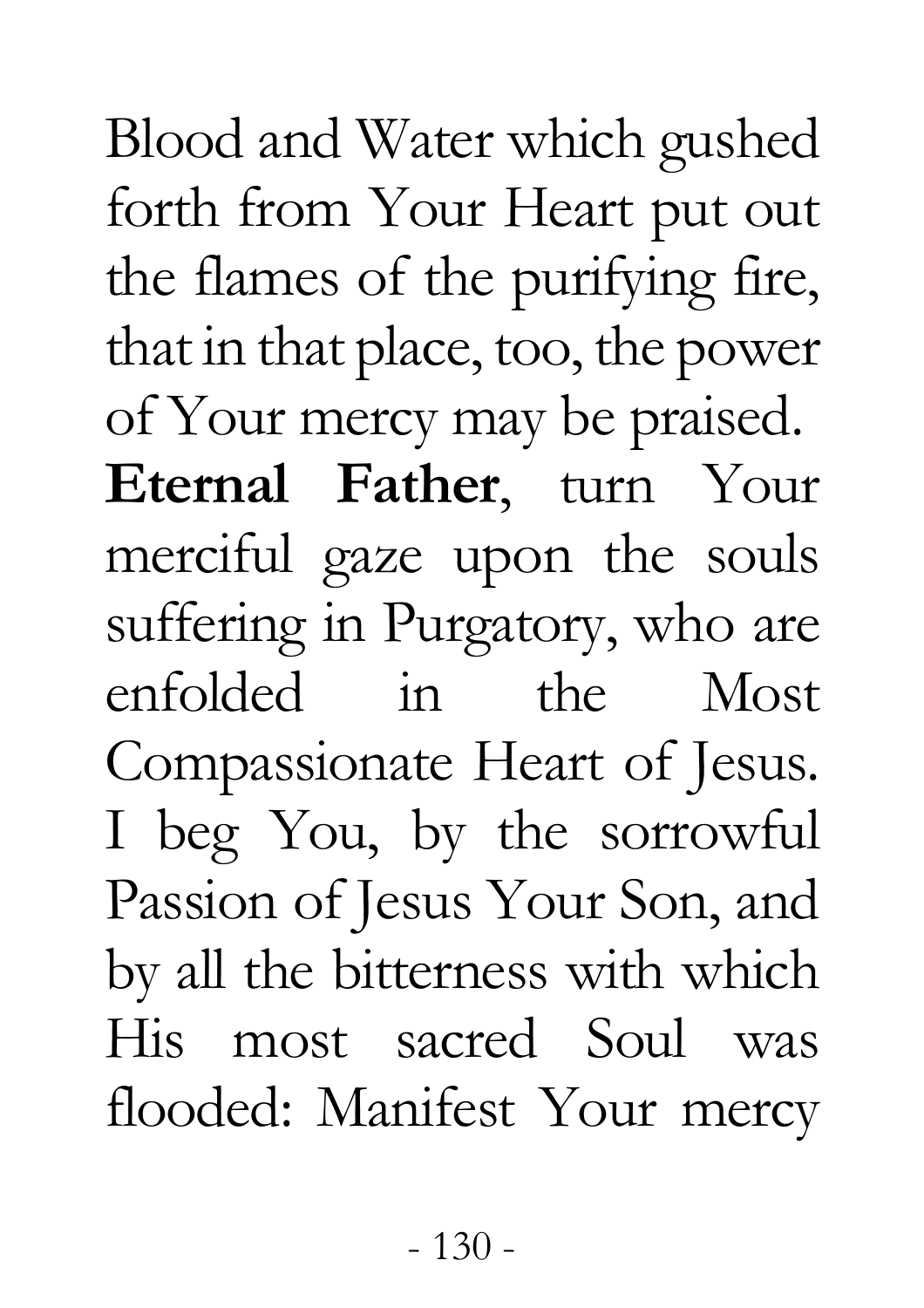to the souls who are under Your just scrutiny. Look upon them in no other way but only through the Wounds of Jesus, Your dearly beloved Son; for we firmly believe that there is no limit to Your goodness and compassion. Amen.

**Prayer**: The Chaplet of Divine Mercy.

## **Novena Day 9** Let us pray: For those who have become lukewarm and indifferent in their faith.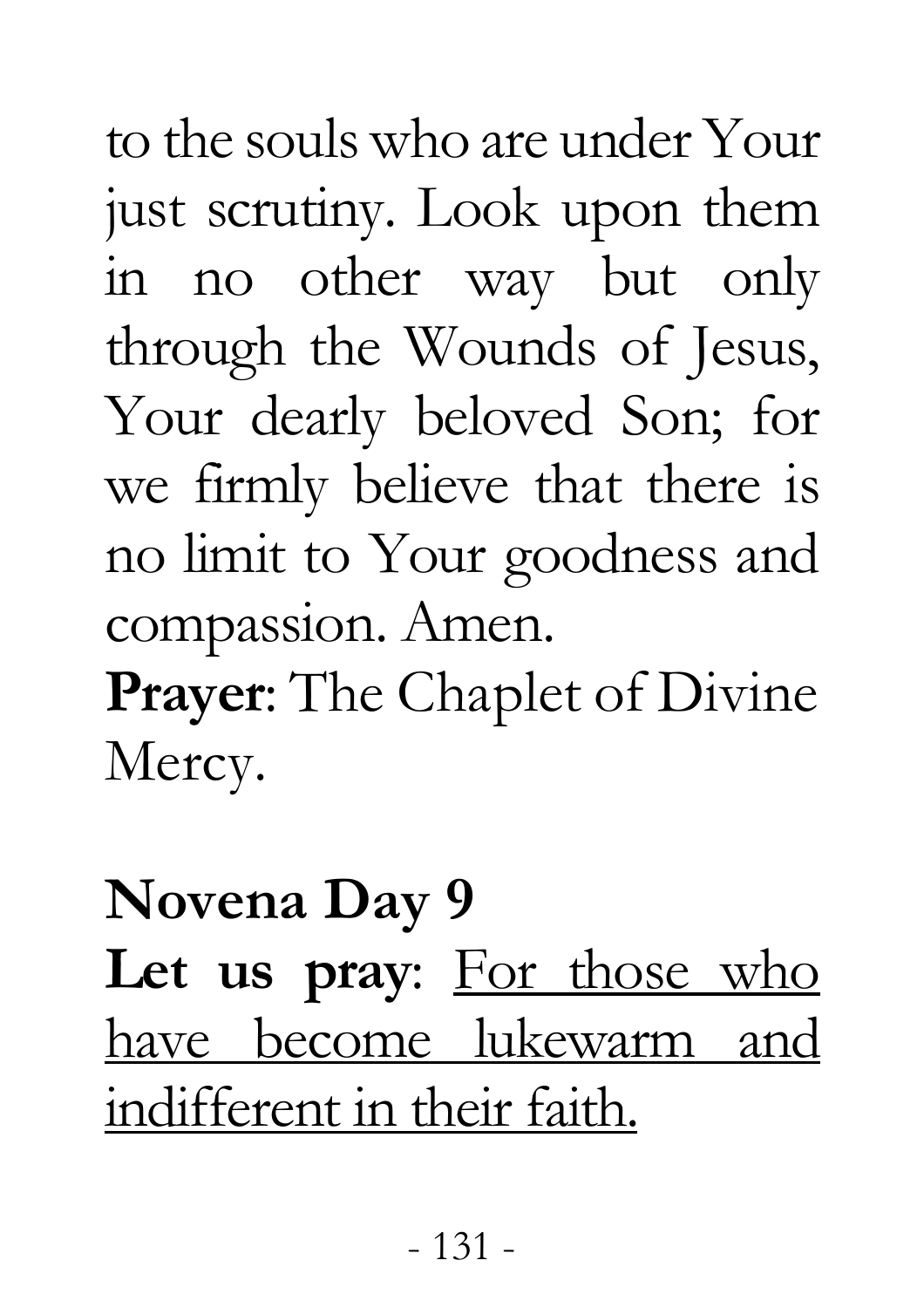Most Compassionate Jesus, You are Compassion Itself. I bring lukewarm souls into the abode of Your Most Compassionate Heart. In this fire of Your pure love let these tepid souls, who like corpses, filled You with such deep loathing, be once again set aflame. O Most Compassionate Jesus, exercise the omnipotence of Your mercy and draw them into the very ardour of Your love, and bestow upon them the gift of holy love, for nothing is beyond Your power.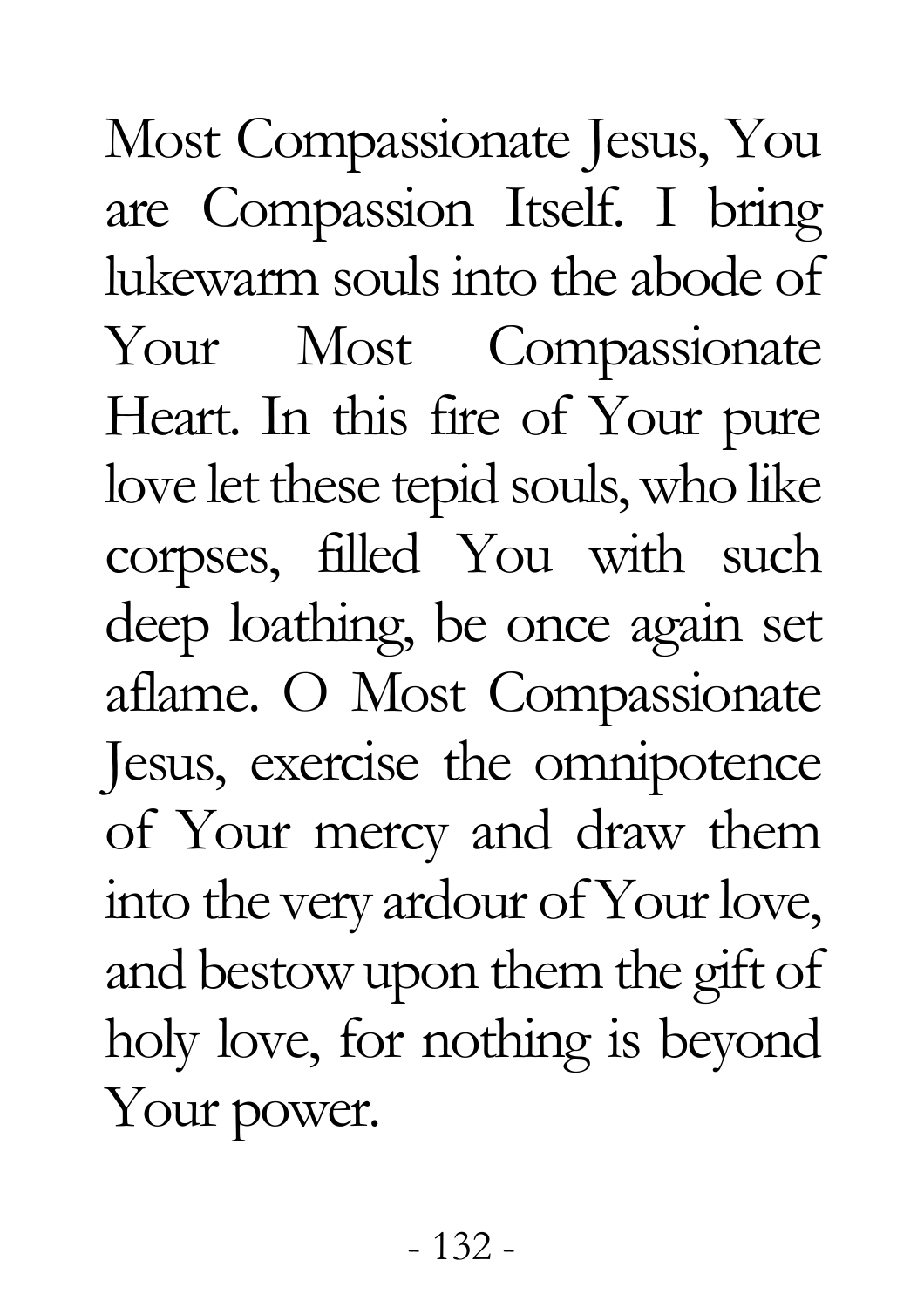**Eternal Father**, turn Your merciful gaze upon lukewarm souls, who are nonetheless enfolded in the Most Compassionate Heart of Jesus. Father of Mercy, I beg You by the bitter Passion of Your Son and by His three-hour agony on the Cross: Let them, too, glorify the abyss of Your mercy. Amen. **Prayer**: The Chaplet of Divine Mercy.

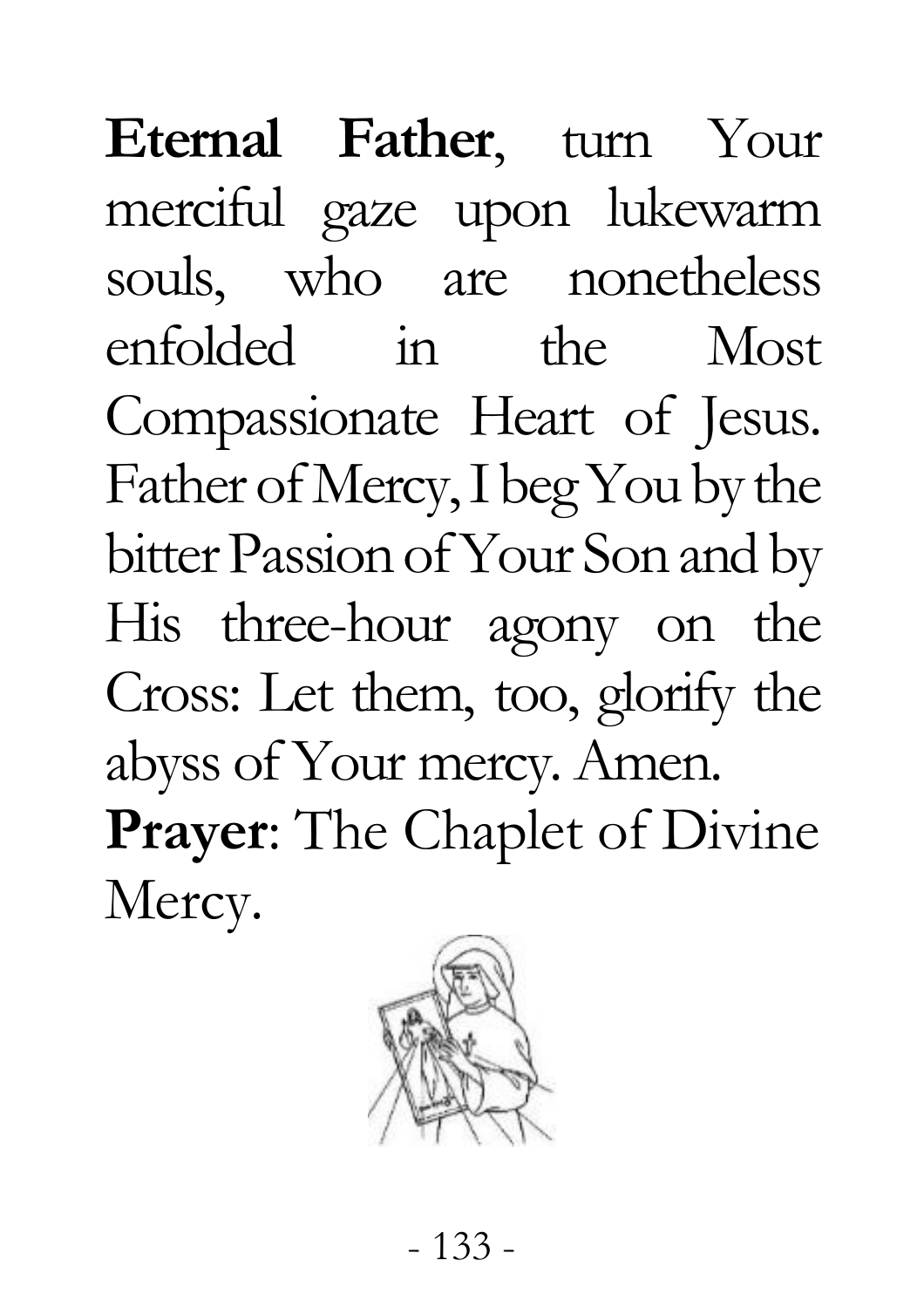

#### RIP

# In Loving Memory of Patrick & Bridget, and Paul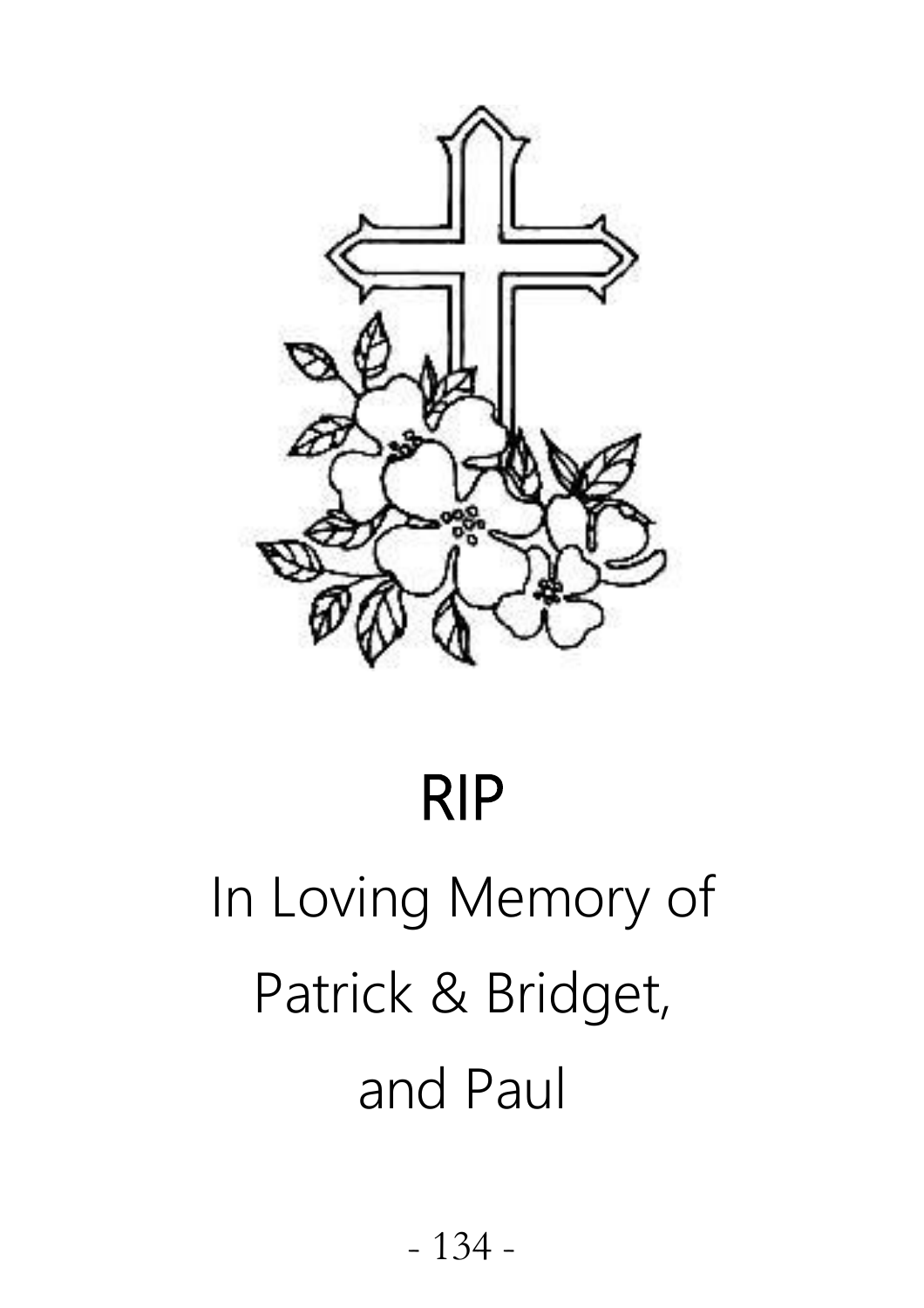## **Notes**: